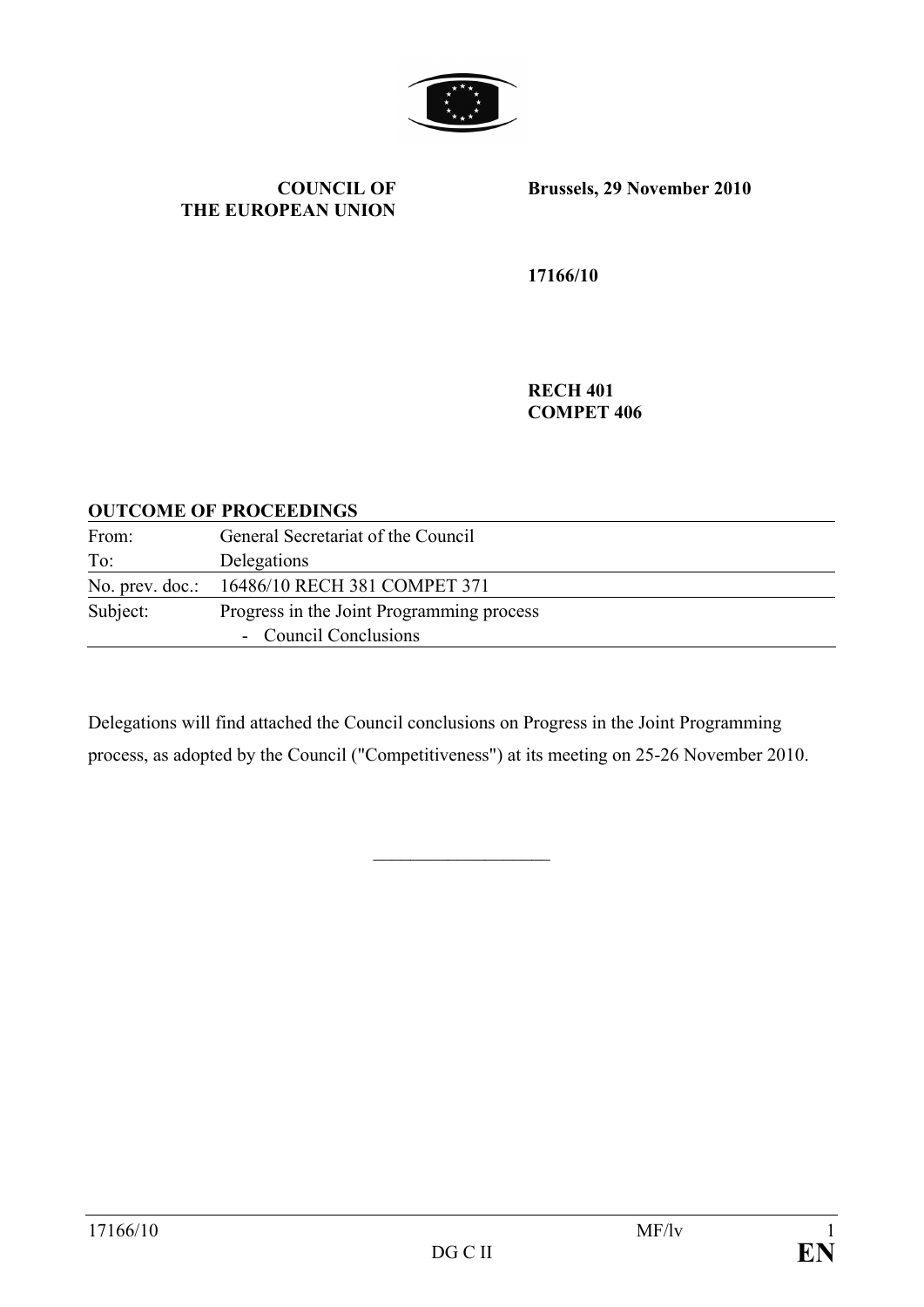# **COUNCIL CONCLUSIONS ON THE PROGRESS IN THE JOINT PROGRAMMING PROCESS**

## RECALLING

- The Commission communication of 15 July 2008, entitled "Towards joint programming in research: Working together to tackle common challenges more effectively"<sup>1</sup>, which called for the implementation of a process led by the Member States to step up their cooperation in the R&D area in order to better confront major societal challenges of European or worldwide scale, where public research plays a key role;
- Its conclusions of 2 December 2008 concerning joint programming of research in Europe in response to major societal challenges<sup>2</sup>, which established a dedicated configuration of CREST**<sup>3</sup>** , the High Level Group for Joint Programming (GPC),with a view to identifying and substantiating the first list of a limited number of joint programming themes; encouraged Member States, with the support of the Commission, to consider how best to address the framework conditions during the development and implementation of Joint Programming as well as invited the GPC to report to the Council on Joint Programming every two years, the first report being expected in 2010;

 $\mathbf{1}$  $\frac{1}{2}$  11935/08.

**<sup>2</sup>** Official Journal C 24, 30.1.2009, p. 3–6.

**<sup>3</sup>** CREST was renamed the European Research area Committee (ERAC) by the Council resolution of 26 May 2010, set out in doc. 10255/10.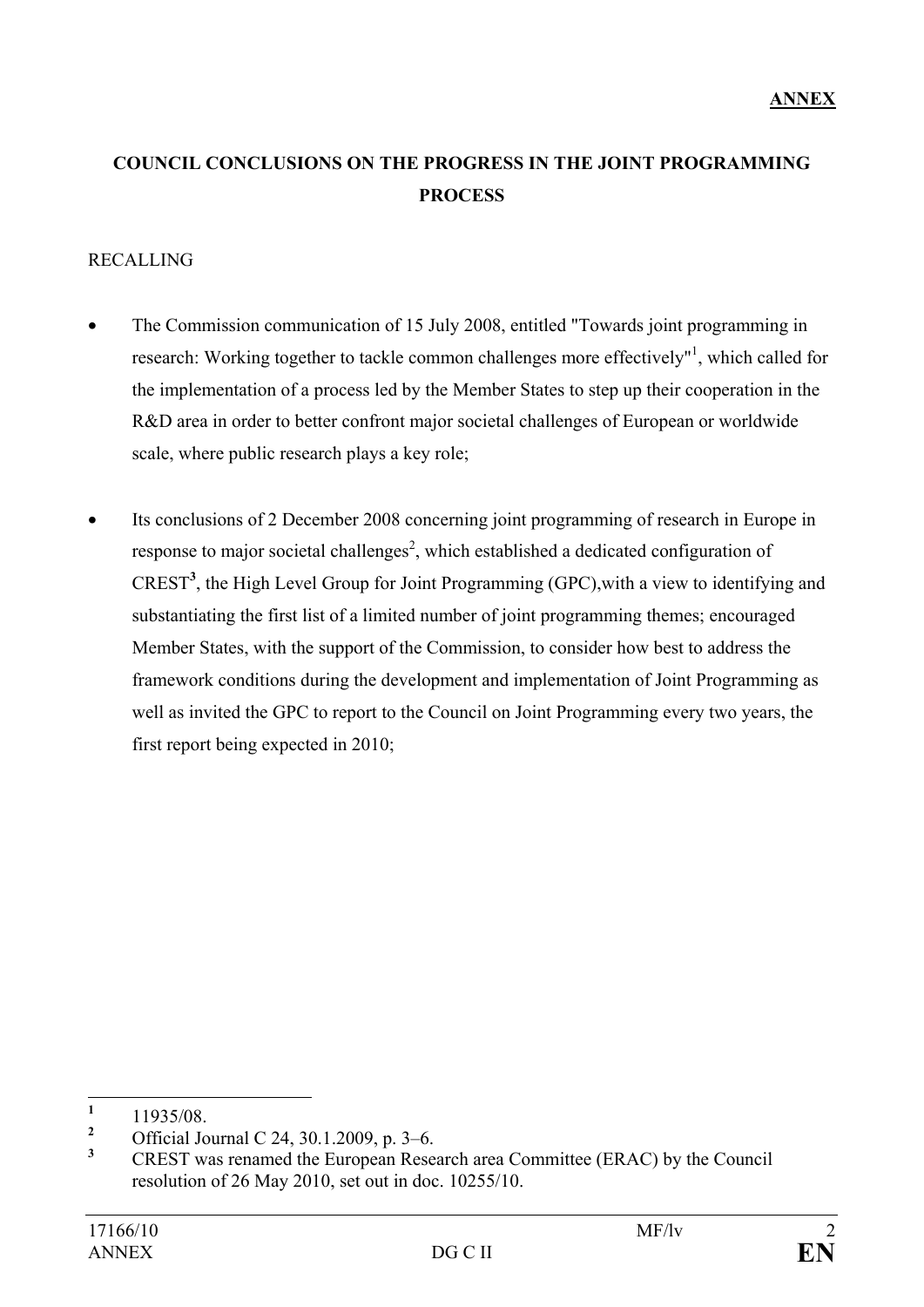- $\bullet$  Its conclusions of 3 December 2009<sup>4</sup> which launched the pilot Joint Programming Initiative (JPI) on combating Neurodegenerative diseases, in particular Alzheimer's, and welcomed the identification and substantiation of the "first wave" of themes for JPIs in the areas of 'Agriculture, food security and climate change', 'Cultural Heritage and Global Change: a new challenge for Europe', and 'A healthy diet for a healthy life';
- Its conclusions of 26 May 2010<sup>5</sup> which welcomed the Commission recommendations on the "first wave" of JPIs, with a view to their launch by the Council, and the identification and substantiation of further six "second wave" themes for JPIs in the areas of 'Connecting Climate Knowledge for Europe (Clik'EU)', 'Healthy and Productive Seas and Oceans', 'More Years, Better Lives - The Potential and Challenges of Demographic Change', 'The microbial challenge - An emerging threat to human health', 'Urban Europe - Global Challenges, Local Solutions' and 'Water Challenges for a Changing World; as well as invited GPC to include in its report to the Council, due by the end of 2010, the level of commitment of the participating countries in JPIs, the benefits of a lean governance structures and voluntary guidelines for framework conditions;
- Its conclusions of 12 October 2010<sup>6</sup> which launched the first wave of JPIs and invited the Commission to offer support in the implementation of these initiatives while facilitating complementarity with the Framework Programme;
- The conference entitled "Joint Programming in Research: a common approach towards innovation", organised jointly by the Belgian Presidency and the Commission on 18 and 19 October in La Hulpe, at which relevant stakeholders discussed the role of JPIs in the innovation cycle and provided a valuable input to the establishment of the biennial report on the JP process and the Framework conditions guidelines;

 $\overline{\mathbf{4}}$ **<sup>4</sup>** 17226/09.

**<sup>5</sup>** 10246/10.

**<sup>6</sup>** 14976/10.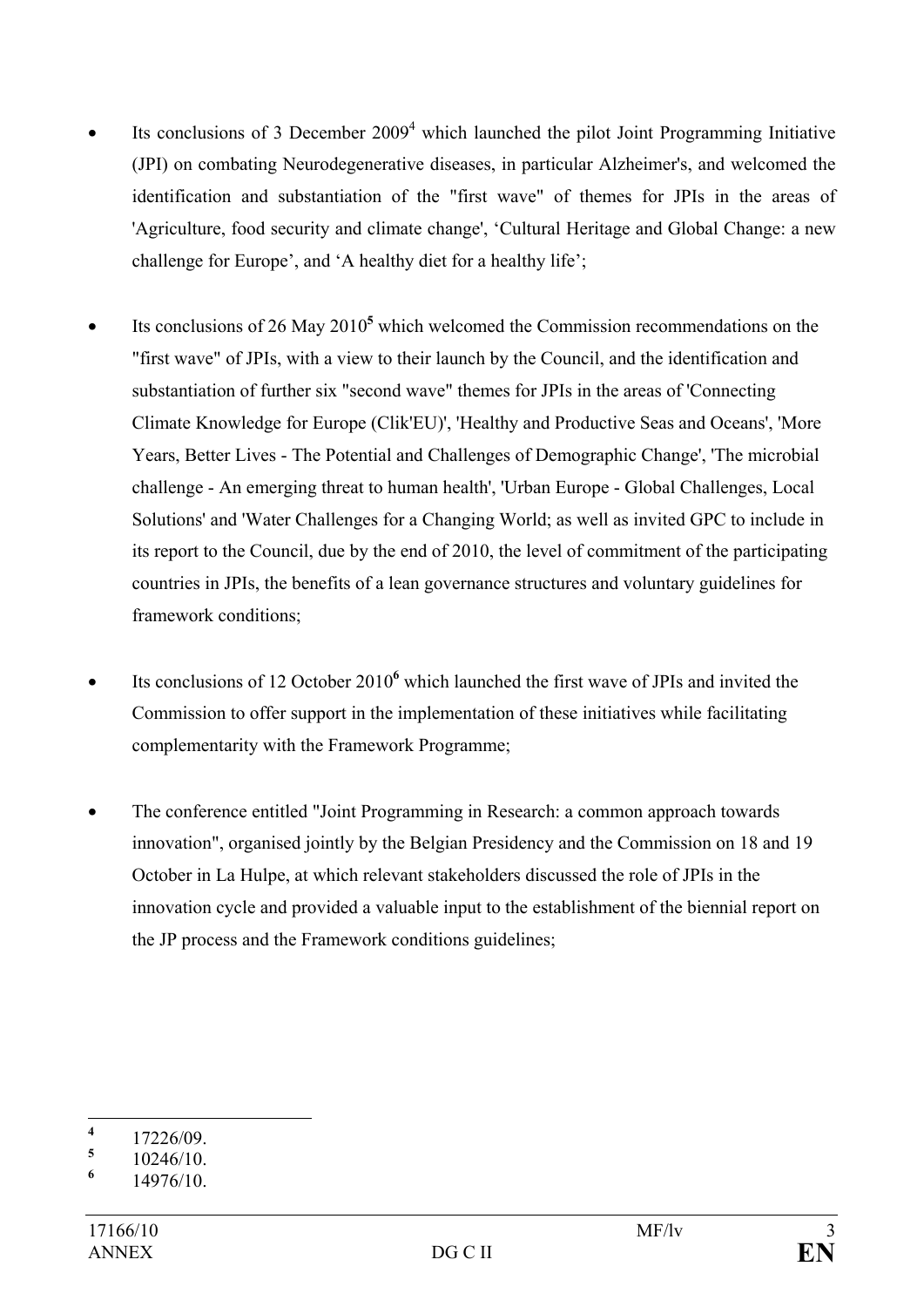- 1. RECOGNISES the significant progress made by the GPC in the last two years. It has not only fulfilled its main tasks but has also laid down the foundations for the future development of JPIs;
- 2. WELCOMES the first biennial report on the Joint Programming process, adopted by the GPC on 11 November and set out in the Annex, in particular as regards its first overview of the achievements in strengthening the strategic coordination of research initiatives at national and European level in order to respond more effectively to major European societal challenges, as well as its contribution to the realisation of the ERA alongside challenges and policy issues to be addressed in the future;
- 3. ACKNOWLEDGES that Joint Programming process has the potential to contribute to tackling major European societal challenges, and UNDERLINES the need to continue with this process, in particular with the implementation of already identified JPIs;
- 4. In this context, and with a view to further strengthen the success of JPIs, REITERATES the need to ensure an appropriate level of commitment of the participating countries and an adequate governance structure which generates trust, a shared common vision and a Strategic Research Agenda, as well as to facilitate, where appropriate, the participation of countries with limited research base;
- 5. WELCOMES the 2010 voluntary guidelines for Framework Conditions on Joint Programming, set out in the Annex, as a living document that will facilitate and simplify implementation of JPIs, and RECOMMENDS Member States participating in JPIs to use these guidelines, as appropriate, and ENCOURAGES their regular review in the light of new experience of the JPIs in applying them.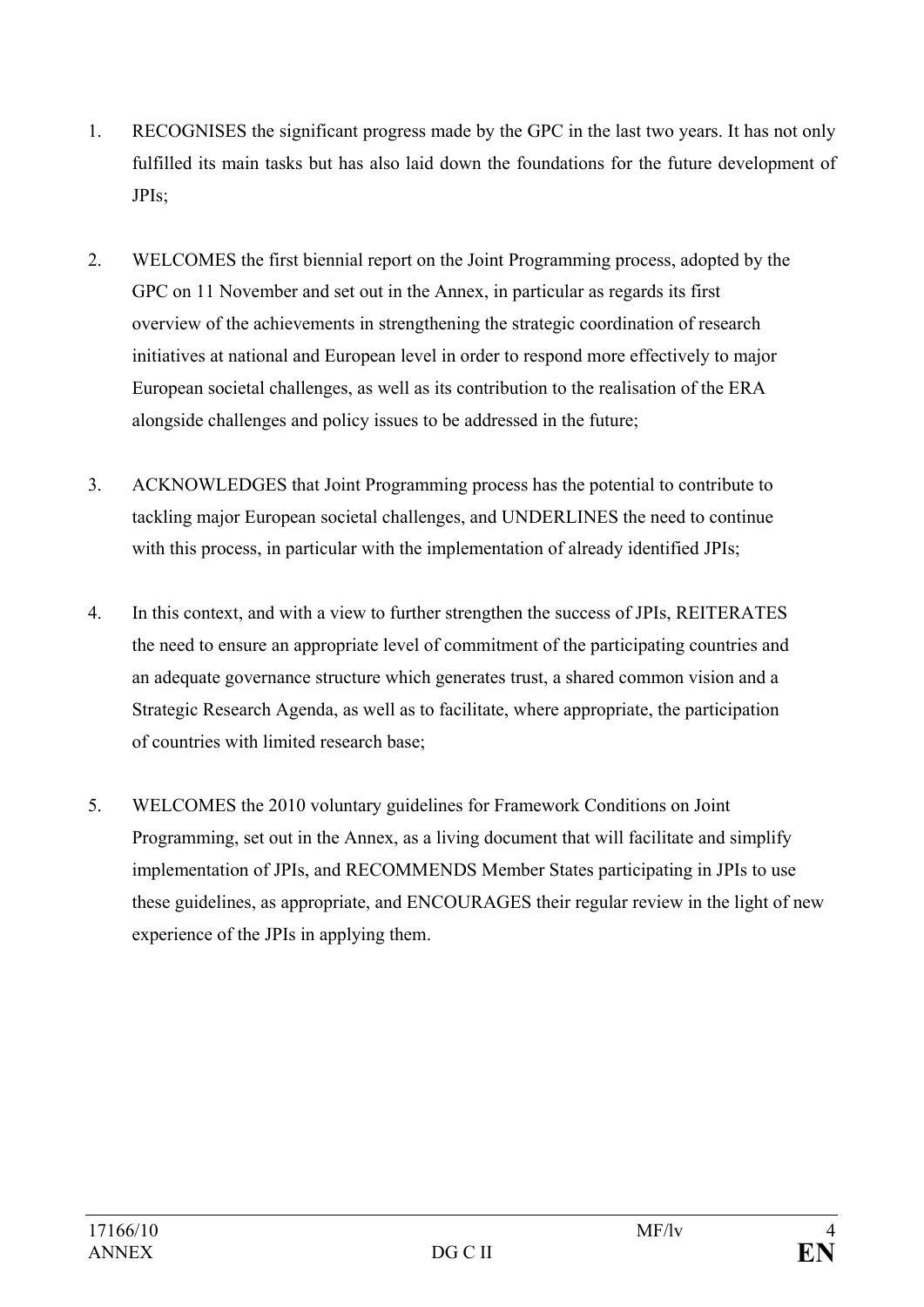- 6. INVITES Member States participating in the pilot and the "first wave" JPIs to continue progress towards the definition of a Strategic Research Agenda; in addition, INVITES Member States participating in the pilot JPI on Neurodegenerative diseases, in particular Alzheimer's, to move forward in the implementation of rapid actions<sup>7</sup> identified by its management board, so as to allow lessons to be drawn on the implementation of joint actions in JPIs;
- 7. ACKNOWLEDGES the efforts of the coordinators of the six "second wave" JPIs to demonstrate their maturity since their endorsement by the Council on 26 May 2010**<sup>8</sup>** . On this basis, INVITES the Commission, within the remit of its competence, to further contribute to the preparation of JPIs which correspond to these themes with a view to adopting Recommendations as soon as possible in 2011; as well as INVITES the participating Member States, to further facilitate the preparation of JPIs, notably by nominating members to management boards and by providing a state of play of relevant national research instruments and identify how these could be further developed to support the JPI;
- 8. INVITES the Member States, with the support of the Commission, to define the role of JP in the implementation of the Europe 2020 Strategy, including with a view to further streamlining research and innovation instruments, and, in relation to the concept of European Innovation Partnerships, UNDERLINES the importance to avoid duplication of contents with the JPIs;
- 9. INVITES ERAC, in the context of the review of the ERA related groups and by taking into account the contribution made by GPC, to explore what governance would need to be put in place in order to further bring forward the concept of Joint Programming of research in Europe from the planning to the implementation phase, with a view to a Council decision on the matter. The GPC will continue its work, as appropriate, until such decision is taken.

 $\overline{\phantom{a}}$  , where  $\overline{\phantom{a}}$ 

 **7** Such as the potential rapid action "Biomarkers in cerebrospinal fluid".

**<sup>8</sup>** 10246/10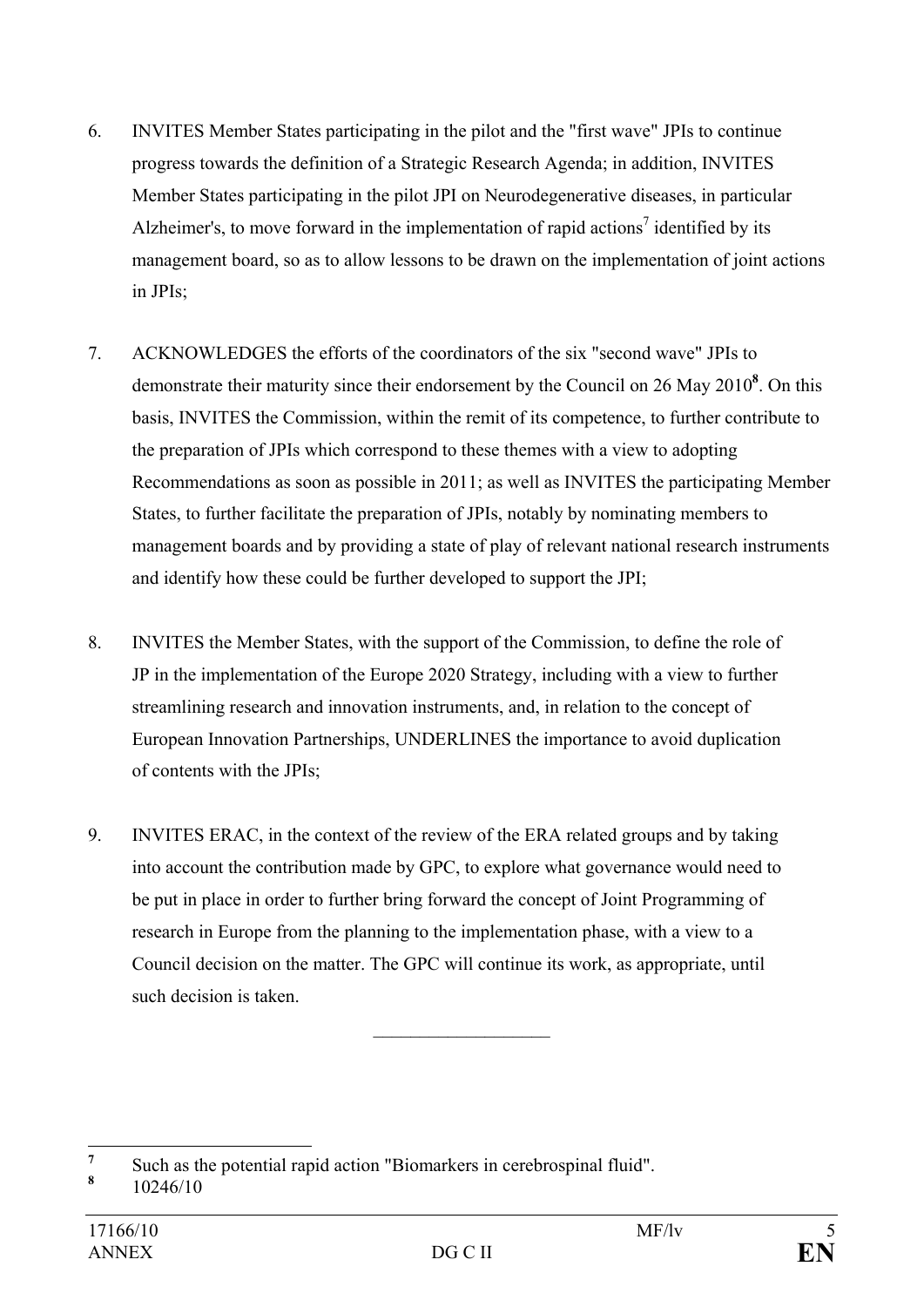#### **EUROPEAN UNION**

**Brussels, 12 November 2010** 

#### **EUROPEAN RESEARCH AREA COMMITTEE High Level Group for Joint Programming ——————**

**Secretariat**

## **ERAC-GPC 1311/10**

## **NOTE**  Subject: Joint Programming in research 2008-2010 and beyond Draft Report of the High Level Group on Joint Programming to the Council

Delegations will find attached revised draft report of the High Level Group on Joint Programming to the Council, entitled "Joint Programming in research 2008-2010 and beyond".

 $\mathcal{L}_\text{max}$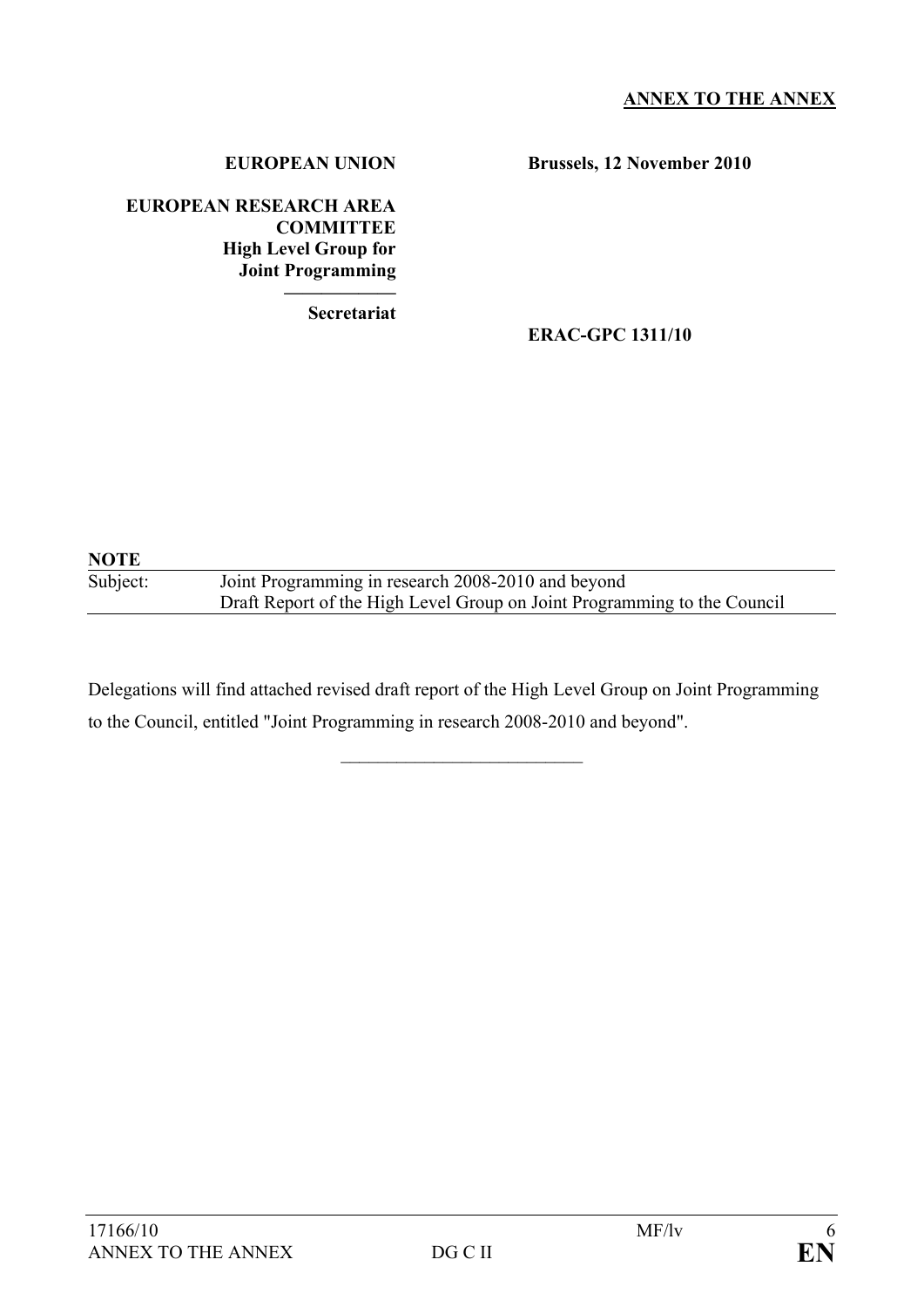## **Table of Contents**

| 1              | Summary                                                                | $\overline{4}$ |
|----------------|------------------------------------------------------------------------|----------------|
| $\overline{2}$ | Background to the Joint Programming Process                            | 8              |
|                | 2.1 Groupe de Programmation Conjointe ("the GPC")                      | 9              |
|                | 2.2 Identifying themes for Joint Programming Initiatives               | 11             |
|                | 2.3 Addressing the Framework Conditions                                | 11             |
|                | 2.4 The role of EU actors in the JP process                            | 12             |
| 3              | Implementation of Joint Programming Initiatives (2008-2010)            | 13             |
|                | 3.1 Identification of the JPI themes                                   | 14             |
|                | 3.2 Development of the voluntary guidelines for Framework Conditions   | 15             |
| 4              | Analysis of the scope, coherence and complementarity of the activities | 17             |
| 5              | Challenges identified and lessons learnt during implementation of      |                |
|                | Programming Process (for both GPC and JPIs)                            | 18             |
|                | 5.1 Member State Commitment                                            | 18             |
|                | 5.2 Priority Setting                                                   | 20             |
|                | 5.3 Stakeholder involvement                                            | 21             |
|                | 5.4 Innovation                                                         | 22             |
|                | 5.5 Funding modes                                                      | 22             |
|                | 5.6 Synergies with other ERA initiatives                               | 23             |
|                | 5.7 Internationalisation                                               | 23             |
| 6              | Options for going forward                                              | 24             |
|                | <b>Additional JPI themes</b><br>6.1                                    | 24             |
|                | 6.2<br><b>Updating Framework Conditions</b>                            | 25             |
|                | Monitoring of JPIs<br>6.3                                              | 25             |
|                | JPIs in the Innovation Union<br>6.4                                    | 25             |
|                | 6.5<br>Involvement of Industry                                         | 26             |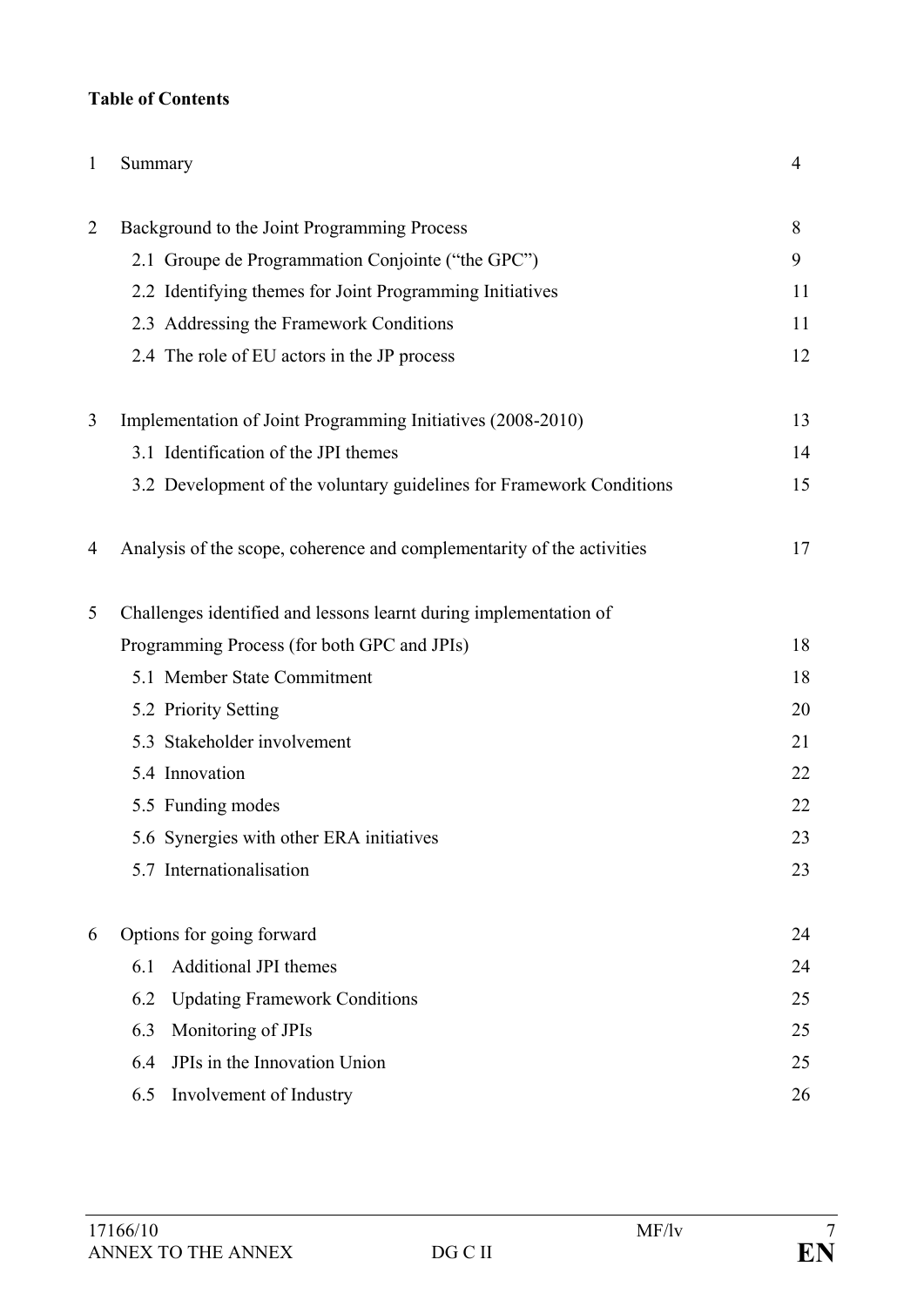| 7 | Conclusions                                                            |    |
|---|------------------------------------------------------------------------|----|
|   | 7.1 Potential of the Joint Programming Process                         | 27 |
|   | 7.2 Joint Programming and ERA in the new inter-institutional setting   | 27 |
|   | 7.3 Preliminary achievements of Joint Programming in strengthening     |    |
|   | the coordination of EU national public research programmes             | 28 |
|   | 7.4 Commitment of Member States and available resources                | 28 |
|   | 7.5 Involvement of actors                                              | 29 |
| 8 | Acknowledgements                                                       | 31 |
|   | <b>Annexes:</b>                                                        |    |
|   | I. Synopsis of the GPC meetings                                        | 32 |
|   | II. Voluntary guidelines for Framework Conditions on Joint Programming | 35 |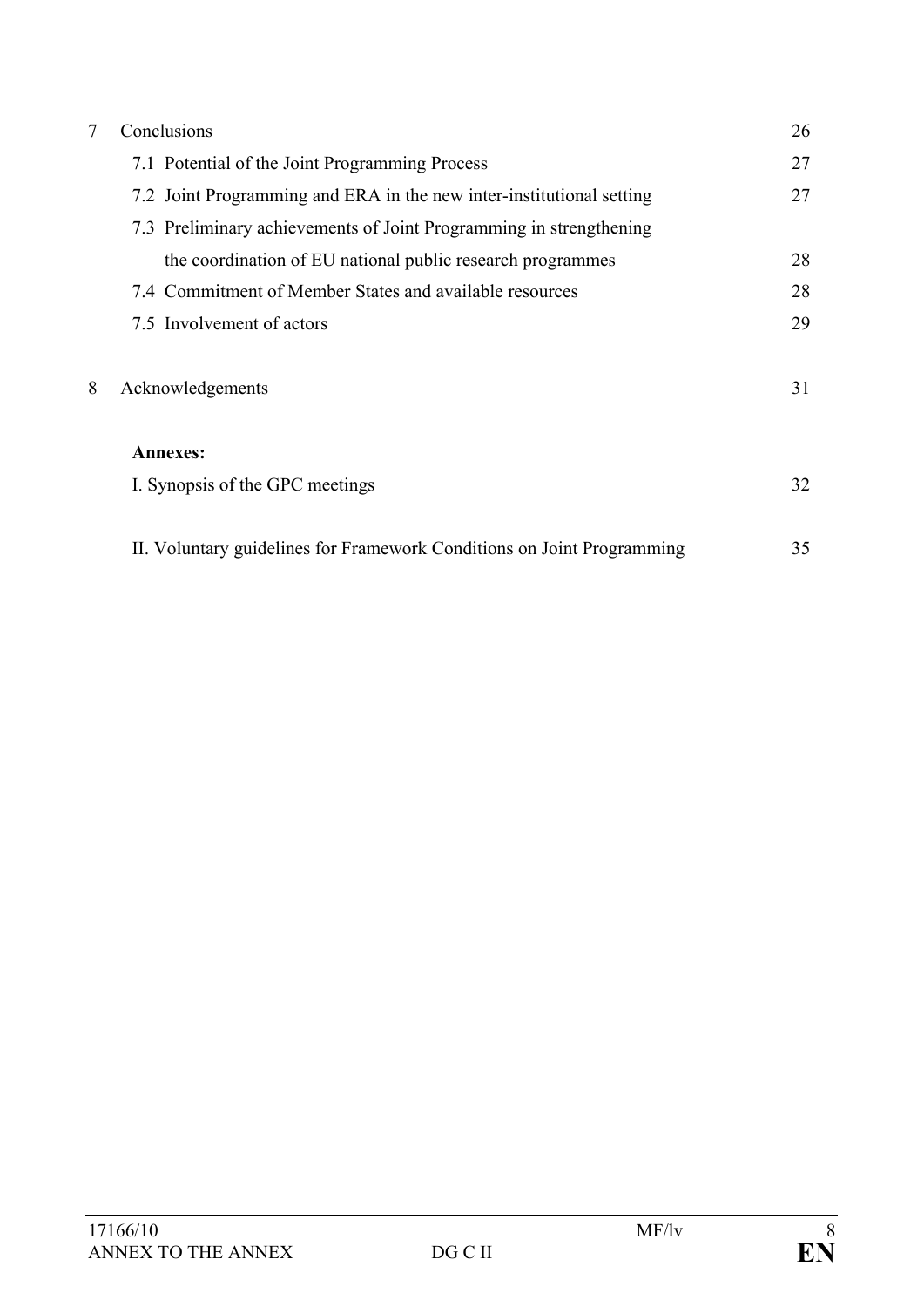# **"Joint Programming in research 2008-2010 and beyond" Draft Report of the High Level Group on Joint Programming (GPC) to the Council**

### **1. Summary**

Joint Programming is a voluntary partnership between Member States (and associated countries) and aims to tackle major but common European societal challenges by combining national research programmes and thereby making better use of Europe's limited public R&D resources. Joint Programming is one of the initiatives of the European Research Area (ERA). The ERA is an important strand in the recently published Communication from the Commission on the Innovation Union, which is one of the flagship initiatives in the context of Europe 2020.

The GPC believes that the Joint Programming process continues to have the potential to bring major benefits by:

- helping to optimise the scope of research programmes across Europe and diminish duplication;
- making it easier to address common challenges;
- providing a forum for a common prioritisation process between Member States (and associated countries), and updating the state of play of European research in areas where JPIs are developing;
- allowing Europe to speak with one voice in the world in that field of research, where appropriate;
- enhancing scientific excellence and relevance;
- promoting cross-border mobility and training of researchers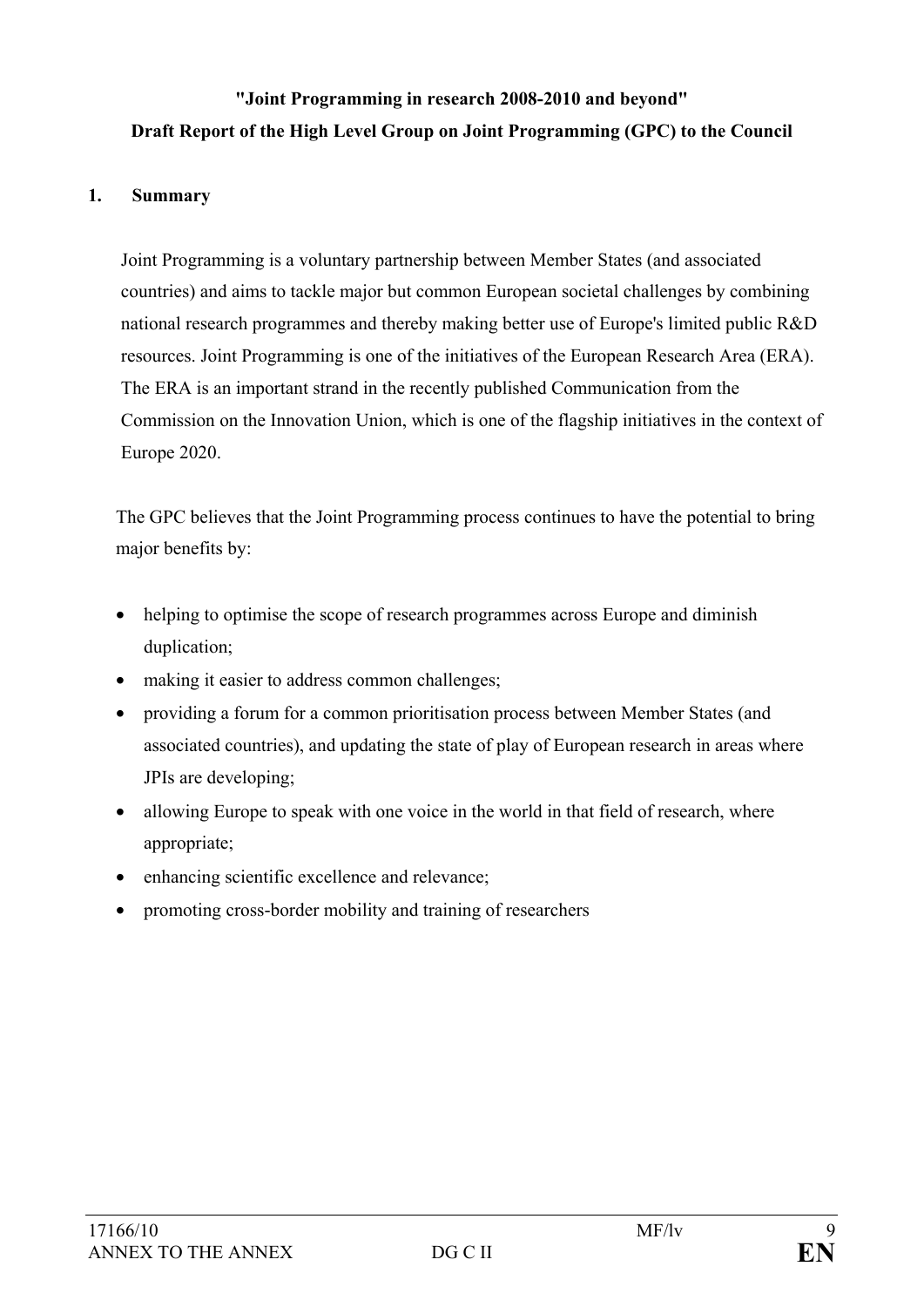In December 2008, the Council invited "CREST, through its dedicated configuration the High Level Group for Joint Programming (GPC), to report, in the context of these Conclusions, to the Council on Joint Programming every two years: the first report is expected in 2010". What follows is the GPC report to the Council who meet on  $26<sup>th</sup>$  November 2010. It provides details of the main activities carried out and an assessment thereof in order to give guidance to ERAC, the Council and the Commission regarding follow up requirements and options.

Overall, the GPC is pleased to report that in addition to the pilot Joint programming Initiative (JPI), nine JPIs are now either in a planning or moving to an operational phase. A culture of "learning by doing" has developed with the pilot JPI on combating Neurodegenerative Diseases, in particular Alzheimer's, having demonstration effects. Many of the JPIs have either evolved or have very strong links with other initiatives such as ERA-Nets, Joint Technology Initiatives, European Technology Platforms and European research Infrastructures**,** and are demonstrating their potential to add to the coherent structuring of the European research landscape.

The 3 JPIs ("first wave"), with their lead country, which were launched by the Council are:

- Agriculture, Food security & Climate Change (jointly coordinated by FR & UK)
- •Cultural Heritage, climate change and security (IT)
- •Health, Food and prevention of Diet related diseases (NL)

The 6 JPIs ("second wave"), with their lead country, currently under preparation are:

- The microbial challenge An emerging threat to human health; (SE)
- •Connecting Climate Knowledge for Europe (Clik'EU); (DE)
- •More Years, Better Lives The Potential and Challenges of Demographic Change; (DE)
- •Urban Europe Global Challenges, Local Solutions; (AT&NL)
- Water Challenges for a Changing World; (ES)
- •Healthy and Productive Seas and Oceans; (NO)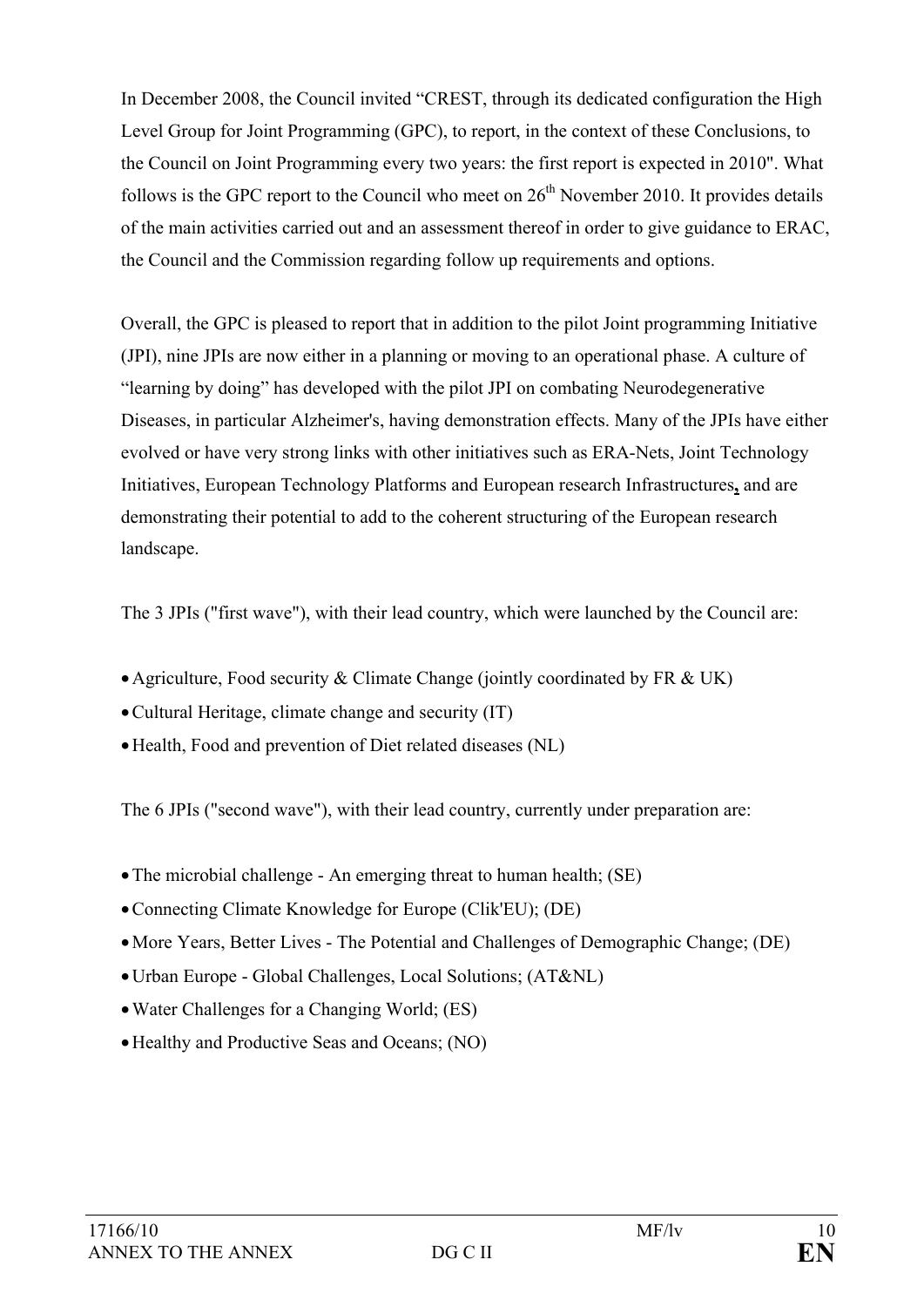When established the GPC was assigned two important roles by the Council:

## ¾ *1. Identification of themes for Joint Programming Initiatives (JPIs)*

This report describes (Chapters 2.2, 3.1 and throughout section 5) the processes for selection of themes for Joint Programming and the results of these processes. It can be concluded that it was important initially to take a very pragmatic, top-down, approach in order to maintain the momentum of the JP process. The point has now been reached where the current group of 10 JPIs need to be given the support necessary to become fully operational and that no further initiatives should be considered in the short-term, though there may arise a need to identify further JPIs in a few years time. Notwithstanding the fact that JP is a Member States' (and associated countries') driven process, in long-term perspective, results of systemic and systematic forward-looking activities could help in the identification of possible next wave of JPI themes; so that Europe is 'ahead of the curve' in relation to new challenges and market opportunities.

## ¾ *2. Development of voluntary guidelines for the Framework Conditions*

It has been recognised since the start of the JPI process that in order for the concept to be a success, effective guidelines on Framework Conditions would be needed to create the appropriate enabling environment for the planning and implementation of joint research programmes. The GPC is pleased to report that significant progress has been made in this regard by establishing the 2010 version of the Voluntary Guidelines for Framework Conditions, which are set out in Annex II of this report. One of the general principles of these guidelines is the openness to natural evolution with a view to maximising the benefits that could be derived from the experience gained in running JPIs, which means that they will be regularly revised, as appropriate. Although they are Voluntary, the GPC strongly recommends the use of these Framework Conditions, as appropriate, as this would contribute to simplification of the EU landscape from the point of view of the participants.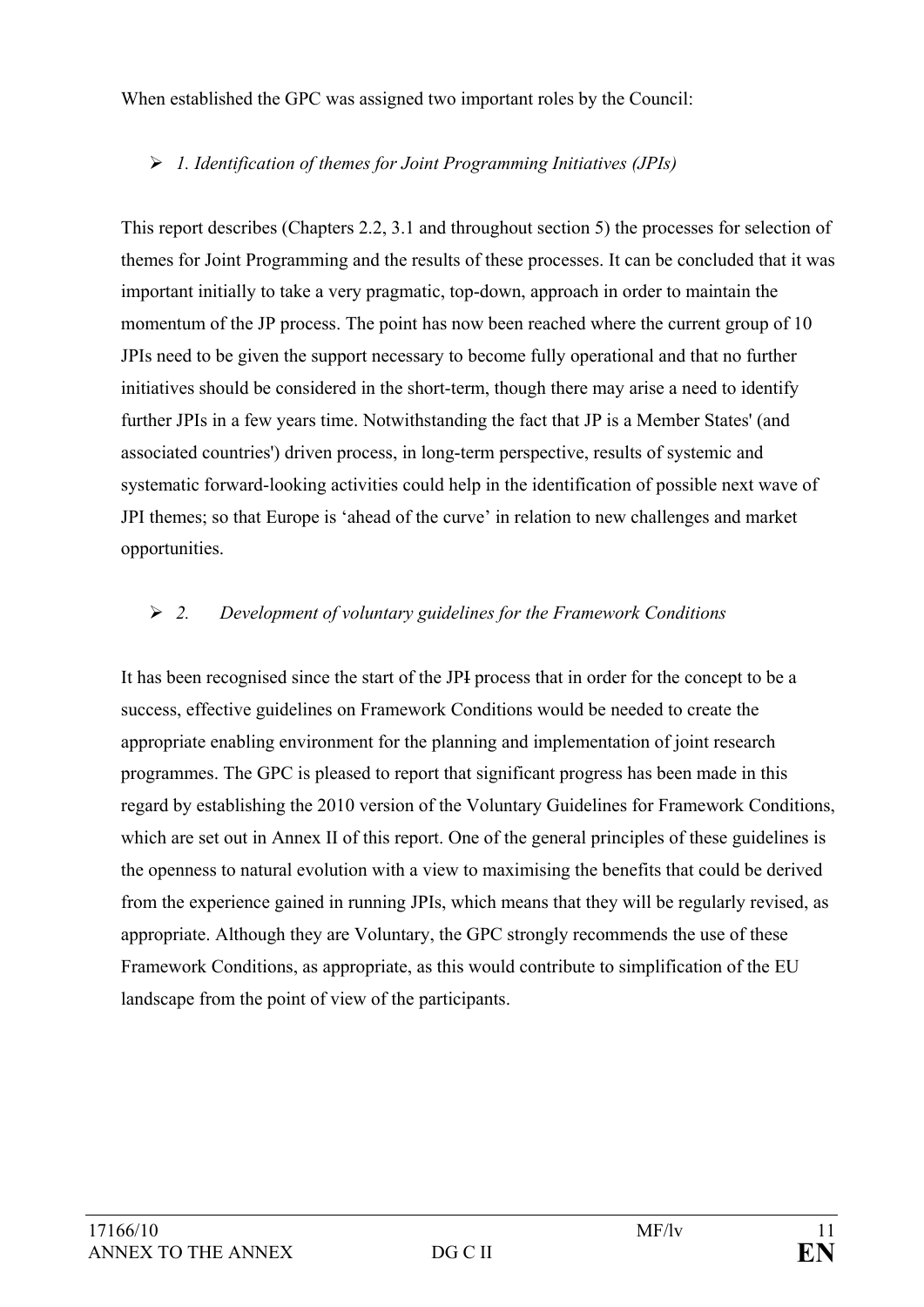Given the pace of planning and implementation, there remain a number of ongoing policy issues which may benefit from work in progress and appropriate arrangements should be made to ensure that these issues are properly addressed. They include inter alia issues relating to stakeholder involvement, innovation, the use of a 'common pot', priority setting, synergies with other ERA initiatives, Member State commitment and internationalisation.

The JP process has been challenging in many regards, not only for programme managers but also for programme owners in government ministries or in national research councils. There is some experience regarding jointly programmed research efforts but for many it represents uncharted waters requiring courage, a vision and hope for European society and research and, a conviction that this is the right thing to do at this crucial point. The recent financial crisis and the still struggling European economies call for a radical change in approach. At the European and global levels, the world is much more interconnected and this leads to the need for globalised solutions across a range of policy areas – including through research. Joint Programming provides the possibility to combine research resources in a more strategic and effective way with a view to tackling grand societal challenges.

Two years after the start of the JP process the first JPIs have been launched and started working. It is now important that Member States demonstrate their capability of implementing the Strategic Research Agendas, before identifying new themes for JP.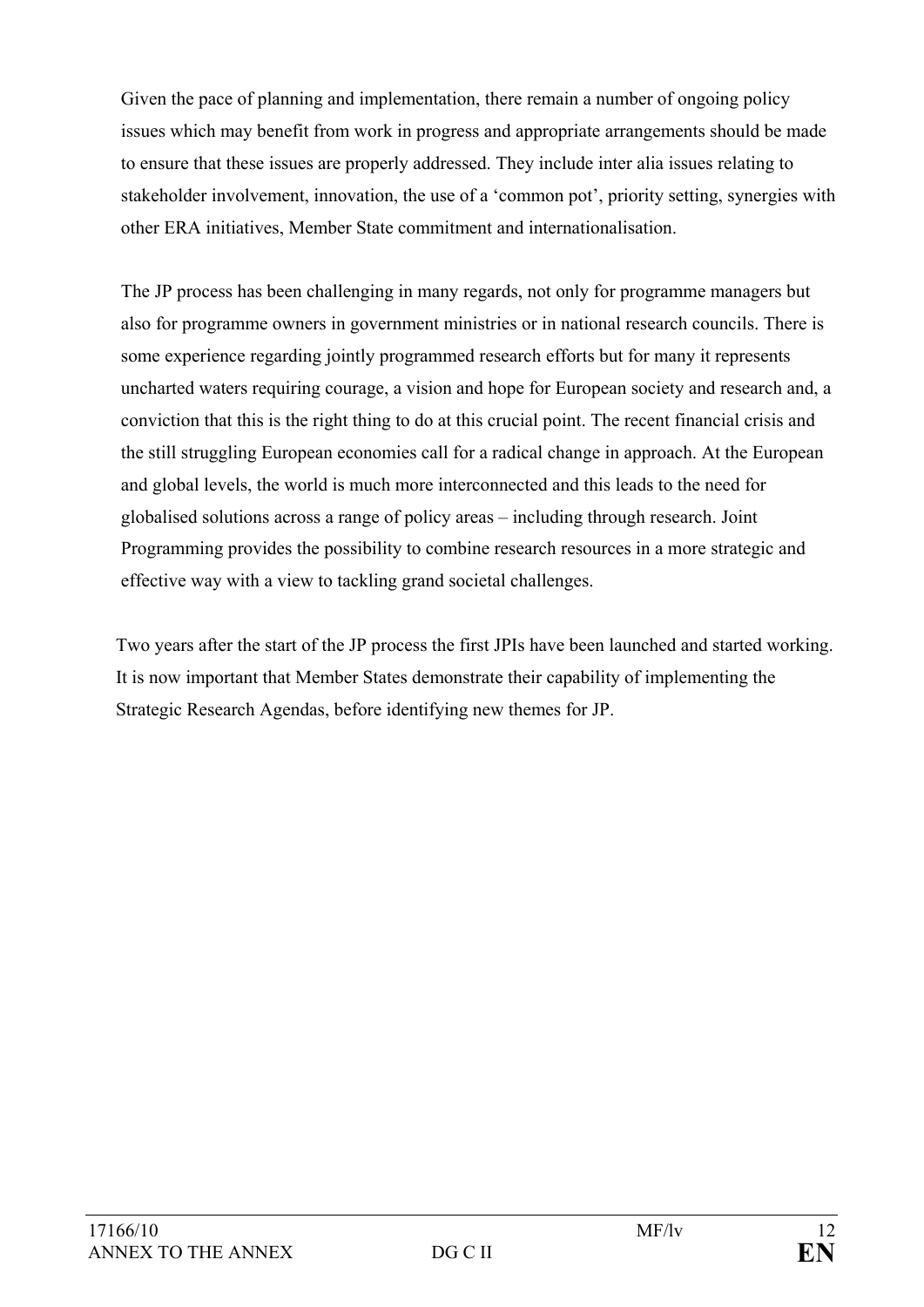### **2**. **Background to the Joint Programming Process**

The ERA Green Paper (2007) recognised that there is a mismatch between, on the one hand, major societal challenges which are European in scale and, on the other, the scale of the research instruments to address them. The latter are supported mainly at the level of Member States, accounting for 85% of the public funding available for research. Joint Programming is a process designed to ensure the optimisation of existing research efforts at the level of the Member States in order to develop critical mass to address these challenges.

The European Council of March 2008 called on the Commission and Member States to explore the potential of Joint Programming in research, asking for joint activities to be launched by 2010 as a contribution to solving major societal challenges. The European Commission made proposals to launch such a process in July 2008 in a Communication entitled 'Towards Joint Programming in Research: Working together to tackle common challenges more effectively'. The Council welcomed these proposals in December 2008 and agreed to launch the process with a view to tackling societal challenges which no Member State is capable of solving alone.

Joint Programming aims to tackle common European major societal challenges by combining national research efforts and thereby making better use of Europe's limited public R&D resources. In the wake of the global financial and economic crisis the need to ensure efficiency and effectiveness in the spending of public funds has become an even bigger imperative. Repeatedly, Competitiveness Council Conclusions have laid the basis for the engagement of Member States in the process of Joint Programming in research (December 2008, December 2009 and May 2010).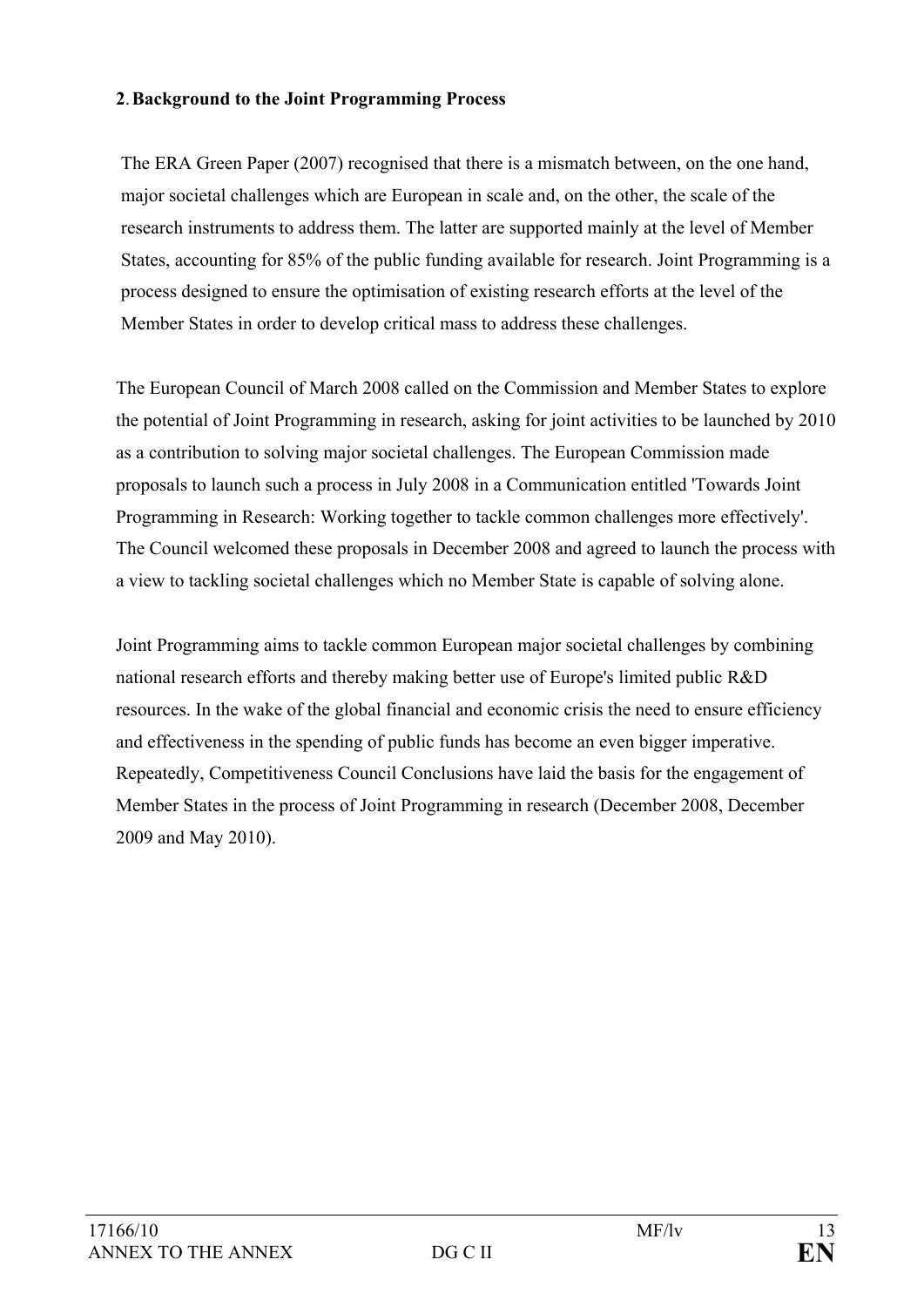The Council Conclusions of December 2008<sup>9</sup> concerning Joint Programming of research in Europe in response to major societal challenges invited CREST**<sup>10</sup>** to report to the Council every two years on Joint Programming, in the context of these conclusions, with the first report being expected in 2010. In line with these conclusions and with a view to the further development of the Joint Programming process, this report takes stock of the achievements and the lessons learnt to date.

The Terms of Reference for this report, which was drafted by the 'Drafting Team'**<sup>11</sup>** under the responsibility of the Belgian Presidency, were agreed in GPC on 16 September 2010.

## **2.1. The high Level Group for Joint Programming (GPC**<sup>12</sup>**)**

In follow up to the Commission Communication on Joint Programming, the Competitiveness Council of 2 December 2008 launched Joint Programming as a Member States' driven process, supported by the Commission, carried out on a voluntary basis and according to the principle of variable geometry and open access, and established its governance.

A High Level Group for Joint Programming consisting of high-level representatives of Member States, the associated countries and the Commission, and assisted by the Council Secretariat, has been set-up to implement the Joint Programming Process.

 **9**  $^{9}$  16775/08.

With the Council resolution of 26 May 2010 on the developments in the governance of the European Research Area (ERA) (doc. 10255/10), CREST was renamed the European Research Area Committee (ERAC).

<sup>&</sup>lt;sup>11</sup> The Drafting team was composed of representatives of all Presidencies that have been involved to date in the work of GPC, i.e. the Czech, Swedish, Spanish and the Belgian Presidencies.

**<sup>12</sup>** After the French acronym for "Groupe de Programmation Conjointe".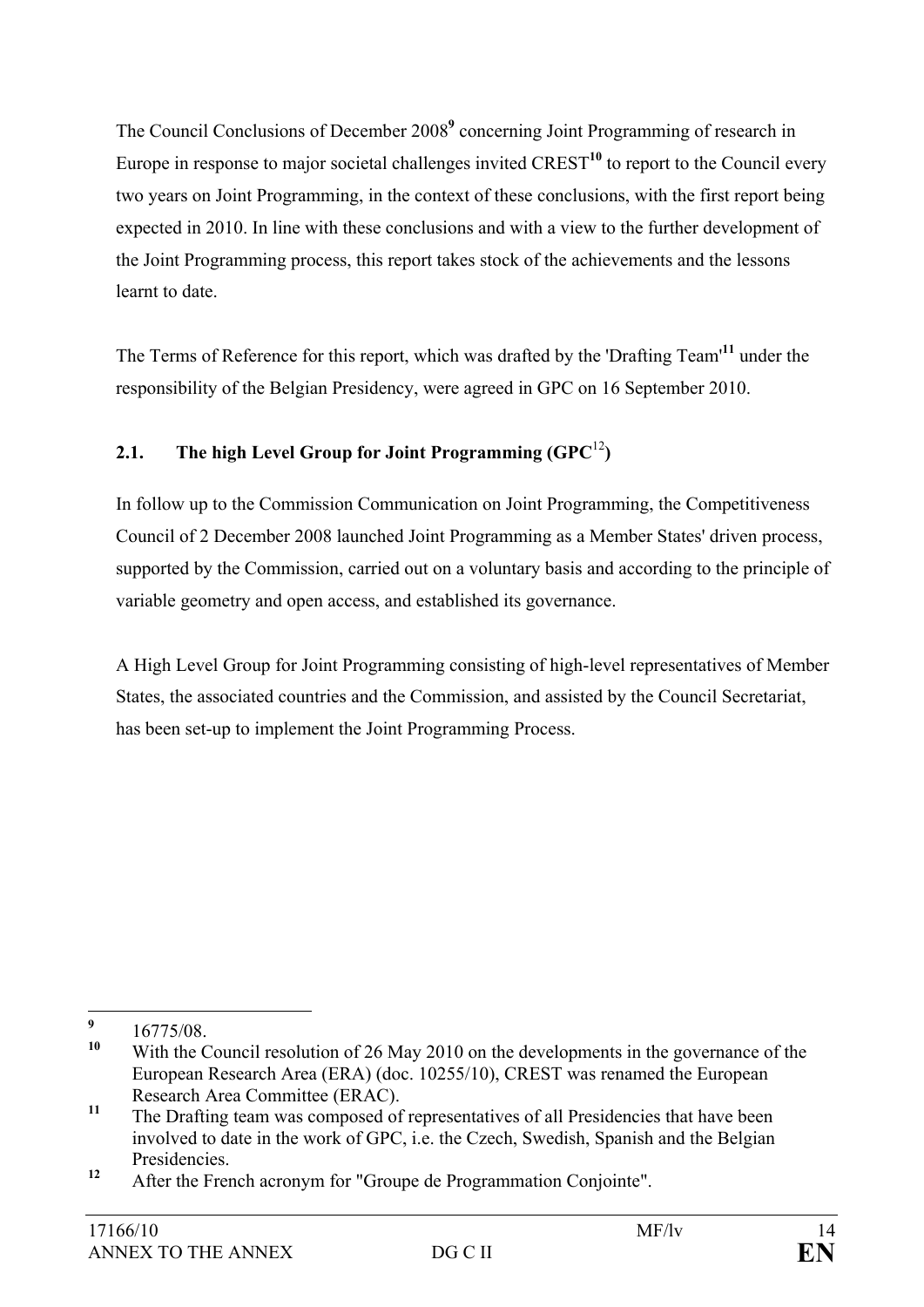In general, the GPC has had two principal tasks:

- 1. Identification and substantiation of themes for Joint Programming Initiatives (JPIs)
- 2. Development of voluntary guidelines for the Framework Conditions

Its mandate, as enshrined in the Council conclusions of 2 December 2008, is as follows:

– The GPC

a) is a dedicated configuration of CREST composed of high-level representatives of the Member States and of the Commission, and, as appropriate, of the associated states;

b) is chaired by the representative of the Presidency-in-office of the Council;

c) is responsible for identifying according to a continuous process the possible themes for joint programming selected following broad consultation of the different regional, national and European scientific communities as well as, where appropriate, other public and private stakeholders mentioned in the conclusions;

d) in this framework, is responsible for evaluating each proposal submitted to it on the basis of the criteria set in the conclusions;

e) contributes to the preparation of the debates and decisions of the Competitiveness Council on Joint Programming, within the mandate of CREST and without prejudice to the responsibilities of the Committee of Permanent Representatives;

f) is tasked to initiate the consideration on the Framework Conditions.

– The Commission supports the work of GPC within the remit of its competence.

The Member States nominated their representatives to the GPC in January 2009.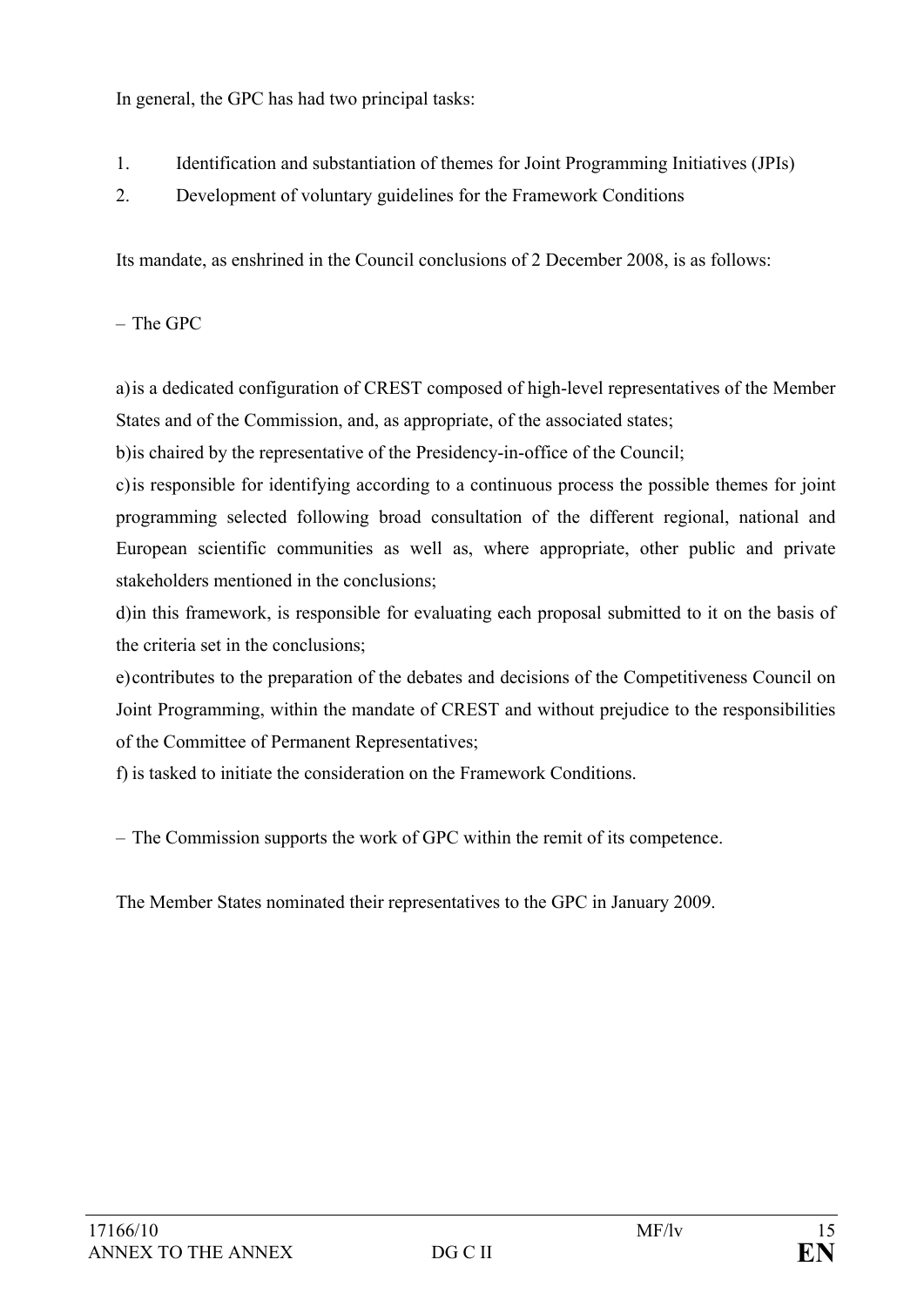## **2.2. Identifying themes for Joint Programming Initiatives**

The following criteria for the identification of Joint Programming themes by the GPC were given in the Council Conclusions of 2 December 2008:

• There is a sufficient and effective commitment of Member States concerned.

• The theme addresses a European or global challenge and is sufficiently focused so that clear and realistic objectives can be laid down and followed-up.

• It brings a clear added value to overall current research financed from national and Community public funds, as regards both economies of scale and better thematic coverage.

• Relevant regional, national and European stakeholders, including where appropriate the private sector beside the scientific communities and funding agencies, have been involved in developing the theme.

• A joint programming approach has the potential of translating the output of public good research into benefits for European citizens and European competitiveness, and of increasing the efficiency and impact of public R&D financing by involving the key public initiatives in the area.

These criteria have guided the identification process carried out by the GPC.

## **2.3. Addressing the Framework Conditions**

The Council Conclusions of 2 December 2008 also stated that Member States, with the support of the Commission, should consider how best to address the following issues, or framework conditions, during the development and implementation of Joint Programming:

- a coherent approach on the peer review procedures;
- a coherent approach for foresight activities and for evaluation of joint programmes;
- a coherent approach to funding of cross-border research by national or regional authorities;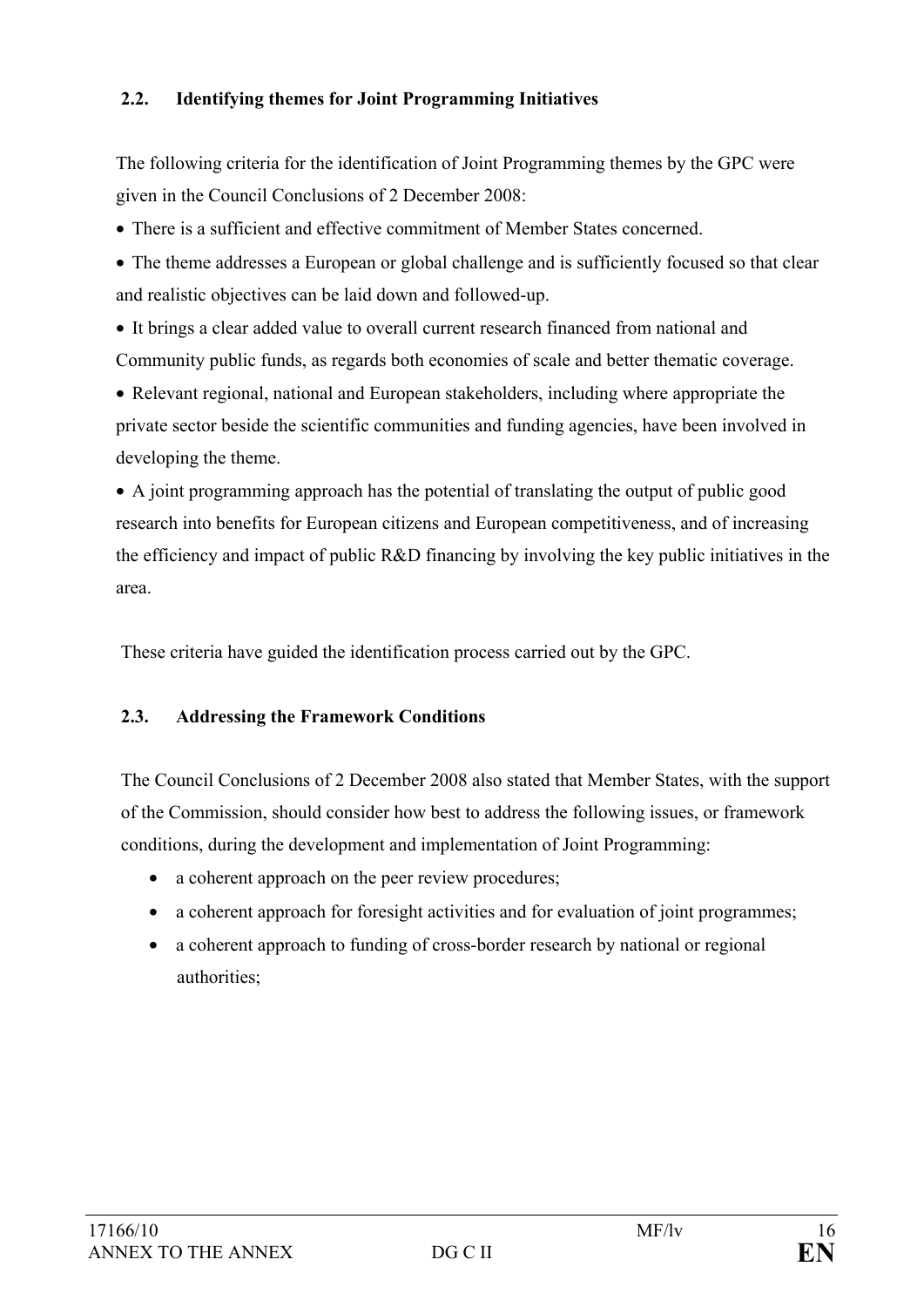- effective measures to ensure the optimum dissemination and use of research findings, inter alia via common practices for the protection, management and sharing of intellectual property rights;
- involvement of the various scientific and, where appropriate, industry communities.

## **2.4. The role of EU actors in the JP process**

The Council Conclusions on Joint Programming of 2 December 2008 and 3 December 2009**<sup>13</sup>** established the role of Member States, the Council, the Commission and the European parliament in the Joint Programming process.

Since the beginning, the **Member States** have had the leading role in the Joint Programming process. They were called upon to organise national stakeholder consultations leading to "committed and substantiated" proposals being put forward to the GPC as potential Joint Programming themes. This consultation was intended to be a broad public consultation of the different regional, national and European scientific communities and of the private sector where appropriate. The consultation of stakeholders was left to each Member State; some of them did broad consultations and others used already existing consultation results. The GPC is required, according to December 2009 Conclusions "to regularly report to the Council and the European Parliament on the progress and results" of JPIs.

The **Commission** is a member of the GPC and has the role of ensuring coherence and strategic alignment of the different research instruments (at regional, national, intergovernmental and European levels). The Commission facilitates the thematic identification process carried out by the Member States in the GPC and as necessary provides support "within the remit of its competence" to the GPC that includes inter alia the adoption of a Commission Recommendation in preparation for the launch of Joint Programming Initiatives. The Commission also supports the Member States in considering how best to address the Framework Conditions during the development and implementation of Joint Programming.

 $13$ 13 17226/09.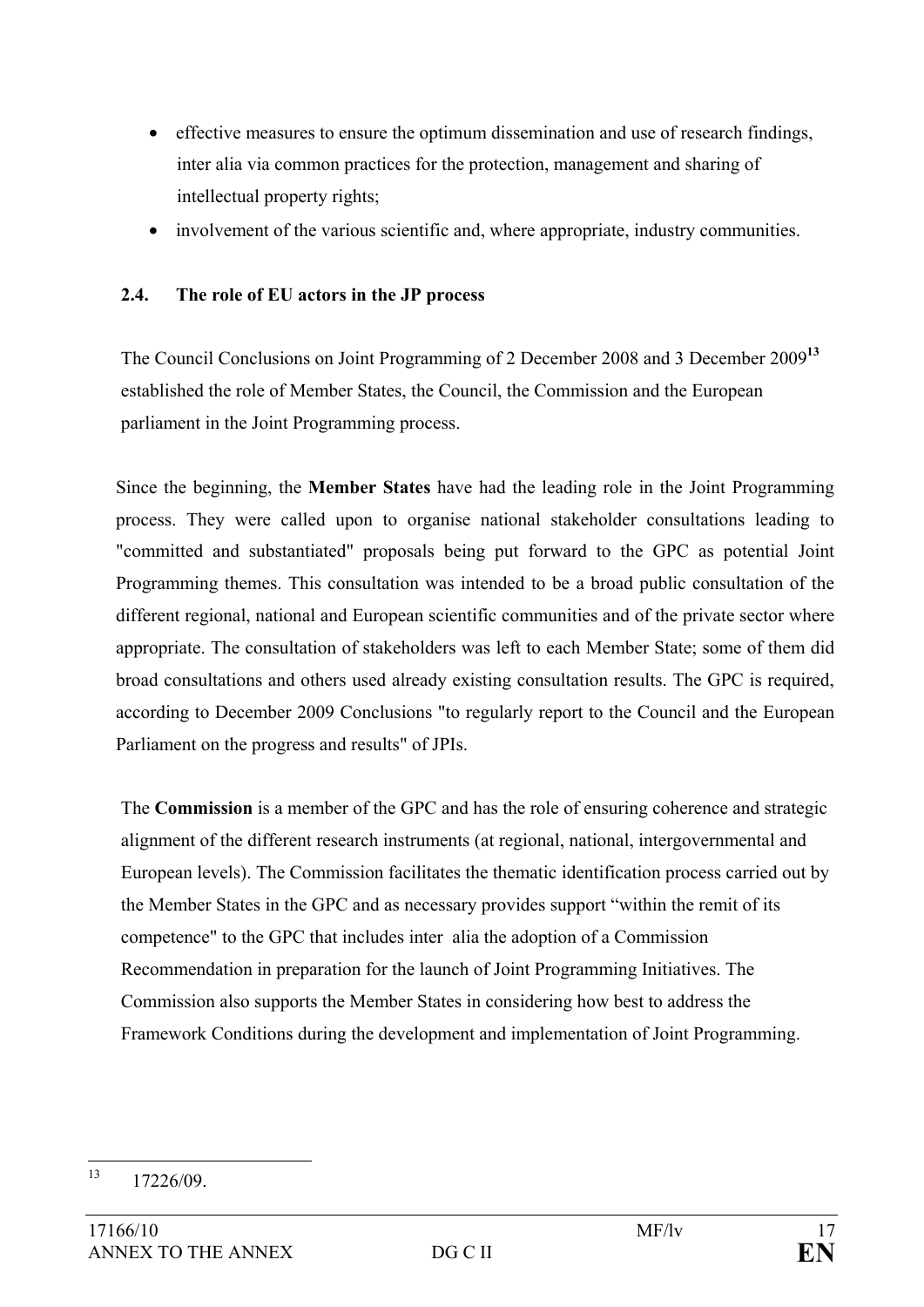In line with the Council Conclusions of 2nd December 2008, the **European Parliament** has been kept informed of developments and progress. In the case of the JPI on combating Neurodegenerative Diseases, in particular Alzheimer's (JPND), the Parliament issued an own initiative Resolution welcoming the JPND and also called on the Commission to consider seriously using Article 182(5) as a legal basis for all future proposals for joint programming of research activities.

The **Council Secretariat** performs the Secretariat function for the GPC.

## **3. Implementation of Joint Programming Initiatives (2008-2010)**

Joint Programming has been launched as a process whereby Member States on a voluntary basis seek to jointly co-ordinate their public research programmes in order to respond to major societal challenges. In this process, the competence of Member States and regions over their choice of research and innovation policies and related allocation of resources is fully recognised. Participation is according to the principle of variable geometry and open access. Participation in Joint Programming is intended to be on the basis of scientific excellence and full utilisation of the research potential of those participating. Over the last two years Member States, with the support of the Commission, have come together in the context of JPIs.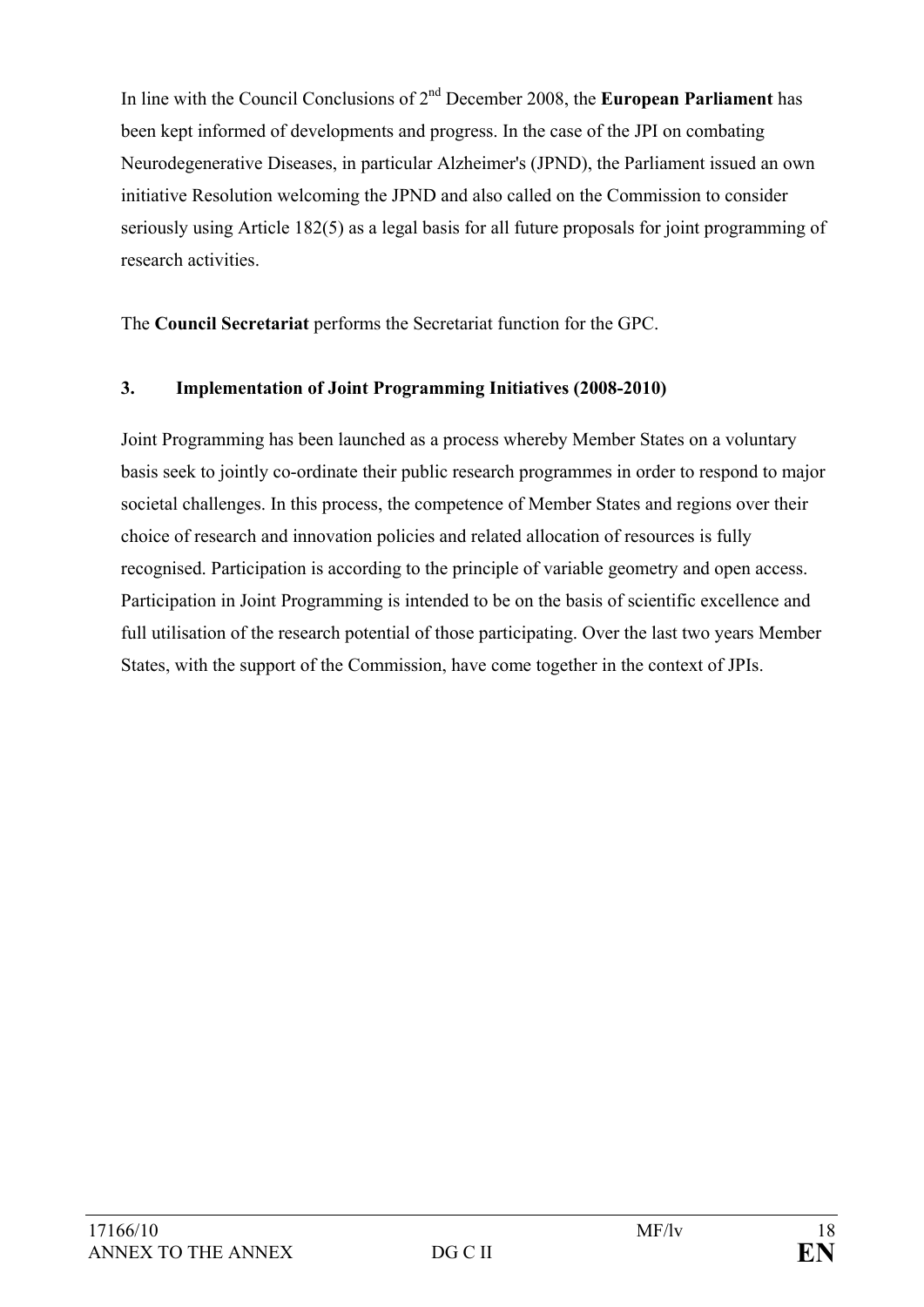#### **3.1. Identification of the JPI themes**

The Communication "Towards Joint Programming" was adopted in July 2008 on the eve of the Versailles informal Competitiveness Council. Following the momentum generated in Versailles, the Council invited Member State representatives to further develop a pilot JP initiative on Neurodegenerative Diseases (ND), in particular Alzheimer's. With the pilot NDJP initiative underway, the process to identify a "first wave" of JPI themes began. In response to an invitation from the GPC, which is the forum for the common priority-setting process, consultations were organised by national governments or research councils at national level reflecting the organisation of research systems in the respective Member States. There were a number of approaches taken by the different members. In some instances grand challenges had been identified by foresights and in other cases from processes within the member states with identification based on national research strengths, existing programmes and (future) priorities. Once a topic was identified at the national level, the respective MS presented it to the GPC. Topics with broader support from other MS and with a certain level of maturity proceeded to the final list of JPIs. Maturity in this case means fulfilment of the criteria for the identification of JPI themes. Some 20 proposals for JPIs were put forward by 10 countries and these were subsequently grouped by the (SE) Presidency into 6 thematic clusters, each coordinated by a Member State.

| • Cities/Transport       | $\bullet$ Food   |
|--------------------------|------------------|
| $\bullet$ Climate change | $\bullet$ Water  |
| • Cultural Heritage      | $\bullet$ Health |

In November 2009, the GPC undertook the final selection of three initiatives:

•Cultural Agriculture, Food security & Climate Change (jointly coordinated by FR & UK)

•

- •Heritage, climate change and security (IT)
- •Health, Food and prevention of Diet related diseases (NL)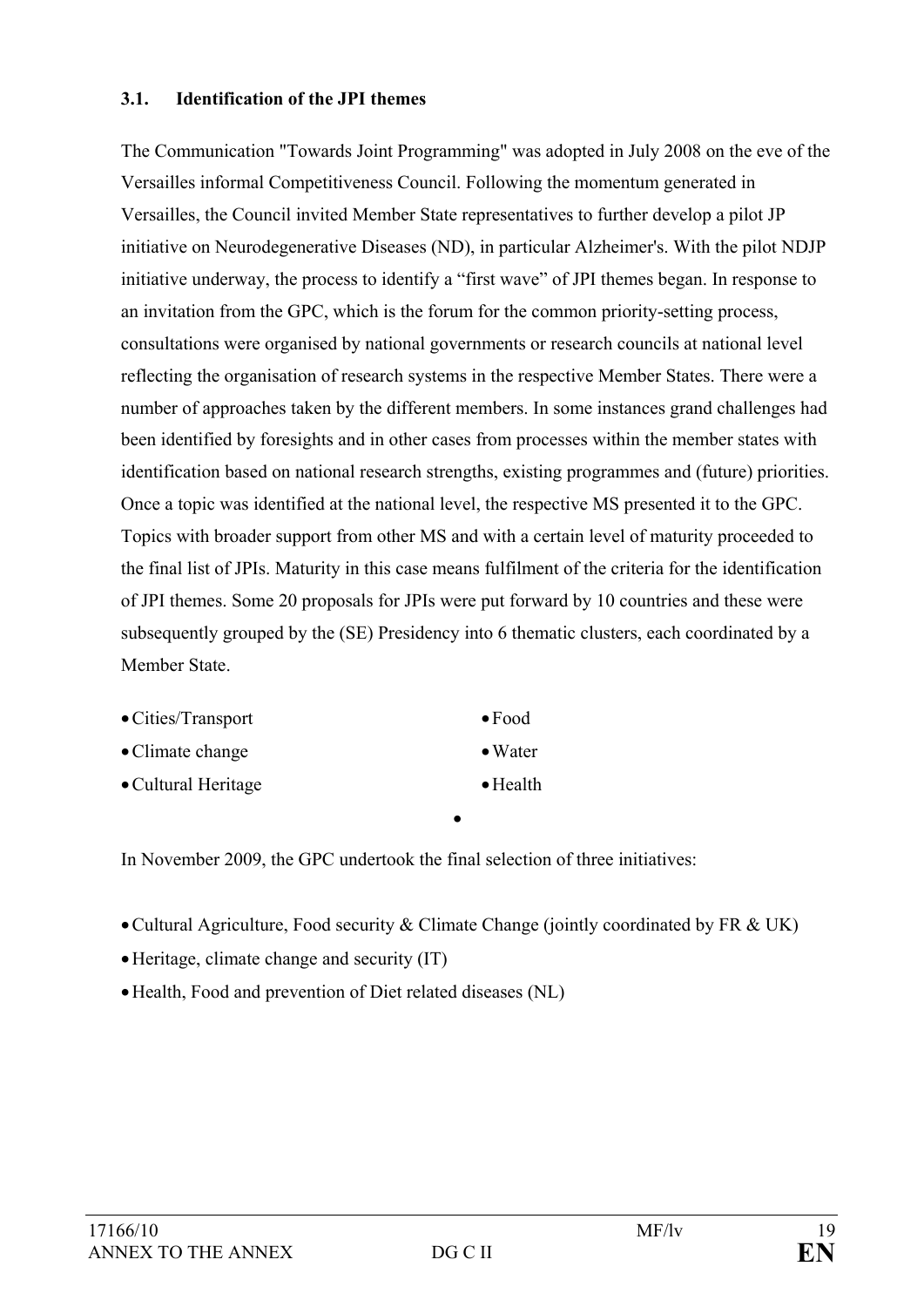By the end of April 2010, the Commission had adopted three recommendations for new Joint Programming Initiatives, addressing:

- •Agriculture, Food Security and Climate Change;
- A healthy Diet for a healthy Life:
- •Cultural Heritage and Global Change- a new Challenge for Europe.

All three JPIs have applied for co-funding through dedicated calls in FP7 in order to finance an implementation secretariat.

The Council welcomed the three new JPIs on 25-26 May 2010 and also endorsed the identification of six new themes for JPIs ("a second wave"). The Member States showed strong support for all of them.

- The microbial challenge An emerging threat to human health; (SE)
- •Connecting Climate Knowledge for Europe (Clik'EU); (DE)
- •More Years, Better Lives The Potential and Challenges of Demographic Change; (DE)
- •Urban Europe Global Challenges, Local Solutions; (AT&NL)
- Water Challenges for a Changing World: (ES)
- •Healthy and Productive Seas and Oceans; (NO)

All six new initiatives have started their activities by developing a vision paper, establishing adequate governance structures, developing Strategic Research Agendas (SRA) or involving stakeholders. It can be observed that JPIs are learning from each other, applying e.g. similar governance structures for lean management, thereby building on the experiences of others and avoiding a "reinvention of the wheel" each time. In the start, management costs are carried by each of the partners involved in a JPI.

## **3.2. Development of the voluntary guidelines for Framework Conditions**

It has been recognised since the start of the JP process that in order for the concept to be a success, guidelines on Framework Conditions could facilitate the planning and implementation of joint research programmes. The GPC has produced *Voluntary Guidelines on Framework Conditions for Joint Programming, V. 2010* (see Annex II). Although voluntary, the GPC strongly recommends their use, as appropriate.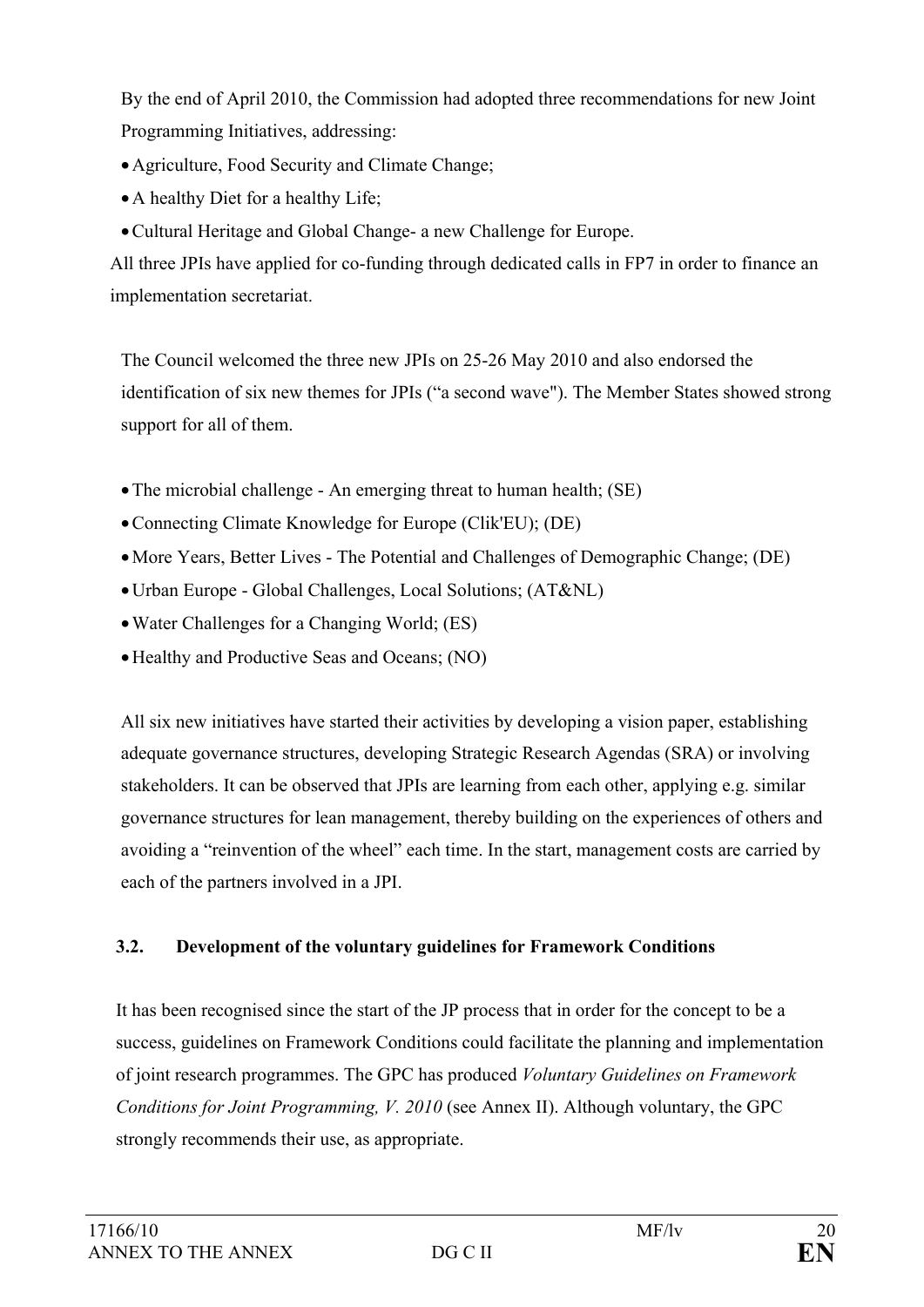The Framework Conditions are concerned with the administrative, normative and regulatory factors considered essential for the effective implementation of Joint Programming in research and include the following:

- 1. Peer Review Procedures
- 2. Foresight Activities
- 3. Evaluation of Joint Programmes
- 4. Funding of Cross-Border Research by National or Regional Authorities
- 5. Optimum Dissemination and Use of Research Results
- 6. Protection, Management and Sharing of Intellectual Property Rights.

The existence already of a number of JPIs also provided insights and issues for inclusion during the development of the guidelines on framework conditions.

There are a number of other 'policy related' issues that require consideration by the GPC:

- The need to preserve a flexible, non-prescriptive approach, open to best available experience on the market from which initiatives can benefit;
- The necessity to avoid a "one size fits all" approach when developing the Framework Conditions; for each of the conditions, 2-3 models should be proposed;
- The need for also involving where appropriate, besides the various scientific communities, TAFTIE, EARTO and industry in developing the Conditions.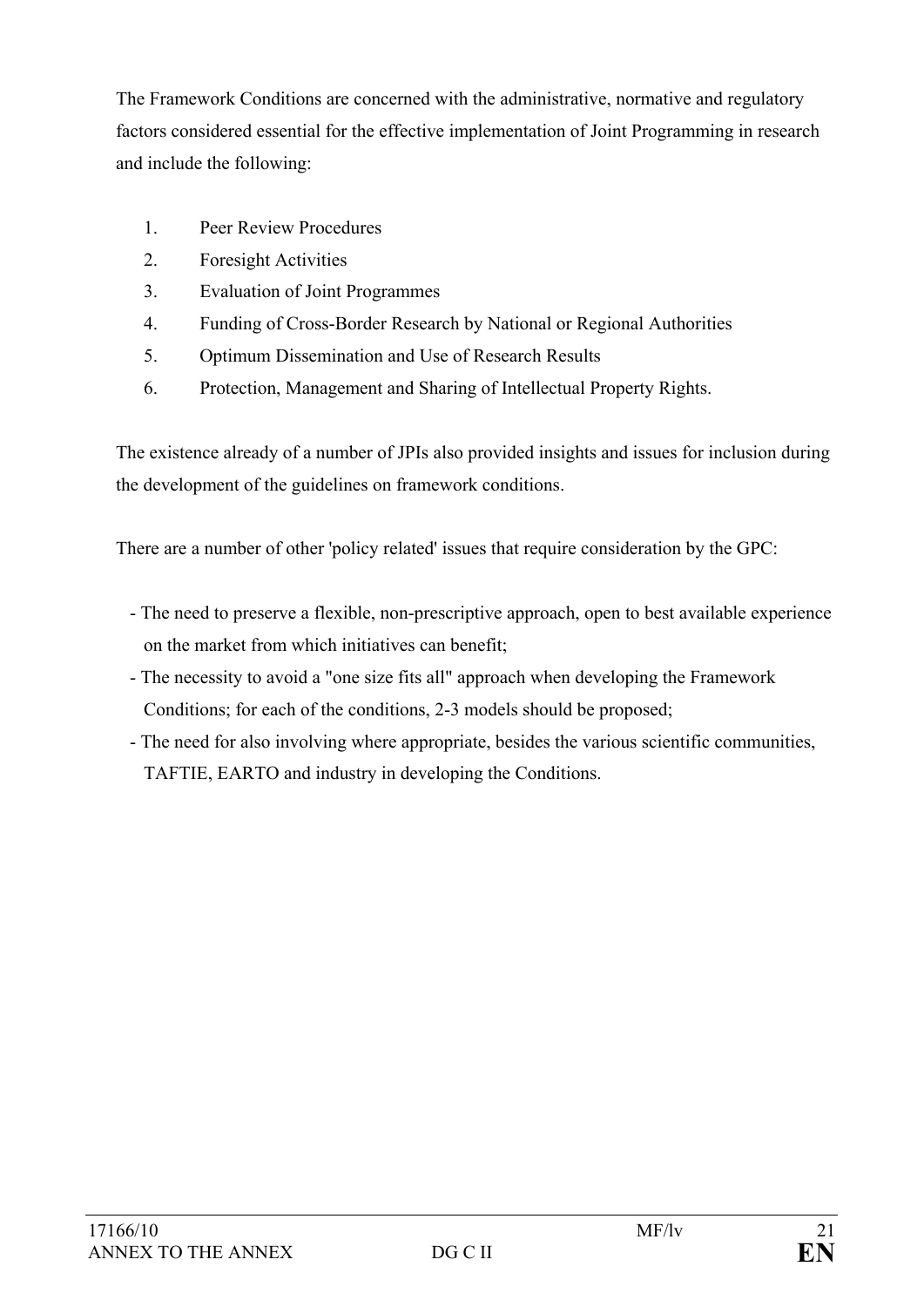The GPC formed a (virtual) Framework Conditions (FC) team to draft the Guidelines, consisting both of GPC members as well as experts nominated by GPC members and the Commission and input/support from ESF and EUROHORCs who have both previously worked in the relevant areas. A dedicated workshop on FC Guidelines organised by the Spanish Presidency with the EU Commission (Madrid, May 2010) brought together external experts, the GPC FC team as well as the working groups of ESF/EUROHORCs in order to further substantiate the Framework Conditions for Joint Programming. The Belgian Presidency with the Commission held a second workshop specifically to finalise the Guidelines (Brussels, September 2010) that also included representatives of European research stakeholder organisations such as TAFTIE and EARTO/EUROTECH as well as JPI leaders and directors of JTIs, PPPs, ETPs. The overall aim was to finalise the voluntary FCs for presentation at the Joint Programming conference, held in La Hulpe on 18 and 19 October 2010).

At this Conference, the FC Guidelines were seen as a useful toolkit for the implementation of JPIs.

## **4. Analysis of the scope, coherence and complementarity of the activities**

A challenge, for the GPC as well as for each of the JPIs, has been to narrow down a societal challenge to a manageable theme. The question remains open on the extent and borders of a joint programming theme, which has led to the proposal of JPIs with different scopes. Looking at the ten identified JPIs, the scopes range from "umbrella" themes such as the JPI "Urban Europe" to more focused JPIs as the one on Antimicrobial resistance.

Within the new paradigm of the Innovation Union, joint programming is seen as having a clear contribution to its implementation. Nevertheless, the Commission has not yet stated how the Innovation Partnerships of the Innovation Union and the JPIs will relate to each other.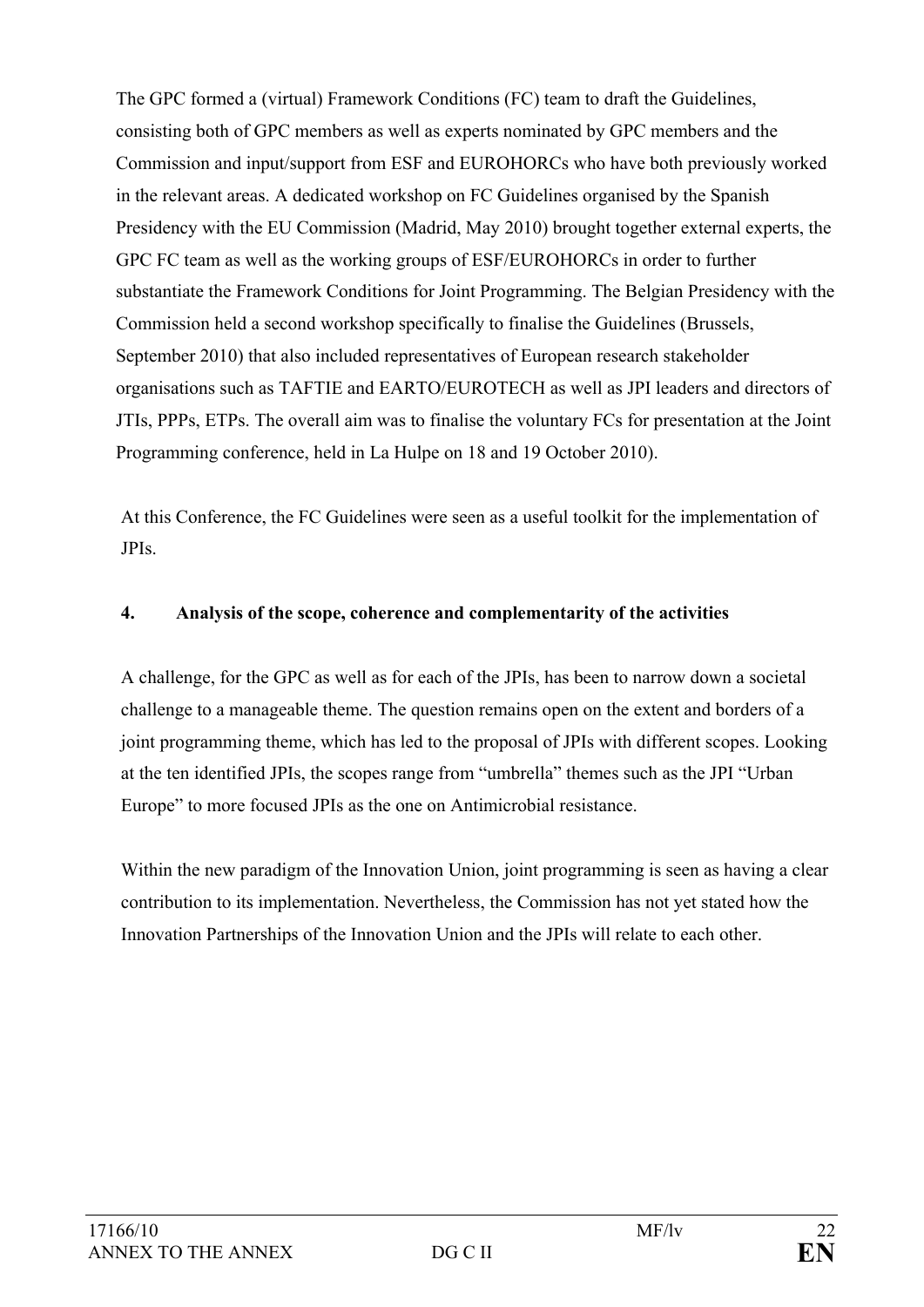# **5. Challenges identified and lessons learnt during implementation of Joint Programming Process (both GPC and JPIs)**

In general, the GPC acknowledges the progress made to date with JPIs and stresses the importance of regular reporting given the increasing number of countries becoming interested in participating in the JPIs.

It appears that all JPIs have learned lessons from the pilot JPI and have rapidly established a governance system. This allows them to progress towards the definition of a common vision and SRAs. The pre-existence of trusted partnerships, as for instance in the SCAR group (for the Agriculture JPI), appears to be facilitating such progress.

The three JPIs launched in 2010 are all currently in a confidence building process and the point of departure is that both scientific excellence and relevance must be put in place – especially at the point where SRAs (and beyond) are being developed.

## **5.1. Member State Commitment**

Notwithstanding the series of supportive Council Conclusions on the subject of Joint Programming, it remains to articulate what Member State commitment in real terms means in the context of strategic alignment of national research programmes for the benefit of a particular JP topic.

The current global economic and fiscal crisis has focused Government investments to optimise economic and social impact by creating sustainable jobs. This underlines the importance of Joint Programming to co-ordinate existing research and not just to pool resources. In this context, the following concerns were addressed in the GPC: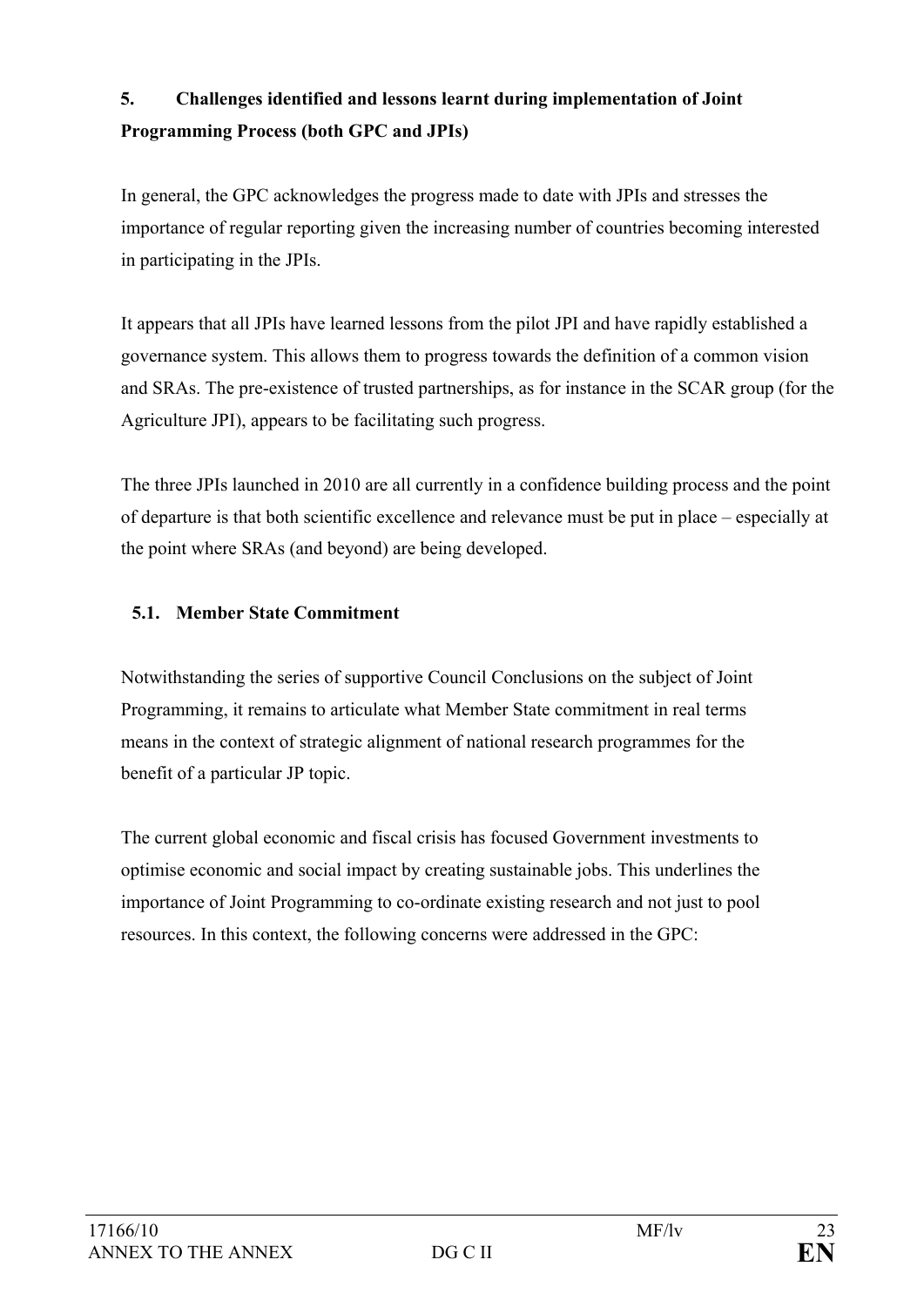– Sufficient involvement of national research Agencies, which are responsible for funding, and their appropriate coordination with national Ministries, which are sitting in JPIs management boards.

– Different capacity of different countries and regions to participate in JPIs. While some small countries and well developed regions consider that they have enough "smart specialisation" possibilities in order to participate in some or all initiatives, they are still facing the challenge of setting priorities regarding their involvement in JPIs. Concern has been expressed that countries that have limited resources for research and cannot be a leading country (or even participate) could accentuate the scientific divide between Member States. This, however, is an empirical question to be answered by future developments and can be eased by the principles of variable geometry and open access.

As part of the Strategic Energy Technology Plan (SET-Plan), the European Energy Research Alliance (EERA) has demonstrated that programmes similar to JPIs can also be developed by "institutional" research centres and bodies. By jointly committing human resources to common objectives in four areas of the SET-Plan, to the total size of some 500 persons per year, EERA is advancing Joint Programming in the energy area.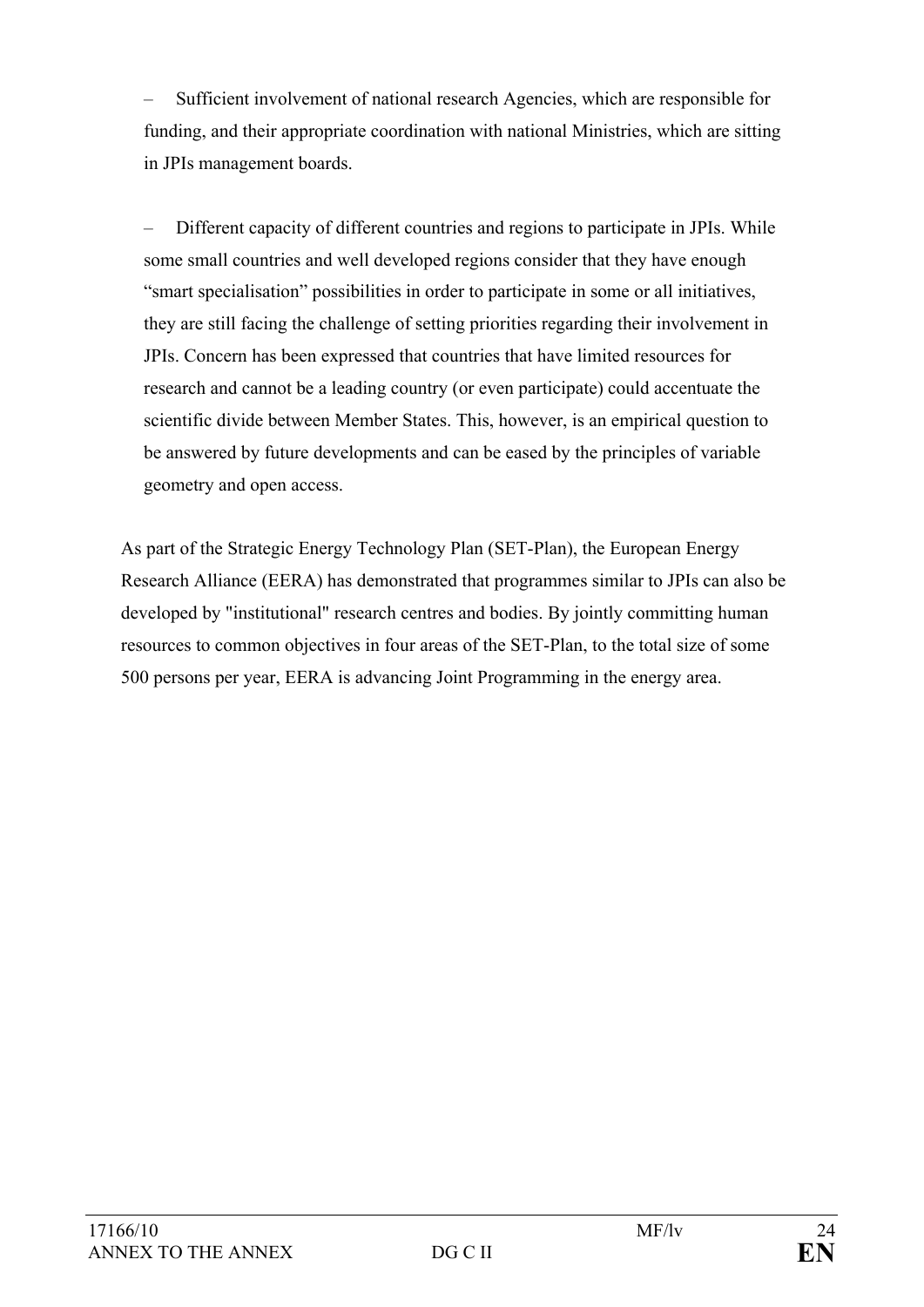### **5.2 Priority Setting**

Taking into account the criteria as outlined in section 2.2, several approaches to priority setting were used regarding the identification of potential JPI themes. A reason for this is that JP concerns the coordination of national research priorities, where the internal prioritisation is a matter of national competence, and practices vary between Member States, Another reason for this is that societal challenges are urgent challenges and the time which would have been needed to agree on a common priority setting process, set it up and have outputs and decisions could have inhibited the political momentum behind Joint Programming. Therefore, a pragmatic approach was adopted and has resulted in ten JPIs now being put in place. The learning process can proceed as these ten JPIs move ahead but it is certainly the case that many stakeholders involved, from programme funders to managers and also the Commission consider that it is time to pause the process of identification of new JPI themes. However, there may arise a need to identify new themes in the future.

In case of a new wave of JPIs, and notwithstanding the fact that JP is a Member States' driven process, systemic and systematic Forward Looking Activities (FLAs) could help in priority-setting.

The JP process could also 'learn' from the experience of ESFRI which was started in 2002 and where there has been another approach to priority setting as regards the identification of infrastructures requirements at a EU level.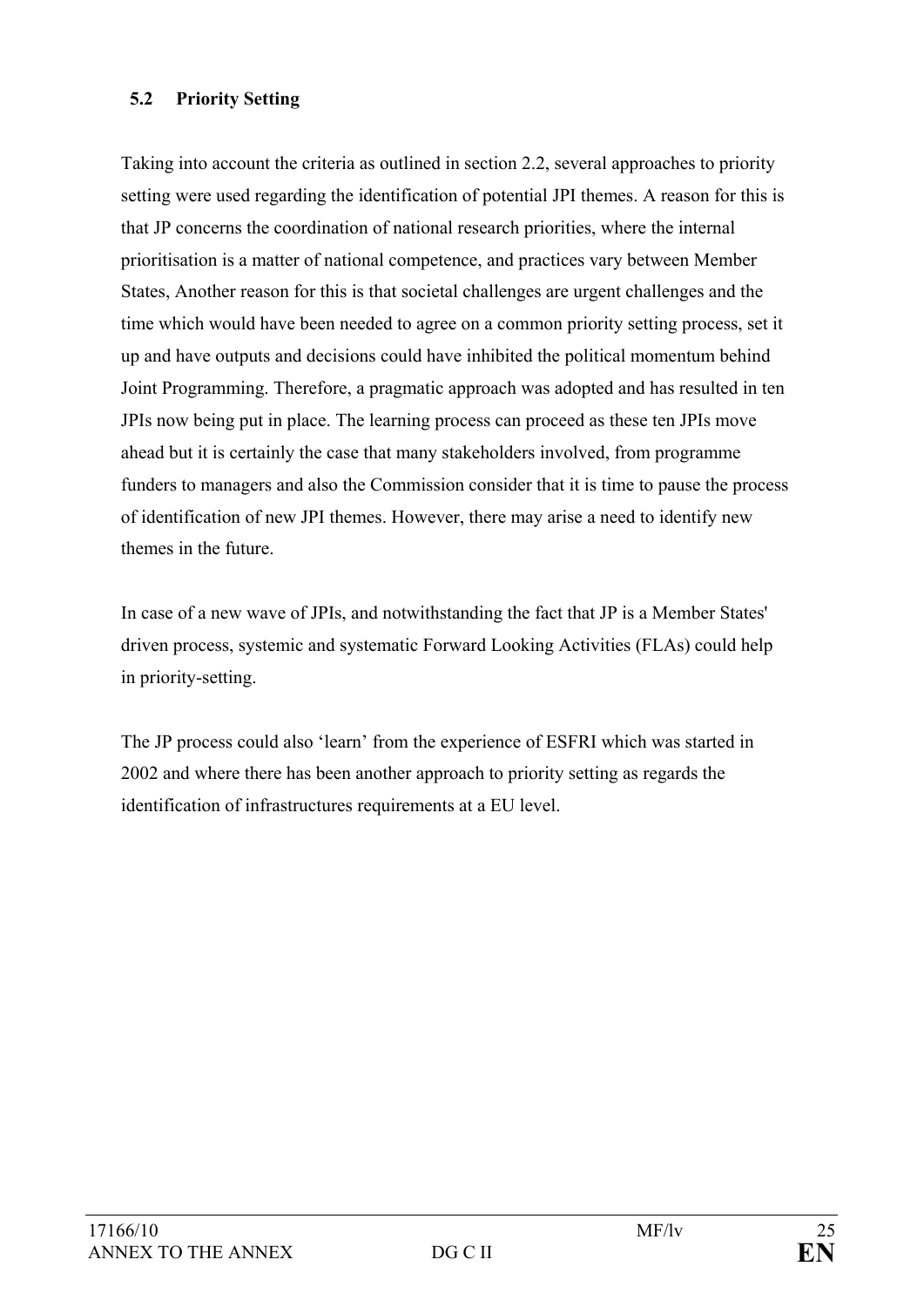#### **5.3. Stakeholder involvement**

Stakeholder involvement is an issue recurring during the whole process of Joint Programming and especially relevant when it comes to selecting topics, defining the SRA and monitoring its implementation. Stakeholder consultations took place in some Member States during the national consultations as reported to the GPC by Italy, Sweden and Great-Britain in 2009. User involvement is more likely to bring research outcomes closer to implementation and enhances the social value of the research initiatives. Hence, the question is not so much *whether* it is necessary but *when* (at which stage of the implementation), with *whom* (which type of stakeholders) and *how* to involve stakeholders (participative Forward Looking Activities, web-dialogue forums, submissions etc.). One particular obstacle has been the identification of groups representing the interests of the wider European industry. Moreover, it must be recognised that it is a complex task to get a coherent view from different end-users and there is always a potential conflict between immediate and long-term interests.

The value of having the JPND as a pilot from which the other nine JPIs could learn is widely acknowledged. Whilst it was initially founded on science, the work-plan will now identify family/patient groups and civil society representatives in order to inject the element "how to fit the needs of the population" into the initiative.

Involving different types of stakeholders at different stages of the JPI process could also be a feature and there is a strong line of argumentation supporting greater involvement of Public Research Organisations in the setting of SRAs. Notwithstanding the necessity of broader stakeholder involvement the risk has to be avoided that the 'dominant narrative prevails'. The final word is for those who implement the JPI. Stakeholders can and should be consulted, but they are not responsible for the final investment decisions.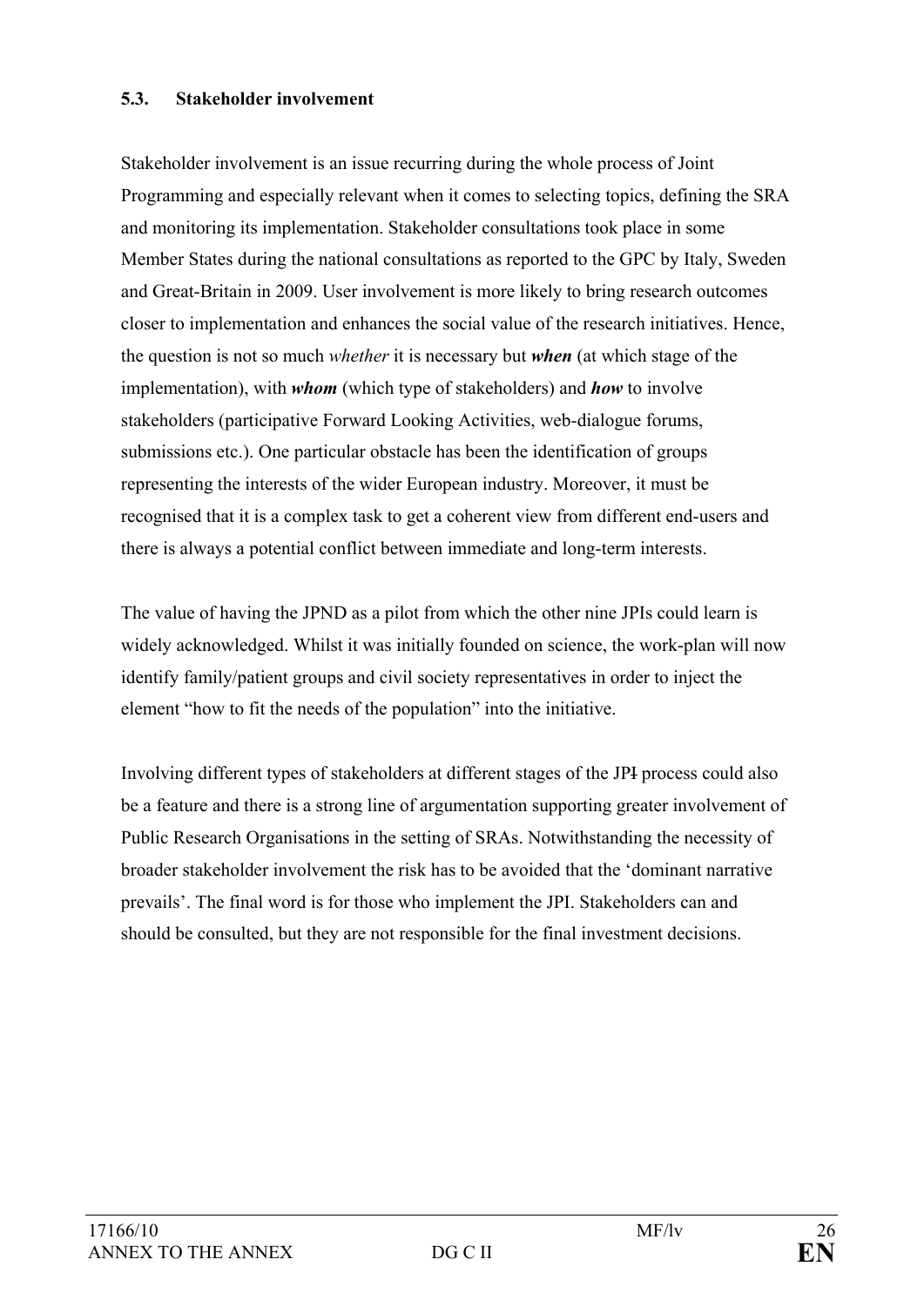#### **5.4. Innovation**

Many consider (and it was heard repeatedly at the JP conference in La Hulpe) the place of JPIs in the "innovation cycle". It can be argued that societal challenges, such as climate change and diet related diseases, are by definition not only research issues but also innovation issues which proves that innovation is an inherent aspect of JPIs. If JPIs succeeded to involve more the industry in the elaboration of the SRAs, this would ensure that the innovation potential is brought to the forefront.

Further development of the Guidelines for Framework Conditions should not be limited to dealing only with the science-driven challenges but should fully embrace the issues arising from societal- driven (innovation) challenges. Finally, taking account, as appropriate, the implementation of the European Innovation Partnerships is also relevant.

## **5.5. Funding modes**

JPIs are aimed at the strategic coordination of national research programmes. That said, the issue of how to fund joint cross-border actions is being continuously discussed by a number of JPIs and could be a key challenge if this route to implementation were agreed by the partners. The Guidelines for Framework Conditions have adequately identified advantages and disadvantages of existing practices in different schemes.

The changing landscape of the European Research Area requires that research actors, such as universities, industry, research and technology organisations and programme owners, such as ministries or research councils, collaborate to identify the most appropriate funding modes. This would allow to start actions and build trust without spending excessive resources and political capital in having to first agree on common rules and common pots.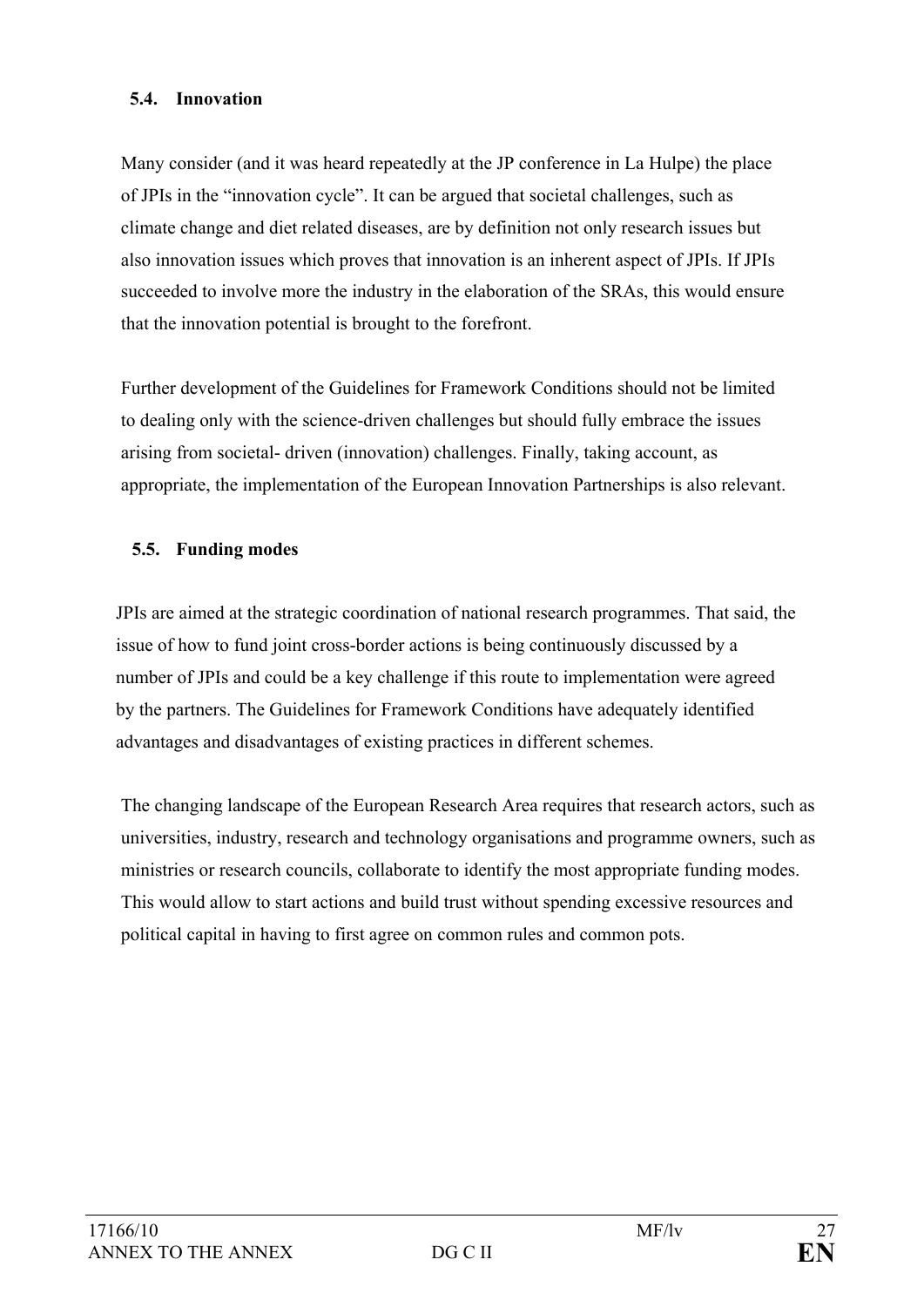#### **5.6. Synergies with other ERA initiatives**

There is scope to further develop the synergies with other policy initiatives with a view to their further streamlining. Relationship links already exist between some JPIs and many ERA-Nets (for example in the case of "Cultural Heritage & Global Change"), Joint Technology Initiatives, Article 185 initiatives and European Technology Platforms (e.g. "Food for Life" with "Healthy Diet and Healthy Life"). However, there is scope for more synergies between ESFRI and JPIs. Whilst it is already possible to identify infrastructures that could be supportive to the societal challenges being addressed (e.g. EMSO, EURO-ARGO and LIFEWATCH for Climate Change and Water; DARIAH for Cultural Heritage and BBMRI or SHARE for Health and Demographic Change), until now, the JPIs themselves could further consider to developing a cooperation dialogue with ESFRI.

## **5.7. Internationalisation**

Joint programming initiatives should have an internationalisation strategy as part of their SRAs. We observe that the degree to which internationalisation is implemented varies between JPIs. The JPI on Cultural Heritage and Global Change is already engaging in cooperation with other potential beneficiaries in the BRICS and neighbouring countries. The Agriculture, Food Security and Climate Change JPI has an internationalisation task in its strategy development. The aim of JPND is more to establish the Europe agenda first and then seek collaboration outside Europe, possibly with the NIH in the US, on the basis of its SRA.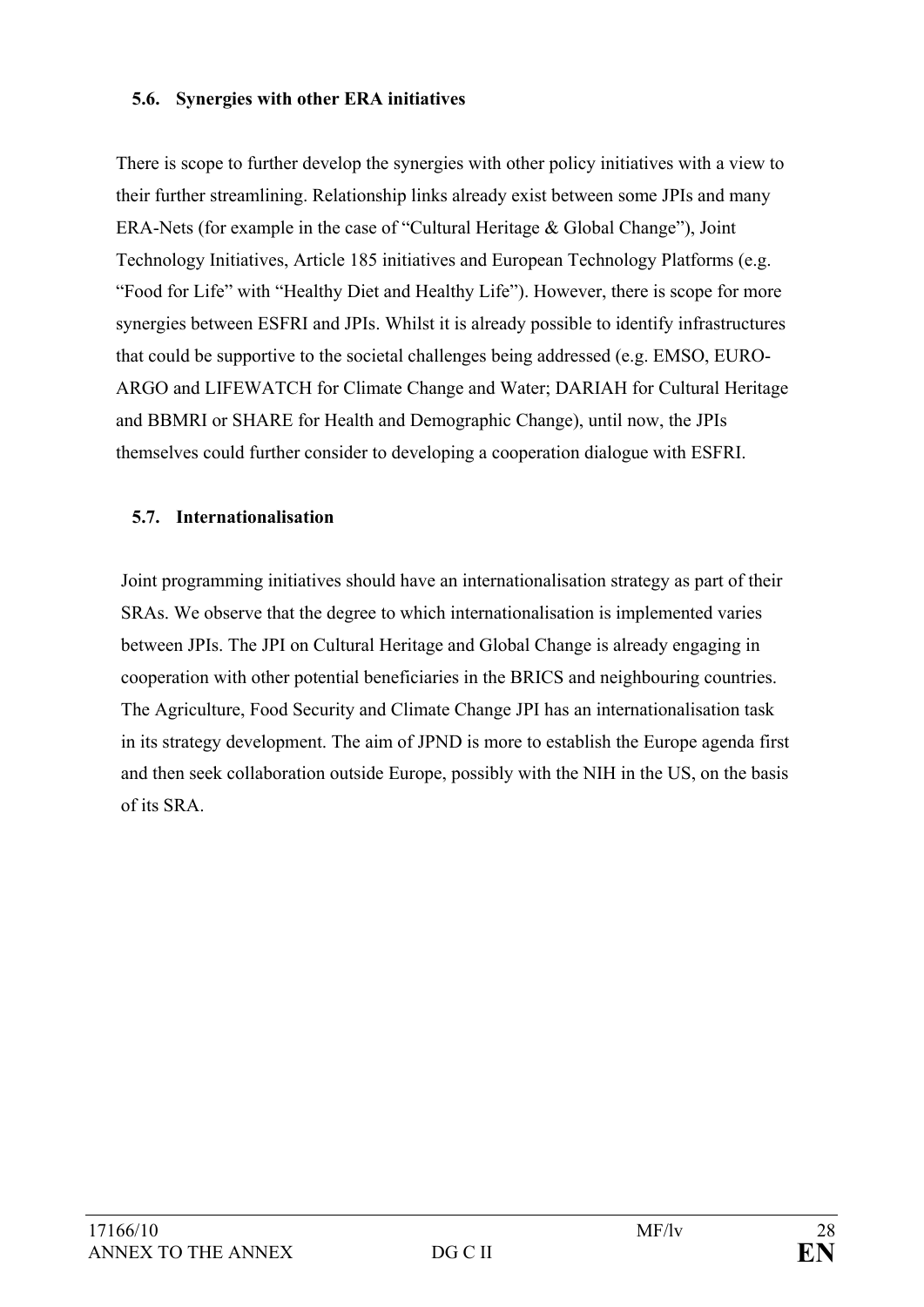### **6. Options for going forward**

The GPC reiterates that by coordinating national research efforts and thereby making better use of Europe's limited public R&D resources, Joint Programming has demonstrated its potential to contribute to tackling major European societal challenges.

Significant progress has been made by the GPC in two year. Indeed, following the mandate given by the Council, it identified and substantiated the first list of a limited number of JPI themes so that the Council was able to adopt JPIs, on the basis of Commission proposals, no later than 2010.

In a very short time frame all Member States and the associated countries selected nine JPI themes. Based on Commission recommendations, the pilot JPI on combating neurodegenerative diseases, in particular Alzheimer's, was launched by the Council on 3 December 2009, and the 3 "first wave JPIs" on 26 October 2010. The remaining six JPIs are still in the process of development and await Commission recommendations with a view to their launch by the Council.

In addition, the GPC developed and adopted the "2010 Voluntary Guidelines for Framework Conditions for JP in Research". These have been considered as important to successful planning and implementation of joint research programmes. Their added-value could have a broader remit than Joint Programming.

Nevertheless, the GPC would like to bring to the attention of the Council a number of outstanding issues that will need careful consideration including the future governance of the Joint Programming process.

## **6.1. Additional JPI themes**

Notwithstanding the continuous process of identification and substantiation of JP themes as part of the mandate, the GPC considers that for the time being it is important to learn from ongoing JPIs, before identifying new JP themes. However, there may arise a need to identify new themes in the future. The Council could decide on the process for possible future identification of JP themes.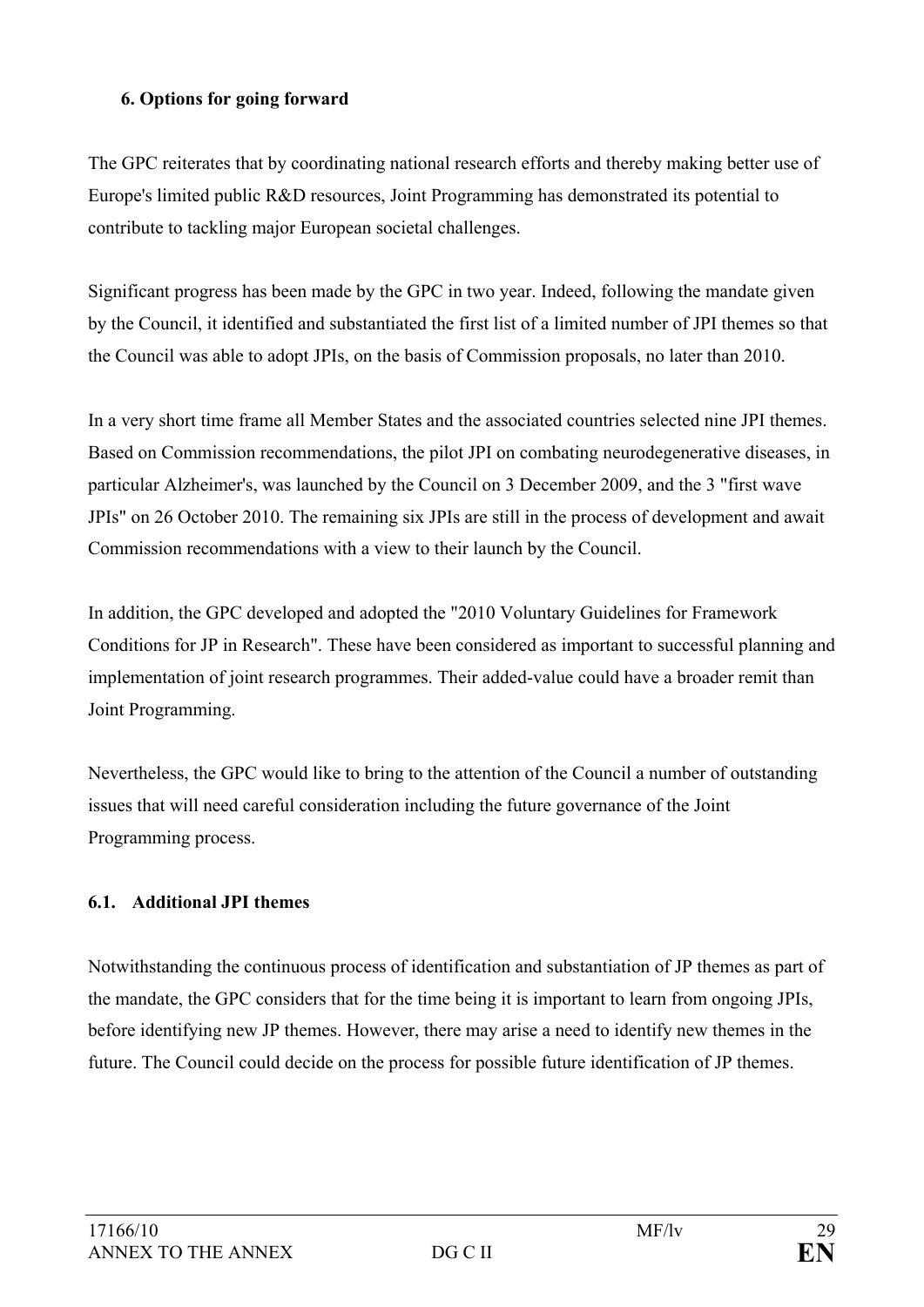The 2010 Voluntary Guidelines for Framework Conditions are a living document which needs to be refined in view of the experience of the JPIs. Their openness to natural evolution has been considered as one of their general principles. Therefore, a process for their appropriate update would need to be established.

## **6.3. Monitoring of JPIs**

Regular monitoring of the development of JPIs has been an important role for the GPC, in particular allowing Member States involved in different JPIs to learn from their experience. There appears to remain at least two important monitoring tasks:

– monitoring the development of the six "second wave" JP themes which have already been identified by the GPC and welcomed by the Council until the time that the Commission have submitted recommendations to the Council, and the Council reaches a decision;

- the subsequent monitoring of the implementation of all nine JPIs identified by the GPC, as well as the JPND initiative.

## **6.4. JPIs in the "Innovation Union"**

There are some potential overlaps between the ten JPIs to date – as well as with other EU research and innovation actions including the Europe 2020 Strategy flagship "Innovation Union". There is also a need to clarify the role of the Commission in the JP process in this context.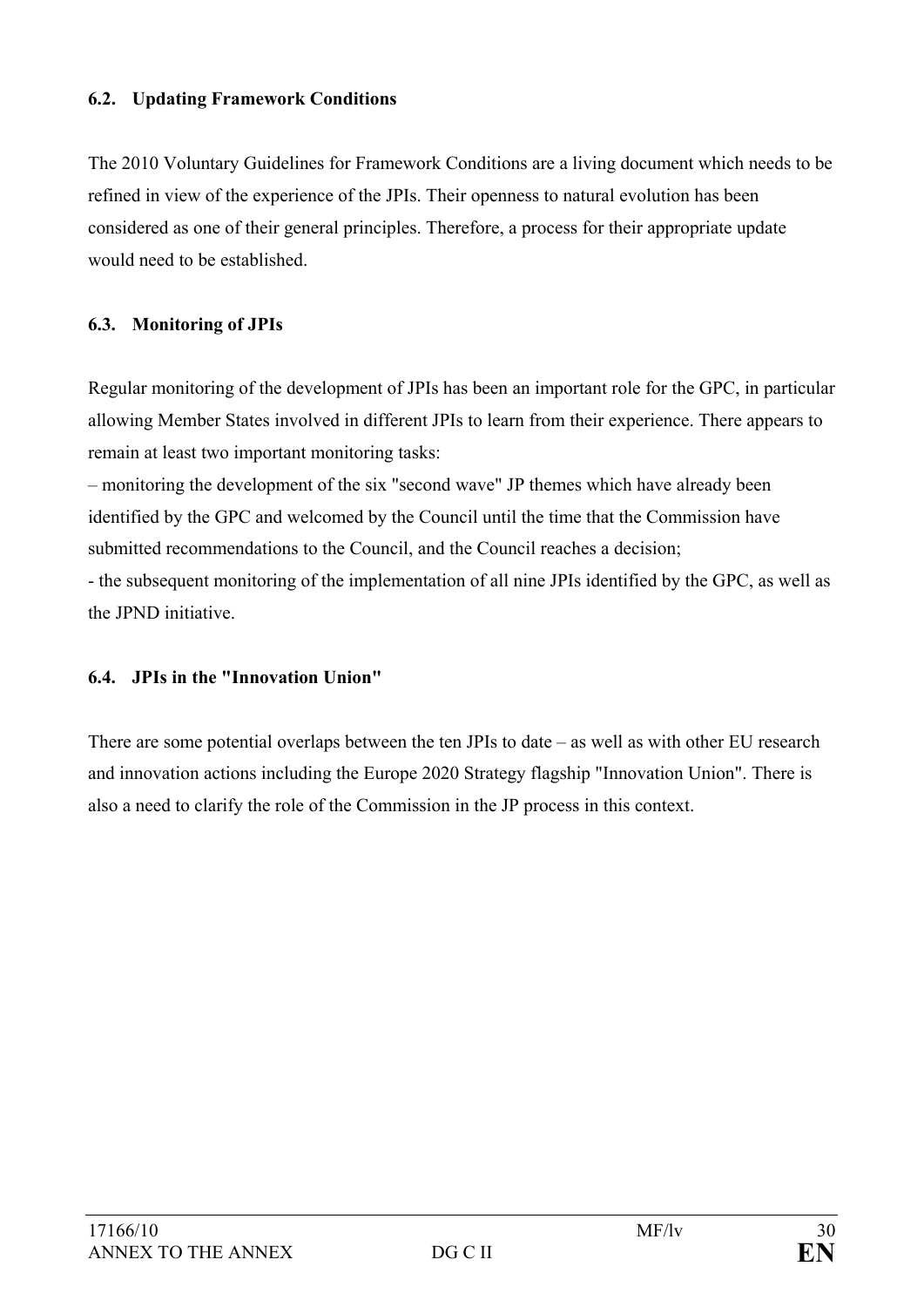#### **6.5. Involvement of industry**

The involvement of industry in the JP process has been limited to date, perhaps because of the difficulty in identifying groups representing the interests of the wider European industry base. Different ways to involve industry more closely should be considered.

### **6.6. Role of the GPC**

Without prejudging the results of the debate on ERA governance, there appears to be an ongoing need to monitor progress in implementing the various JPIs, with any nature of Member State representatives forum.

### **7. Conclusions**

Joint Programming is set up as a partnership between Member States. The GPC believes that the JP process continues to have the potential to bring major benefits since:

- It will help to optimise the scope of research programmes across Europe and diminish duplication;
- It will make it easier to address common challenges;
- It will provide a forum for a common prioritisation process between Member States (and associated countries) and will update the state of play of European research in areas where JPIs are developing;
- It will allow Europe to speak with one voice in the world in that field of research, where appropriate;
- It will enhance scientific excellence and relevance;
- It will promote cross-border mobility and training of researchers.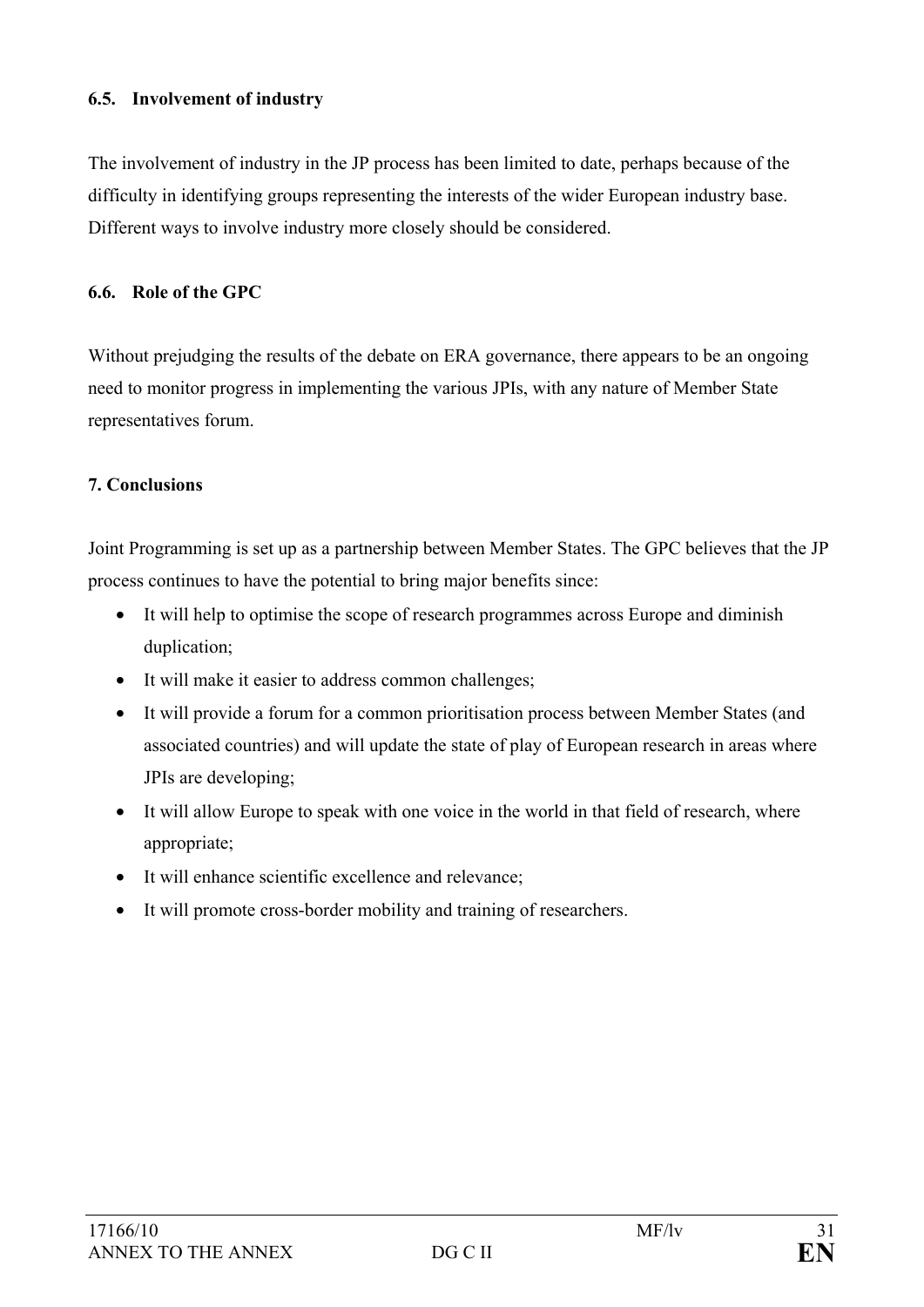#### **7.1. Potential of the Joint Programming Process in the light of the Europe 2020 Strategy**

With the Europe 2020 Strategy, the Commission proposes to the Member States a comprehensive and long-term partnership for addressing together major societal challenges, where each partner has clear and complementary tasks. The Commission recognises that the scale of some societal challenges which Europe must address successfully in the decade ahead is such that no single Member State can address them alone. The role of the EU in this regard is to "make the whole more than the sum of its parts". A flagship initiative "Innovation Union" has been proposed by the Commission in the context of this Strategy. One of its aims is to re-focus common efforts in the area of research, development and innovation on these challenges.

Joint Programming represents a partnership between the Member States involved, with the support of the Commission, aimed at finding, through jointly programmed public research and related actions, solutions to major common challenges. It has therefore a direct role to play in the context of the Europe 2020 Strategy. Joint Programming will be one of the building blocks of the "Innovation Union" initiative. Implementation of the "Innovation Union" will provide the opportunity to explore how Joint Programming can evolve most fruitfully and how it fits with other policy instruments. As regards the concept of European Innovation Partnerships in the Innovation Union, duplication of contents with the JPIs should be avoided.

## **7.2. Joint Programming in ERA in the new inter-institutional setting**

Joint Programming is one of the building blocks of ERA. Joint Programming was launched before Lisbon Treaty came into force. The Member States have the lead role. The question is now raised about future governance following the new competences given to the Union.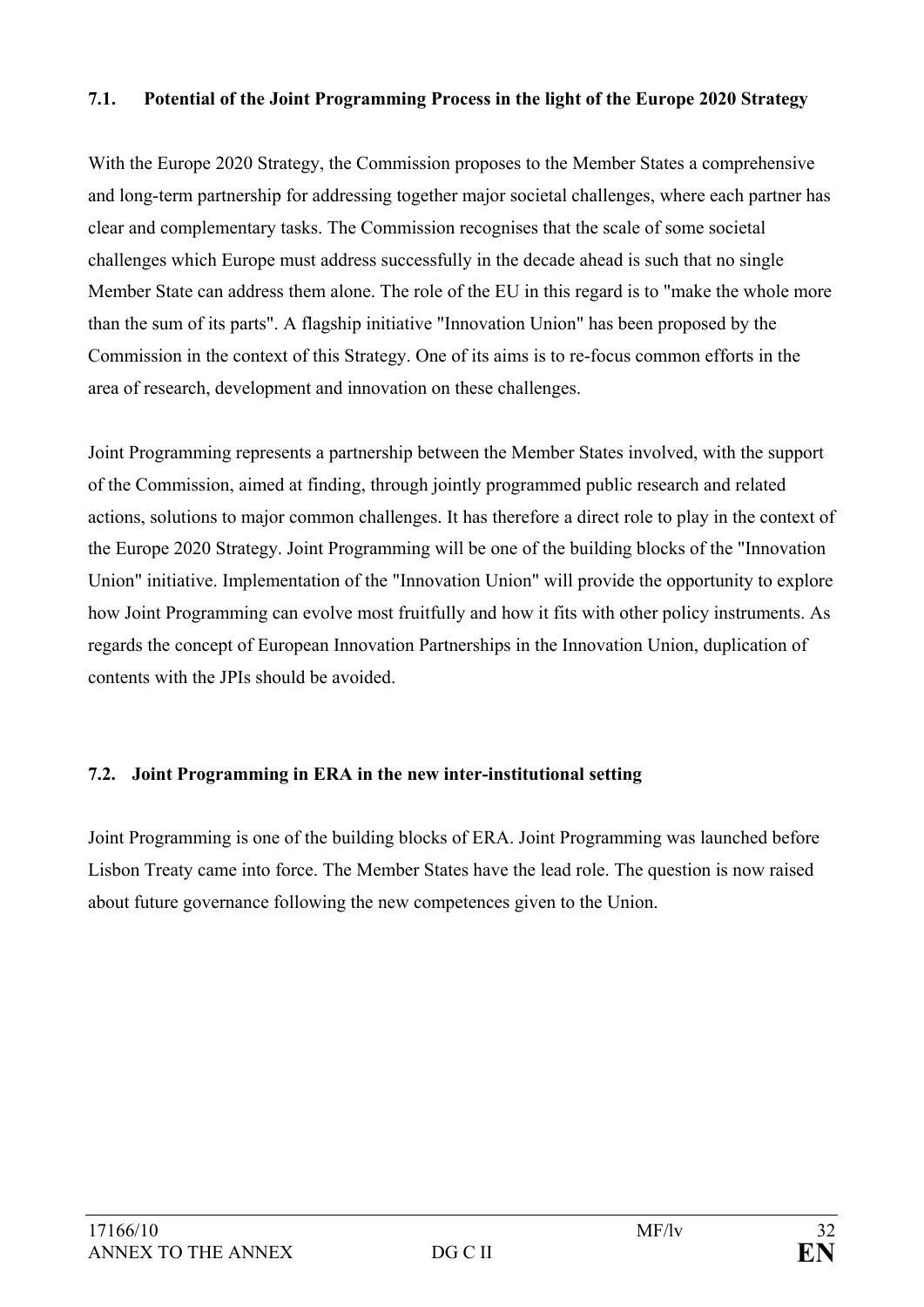# **7.3. Preliminary achievements of Joint Programming in strengthening the coordination of EU national public research programmes**

Many Member States are convinced of the need for co-ordinated joint actions to address societal challenges. Initial mapping of existing activities often demonstrates where the potential for impact lies and this can attract more commitments/budgets for EU level activities. The impact of the JPND has been optimised by launching it together with other initiatives as part of a wider, European health policy-based initiative on Alzheimer's disease and other dementias. At a sub-EU level, it has also been reported that the JP process has been influential in stimulating more coherence in some national research efforts.

## **7.4. Commitment of Member States and available tools and resources**

The success of Joint Programming Initiatives will largely depend on the real level of commitment of the participating countries, as well as an adequate governance structure which generates trust, a shared common vision and a SRA.

Several factors have been identified that could lead to the success of the Joint Programming process:

- Trust. Based on transparency, mutual give and take (being ready to give more), clarification of funding and clarity about strengths and weaknesses of each partner.
- Commitment from highest-political level. It will provide more stability and higher probability of continuity of the initiative and funding.
- Ownership. If Member States demand results, JPIs are more likely to yield tangible results.
- EU top up/contribution. It can be an incentive for acting for the common good in a JPI, like a "glue" which is shared by and connects all partners. However, the relation to the FP has to be critically analysed. Funding of research in JPIs through the FP could lead to a distortion of funding opportunities for those not involved in a JPI. A question also arises if there is a need for an additional EU top-up for research that is already financed by Member States.
- Financial commitment. For the time being, no financial commitment for research has been allocated to any of the JPIs. However, in some JPIs criteria for participation is to allocate a specific amount for management and coordination costs.
- Smart specialisation for small countries and regions allowing their participation in focused areas of the JPIs.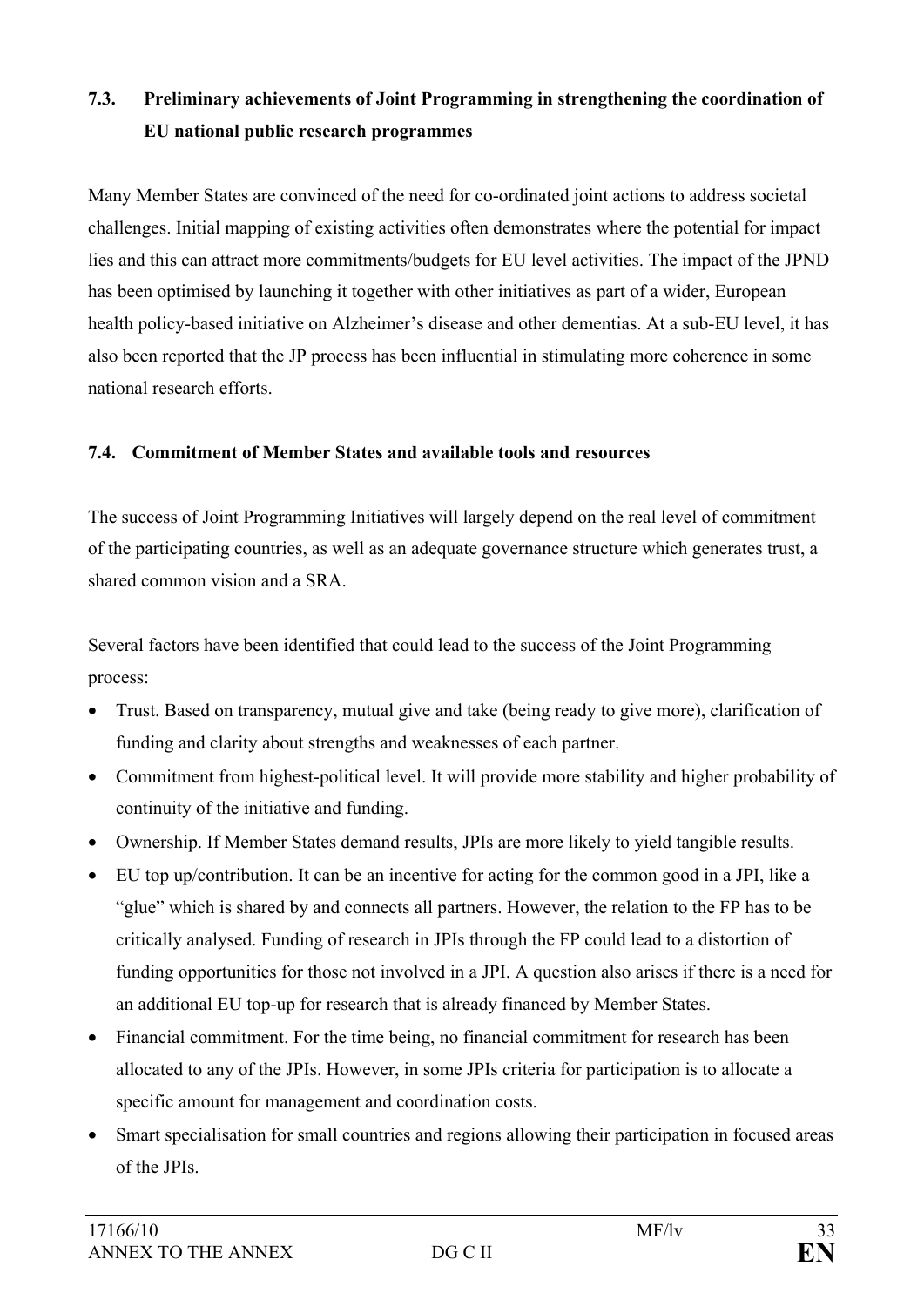• Cultural changes in research management. Joint programming requires a specific profile of research managers, highly professional, with a new approach. In order to meet this demand, management courses to run JPIs could be envisaged, similar to what has been started within the context of ESFRI.

## **7.5. Involvement of actors**

The GPC has become a unique forum for a common priority process when it comes to challenges in research that is independent of the common EU budget. As stated before, the aim of the JP process is to bridge the gap between the European challenges one faces and the scattered national research instruments to address them. The GPC has identified their own themes for which Member States have a joint political will to tackling, through national research programmes, societal challenges which are not synchronized with the EU grand challenges (e.g. within the FP), even though overlaps will certainly occur.

When selecting topics for possible JPIs, MS promoted consultation processes on the national level with stakeholders from the public research system, societal key actors, and in some cases also industry players**<sup>14</sup>**. Since practices for consultations vary from country to country the GPC did not develop (common) guidelines on how to conduct the consultation process or on which stakeholders to involve. This had the obvious effect that the consultation activities were carried out in various ways, including different types of stakeholders. In some cases, industry was involved in the priority setting process, in the majority of cases it was only the public research actors being asked for their opinion. Still the question remains which stakeholders to invite at which moment in the process of a JPI.

<sup>14</sup> See Minutes of the GPC meeting of 23 June 2009, reporting on the consultation process.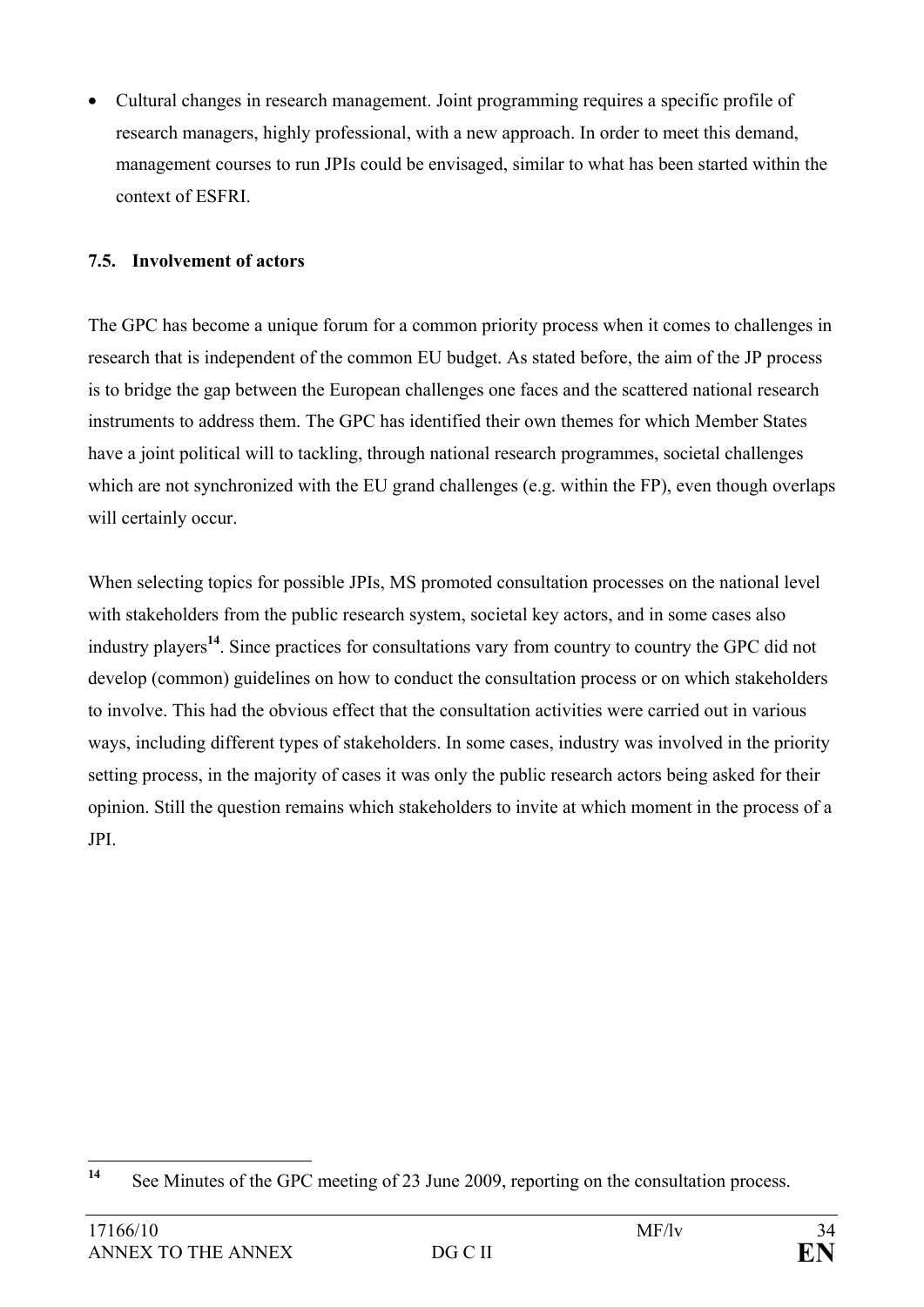The GPC is a configuration of ERAC (former CREST) and its operation reflects the fact that MS are in the driver's seat. The Council has been the decisive body in the process of JP. The Council decided via Council Conclusions on the start of the process, on the mandate of the GPC, on the launches of the JPIs etc. The practice until now has been that, given the example of the first wave of JPIs in the GPC, the Council invited the Commission to prepare recommendations on the three selected initiatives, which then were welcomed by the Council. In a further step their launch was adopted by the Council.

If JP is to become a building block of 'Innovation Union', then expanding the contribution of and consultation with a wider spectrum of industry, end users and citizens assumes a greater imperative.

Whilst JP has been developed primarily to facilitate coordination of programming of publicly funded basic research (technological and non-technological), each JPI is thematically different and that requires an "á la carte" approach to the question of involvement of industry.

Industry has participated in various ways in defining JPI priorities. This has in the main gone through European Technology Platforms. These were associated from the start in Diet and Health (Food for life), they are a partner in Cultural Heritage (ETP Construction) and Agriculture and Climate Change (ETP Plants for the Future).

Industry will participate in most JPIs in the definition of SRA. JPIs can generate research supporting standards or regulatory needs and involving industry early on would favour uptake of results and standardisation activities

For JPIs to reach the citizen as advocated in the Innovation Union they should expand toward the market in some areas (e.g. Agriculture, Diet and Health), but social services should be brought in the picture to deliver citizens some social benefits (health systems, care providers, education…). Some JPIs already envisage this, like the JPI "A healthy diet for a healthy life", where a stakeholder group is being put in place that can give input on the SRA.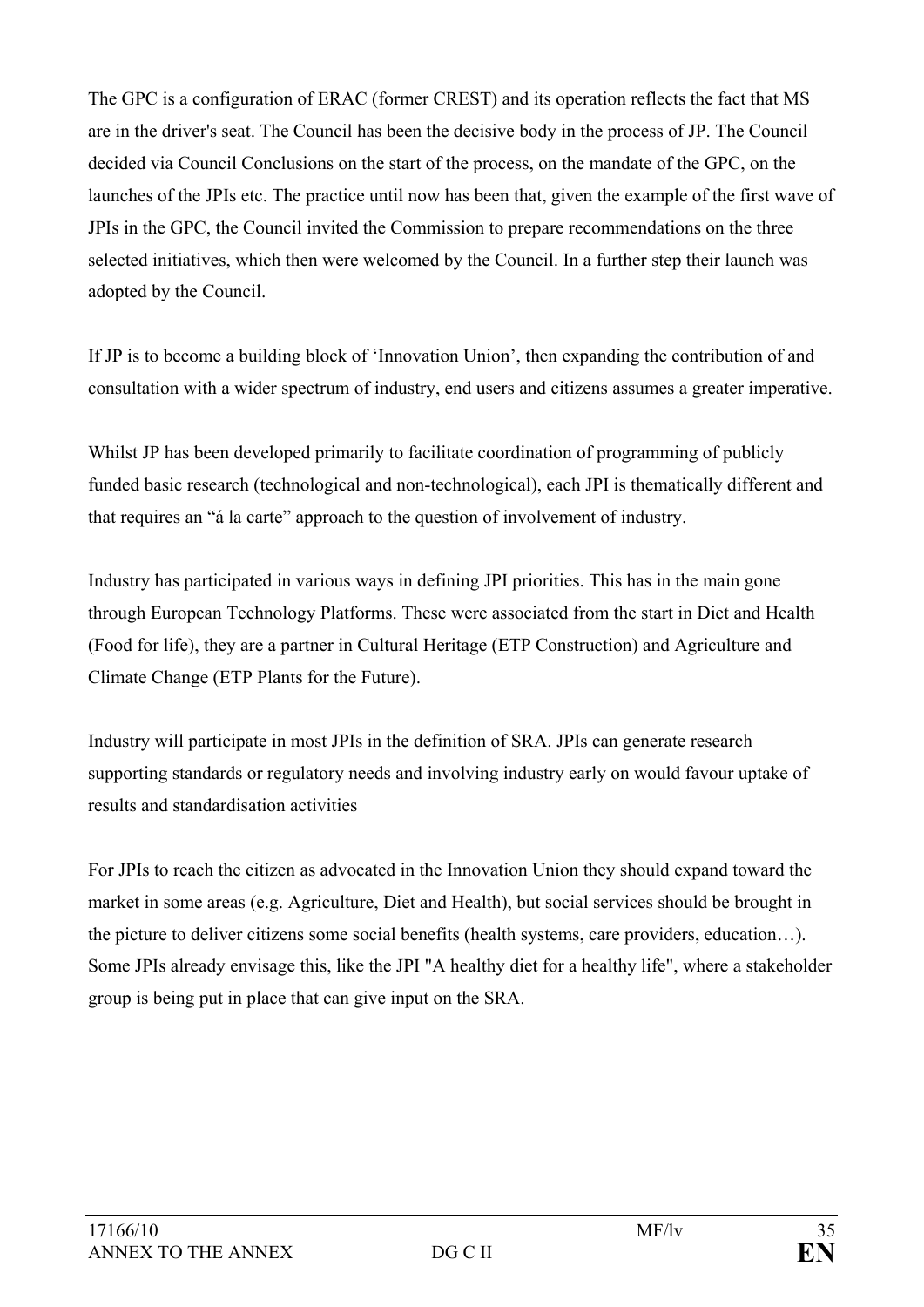### **8. Acknowledgements**

This report draws on a series of GPC meetings, Workshops held in Madrid under the Spanish Presidency, Workshop on FC's held in Brussels under Belgian Presidency, Joint Programming Conference in La Hulpe under the Belgian Presidency, drafting group meetings etc.

### Contribution of the Czech Presidency - 1st semester 2009

The Czech Presidency launched and established the GPC. It prepared the template for the selection of themes, started consultation with EUROHORCs on Framework Conditions. The Czech Presidency introduced the topic of Joint Programming to the European Parliament on March 11, 2009. The participation of countries associated with FP7 was approved.

### Contribution of the Swedish Presidency - 2nd Semester 2009

The Swedish Presidency prepared the identification of the "first wave" themes for Joint Programming Initiatives (JPIs). Some 20 proposals for JPIs were put forward by 10 countries. They were grouped by the Presidency in 6 thematic clusters, each coordinated by a Member State. Three proposals were eventually identified by the GPC as possible JPIs on 10 November 2009.

## Contribution of the Spanish Presidency - 1st Semester 2010

The Spanish Presidency made progress on the Framework Conditions via the GPC and a Madrid Workshop on May  $27<sup>th</sup>$  &  $28<sup>th</sup>$ , which brought together for the first time the GPC working group developing Framework Conditions for Joint Programming and the ESF/EUROHORCS groups working on similar issues. The Spanish Presidency also proceeded to the identification of the second wave of themes for potential JPIs.

## Contribution of the Belgian Presidency - 2nd Semester 2010

The Belgian Presidency focused on the endorsement of the 2010 version of the voluntary guidelines for Framework Conditions. A second workshop on 15 September brought together various stakeholders interested by the Framework Conditions for Joint Programming. It also launched the stocktaking of the Joint Programming Process. The Belgian Presidency Conference on 18 and 19 October 2010 was included in this stocktaking and contributed to this report on Joint Programming. It will be considered by the GPC and taken into account in the (draft)-Council Conclusions of 25 November 2010 Competitiveness Council.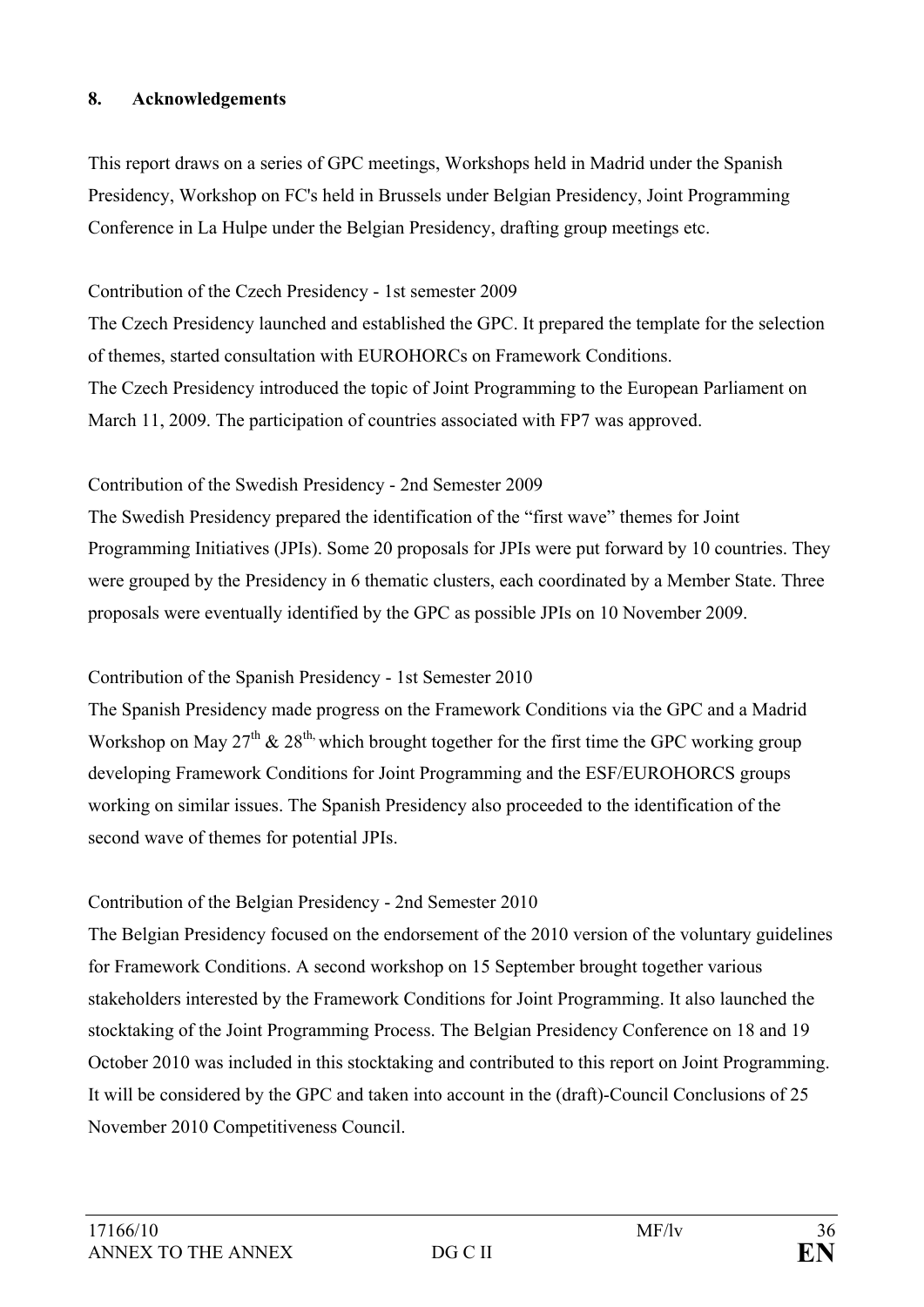# **Synopsis of the GPC meetings**

| Date  | Event      | Referenc                    | Cha       | Outcomes                                                               |
|-------|------------|-----------------------------|-----------|------------------------------------------------------------------------|
|       |            | e                           | ir        |                                                                        |
|       |            |                             |           |                                                                        |
| 13 02 | <b>GPC</b> | CREST-                      | CZ        | Adoption GPC working method.                                           |
| 2009  | <b>HLG</b> | <b>GPC</b>                  |           |                                                                        |
|       |            | 1301/1/0                    |           |                                                                        |
|       |            | 9                           |           |                                                                        |
|       |            | REV <sub>1</sub>            |           |                                                                        |
| 15 04 | <b>GPC</b> | <b>CREST-</b>               | CZ        | Approval of the GPC RoP's -first discussion template for the           |
| 2009  | <b>HLG</b> | <b>GPC</b>                  |           | submission of themes proposals $-FC's$ first discussion $-$            |
|       |            | 1304/09                     |           | Presentation of pilot JPI.                                             |
| 23 06 | <b>GPC</b> | <b>CREST-</b>               | CZ        | Adoption of template for the submission of themes proposals            |
| 2009  | <b>HLG</b> | <b>GPC</b>                  |           | - Stakeholders consultation among MS - FC's: revised draft             |
|       |            | 1307/09                     |           | & EUROHORCS / ESF views - Progress of the pilot JPI-SE                 |
|       |            |                             |           | presidency WP.                                                         |
| 14 09 | Worksh     | in                          | <b>SE</b> | Workshop on early suggestions for themes<br>Joint<br>for               |
| 2009  | op         | CREST-<br><b>GPC</b>        |           | Programming initiatives (17 presentations)                             |
|       |            | 1308/09                     |           |                                                                        |
|       |            |                             |           |                                                                        |
| 15 09 | <b>GPC</b> | <b>CREST-</b><br><b>GPC</b> | $\rm SE$  | Identification of six broad challenges with a view to forming          |
| 2009  | <b>HLG</b> | 1308/09                     |           | clusters group - Debate on Criteria, process and timetable for         |
|       |            |                             |           | themes - FC's: input from EUROHORCS / ESF - progress                   |
|       |            |                             |           | <b>GPC</b><br>work to be presented<br>the<br>the<br>report<br>at<br>on |
|       |            |                             |           | Competitiveness Council on 25/09.                                      |
| 15 10 | <b>GPC</b> | <b>CREST-</b>               | <b>SE</b> | Seven first proposals for JPI - Deadline for the submission of         |
| 2009  | <b>HLG</b> | <b>GPC</b>                  |           | revised templates set for 4 November – Decision to request             |
|       |            | 1309/09                     |           | delegations to select their top two priorities among the seven         |
|       |            |                             |           | - Decision that three mature proposals maximum will be                 |
|       |            |                             |           | selected on the next GPC.                                              |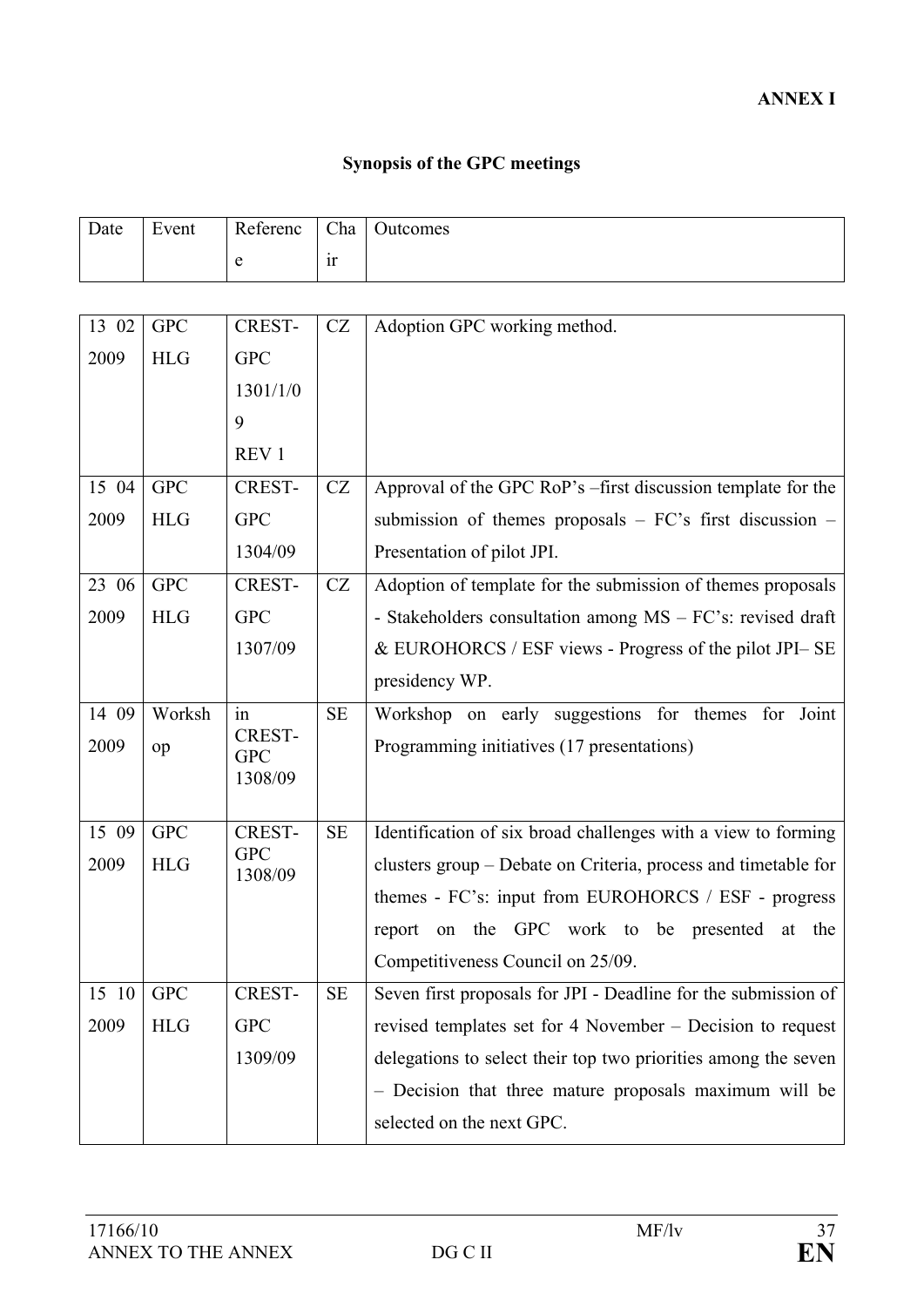| 11 11 | <b>GPC</b> | CREST-        | <b>SE</b>                | Identification $\&$ substantiation of the three themes forming   |
|-------|------------|---------------|--------------------------|------------------------------------------------------------------|
| 2009  | <b>HLG</b> | <b>GPC</b>    |                          | the first wave of JPIs - Competitiveness Council of 3            |
|       |            | 1310/09       |                          | December expected to endorse these $+$ the first pilot JPI -     |
|       |            |               |                          | Presentation on the work of the CREST WG on Knowledge            |
|       |            |               |                          | Transfer on IPR.                                                 |
| 04 12 | <b>GPC</b> | <b>CREST-</b> | <b>SE</b>                | Outcome of the Competitiveness Council meeting on 3              |
| 2009  | <b>HLG</b> | <b>GPC</b>    |                          | December 2009 - Preliminary suggestions for JPI themes -         |
|       |            | 1301/10       |                          | Presentation of the SET Plan - SP presidency WP & info           |
|       |            |               |                          | about voluntary guidelines for FC's. -                           |
| 20    | <b>GPC</b> | <b>CREST-</b> | <b>SP</b>                | First presentation of six new themes ("second wave") $-FC$ 's:   |
| $01-$ | <b>HLG</b> | <b>GPC</b>    |                          | revised approach & call for FC team -                            |
| 2010  |            | 1303/10       |                          |                                                                  |
|       |            |               |                          |                                                                  |
| 19 03 | <b>GPC</b> | <b>CREST-</b> | SP                       | Follow-up second wave -Draft template for the guidelines on      |
| 2010  | <b>HLG</b> | <b>GPC</b>    |                          | Framework Conditions (FC team) - Proposal for common             |
|       |            | 1304/10       |                          | basic principles for a governance structure of JPIs –            |
|       |            |               |                          | Information on the legal basis for JP (Council Legal Service).   |
| 04 05 | <b>GPC</b> | ERAC-         | <b>SP</b>                | Identification and substantiation of 6 "second wave" JPI         |
| 2010  | <b>HLG</b> | <b>GPC</b>    |                          | themes – Debate round mandate of GPC HLG – State of play         |
|       |            | 1305/10       |                          | of three themes of the first wave $\&$ the pilot JPI – FC's work |
|       |            |               |                          | progress – Debate on EU 2020 strategy.                           |
| 27 &  | Joint      |               | <b>SP</b>                | Joint meeting of Madrid with EUROHORCS/ESF: first draft          |
| 28 05 | meeting    |               |                          | "Developing voluntary guidelines"<br>framework<br>for<br>on      |
| 2010  |            |               |                          | conditions for Joint Programming in research"                    |
| 02 07 | <b>GPC</b> | ERAC-         | BE                       | Debate round the draft produced by the Madrid workshop $\&$      |
| 2010  | <b>HLG</b> | <b>GPC</b>    | $\overline{\phantom{0}}$ | written contributions of delegations requested - Debate about    |
|       |            | 1306/10       | <b>SP</b>                | interrelations between JPI's & FP - First version of the ToR's   |
|       |            |               |                          | of the "Biennial report to the Council on JP" & written          |
|       |            |               |                          | contributions of delegations requested -                         |
| 15 09 | Worksh     |               | <b>BE</b>                | Towards a final 2010 version of the "Guidelines for              |
| 2010  | op         |               |                          | Framework Conditions"                                            |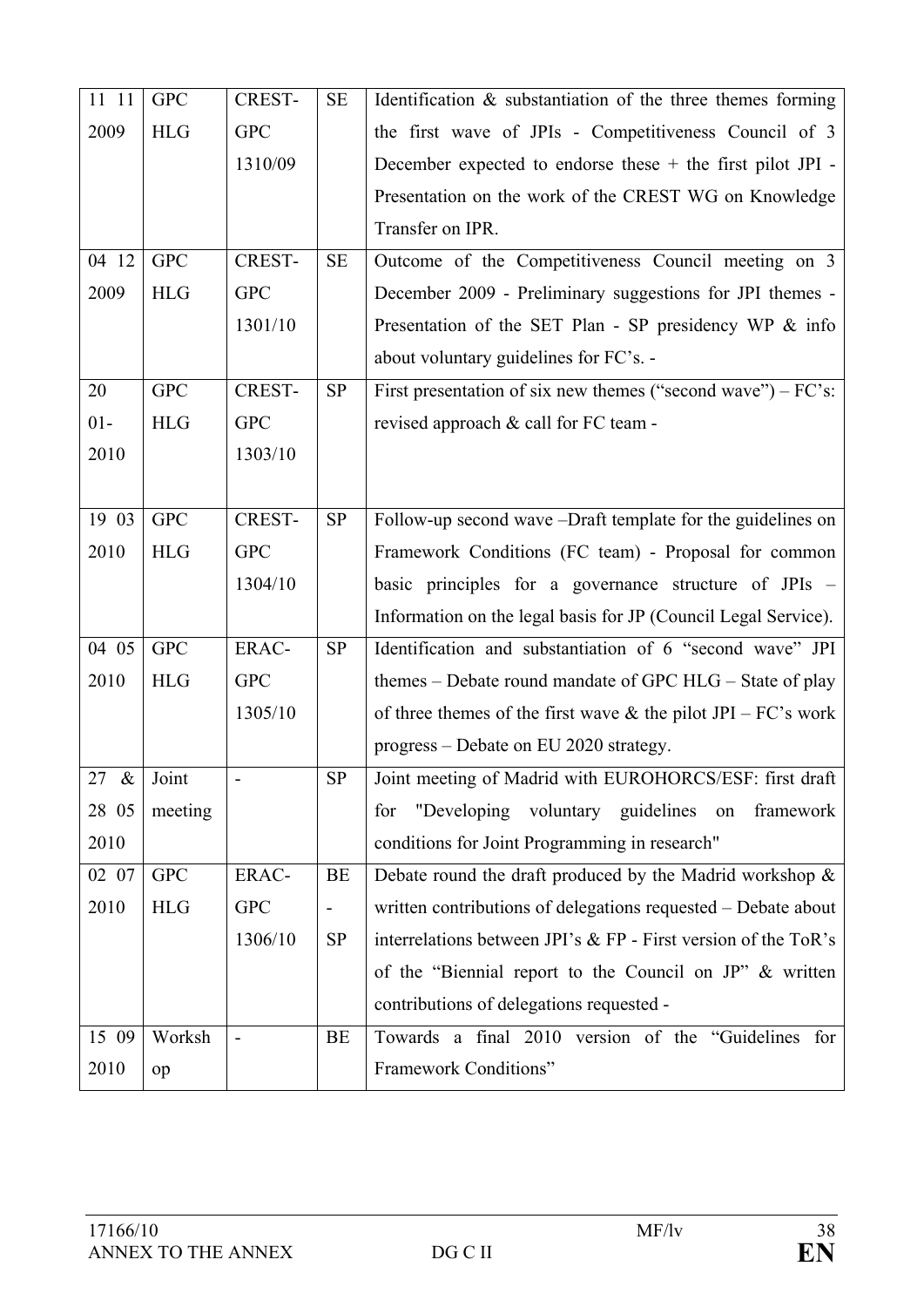| 16 09 | <b>GPC</b> | ERAC-      | BE        | State of play of the pilot & of the 3 "first wave" JPI's $-$   |
|-------|------------|------------|-----------|----------------------------------------------------------------|
| 2010  | HLG        | <b>GPC</b> |           | Debate round establishing and implementing a $JPI - SET$       |
|       |            | 1308/10    |           | Plan: concept $\&$ governance + work of the EERA – Adoption    |
|       |            |            |           | of the ToR's of the Drafting Group for the 1st biennial report |
|       |            |            |           | on Joint Programming $-$ 1st report's canvas version $-2010$   |
|       |            |            |           | Belgian Conference on JP.                                      |
| 04 11 | <b>GPC</b> |            | <b>BE</b> | JP Conference outcomes $-$ Adoption 2010 FC's $-$ Final        |
| 2010  | <b>HLG</b> |            |           | discussion Biennial Report – HU presidency WP.                 |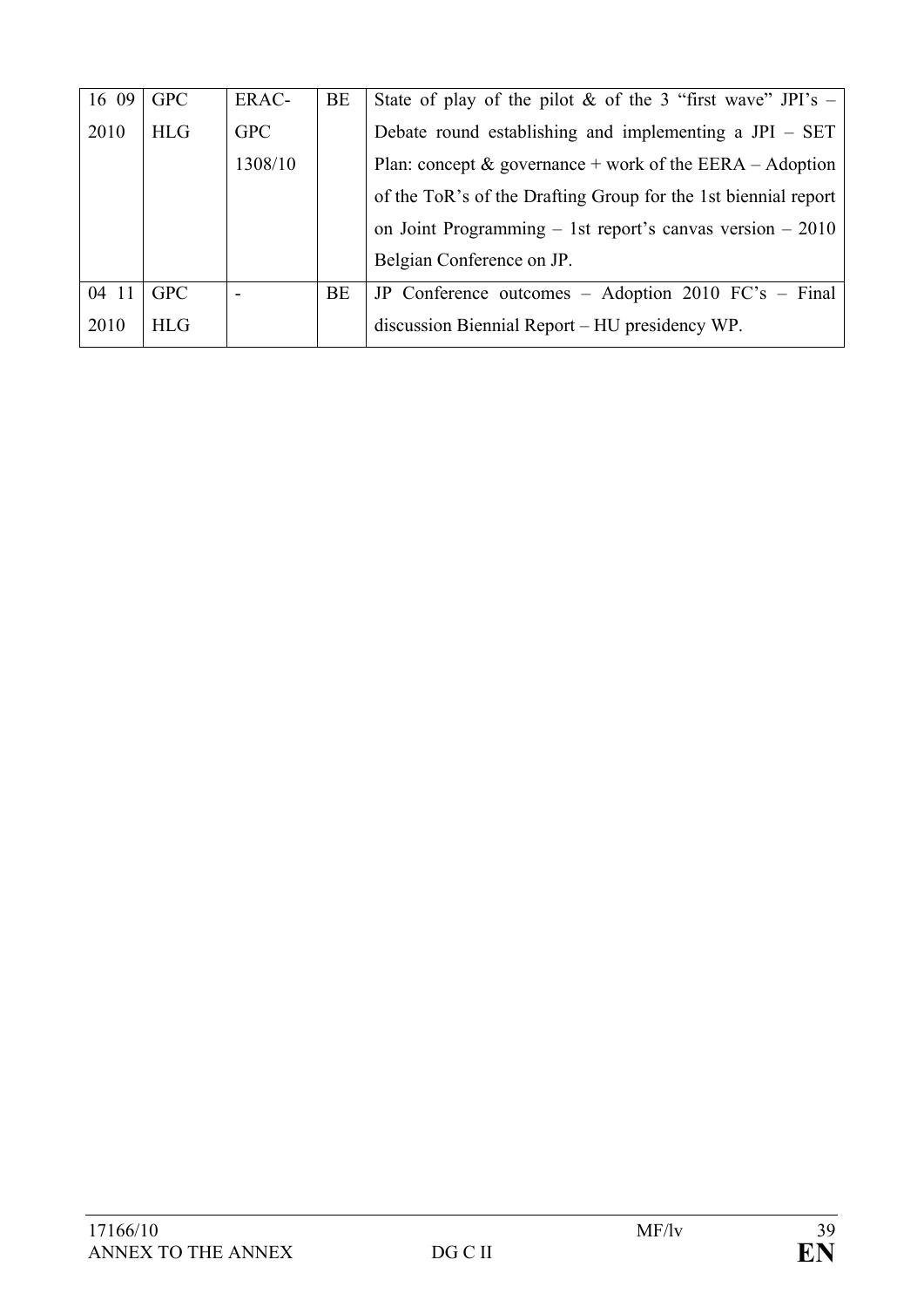## **VOLUNTARY GUIDELINES ON FRAMEWORK CONDITIONS FOR JOINT PROGRAMMING IN RESEARCH 2010**

#### **FOREWORD**

The Communication of the Commission to the Council of 15 July 2008 "Towards Joint Programming in Research: Working together to tackle common challenges more effectively" defined an ambitious new approach for making better use of Europe's limited public R&D funds through enhanced cooperation. The new initiative, namely Joint Programming, marked a change in European research cooperation, offering a voluntary process for a revitalised partnership between the Member States based on clear principles and transparent high-level governance.

The Council Conclusions on Joint Programming of 2 December 2008 welcomed the concept and objectives as formulated in the communication of the Commission. The Council recognized the competence of Member States and regions over their choice of research and innovation policies and related allocation of resources, and underlined that the participation of Member States and FP associated countries in Joint Programming should be carried out on voluntary basis and according to the principle of variable geometry and open access. The participation in Joint Programming should also be based on scientific excellence and full utilisation of the research potential of its members.

The importance of jointly addressing global challenges has been also recently re-iterated and reinforced in the Commission Communication of 3 March 2010 "EUROPE 2020 - A strategy for smart, sustainable and inclusive growth", endorsed in the Council Conclusions of 17 June 2010.

Joint Programming is then a process led by Member States, and the Commission's role is to facilitate the process and provide support as necessary. All related procedures must be examined within the framework of the general approach to optimise the governance of the European Research Area.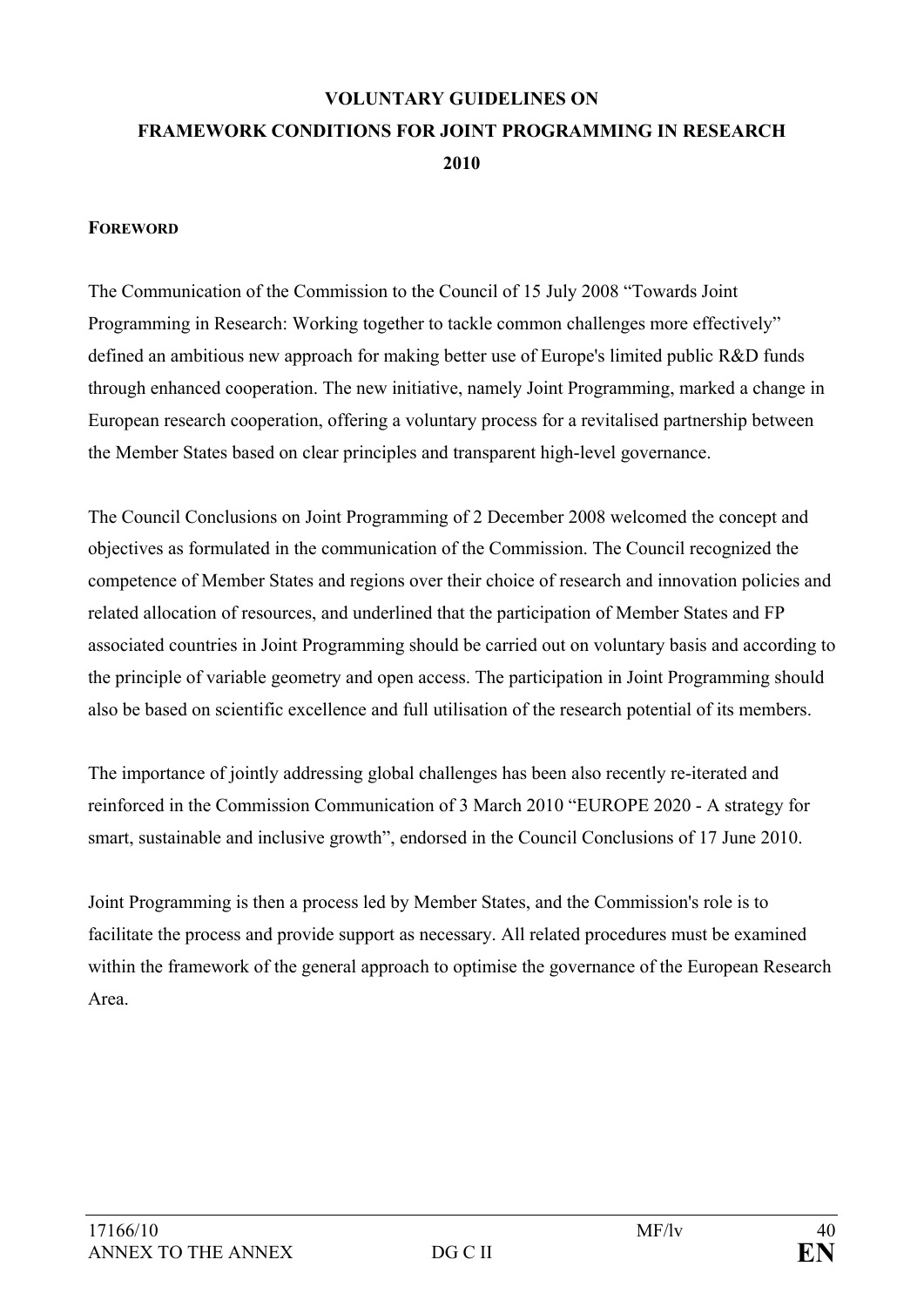To fulfil these aims, the Council asked Member States to collaborate in a dedicated "High Level Group for Joint Programming" or GPC, to identify, in accordance with a specific mandate, themes for Joint Programming chosen following broad public consultation of the different regional, national and European scientific communities, and of the private sector where appropriate. Each thematic proposal presented to the GPC by one or more of its members should include preliminary suggestions concerning a common vision, the governance and implementation of Joint Programming initiatives.

The GPC should evaluate each thematic proposal for Joint Programming on the basis of the following criteria:

- ¾ Sufficient and effective commitment of the Member States concerned;
- $\triangleright$  The theme addresses a European or global challenge and is sufficiently focused so that clear and realistic objectives can be laid down and followed up;
- $\triangleright$  It brings a clear added value to overall current research financed from national and Community public funds, as regards both economies of scale and better thematic coverage;
- $\triangleright$  Relevant regional, national and European stakeholders, including where appropriate the private sector besides scientific communities and funding agencies, have been involved in developing the theme;
- $\triangleright$  A Joint Programming approach has the potential of translating the output of good public research into benefits for European citizens and European competitiveness, and of increasing the efficiency and impact of public R&D financing by involving the key public initiatives in the area.

The Council Conclusions on Joint Programming of 2 December 2008 also encouraged Member States, with the support of the Commission, to consider how best to find common approaches to a number of issues, usually referred to as "Framework Conditions", thought to be essential for an effective development and implementation of Joint Programming in Research: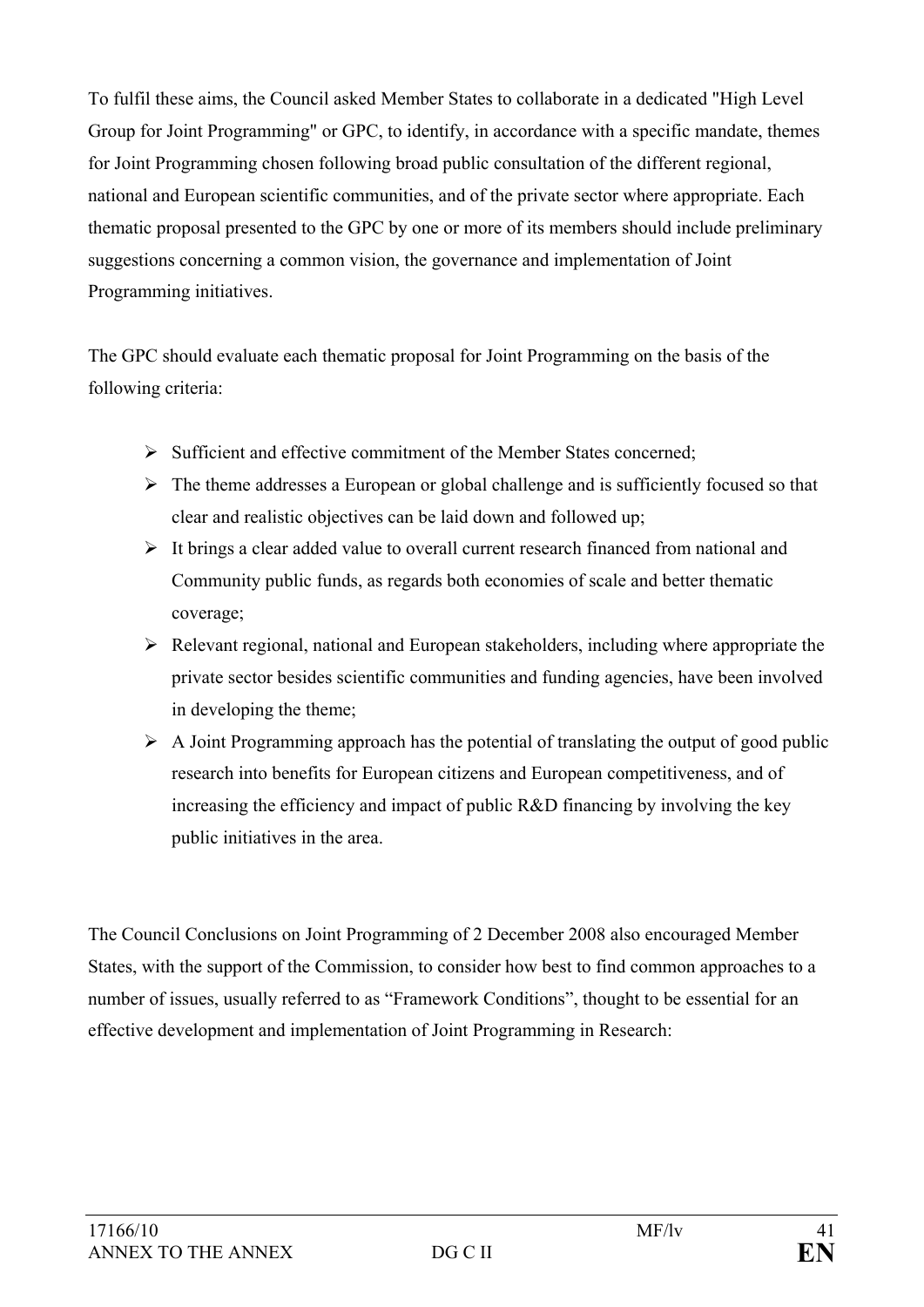- Peer Review Procedures
- Foresight Activities
- Evaluation of Joint Programmes
- Funding of Cross-border Research by National or Regional Authorities
- Optimum Dissemination and Use of Research Findings
- Protection, Management and Sharing of Intellectual Property Rights

The debate taking place so far has come to the conclusion that establishing binding European rules for all the Framework Conditions would be difficult.

In practice, a distinction should be made between horizontal aspects, for which a general approach could be considered, and more specific ones, where tailor made solutions would be preferable, if not an absolute requirement.

Recent experiences with ERA-NETs, Joint Technology Initiatives and Article 185 (ex Article 169) Initiatives seem to indicate that striking the right balance between developing a "standard model" and "flexibility within the model" is crucial to prevent a fragmented landscape deriving from applying a completely different set of rules to each initiative.

A supple approach appears therefore the preferable option, whereby the Framework Conditions could be implemented as a set of non-binding recommendations, which are the object of the present "Guidelines", based on available best practices and identifying the possible alternatives for supporting common policy actions.

A suitable monitoring at political level could be useful to stimulate maximum compliance. However, the ultimate measure of the success in introducing the Framework Conditions would be a spontaneous adoption, based on the simple recognition of the practical usefulness of what is being proposed.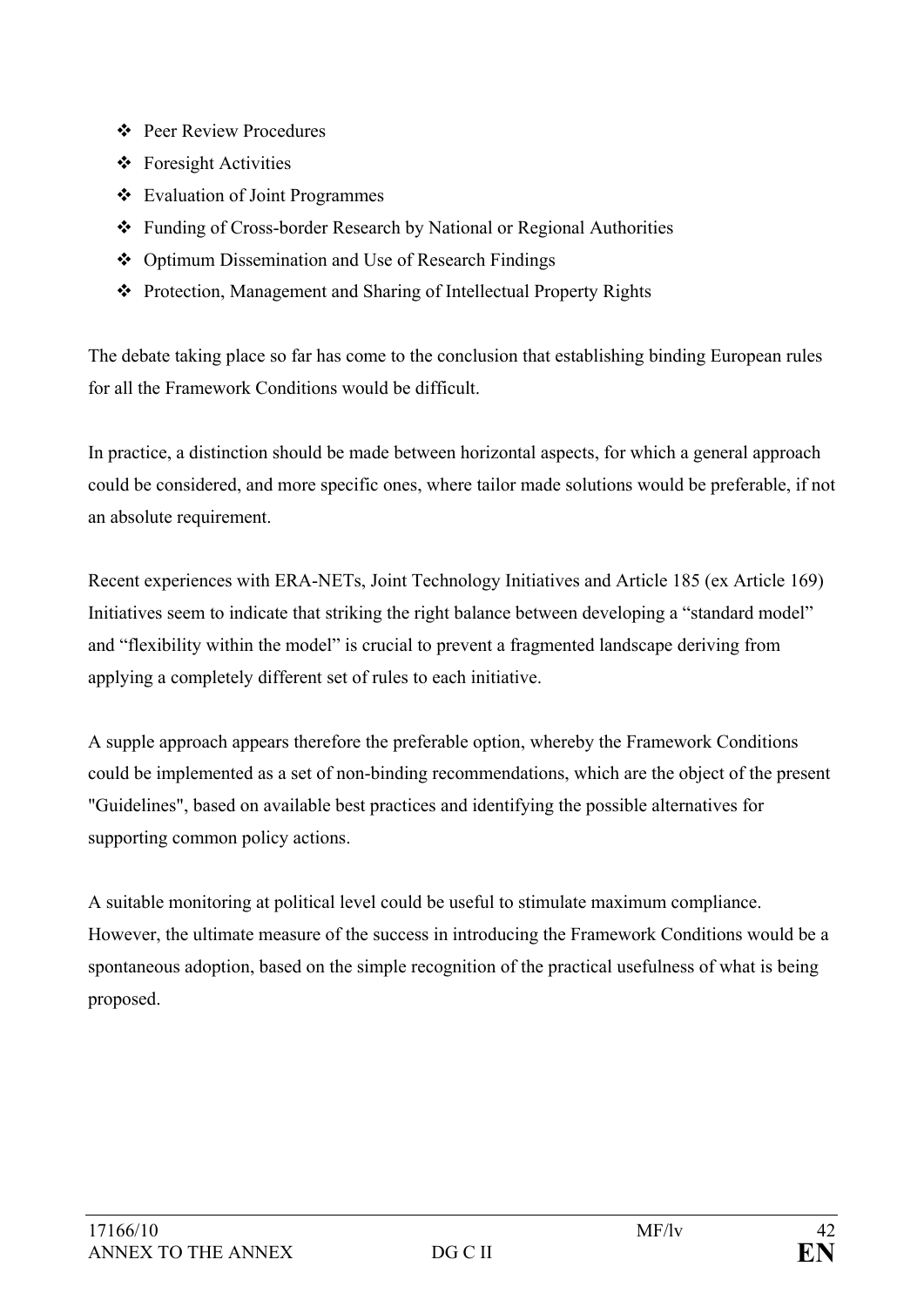Cross-border sharing of information on the state of play of national and European research initiatives in each area chosen for a Joint Programming Initiative (including all possible related fields) will be, however, an important pre-requisite for developing effective JPI actions.

As for all other cases where public funding is involved, JPIs should focus their attention to maximise the benefits that the tax-paying citizens could derive from the activities being carried out while, at the same time, ensure that potential economical gains are equitably shared among the participants in the initiative.

## **THE FRAMEWORK CONDITIONS**

## **Introduction**

Taking into account the actual context in which the Framework Conditions for Joint Programming (FC) would find practical application, the FC formulation could be oriented along the following set of *General Principles*:

- a) **Consistency with the Joint Programming concept** of increasing the efficiency and effectiveness of Member States' efforts in dealing with large scale, pan-European socioeconomic challenges.
- b) **Voluntary Nature**, where the ultimate measure of success would be a spontaneous adoption based on the simple recognition of the practical usefulness of what is being proposed.
- c) **Streamlined and simple implementation**, taking into account that an element of urgency is implicit in tackling the big challenges our society is facing and therefore any unduly complex and lengthy management procedure would be utterly out of place.
- d) **Flexibility**, in allowing individual Joint Programming Initiatives (JPIs) the possibility to choose, within a range of reference models and for each of the Framework Conditions, the option considered most suitable in the specific case and circumstances.
- e) **Openness to natural evolution**, so to maximise the benefits that could be derived from the experience gradually gained in running actual JPIs.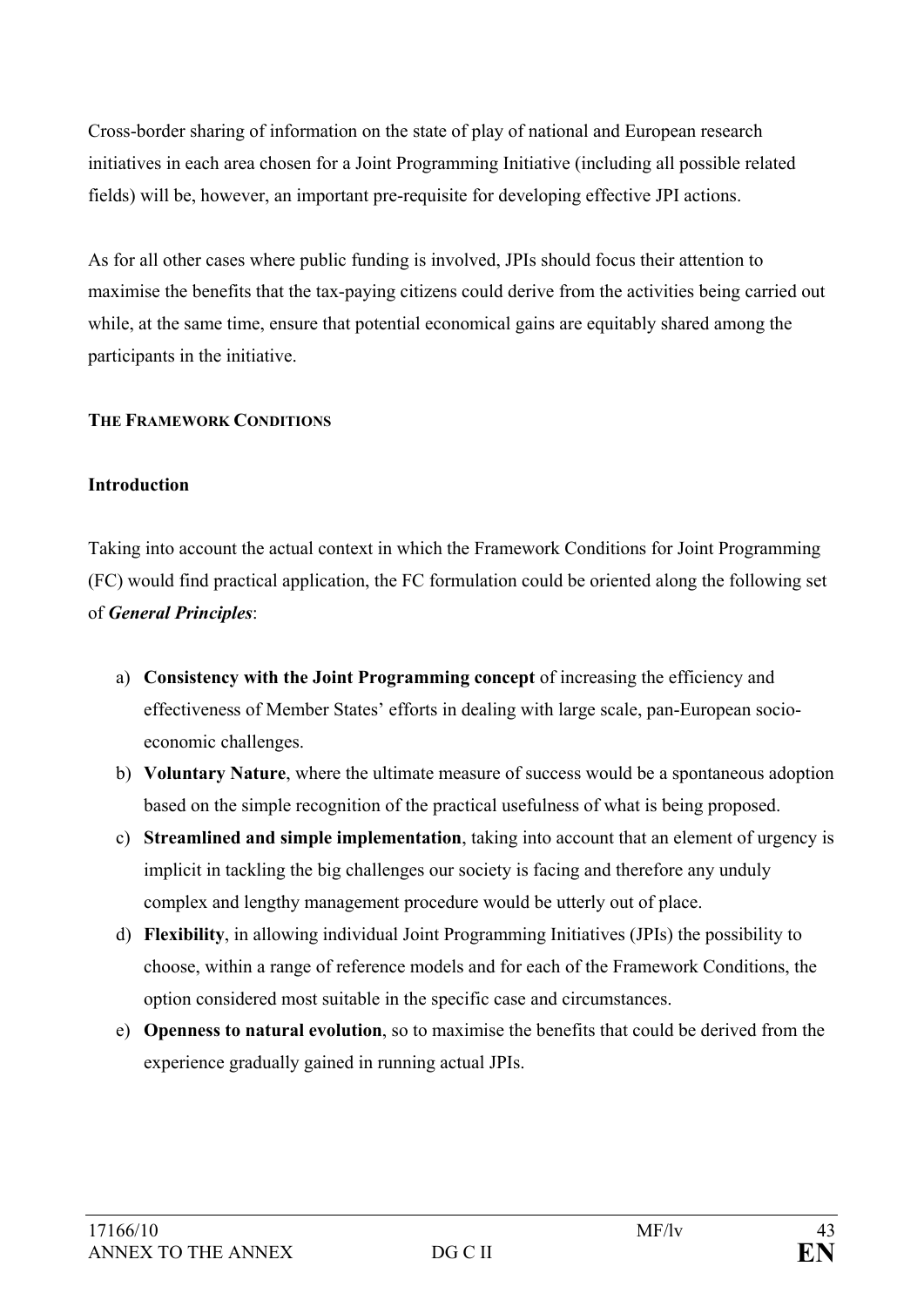f) **Low perceived administrative overhead** by all categories of actors involved in the Joint Programming process (research funders, research managers, scientists, industrial partners, etc.)

## **1. Peer Review Procedures**

### *1.1 Objective*

Peer review of proposals is at the heart of any excellence-based research policy and practice, as it forms the basis for decisions on which research(ers) will be funded. Procedures for peer review may vary across the Member and Associated States, thereby making it difficult to compare potential and achievements at the European level.

The rationale for commonly accepted peer review procedures is most pressing in the cases when actual joint funding of research takes place through competitive calls. In those instances, commonly accepted peer review procedures are essential for a smooth management of the joint calls.

### *1.2 State of Play*

In order to facilitate the exchange of good practices and make available the wealth of experience matured within the ERA-NET scheme, the European Commission (EC) set up the ERA-NET Learning Platform (a support action started in 2009), which will produce a call implementation toolbox and a set of recommendations for evaluation standards and funding modes.

The EC and, more recently, the European Research Council (ERC) have developed also a lot of direct expertise in organising peer reviews in the context of implementing the successive Framework Programmes.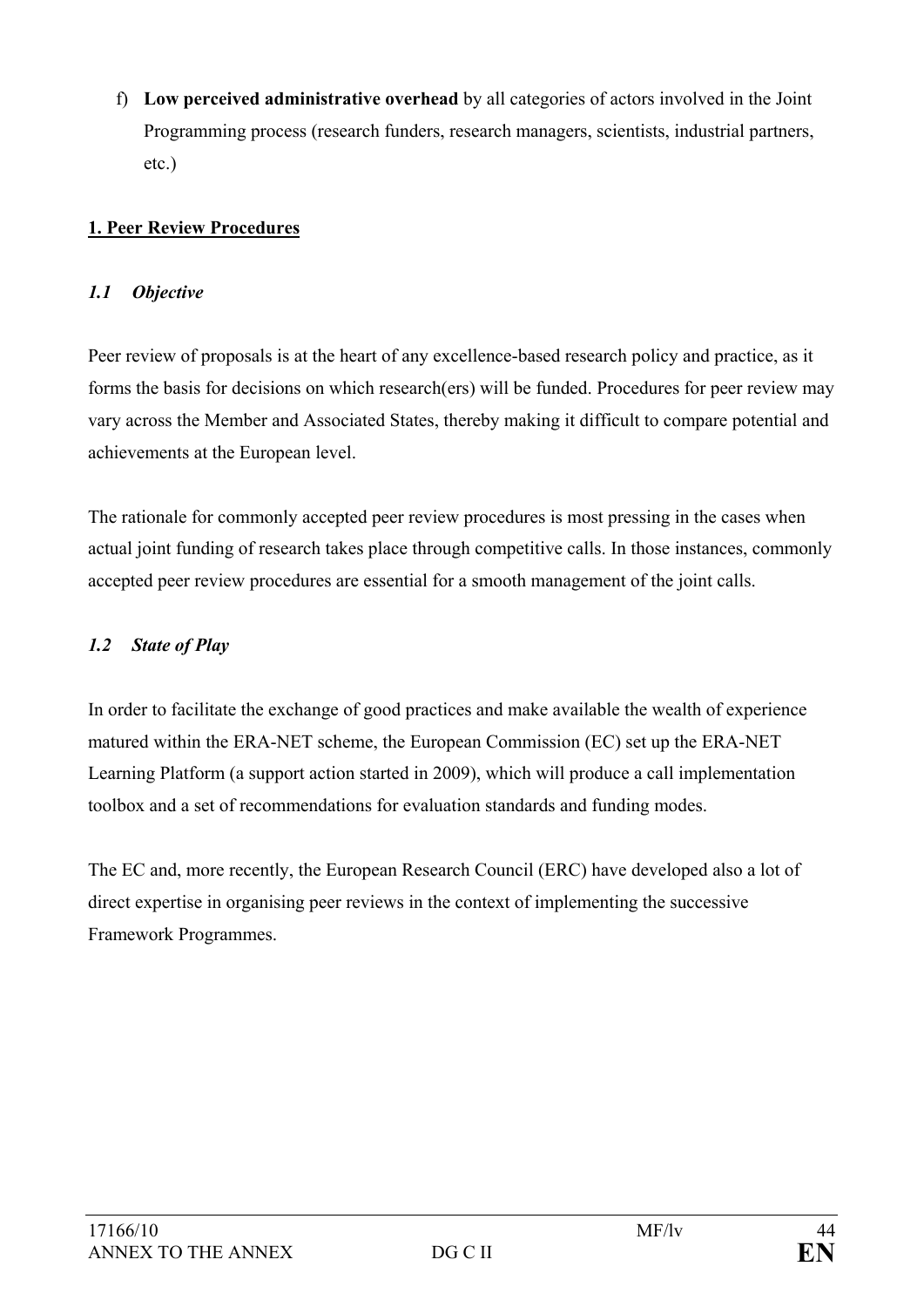ESF and EuroHORCs have been studying the peer review issue since 2006 and included it prominently in their strategy document "Vision on a Globally Competitive ERA and Road Map for Actions"**<sup>15</sup>**, where the two organisations propose to establish European-level benchmarks for peer review processes, to set up European peer review panels and to develop European-level peer review resources, such as quality-controlled shared databases of reviewers.

The Lead Agency scheme, currently implemented by the German, Austrian and Swiss Research Councils in the context of the 'D-A-CH' association, utilises the alternative approach of mutually recognising the evaluation of joint projects carried out by the institution from which the highest share of funding is expected (the only one to which, according to the D-A-CH rules, the proposal is actually submitted).

## *1.3 Open Issues*

The definition of an agreed set of evaluation criteria, among which the assessment of *Excellence in Research* should be regarded as the central pillar, is the basis for any scientific Peer Review system. It must be however recognised that divergence of approaches concerning a number of ancillary elements, including the possible use of additional non-scientific criteria, would require attention if consistency of evaluation results is to be achieved.

## *1.3.1 Selection of Expert Evaluators*

High level of expertise among the peer reviewers is certainly a must, however quality evaluations come from diverse panels of experts, which might include a mixture of backgrounds and, if relevant, different scientific and technological viewpoints. Criteria for selecting experts are therefore not always straightforward and they will usually have to be tailored to the type of call. Where necessary, experts without formal academic qualifications may be needed, for example to judge applied research with a more immediate commercial potential.

 $15$ **<sup>15</sup>** Conclusions of a EuroHORCs-ESF task force, chaired by Matthias Kleiner (DFG President).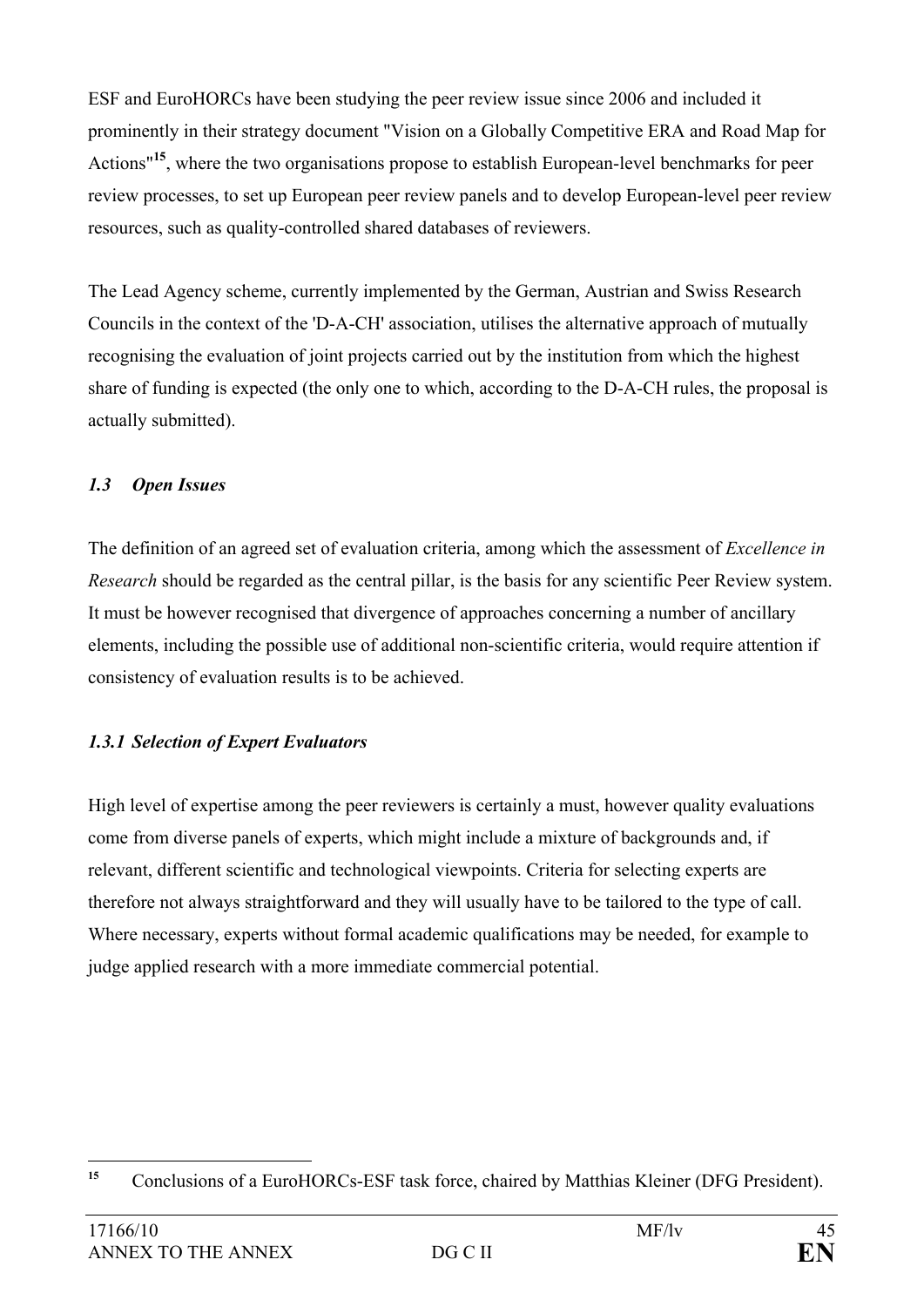The idea of drawing up a common database of "certified" experts needs to be treated carefully. In fact what might appear initially simple and attractive to implement, raises a number of problems (how and by whom the certification is made; how discipline boundaries are defined; how possible reputational consequences for experts who are deemed unsuitable for the database should be dealt with).

An allied issue is that of incentives for peer reviewers. Some agencies pay their experts, while others do not. Given the limited availability of highly qualified experts, and multiple demands from different agencies, the 'market' for peer reviewers needs to be analysed, including the possible identification of non-financial incentives.

## *1.3.2 Process Transparency*

There are usually limits to transparency: for example, while it is common practice to publish the names of the experts, this is normally done in a way that does not link individual experts to specific proposals. There may be however circumstances where the disclosure of such a link would be appropriate, as in the case of standing panels. This may also promote a sense of accountability among the experts and limit the risk that undisclosed conflicts of interest might otherwise represent.

#### *1.3.3 Fairness and Impartiality*

There needs to be some common guidelines on what constitutes a C*onflict of Interest*, possibly distinguishing between what would represent 'disqualifying' and 'potential' conflict conditions, as done in the case of the rules applicable to FP7 evaluations. The cases, if any, in which C*onflict of Interest* conditions might be occasionally relaxed, should be also well specified.

A suitable language regime should be established: this in most cases might boil down to the question of allowing proposals to be submitted in a language different from English. However, in case of a positive answer, further restrictions (i.e. allowing only 2 or 3 additional languages) might appear arbitrary and the practical implications of applying an open linguistic approach should be carefully considered.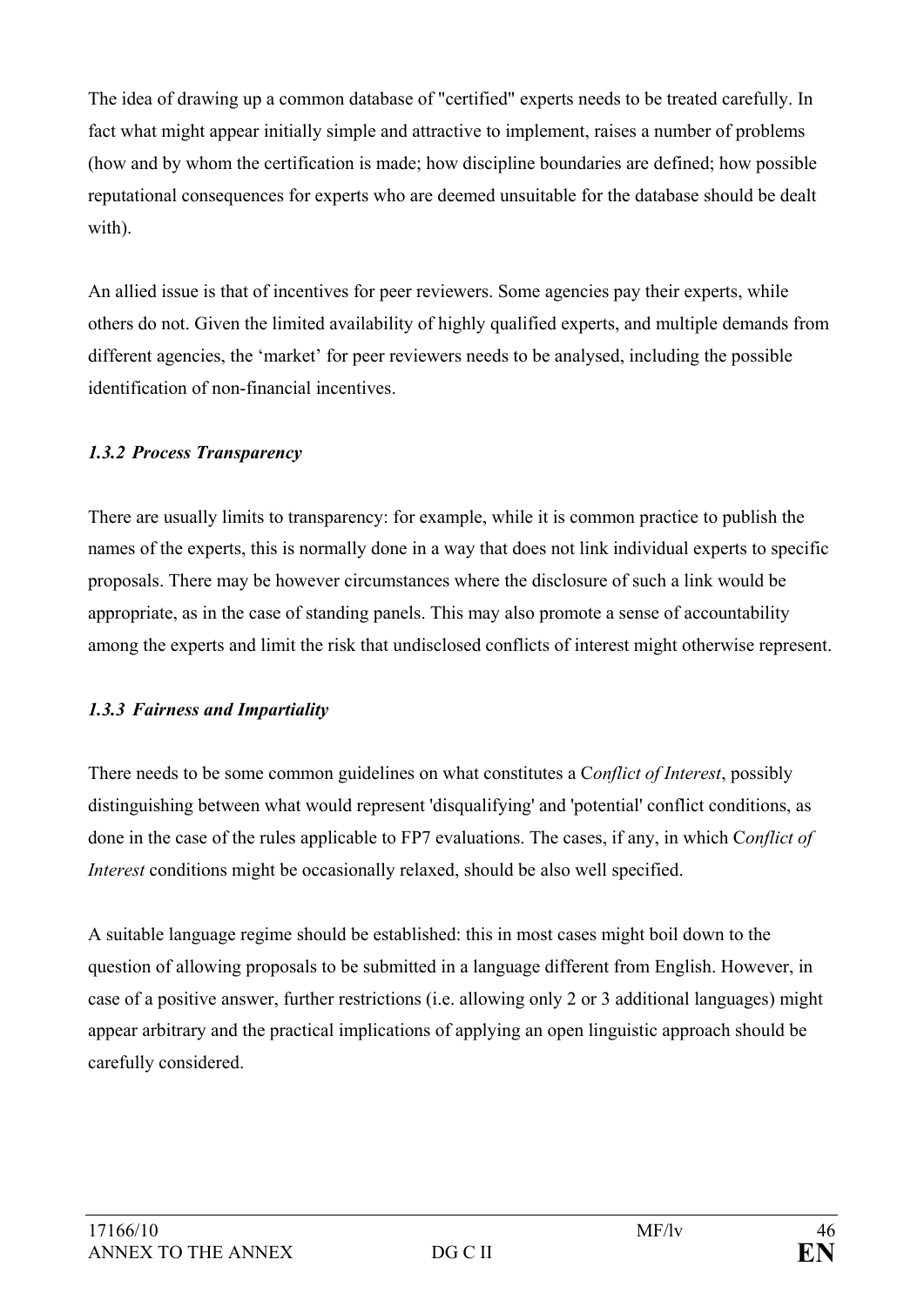A further aspect to be considered is the way to deal with possible complaints over the peer review process, giving either no possibility of appeal, or setting-up a formal *redress procedure*.

## *1.3.4 Ethical Dimension*

While some *ethical issues* can be left as a matter for national regulation (for example, authorizations of clinical trials), others (e.g. use of human embryonic stem cells) are highly sensitive and potentially controversial. Agreement on they way these questions should be tackled should be reached *before* undertaking a common research programme.

## *1.4 Recommended Guidelines*

The Peer Review process should conform to a list of core principles:

- ¾ **Relevance**  Proposals are eligible when the objectives of the specific JPI are met. The socio-economic impact and innovation potential should be also taken duly into account.
- ¾ **Excellence** The evaluation should aim at assessing the scientific excellence of the proposals. Provisions should be made towards evaluating multi-disciplinary proposals, to ensure that they are not penalised with respect to those aligned within traditional disciplinary boundaries.
- ¾ **Impartiality** All proposals submitted to a call should be treated equally, i.e. evaluated impartially on their merits, irrespective of their origin or the identity of the applicants.
- ¾ **Transparency** Funding decisions must be based on clearly described rules and procedures, adequately publicised. Applicants should receive a circumstantiated feedback on the outcome of the evaluation of their proposals.
- ¾ **Quality**  Proposal evaluation should be consistent and conform to high quality standard, similar to those achieved in other similar European or international processes.
- ¾ **Confidentiality** In principle, all proposals and related data, knowledge and documents should be treated in confidence, according to established best practices.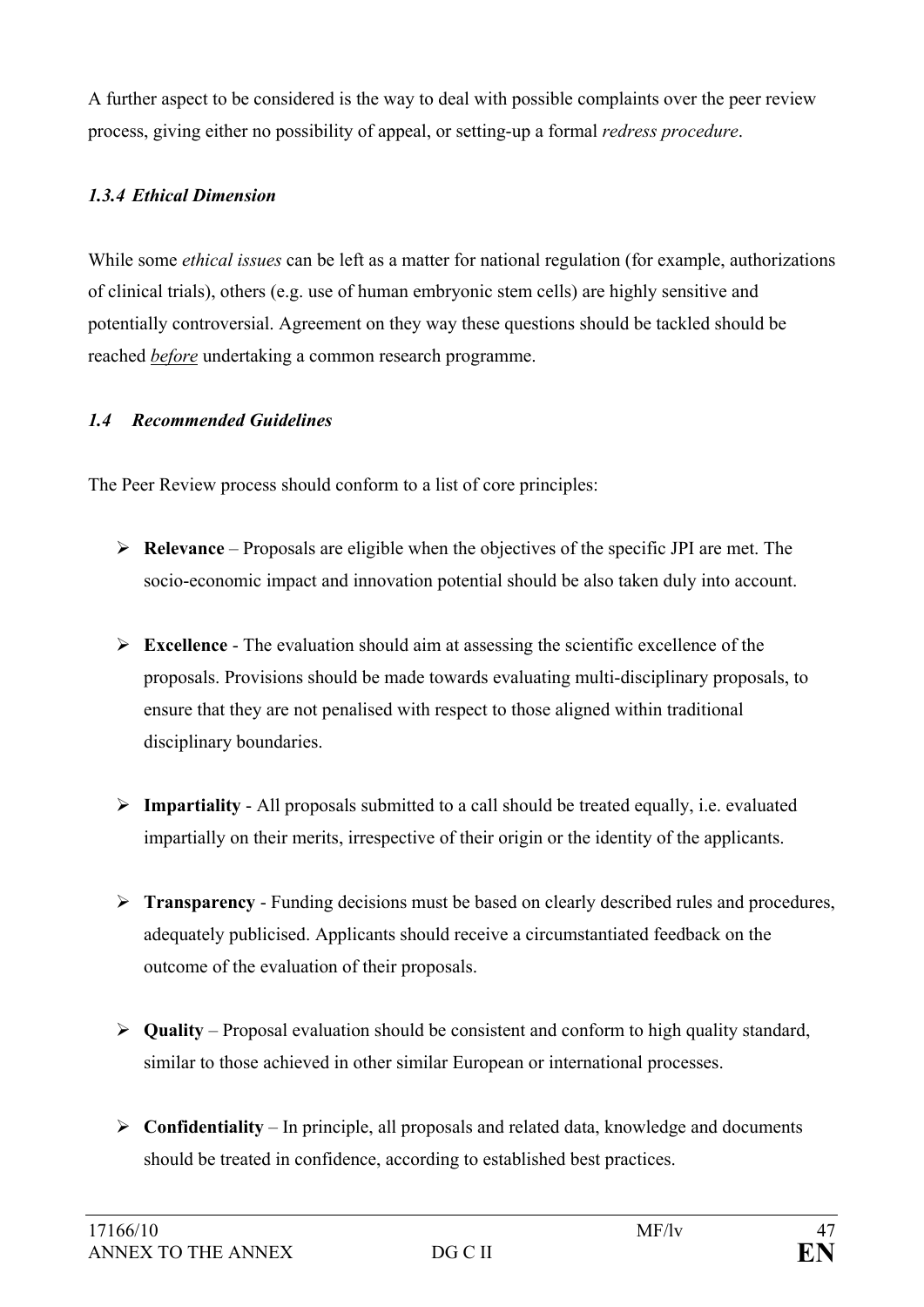¾ **Ethics and Integrity** - Any proposal found to contravene fundamental ethical or integrity principles may be excluded, at any stage.

## *1.4.1 Setting up Calls for Proposals*

Calls should be publicised well in advance and include: a timetable; budgetary information; clear guidelines for applicants; reference to evaluation criteria and methods applied in the funding decision.

The entire call publication and proposal selection cycle should aim at simplicity and effectiveness. The evaluation mechanism should be appropriate to the nature and size of the call. Proposal assessment, award and issuing of grant should be as rapid and efficient as possible (e.g. time-tocontract), while ensuring the quality of the process and the respect of the legal framework.

Practical considerations and the will to ensure quality of peer review induce to suggest that the main text of all proposals submitted should be in English. Summaries in other languages might be accepted, if so required by national regulations or relevant for the discipline or proposal peculiarity.

## *1.4.2 Evaluation Panels*

Members of the evaluation panels conducting the peer review must be recognised experts, impartially chosen taking good care of avoiding any bias or conflicts of interest

Panel composition should take into account appropriate coverage of the relevant scientific and technological domains, including interdisciplinary and socio-economic aspects. It should be also, as far as possible, balanced in terms of gender, age, affiliation and nationality, including representatives from the civil society. The use of a common and certified expert database, which might be derived from the consolidation of existing ones, could be considered.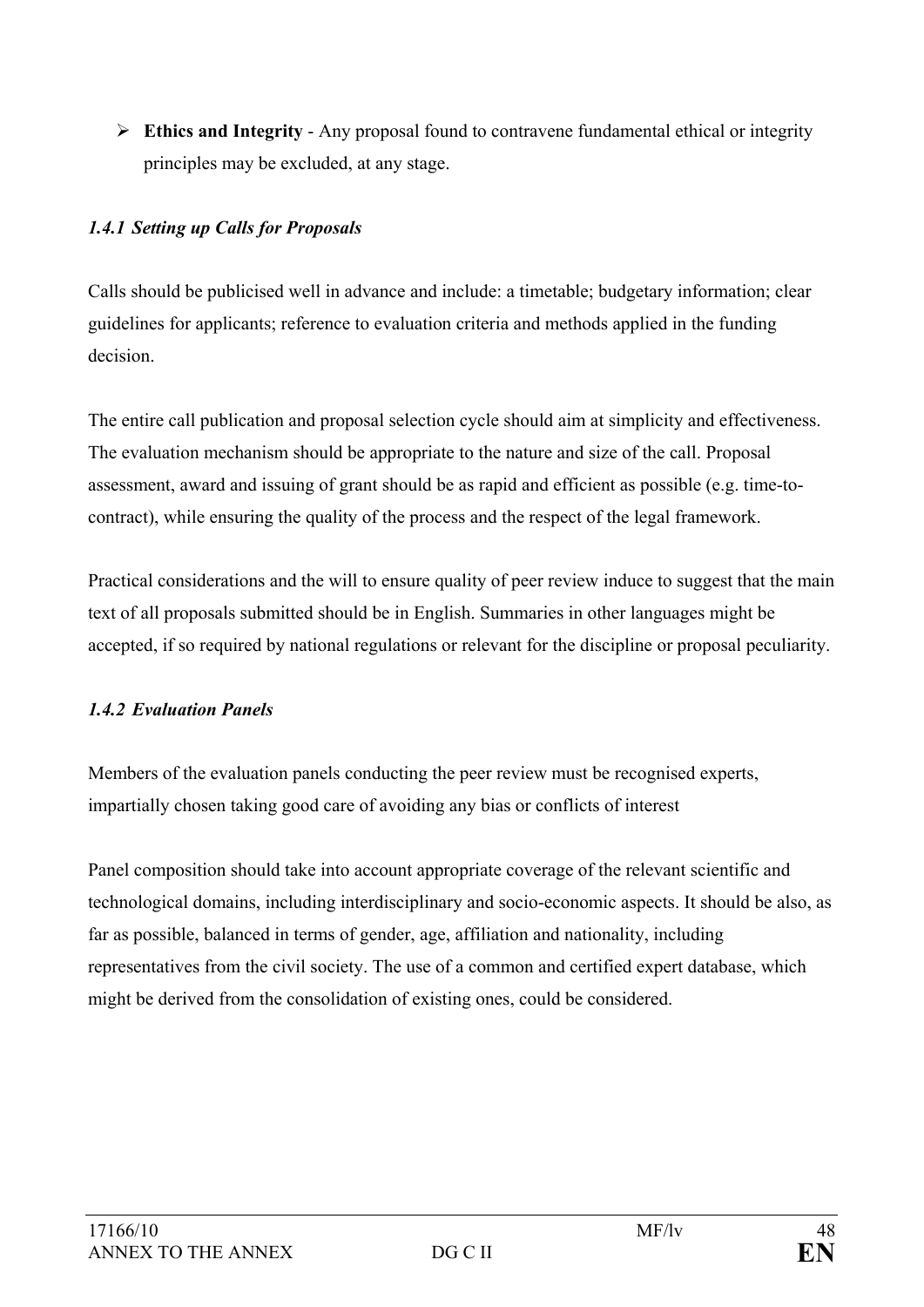All participants in a peer review panel must adhere to a Code of Conduct, which should include provisions regarding confidentiality, declaration of conflict of interest, ethical issues, as well as the sanctions to be applied in case of breach of the Code. Whether expert evaluators are being remunerated or not should be planned and communicated in advance.**<sup>16</sup>**

The activity of evaluation panels might span beyond a single call: it is however recommended that membership should rotate periodically.

Names of panel members having taken part in an evaluation exercise should be published after the completion of the assessment work, avoiding to associate individual names to specific proposals.

Evaluations should adhere to a two stage process. On site evaluations should be combined with remote evaluations, allowing for savings in time and money.

## *1.4.3 Assessment and Selection Criteria*

Assessment criteria should be clearly worded and defined, limited in number and logically related to the objectives of the call. The applicable marking scale, including the thresholds between fundable and non-fundable proposals, should be published with the call.

Selection and funding decision should be, in principle, based on the ranking provided by the peer review experts, taking into account the budget available for each of the individual topics that might be listed in the call.

## *1.4.4 Controls*

Suitable controls should be put in place to avoid errors and ensure the fairness of the evaluation process. The outcome of such controls should be used also to improve future evaluations.

 $16$ **<sup>16</sup>** EU-Framework Programme 7 levels of payment for experts for project proposal evaluation could serve as a reference.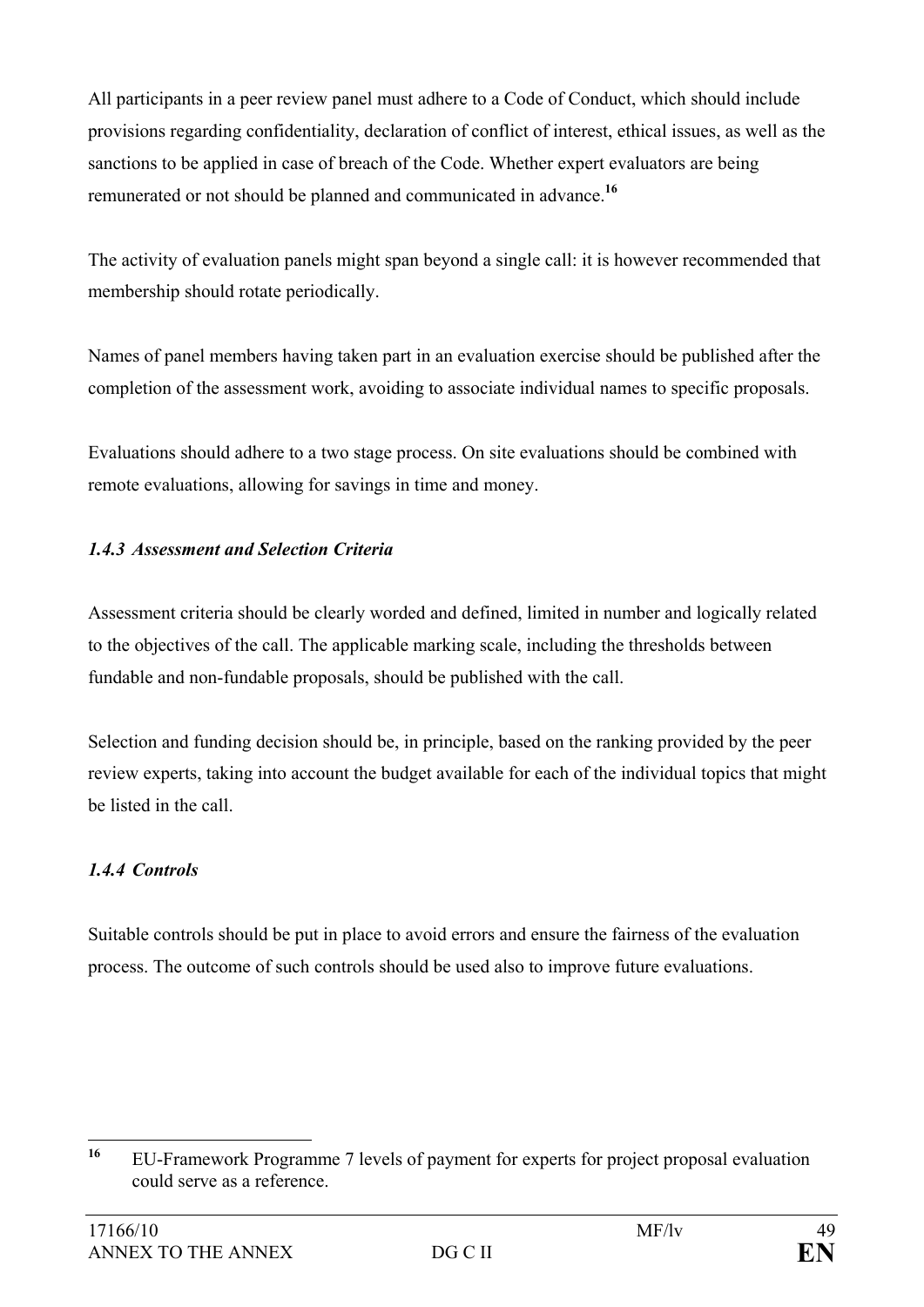It is recommended that a fast redress mechanism should be established in case of a procedural mistake occurring despite the controls put in place.

## *1.4.5 Toolboxes*

Reference on the practical aspect of call publication and proposal evaluation could be suitably derived from existing experiences in peer-review system taking place both at national level and in a multi-national context (ERA-NET community, EU FP7/ERC or ESF).

The "Toolboxes" developed in those contexts provide, inter-alia, examples of: evaluation governance structure, instructions/guidelines for applicants and reviewers; eligibility/evaluation/selection criteria; rating system; code of conduct; redress/rebuttal procedures; proposal & consortium agreement templates.

## **2. Forward Looking Activities**

## *2.1 Objective*

Forward Looking Activities (FLAs) cover a broad range of activities that aim at inspiring future oriented strategic decision making, providing fresh insights of current trends and possible disruptive events, building shared visions of the future challenges. FLAs are a useful means to create common understanding and form basis for joint perspectives and visions.

In the context of Joint Programming, FLAs contribute to:

- The early identification of existing and emerging grand societal challenges that could have far reaching scientific and technological implications.
- Analyse the changes in global research and innovation systems and the socio-economic context in which they operate.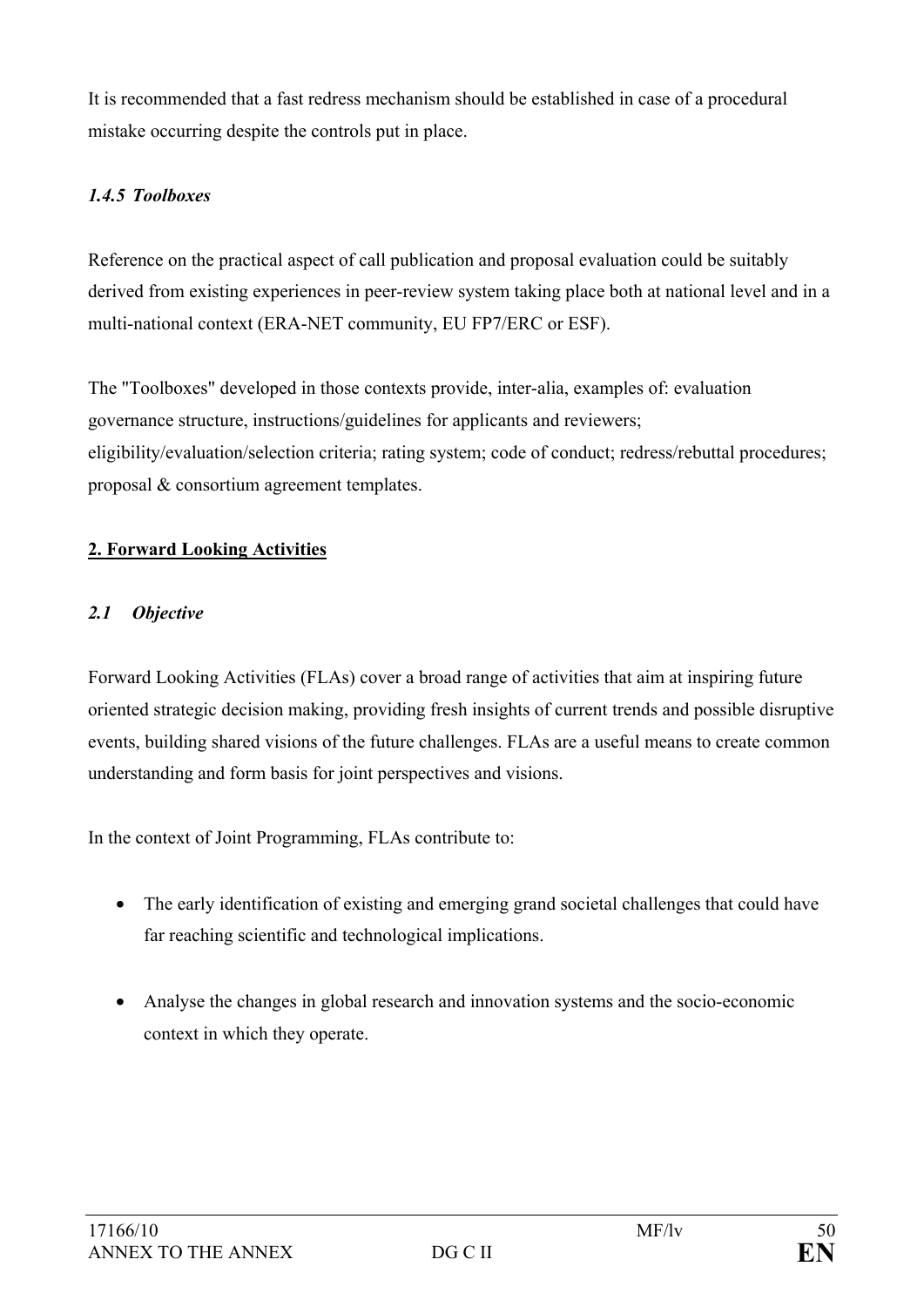- Building genuine stakeholder commitment to action.
- Translate an already identified grand challenge into an operational reality.

Coordinating FLAs at European level could be an efficient and cost effective tool for identifying the long term challenges and elaborating long term visions as well as assessing the impact that current trends and possible disruptive events could have on our society, exploring alternative scenarios and identifying possible solution and mitigating approaches.

As the Council Conclusions on Joint Programming of 2 December 2008 recognised, there is increasing need for a new and more strategic approach, which should be based on the joint identification of societal challenges of common interest. FLAs could play an important role in supporting joint strategic discussions by providing information for policy-makers.



**Figure 1: Phases of the Joint Programming Cycle (picture source: ESF)**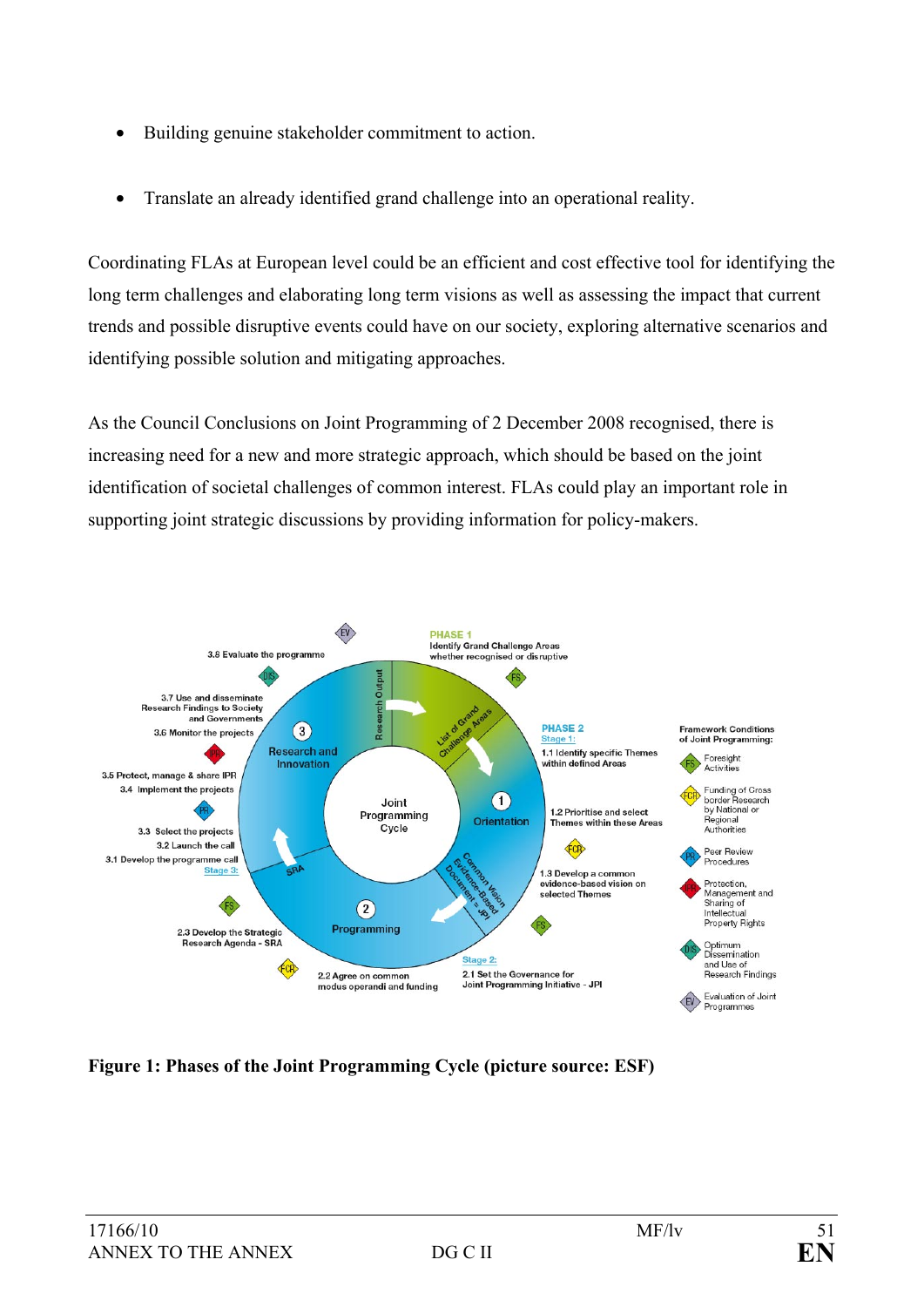In the Joint Programming process, and with reference to its *Phases* illustrated in the picture above, Forward Looking Activities**<sup>17</sup>** have two, equally important roles:

- $\triangleright$  In Phase 1 Helping Member States and the High Level Group on Joint Programming (GPC) in identifying grand societal challenges to be addressed by joint research and development activities. In this context they could also contribute to the development of shared perspectives and visions, providing evidence-based suggestions for societal challenges and engaging major European stakeholders and interacting with the relevant international partners.
- $\triangleright$  In Phase 2 Translating a societal challenge into an operational reality. This would help in the definition of Strategic Research Agendas, as well as their updating during the JPI lifespan, with the aim of keeping the vision focused on the objective to achieve tangible results within a reasonable time boundary, as the assigned mandate to answer "a grand societal challenge" demands. The process should engage relevant stakeholders.

## *2.2 State of Play*

At European level, the use of Forward Looking Activities as basis for joint strategic development is one of the key elements underpinning the EuroHORCs-ESF document on the progress of ERA**<sup>18</sup>**, with a stated commitment towards actions for further improving the current ESF Forward Looks, both in terms of quality and impact, in view also of making them a viable tool to be used in the context of future Joint Programming Initiatives.

<sup>17</sup> References to "Foresight" present in the Council Conclusions on Joint Programming of December 2008 should be understood to cover the broader range of "Forward Looking Activities".

**<sup>18</sup>** Action 3 of the "Vision on a Globally Competitive ERA and Road Map for Actions"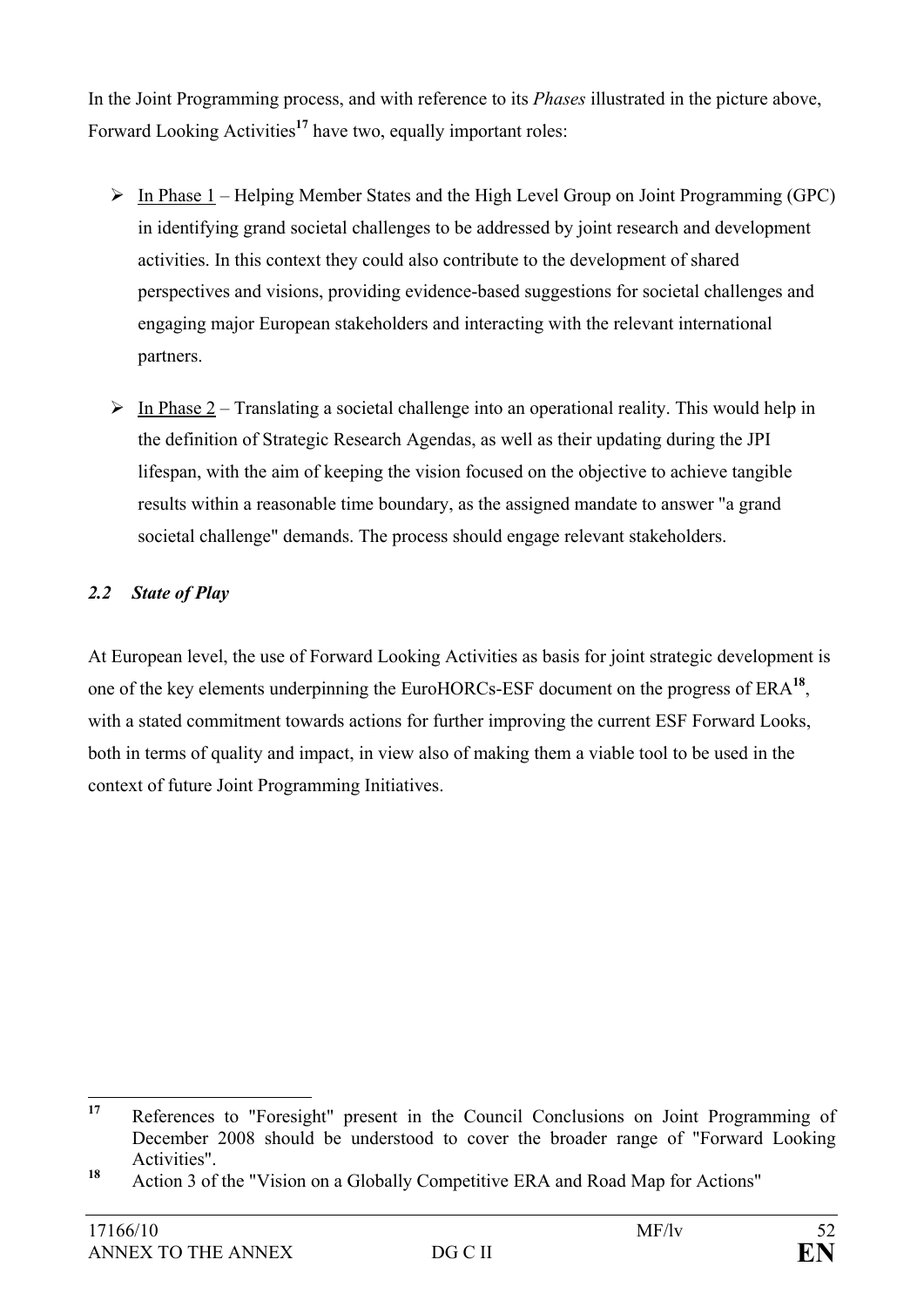The European Commission has been stimulating FLAs across successive Framework Programmes. In FP6, it established a group of national foresight correspondents and supported the FORSOCIETY ERA-NET (concluded in 2008). The Commission has also funded the European Foresight Monitoring Network (EFMN) for the monitoring and mapping of ongoing and new foresight activities in the EU and the world. A new project, the *European Foresight Platform*, will continue this monitoring activity under FP7**<sup>19</sup>**, integrating also the work carried out under the FOR-LEARN initiative**<sup>20</sup>**, which was supported by the EC Joint Research Centre (JRC) and aimed at sharing foresight methodologies and best practices.

In addition to its involvement in FOR-LEARN, the IPTS (Institute for Prospective Technological Studies) of the JRC has also an established reputation in carrying out autonomous Foresight exercises in different areas.

Under FP7, within the Socio-economic Sciences and Humanities Programme (SSH), the EC funds also a series of "horizontal" collaborative foresight projects and, in cooperation with the Bureau of European Policy Advisers (BEPA), a number of broad foresight activities and expert groups aiming at providing policy makers (at regional, national and Community level) with the knowledge for an early identification of long term challenges and areas of common interest. Among them:

- o SESTI, on methods for the early identification of emerging issues (horizon scanning).
- o FARHORIZON, a pilot foresight to align strategic and applied research with longer-term policy needs in Europe.
- o IKNOW, on the mapping of "wild cards" and "weak signals" relevant to the future of the ERA.
- o CIVISTI, on incorporating citizens views in research policy-making.
- o AUGUR, on Europe and the world in 2025.
- o MEDPRO, on the future challenges in the Mediterranean area.
- o SANDERA, concerning the priorities in the security research domain.
- o INFU, dealing with future innovation models.

 $19$ <sup>19</sup> http://www.foresight-network.eu

**<sup>20</sup>** http://forlearn.jrc.ec.europa.eu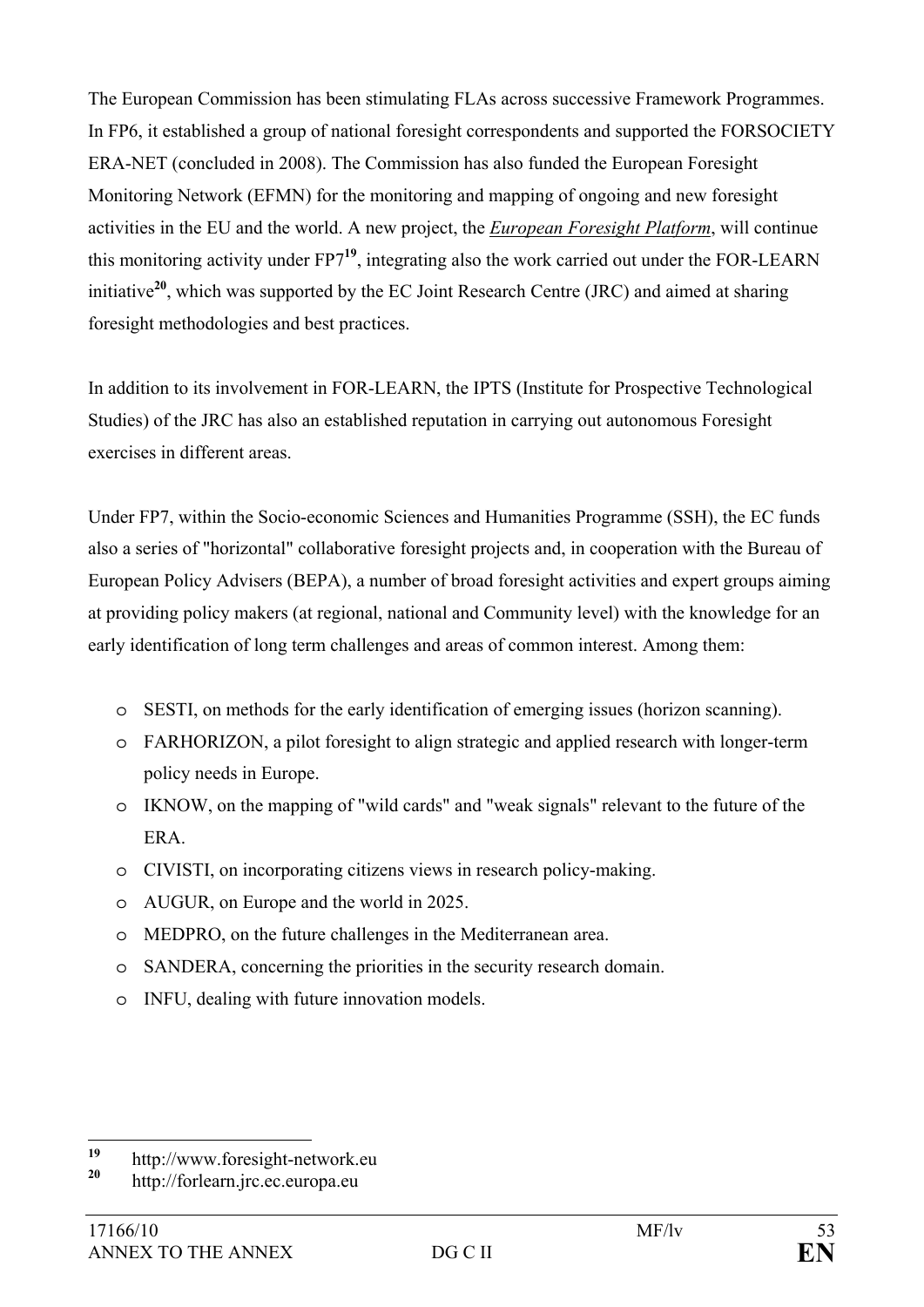In its recent Communication "Europe 2020 Flagship Initiative Innovation Union"**<sup>21</sup>** the Commission notes that in order to improve the evidence base of policies it will create a "European Forum on Forward Looking Activities", bringing together existing studies and data and involving public and private stakeholders.

With EC support, the Standing Committee on Agricultural Research (SCAR) launched in 2006 a foresight process aiming at identifying possible scenarios for European agriculture in a 20-yearperspective and establishing priority research needs in the agricultural domain. This work has already led to a JPI proposal called "Agriculture, Food Security and Climate Change".

Moreover, several other EC funded projects dealing with the so-called "post carbon society" and the link between energy, environment, transport and land-use have a strong FLA component (cf. PACT, GILDED, PASHMINA). European Technology Platforms and ERA-NETs have sometimes used FLAs to develop their research priorities.

The Science and Technology Options Assessment (STOA) panel of the European Parliament performs studies to increase understanding of scientific and technological innovations and of their possible impact.

Foresight methodologies have been the subject of a dedicated COST Action**<sup>22</sup>**, aimed at promoting a systematic approach as pre-requisite for maximising the benefit.

At national level, several Member States have organised FLAs to define their research priorities (CZ, DE, DK, FI, FR, HU, LT, SE, UK etc). European coordination actions often start by gathering the results of national foresights. The private sector (notably large multinationals and European Technology Platforms) conducts also strategic foresight exercises.

 $21$ **<sup>21</sup>** http://ec.europa.eu/research/innovation-union/pdf/innovation-union-communication\_en.pdf (SEC(2010) 1161, COM (2010) 546 final, 6.10. 2010), p. 12

<sup>&</sup>lt;sup>22</sup> COST Action 22 (COST A22), "Foresight Methodologies - new ways to explore the future",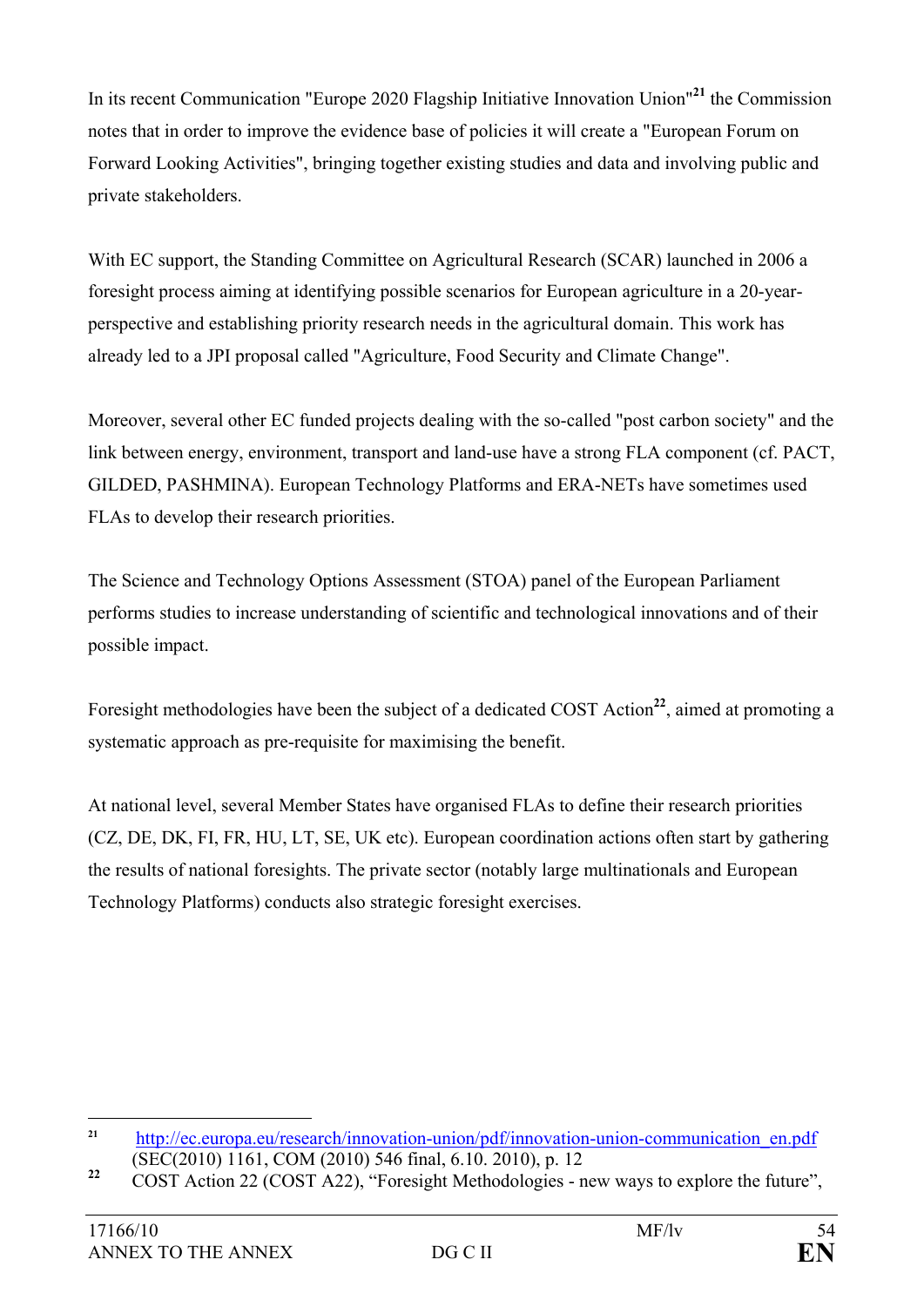#### *2.3 Open Issues*

### *2.3.1 Implementation Level*

Forward Looking Activities are often scattered and conducted independently, at sector or programme level, with variable time-frames and having in mind different contexts (regional, national or supra-national). Consequently, the results appear heterogeneous, difficult to compare or aggregate and are therefore not fully exploited.

The EU decision-making processes would benefit from a systematic, well organised and distributed system of forward looking activities, conceived as a continuous process rather than on ad-hoc basis. Such an activity may address the diverse needs in a systematic, flexible and timely manner.

#### *2.3.2 Organisation & Governance*

The design and management of European-wide FLAs face major vertical (regional/national/European) and horizontal (interdisciplinary) challenges.

For each FLA exercise, it is critical to have a clear picture of the roles and responsibilities of the parties involved: the initiator, the clients, the providers of resources.

The establishment of appropriate standards and the systematic collection of data-sets to be used as input have to be coordinated, organised and paid for. It has to be decided which entities, at the various levels, should be charged and responsible for providing those services.

#### *2.3.3 Methods*

Typically, different methods or sets of methods are employed at different stages of an FLA process. Finding the appropriate sequence and combination of methods is often one of the most critical design steps. The methodological framework needs to evolve and might be re-defined throughout the process, depending on the approach chosen, and the availability of appropriate information.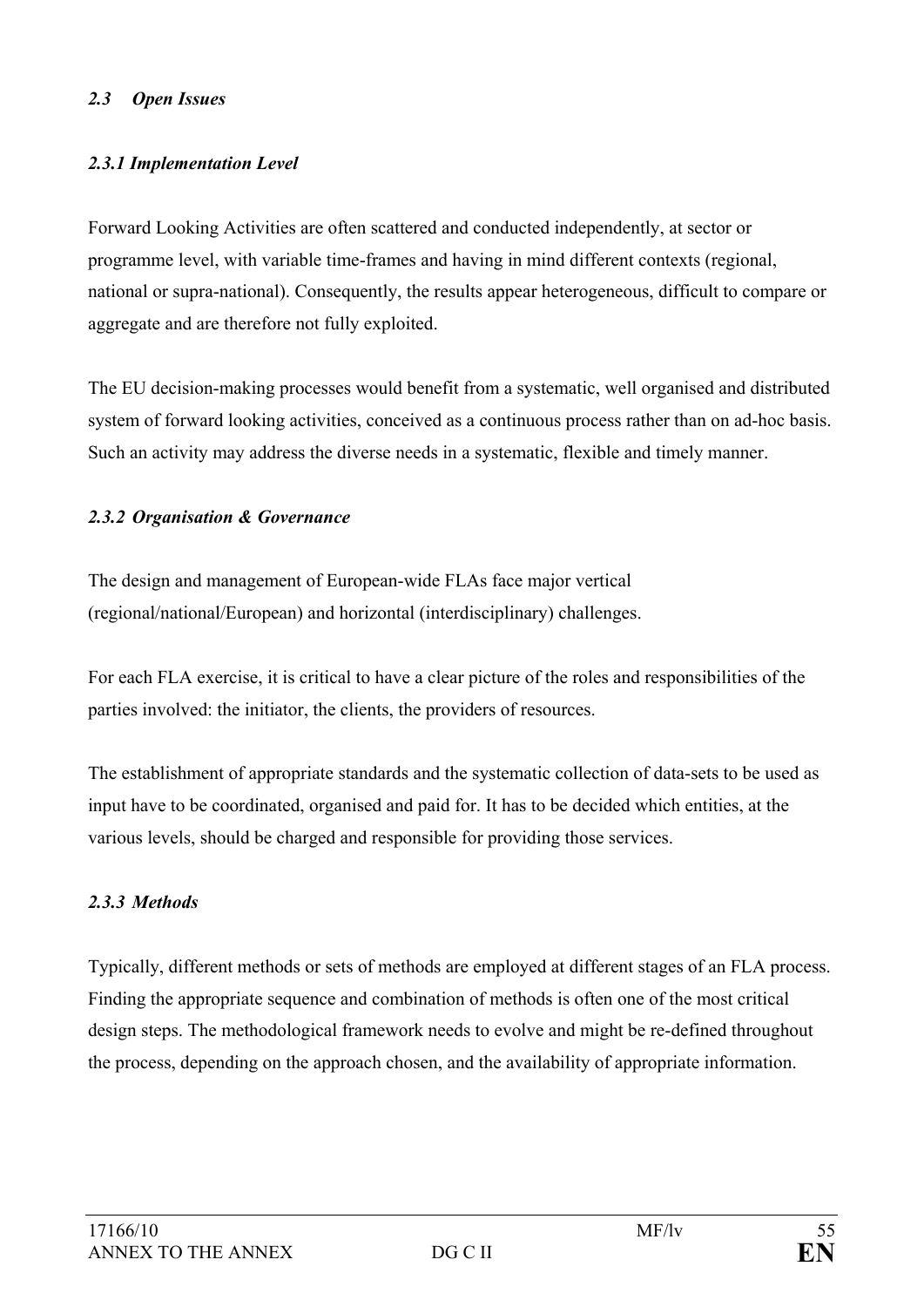Since FLAs will be used as basis for a decision making process, it is of fundamental importance to have indications about the level of accuracy that might be expected.

## *2.4 Recommended Guidelines*

### *2.4.1 Involvement of Stakeholders and Decision-Makers*

The practical value of Forward Looking Activities depends on the ways in which the resulting knowledge is transferred to ongoing and forthcoming actions: FLAs should deliver pragmatic indications and not just fuel academic debates, as it is too often the case. For this to happen, relevant stakeholders and decision-makers have to be engaged and involved in the forward looking process itself, and not only after the report has been published. This will increase the likelihood that results will be taken account and the necessary decisions will be made. A participative and inclusive approach is needed.

#### *2.4.2 Pan-European FLAs*

Pan-European FLAs should be able to harvest the results of relevant studies conducted in a national, regional, or international context and, by further analysing, synthesising and elaborating these inputs, develop European-level views. These views should then allow decision makers to adopt the best possible strategies for addressing the grand challenges we are facing and define the corresponding research needs.

Pan-European FLAs could be designed by combining two different approaches:

¾ *Evidence-based analysis:* where studies and data-sets (either existing or collected ad-hoc) are analysed and summarised to establish models and extrapolate future trends and scenarios.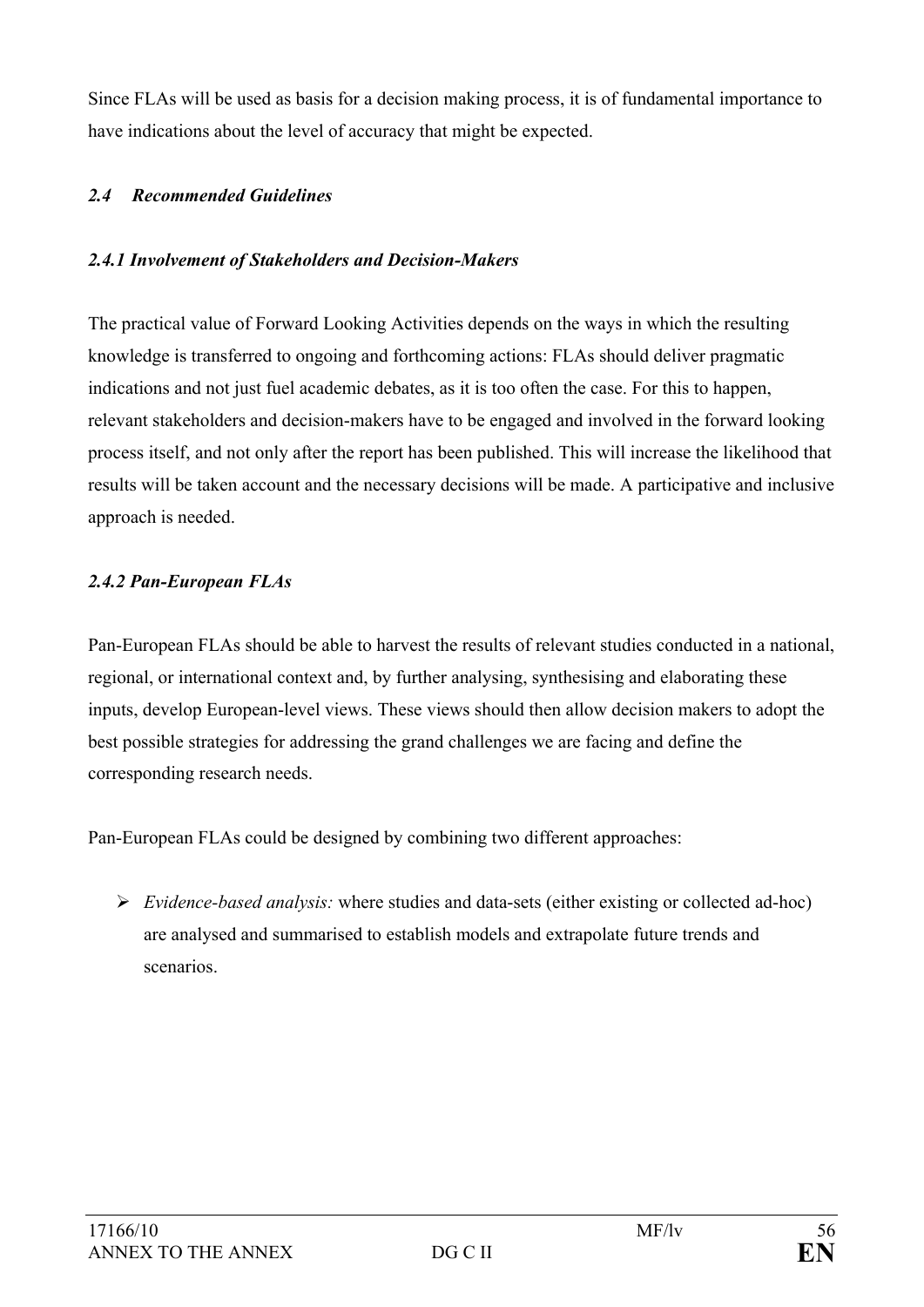¾ *Work with stakeholders:* where relevant stakeholders are actively involved in developing and assessing ideas and scenarios. In this context, agencies, institutions or "umbrella" organisations could be extremely useful for optimising and speeding up the process. This is a key factor, as for maximising the impact of FLAs, their conclusions and recommendations should be delivered to decision makers in a timely manner and in a suitable format.

### *2.4.3 Characteristics of FLAs Outcomes*

In order to maximise their potential impact, FLAs should deliver results which are:

- **Contextualised:** i.e. rooted in a well identified context (European, national, regional, corporate).
- **Credible:** due to the robustness of the evidence and the reputation of those presenting and validating the results.
- **Diversified:** keeping in due account minority views and openly debating them versus more popular opinions.
- **Systematic:** therefore following an approach which can easily be replicated or modelled, allowing comparisons/benchmarking to take place.
- **Modular:** with this aspect being of particular importance for European-wide FLAs.
- **Far-sighted:** including, where applicable, an explicitly future oriented creative element<sup>23</sup>.

 $23$ **<sup>23</sup>** Ref. Georghiou, L. et. al: The Handbook of Technology Foresight, Concepts and Practice, PRIME Series on Research and Innovation Policy, 2008, S. 131-152.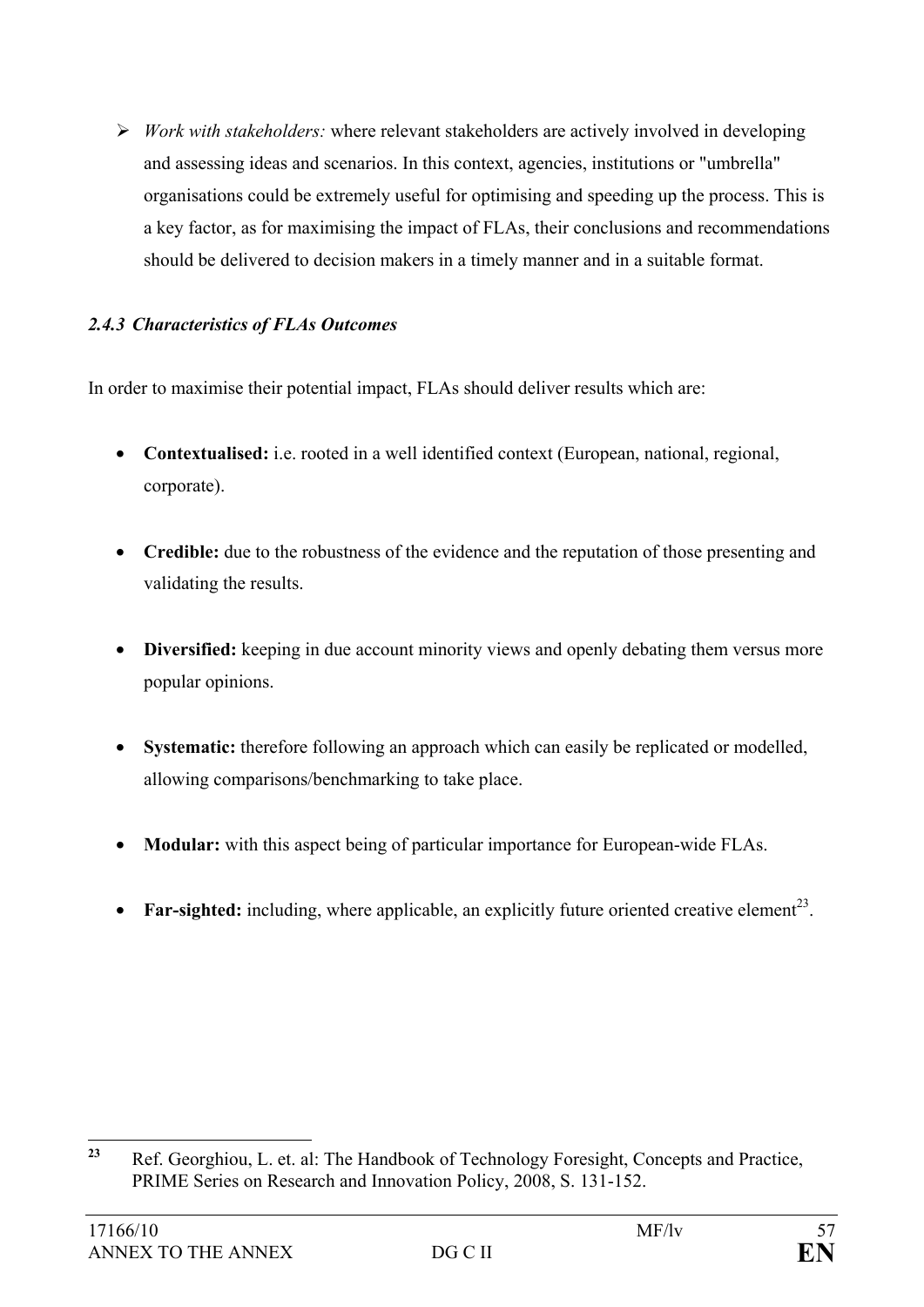#### *2.4.4 Implementation Aspects of pan-European FLAs*

In an effort to organise, summarise and analyse the results of existing FLAs and the underlying data, the EC is funding a network of experts under FP7: the *European Foresight Platform* project (EFP). The overall aim is to support pan-European FLAs by building a common repository of knowledge and best practices, facilitate the access to relevant information and provide a guide in the implementation of research programmes.

As mentioned under 2.2., the Commission will – in the context of the Europe 2020 Flagship Initiative Innovation Union - put in place a "European Forum on Forward Looking Activities (EFFLA)". The resources and reports made available by the above mentioned platform could be ideally exploited by this forum of stakeholders which should include decision makers, scientists, foresight experts, public and private organisations. EFFLA would be able to play an important role in synthesizing scenarios and formulating European-level recommendations. The GPC could be one of the clients of this forum and use its outcome as one additional source as basis for selecting themes of JPIs.



**Figure 2: Actors in Pan-European Forward Looking Activities**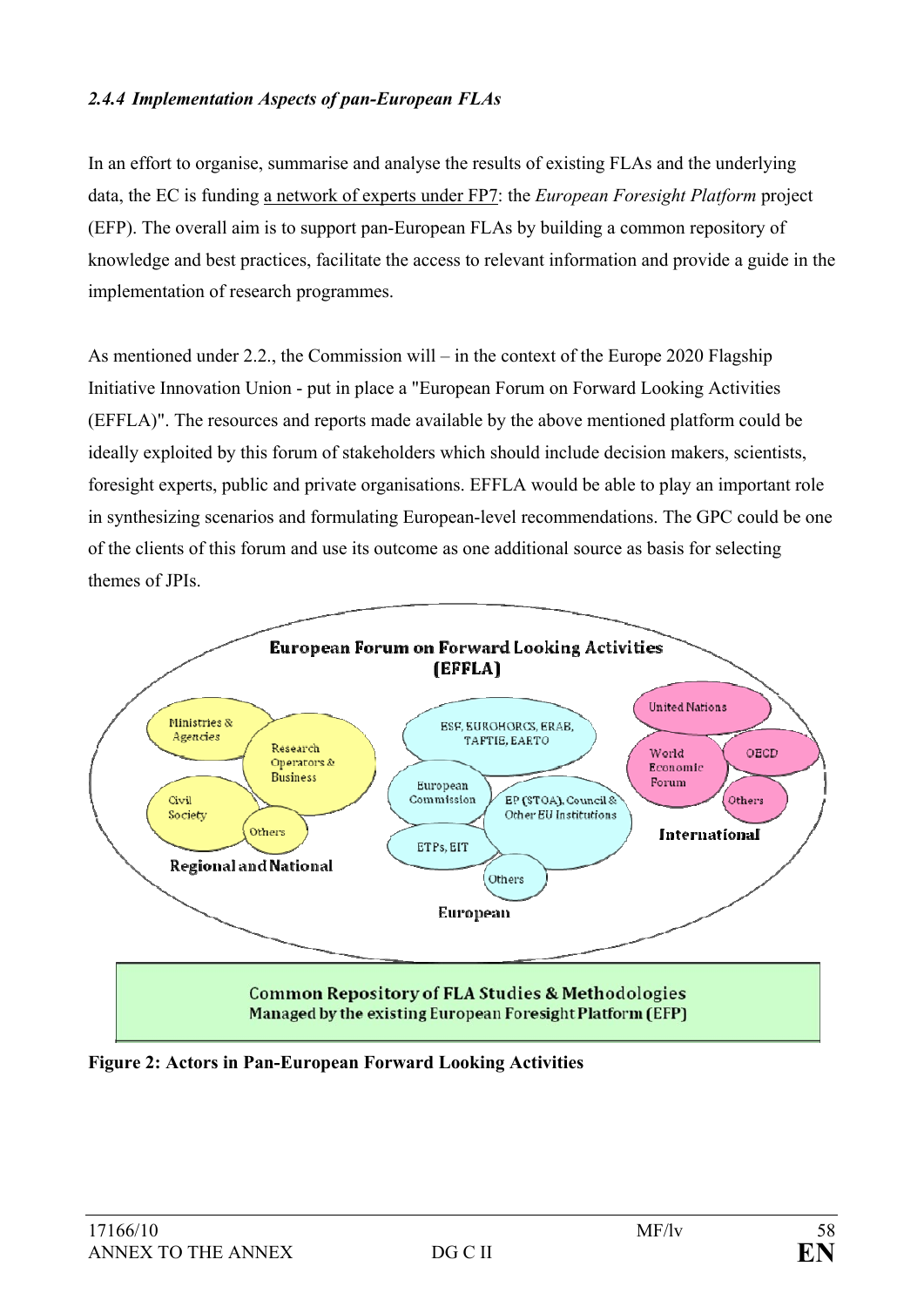#### *2.4.5 FLAs in the context of Joint Programming*

In the context of Joint Programming, FLAs might be used both when identifying grand societal challenges (Phase 1) as well as translating an already identified grand challenge into an operational reality (Phase 2). FLAs must systematically help to define scenarios, which decision makers could then use to underpin their choices.

In order to provide strategic orientation (*Phase 1*) and support the High Level Group on Joint Programming (GPC) in selecting possible topics for new initiatives, FLAs should focus on the identification and characterization of the challenges, with regard to their fundamental nature and the ways in which they might impact our society. In doing so, particular attention should be paid to the *disruptive challenges* which, despite a low probability of occurrence, might have extremely high impacts and consequences and are intrinsically more difficult to analyse. In this context, the work would require a holistic approach, involving generalists and visionary people next to experts and young scientists.

As a support for established initiatives (*Phase* 2), FLAs could help, if required, JPI Management Boards in defining the Strategic Research Agenda and keep it up to date, by providing recommendations on the available alternatives. In this second case, programme owners and decision makers should work together with specialists, potential users and concerned representatives of the civil society.

#### **3. Evaluation of Joint Programmes**

#### *3.1 Objective*

Programme evaluation deals with the judgment of interventions according to their (expected) results, impacts and needs they aim to satisfy. It should not represent an end in itself, but a means for effective evidence based policy making. In general, the importance of the evaluation, as part of the programming cycle, has been growing and, in case of cross-border collaborations, the sharing of information on a structural basis constitutes an important pre-requisite.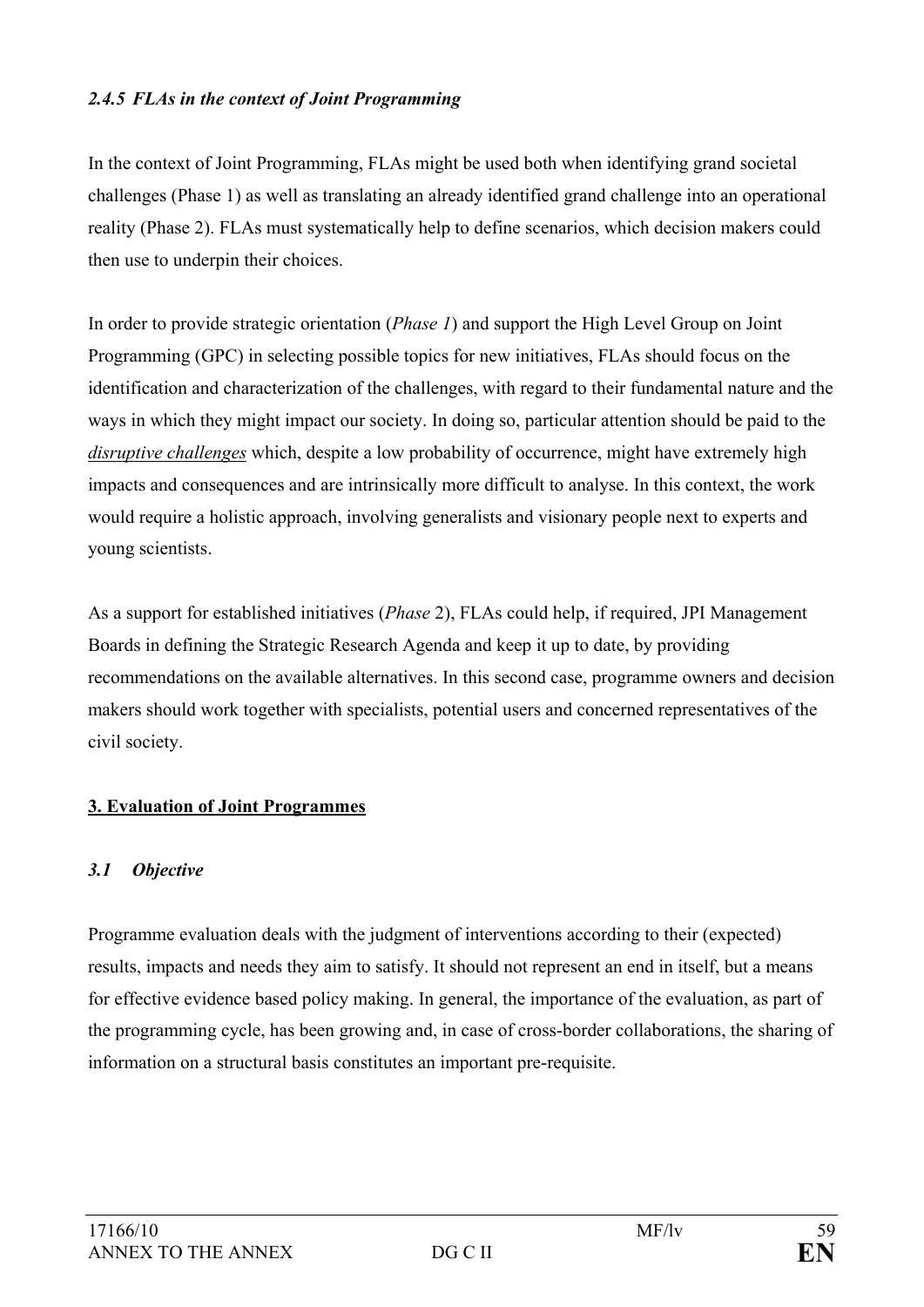The evaluation, when conducted during a programming cycle, might determine an update of the governance, of the vision and/or the Strategic Research Agenda (SRA) within the relevant field. When conducted at the end of a programme, it should provide also a summary of all the lessons learnt that might be useful in planning future new initiatives.

With regard to Joint Programming, it is useful to distinguish between separate levels of evaluation: the first related to assessing the validity of the general policy concept; the second its implementation within individual Joint Programming Initiatives; the third in connection to individual projects conducted within a particular JPI. The time frame (sampling rate) for carrying out these levels of evaluation will likely be different, with *project-level* and *thematic* evaluation recurring more frequently and providing the basis for the *overall evaluation* of the Joint Programming concept.

## *3.2 State of Play*

There is long-standing agreement on the importance of developing common approaches to ex post research evaluation, as shown by discussions internationally, at EU level and within the Member States.

ESF and EuroHORCs, in their strategy document for a competitive ERA, highlighted the need for such common approaches to the ex post evaluation of funding schemes and research programmes, stating that further work on impact measures and methodologies would be required to strengthen strategic decision making at both European and individual organisation level. To achieve this goal, they propose to build on the work of the ESF's Member Organizations Forum on Evaluation of Research Programmes currently gathering best practices and exchanging experiences.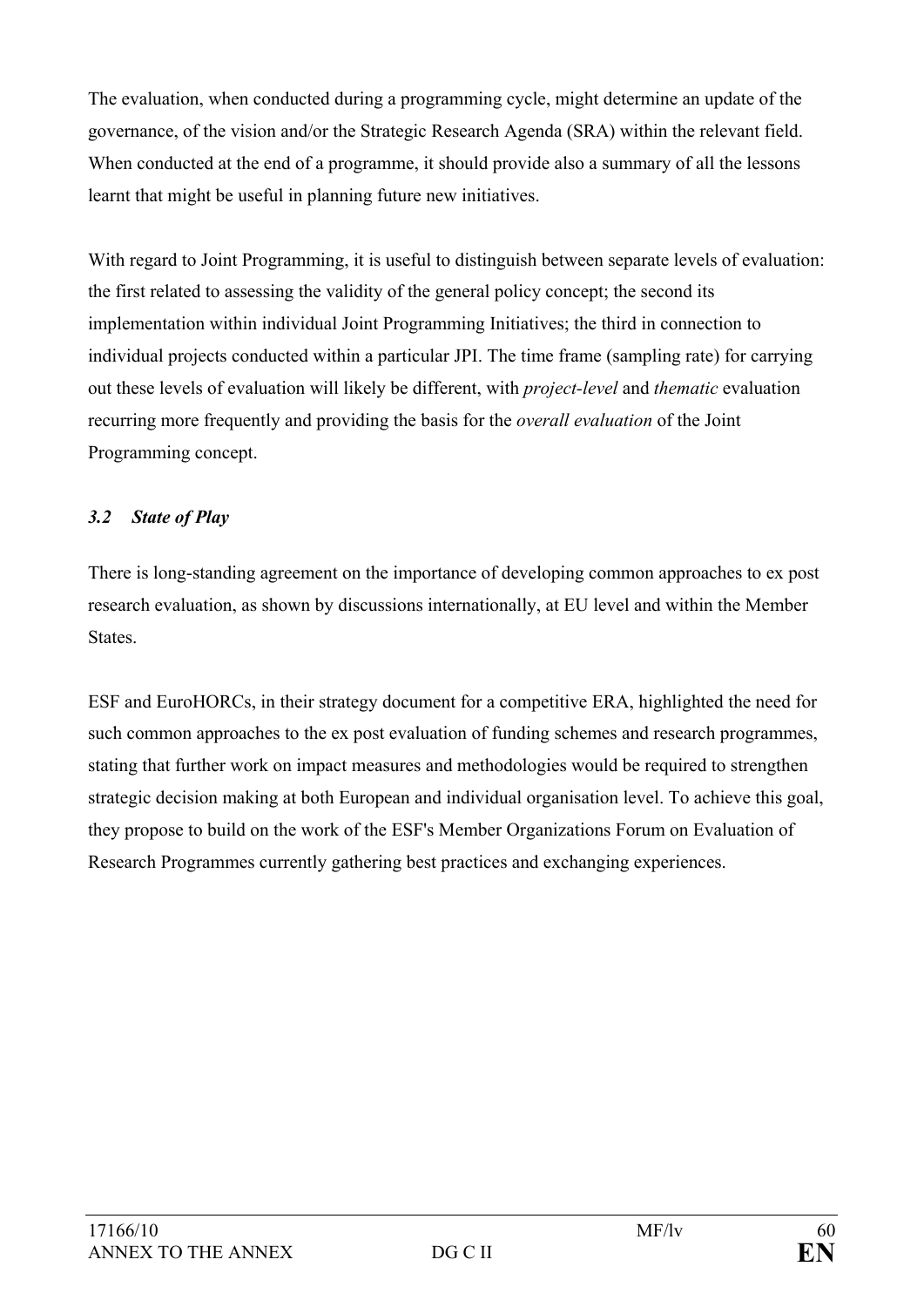On its side, the EC, which has been supporting a research evaluation network for more than ten years, bringing together all the major players in research evaluation from Member States and Associated Countries, has provided means for the sharing of best practices, evaluation techniques and recent evaluation results. Other initiatives include NETWATCH**<sup>24</sup>**, an analytical framework for mapping, assessing and monitoring research collaboration as well as analysing the efficiency and impact of trans-national RTD programme cooperation (which complements the information available about national programmes in ERAWATCH).

In May 2009, the Council adopted Conclusions on the "Evaluation and Impact Assessment of European Research Framework Programmes"**<sup>25</sup>**, inviting Member States to further strengthen their collaboration in this field.

The EUFORDIA 2009 (European Forum on Research and Development Impact Analysis) event, organised by the Czech EU Presidency, was a further initiative to set up a joint approach to Framework Programme evaluation. Although the initial efforts have been very positive, difficulties remain with coordinating and comparing the results of national studies implemented outside a common time frame.

At a rather more operational level, there has been however a very considerable merging of practices across the research evaluation domain. Europe has a relatively small but, nonetheless, very innovative and influential cadre of practitioners in the field of research evaluation. The impact of these companies and individuals has been significant on forging a strong common basis for research evaluation design and implementation.

With specific regard to Joint Programming, the relevant Council Conclusions assigned to ERAC-GPC the responsibility of reporting to Council every two years.

 $24$ **24** NETWATCH is managed by the EC JRC: http://netwatch.jrc.ec.europa.eu/nw/<br>25 Constraints of the 2045<sup>th</sup> Commetitiveness Council 20 meas 2000

**<sup>25</sup>** Conclusions of the 2945th Competitiveness Council, 29 may 2009.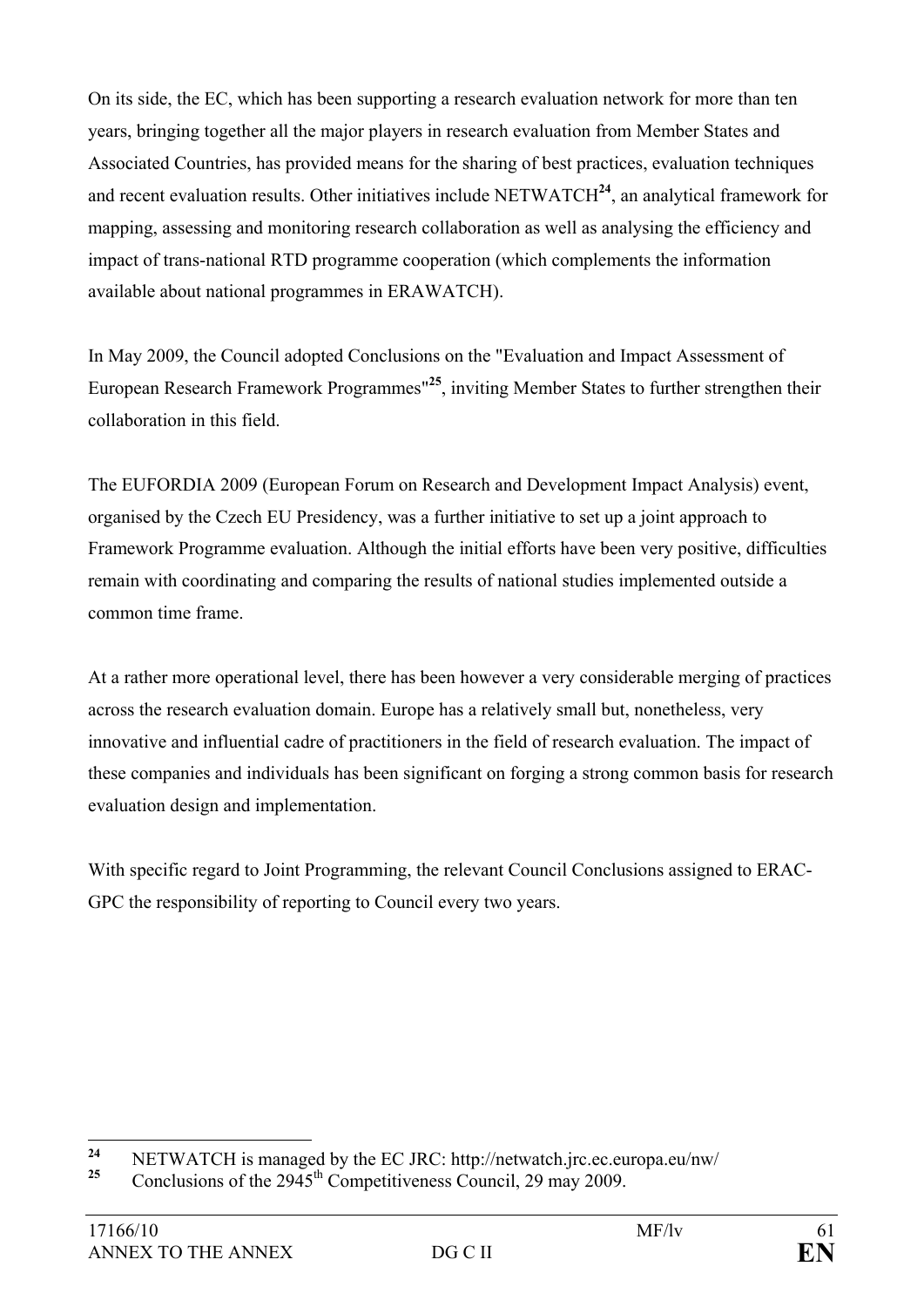#### *3.3 Open Issues*

### *3.3.1 Pre-requisite for an Effective Evaluation*

An essential pre-requisite for carrying out an appropriate programme evaluation, often overlooked, is represented by having a clear, logic and well laid-out hierarchy of the objectives the programme was meant to achieve. Therefore, the bases for programme evaluation are laid–down at the same time the programme is designed: ex-ante impact assessment exercises will undoubtedly help in this regard. Ultimately, a standardised approach to presenting the rationales and motivations for each of the foreseen interventions will greatly help at the time of assessing their effectiveness.

#### *3.3.2 Identifying Meaningful Parameters*

Evaluating a big, multidisciplinary programme geared towards addressing a grand societal challenge might represent a major difficulty in itself. There is the paramount risk of losing track of the multiple activities and their, hopefully synergic, interactions.

Traditional output indicators, such as the number of publications or patents, might only provide marginal information unless they could also assess the direct contribution of the work to addressing the problem(s) that the programme was meant to tackle. Crucial is therefore the identification of meaningful parameters to be monitored.

#### *3.3.3 Evaluations Methods*

Programme evaluation and impact studies typically use a mix of methodologies to allow for sufficient triangulations of the evaluation results. However, there is need to take into account the methodological limitations of this set of tools, particularly in the light of the intrinsic characteristics of research (such as the high risks and uncertainties), the time lag before an impact could occur, the problem of attributing effects to individual research projects.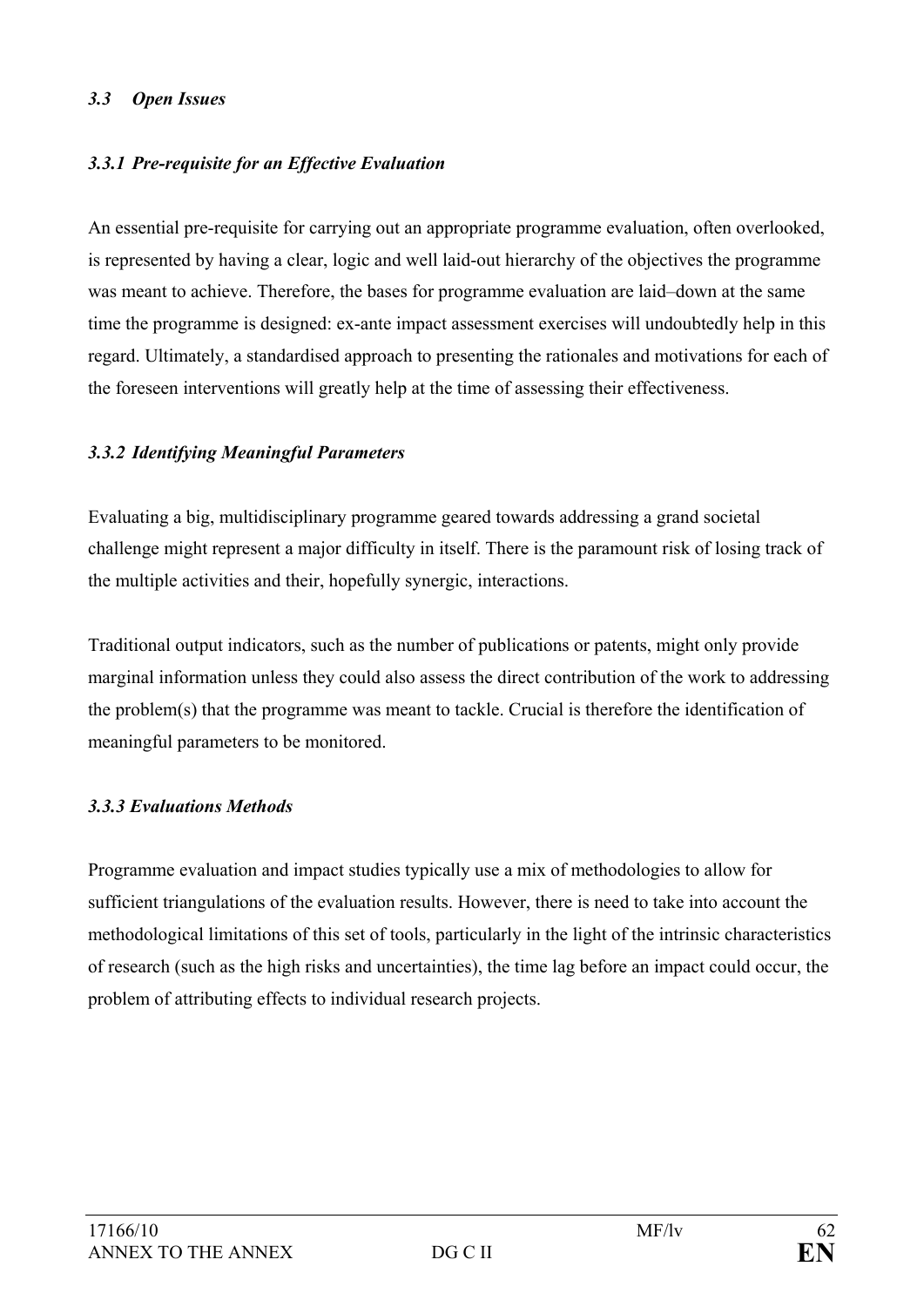#### *3.3.4 Information Management*

Defining the ways in which information is to be circulated within a JPI assumes a particular importance in relation to the size, multiplicity of actors and duration of the initiatives.

An integrated approach to project and programme management appears highly desirable and devising a streamlined and standardised reporting system a necessity. In this context, the systematic uploading of relevant project data into, for instance, a WEB-based tool might largely simplify the otherwise heavy and time-consuming reporting exercise, ensuring the timely distribution of information to all intended recipients.

#### *3.3.5 Shortage of Qualified Evaluators*

It should be recognised that in Europe, and even worldwide, there is a shortage of experts fully qualified to carry out the evaluation of complex research programmes. This might be so severe to act as a constraint which, at times, might call into question the very independence of certain exercises. Also for this aspect, the solution might be eased by promoting standard methodologies, possibly developed within the social sciences family, and providing formal training for them.

#### *3.4 Recommended Guidelines*

#### *3.4.1 Evaluation Levels*

As previously mentioned, there are three nested levels that need to be considered in the ex-post evaluation of Joint Programming:

- $\triangleright$  Results of individual research projects
- $\triangleright$  Success of a specific Joint Programming Initiative in addressing its target challenge
- $\triangleright$  The Joint Programming concept, as an effective way for cross-border collaboration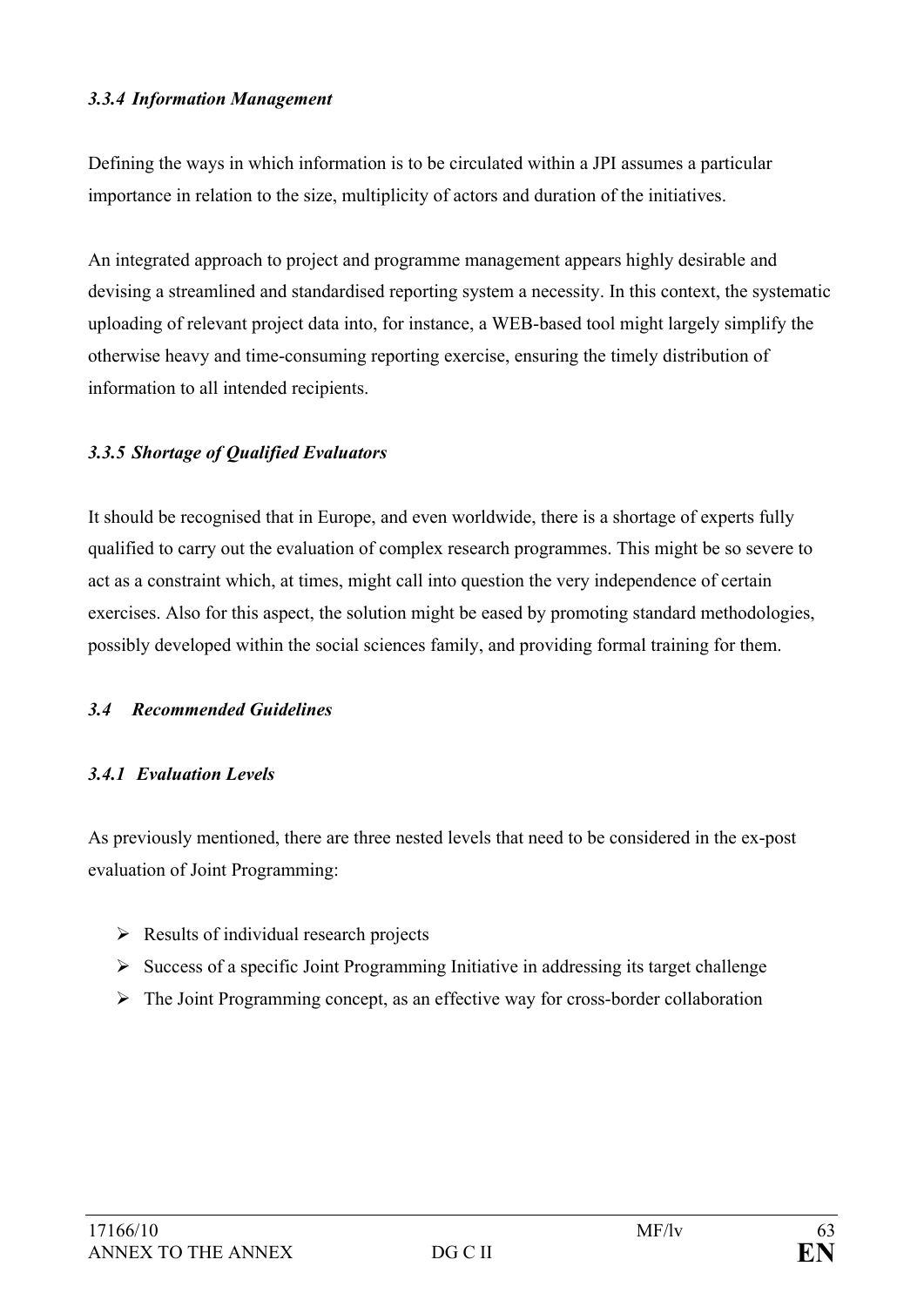Each level of evaluation should be clearly defined, in order for criteria to be developed at the right level. To avoid several reports done by different actors it should be clearly set out at the start who will be responsible for reporting about the evaluation results on different levels. While each level will need its own specific evaluation criteria some synergy between the different levels should also be ensured. Key performance indicators could be used to serve that purpose.

### *3.4.2 Ex-post Evaluation Needs*

The ex-post evaluation of Joint Programming can build on a long tradition of evaluation of research and innovation programmes, which has been developed within individual Member States and the EC.

Some primary needs for an appropriate ex-post evaluation in the context of Joint Programming can be formulated as follows:

- $\triangleright$  Essential pre-requisite for carrying out an appropriate programme evaluation is represented by having a clear, logic and well laid-out hierarchy of the objectives the research programme was meant to achieve. Therefore, the bases for programme evaluation are laid– down at the same time the programme is designed: ex-ante impact assessment exercises will undoubtedly help in this regard. Thus evaluations should not only be scheduled at the end of the policy cycle, but become well connected with design activities and foresight efforts at the early stages of a new research policy initiative.
- $\triangleright$  Basic conceptual evaluation frameworks, connecting the objectives of a programme with the input-output variables and long term impacts are well established in many countries. They provide guidance regarding central questions such as relevance, effectiveness, efficiency, utility and sustainability of a public intervention.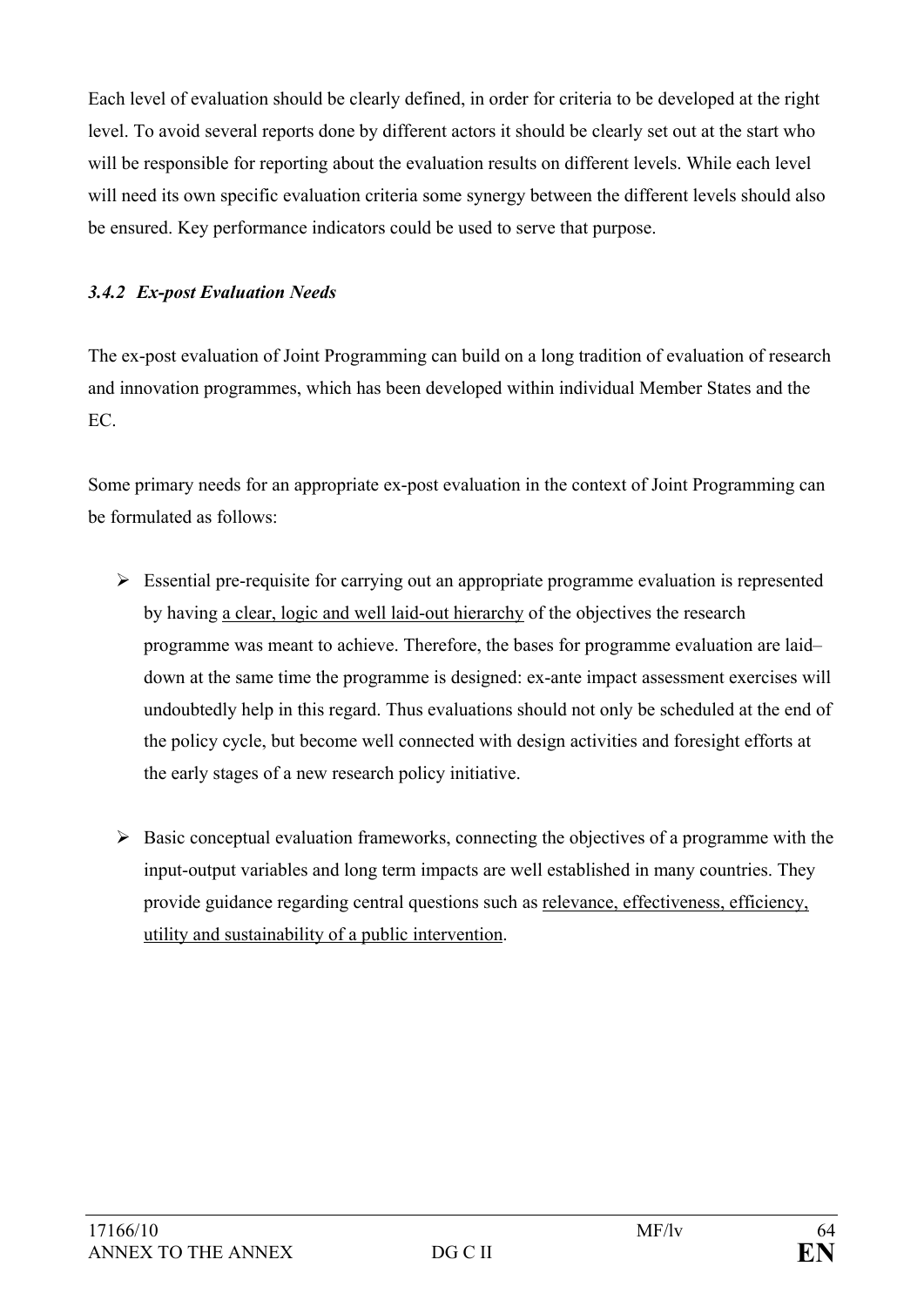- $\triangleright$  As it is necessary to conduct ex-post evaluations against the programme objectives, a detailed strategy for evaluation should be defined at the level of each JPI, to cater for the differences in their approach and goals.
- $\triangleright$  The ex-ante impact assessments, which do not necessarily lead to a quantification of expected impacts, but rather lay out the expected causalities of the programme, should form the basis of an evaluation strategy set out at the beginning of a new JPI. Ex ante impact assessments should lay the basis for yearly monitoring, periodic interim evaluation and expost evaluation needs. This includes: the planning of what information needs to be collected and by whom, what indicators are needed to assess whether progress has been made and goals have been achieved.
- $\triangleright$  Ex-post evaluation requires adequate funding and budget provisions needs to be made in advance. Particularly with Joint Programming activities with multiple government parties involved the allocation of the evaluation budget needs to be secured, preferably in advance.
- $\triangleright$  A method for selection of evaluators should be developed, taking into account that, in the case of Joint Programming, there could be scarcity of truly independent and competent evaluators with no conflict of interest.
- $\triangleright$  The ex-post evaluation should not represent an additional administrative burden for the researchers. Multiple reporting for participants within the Joint Programming Initiatives should be avoided. Monitoring and reporting need to be streamlined and synchronised with national requirements. Defining an appropriate evaluation strategy at the start of a JPI will help rationalising this aspect.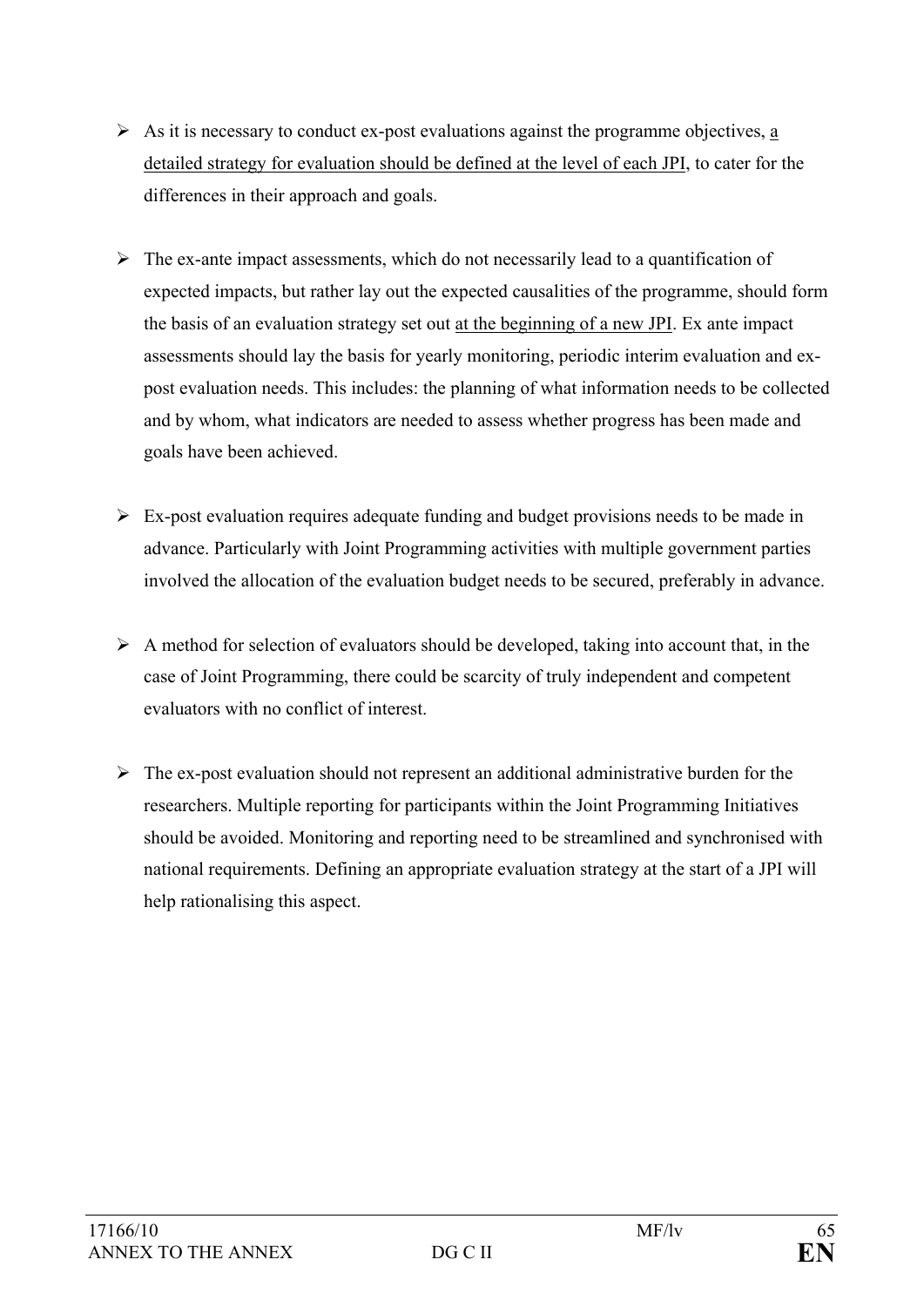#### *3.4.3 Specificities of Joint Programme evaluations*

There are specific questions that programme-level evaluations will have to answer in the context of Joint Programming:

- Has a JPI addressed the socio-economic challenges it was targeted to, according to the criteria established at the time the programme was designed?
- What have been the overall European added value and leverage effect of a JPI?
- To what extent Joint Programming made public funding more efficient and effective, by better pooling of resources and avoiding undesirable duplication of research?
- Has Joint Programming led to a wider dissemination and exploitation of research results compared to other approaches?
- Has the implementation of the Joint Programming Initiative been done in an efficient way?

#### *3.4.4. Periodicity, use and consequences of ex-post evaluations*

The timing of evaluations (including ex-ante, mid-term and ex-post) is of essence to allow for an appropriate use of the results of the evaluations. Evaluations at an early (or mid-term) stage of the programme will mostly lead to procedural changes while lessons on effectiveness can mostly be expected in the long term.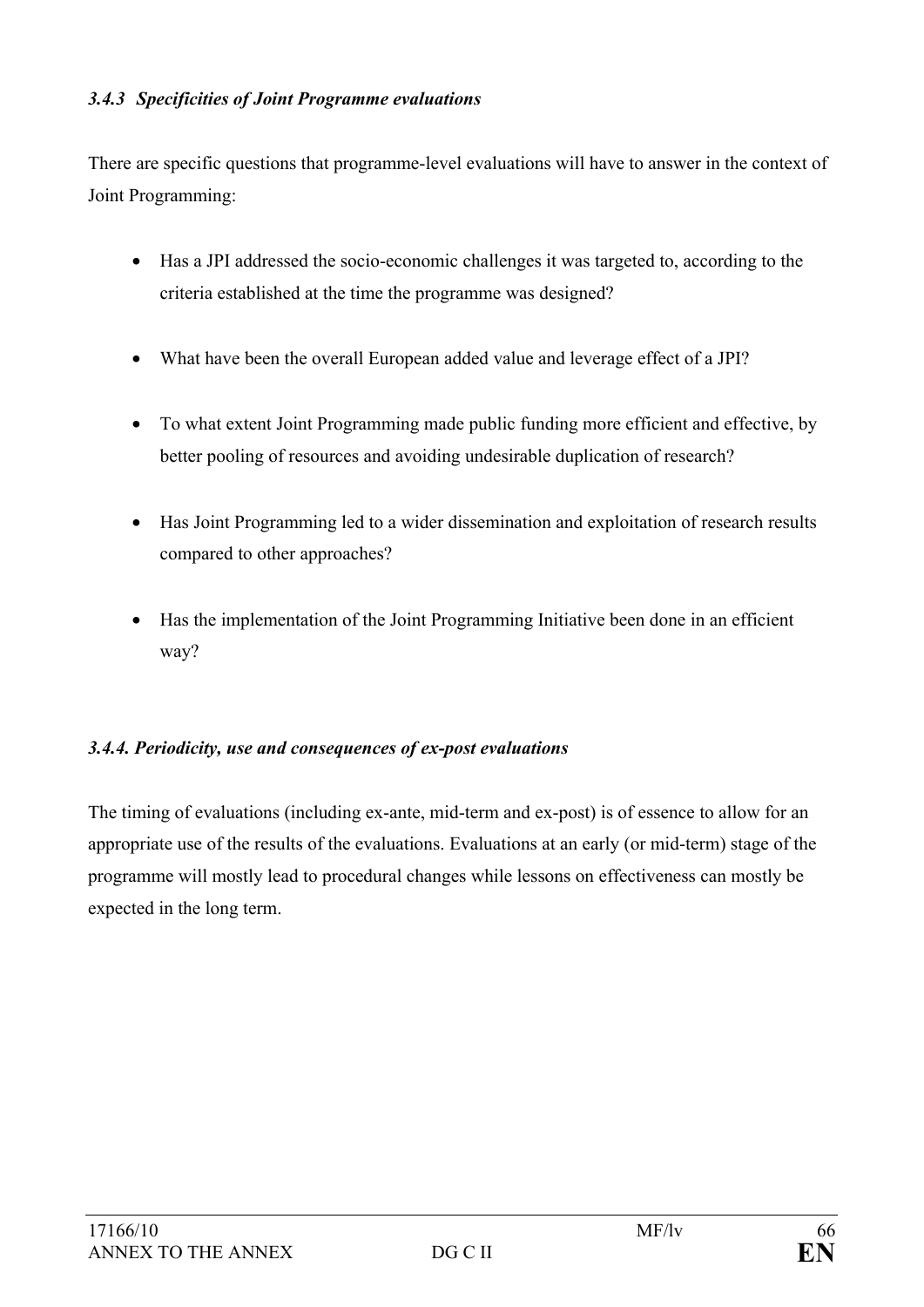Finally as the JPIs are owned by various participating states, a vision should be defined how the results of the evaluations will be used to ensure policy learning and a timely feed back into the policy cycle.

## **4. Funding of Cross-Border Research**

### *4.1 Objective*

The importance of promoting international cooperation in the scientific research domain, as means for improving R&D efficiency and effectiveness has long been recognized. Yet, while Member States and the Commission have set up many mechanisms to enable trans-national cooperation, it is estimated that 85% of civil public research in Europe is currently programmed and financed at national level.

The complexity and variety of terms and conditions of national public funding, as well as legal and political obstacles, are frequently quoted as important factors inhibiting an easier funding of crossborder research initiatives and mobility of researchers. At regard, it should be noted that the expression *'Funding of Cross-Border Research'* is not synonymous of *'Transfer of National Funds Across Borders'*.

For Joint Programming to be successful, funding authorities should adopt effective and viable mechanisms that could be applied uniformly across the largest possible number of countries.

## *4.2 State of Play*

Funding of cross-border research is a delicate issue to handle and a considerable variety of different approaches have been proposed (money follows people, money follows research activity, real/virtual common pots, mutual opening of National Research Programmes).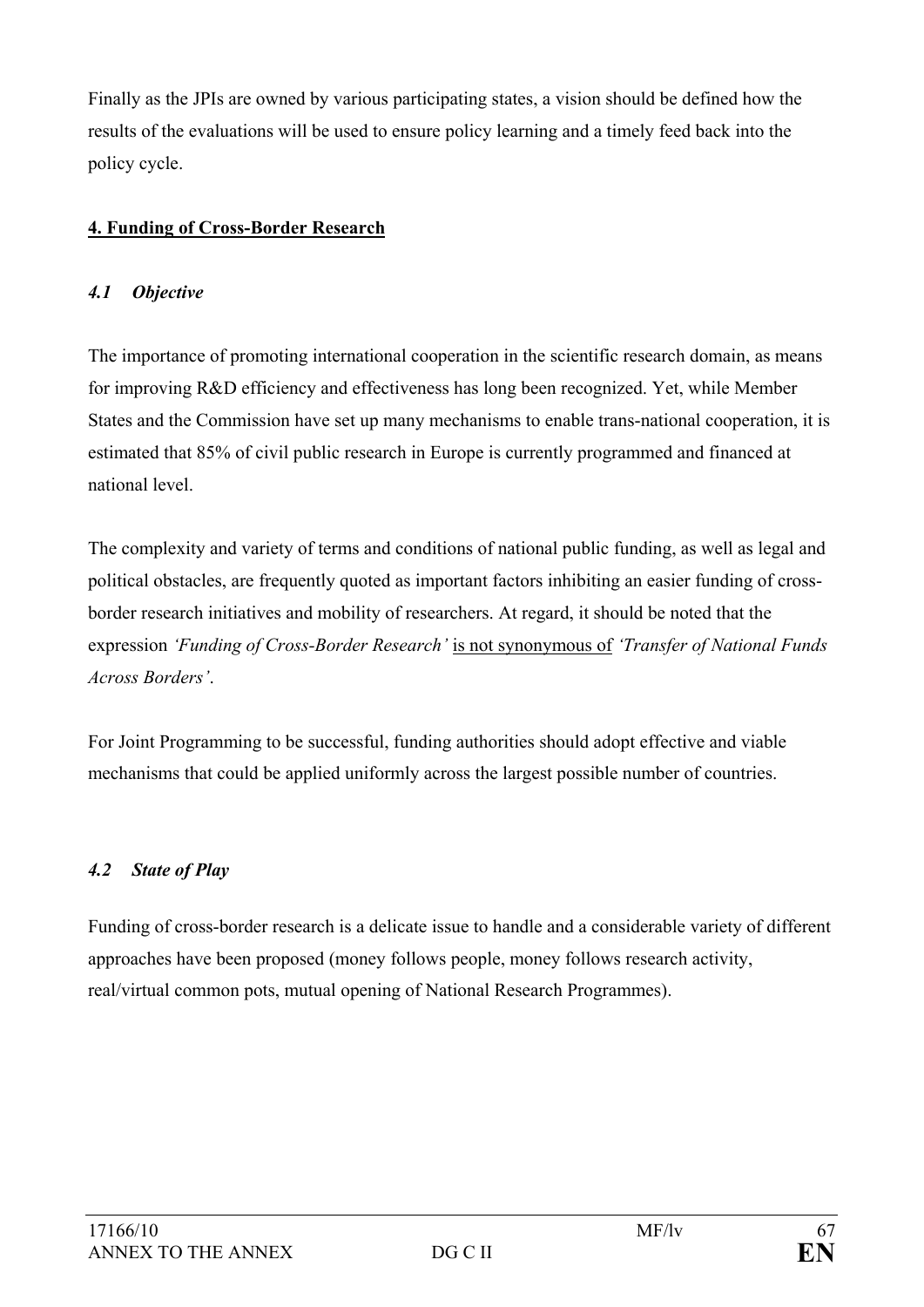In response to stakeholders' requests, the Commission is sustaining a mutual dialogue between Research Performers and Funding Agencies, in view of identifying a common set of sustainable and transparent funding conditions for Research Institutions. It is hoped that this work, started in 2010, could provide valuable input to reduce heterogeneity and contribute to the development of good funding practices in ERA.

In the following subchapters, two different schemes of money streams (*money follow people* and *money follow research acticity*), three different funding modes (*real, virtual* and *mixed mode common pots*) and opening of national research programs will be discussed.

## *4.2.1 Money follows people*

As a part of their strategy towards an "European Research Grant Union"**<sup>26</sup>**, the EuroHORCs member organisations have implemented the 'Money Follows Researchers' scheme, which enables researchers moving into a different country to take with them the remainder of a current grant, to be used within the new research institution according to the original terms and objectives.

In a similar way, the ERC grant scheme allows Principal Investigators, having received a Frontier Research grant, to transfer their funding from one host to another in the course of the project<sup>27</sup>.

Under the European Partnership for Researchers, portability of individual grants awarded by national funding agencies or Community research programmes is also foreseen, although the conditions under which this portability could be realised are not specified.

 $26$ <sup>26</sup> Action 4 of the "Vision on a Globally Competitive ERA and Road Map for Actions"<br><sup>27</sup> EBC Crant Sakamas Cuide for Applicants (01 Avenuet 2007)

**<sup>27</sup>** ERC Grant Schemes Guide for Applicants (01 August 2007)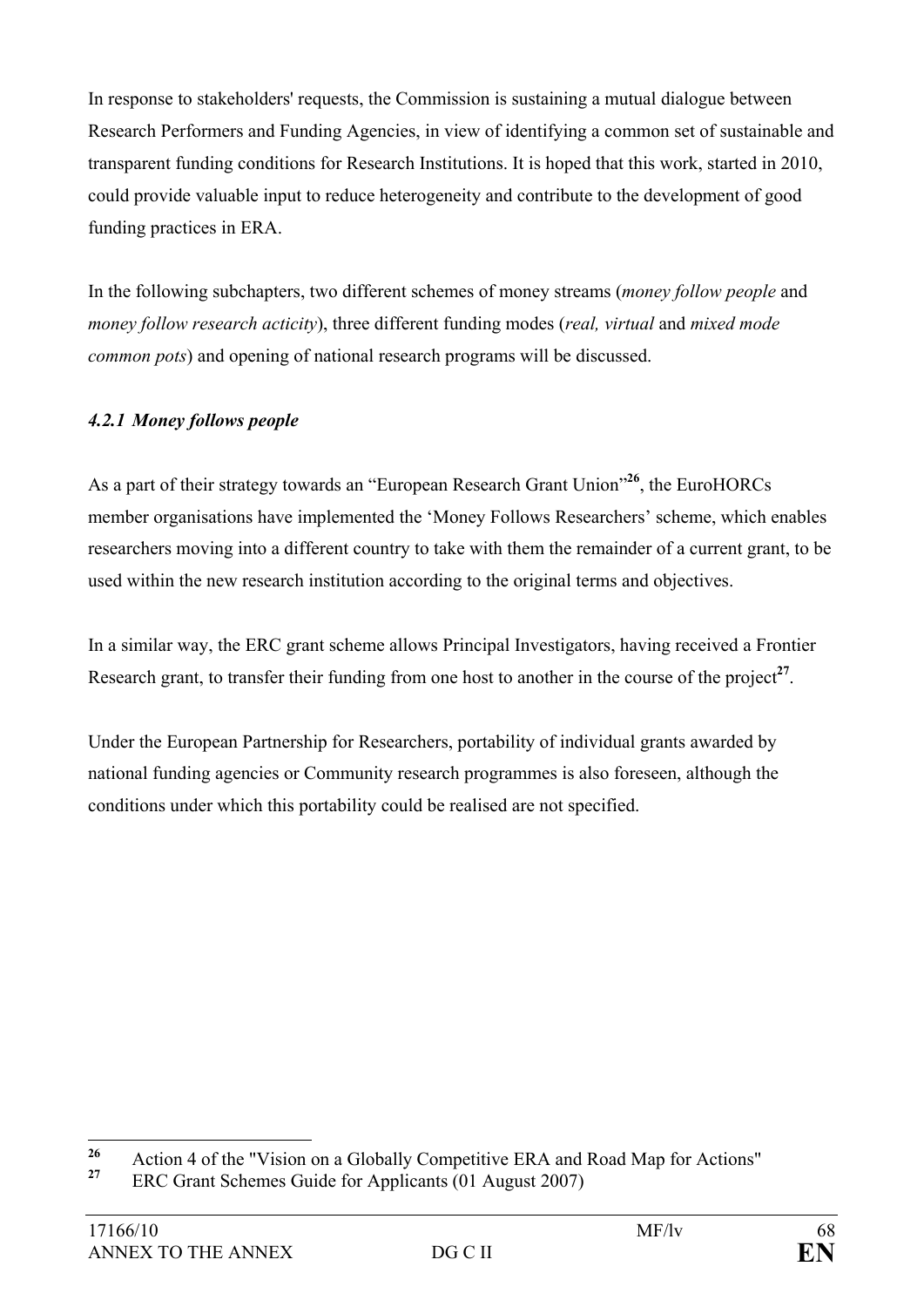#### *4.2.2 Money follows research activity*

The 'Money Follows Co-operation Line' process is a further element envisaged by EuroHORCs as basis of their proposed Grant Union. At present, it is implemented by the so-called "D-A-CH" country association (collaboration of German, Austrian and Swiss Research Councils) With the 'Money Follows Co-operation Line' agreement, smaller parts of a project funded by one of the participating research councils can be carried out abroad (overhead costs are however excluded).

The Lead-Agency procedure**<sup>28</sup>** foresees that research councils accept the evaluation of international projects of one "lead agency" and fund the parts of the project that are being performed in their respective countries.

A Grant Union might ultimately allow research grants funded in one European country to be transferred to a different one, where it would be exchanged for a grant paid locally by the new host organisation, in a somehow similar manner to what appears to be implemented within the NordForsk**<sup>29</sup>** initiative.

The European Institute of Technology (EIT) should help also to promote the mobility of grants within the newly established Knowledge and Innovation Communities (KICs)<sup>30</sup>.

#### *4.2.3 Common pots*

In this context, the following sub-categories can be distinguished:

<sup>28</sup> **<sup>28</sup>** The core idea behind the Lead Agency procedure is that the partners of a tri/multi-national research project have to apply only to one funding organisation which is responsible for the whole administration, including international peer-review. Participating researchers are still financed by their national funding organisations, which base their funding decision on the evaluation carried out by the Lead Agency.

**<sup>29</sup>** NordForsk is an independent organization, under the Nordic Council of Ministers, with responsibility for co-operation in research and research training in the Nordic countries, Baltic states and north-western Russia

**<sup>30</sup>** REGULATION OF THE EUROPEAN PARLIAMENT AND OF THE COUNCIL of 11 March 2008 establishing the European Institute of Innovation and Technology – Recital 12. (EC) No 294/2008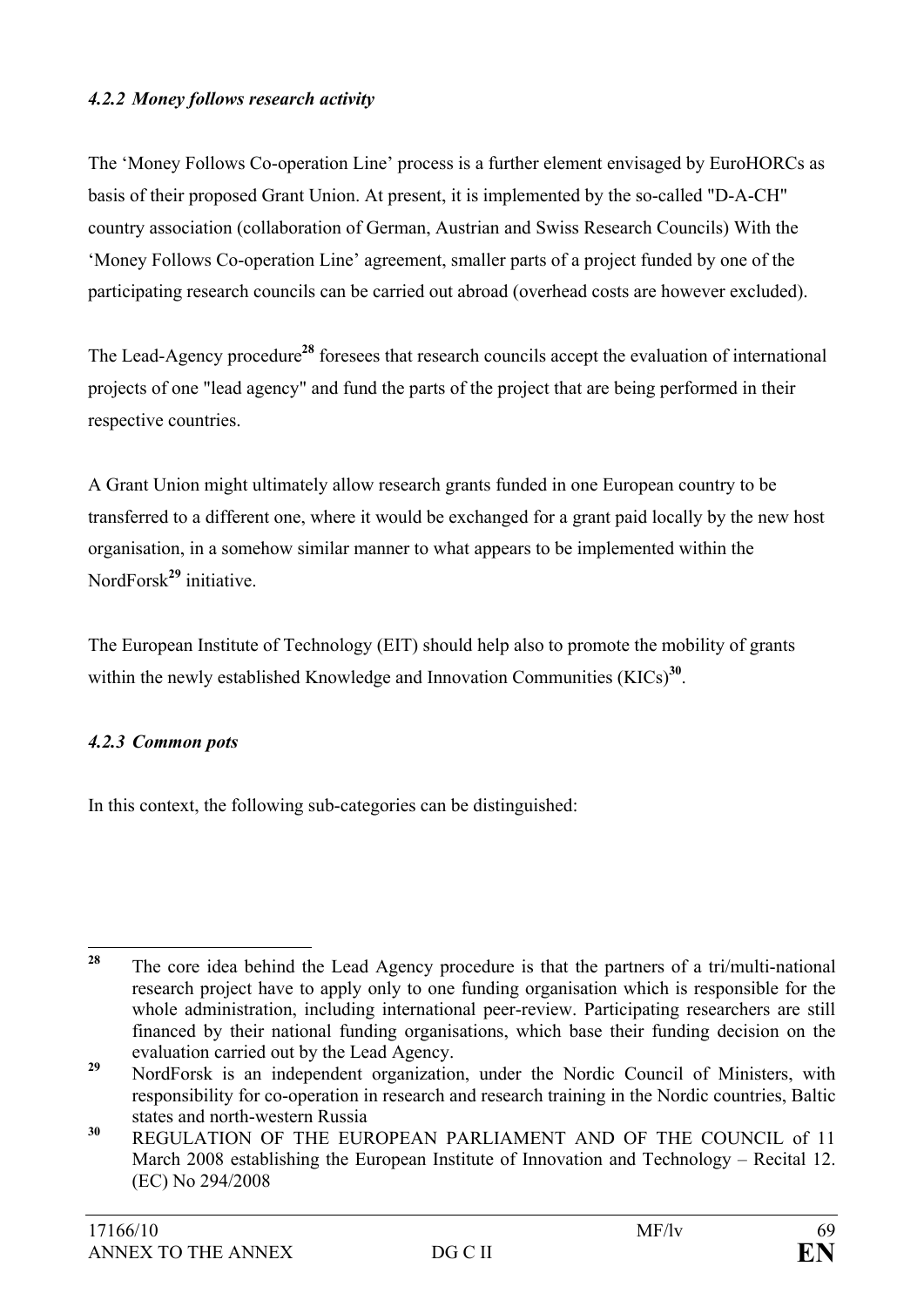$\triangleright$  Real Common Pots, where countries pool their national contributions to a common and centrally administered call budget, which provides funding for successful proposals irrespective of the applicant's nationality and results in trans-national flows of funding (funding crosses borders). Besides the EU Framework Programme, examples can be found in the European Young Investigator Awards (EURYI) scheme, run by EuroHORCs and ESF with EC support, and in various research collaboration initiatives developed under the sponsorship of the Nordic Council of **Ministers** 

 $\triangleright$  Virtual Common Pots (in the past referred also as "National Contributions Model"), in which countries and regions pay for their own participants applying existing national rules, without requiring trans-national flows of funding. This mode is the one most commonly used in ERA-NETs and is also the main funding mechanism employed in the Lead Agency-scheme.

 $\triangleright$  Mixed-mode Common Pots, which is a blend of the above-described types, aiming to ensure that the selection of proposals could follow a joint ranking list while maintaining, to a large extent, the 'fair return' principle. In practice, part of the call budget is earmarked as "Real Common Pot" for compensating mismatches between national funding contributions and requested budgets for successful proposals. This funding mode appears common in ERA-NET Plus actions.

## *4.2.4 Mutual Opening of National Research Programmes*

Funding of foreign researchers under national research programmes is not yet widely implemented although, on the basis of reciprocity, some Member States have opened up, at least in part, their activities. Some examples can be found in the German Federal Ministry of Education and Research (BMBF) guidelines on international co-operation or in the Dutch "voucher" system, which allows SMEs to spend research vouchers with either Dutch or foreign institutes.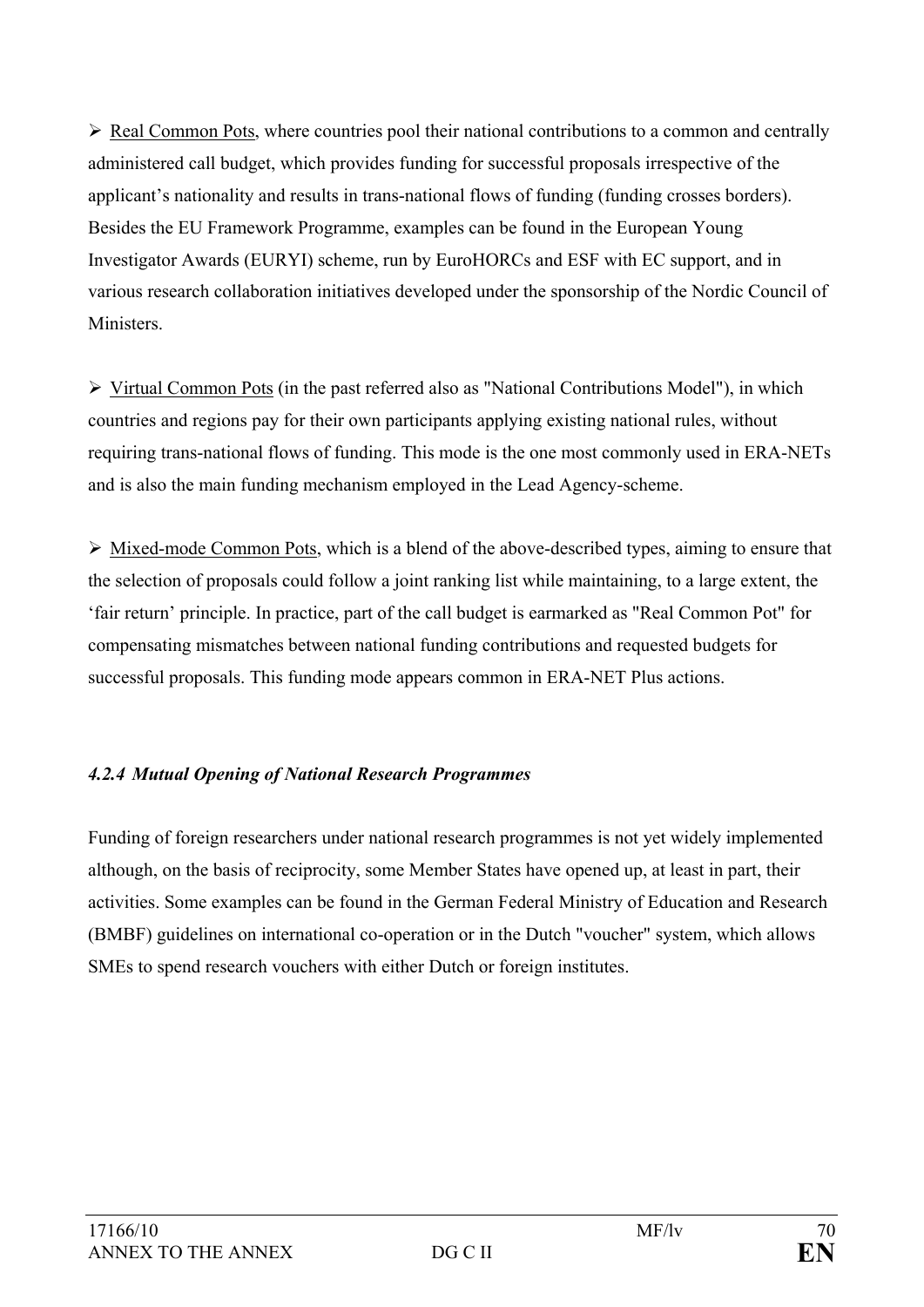#### *4.3 Open Issues*

#### *4.3.1 Real Common Pots*

Under the Real Common Pot model, countries pool together their contributions, and funding is thus allocated to the best research proposals identified by peer-review and independently of national considerations. If such scheme is managed in a truly independent fashion, it can be seen as a strong way to promote scientific excellence. A high degree of trust among the participants is however required, as well as a good deal of political commitment.

Real Common Pots can be complex, requiring an elaborate system to determine contributions, but with the possibility of compensatory balances to be incorporated over the longer term.

The use of Real Common Pots might influence also the scale of the networking. In fact, funding agencies often face difficulties in justifying expenditure of national resources outside own country borders. There are examples of members of national Parliaments raising the issue of "exporting taxpayers' money" and national Courts of Auditors voicing concerns about "losing control" of national public research funding. In most instances, problems more than to legal reasons are due to administrative barriers and lack of political will: at regard, the unclear perception of the potential benefits and the lack of strategic focus on international cooperation certainly do not help.

#### *4.3.2 Virtual Common Pots (earmarked national budget or national contribution model)*

In the case of a Virtual Common Pot, each country pays for the components of a trans-national research proposal which take place domestically, without the need, at least in principle, of establishing a common set of funding rules. The drawbacks, just as the advantages, relate to the dependence of the scheme on national structures, where consistency and coordination between participating national processes and structures could be less then ideal.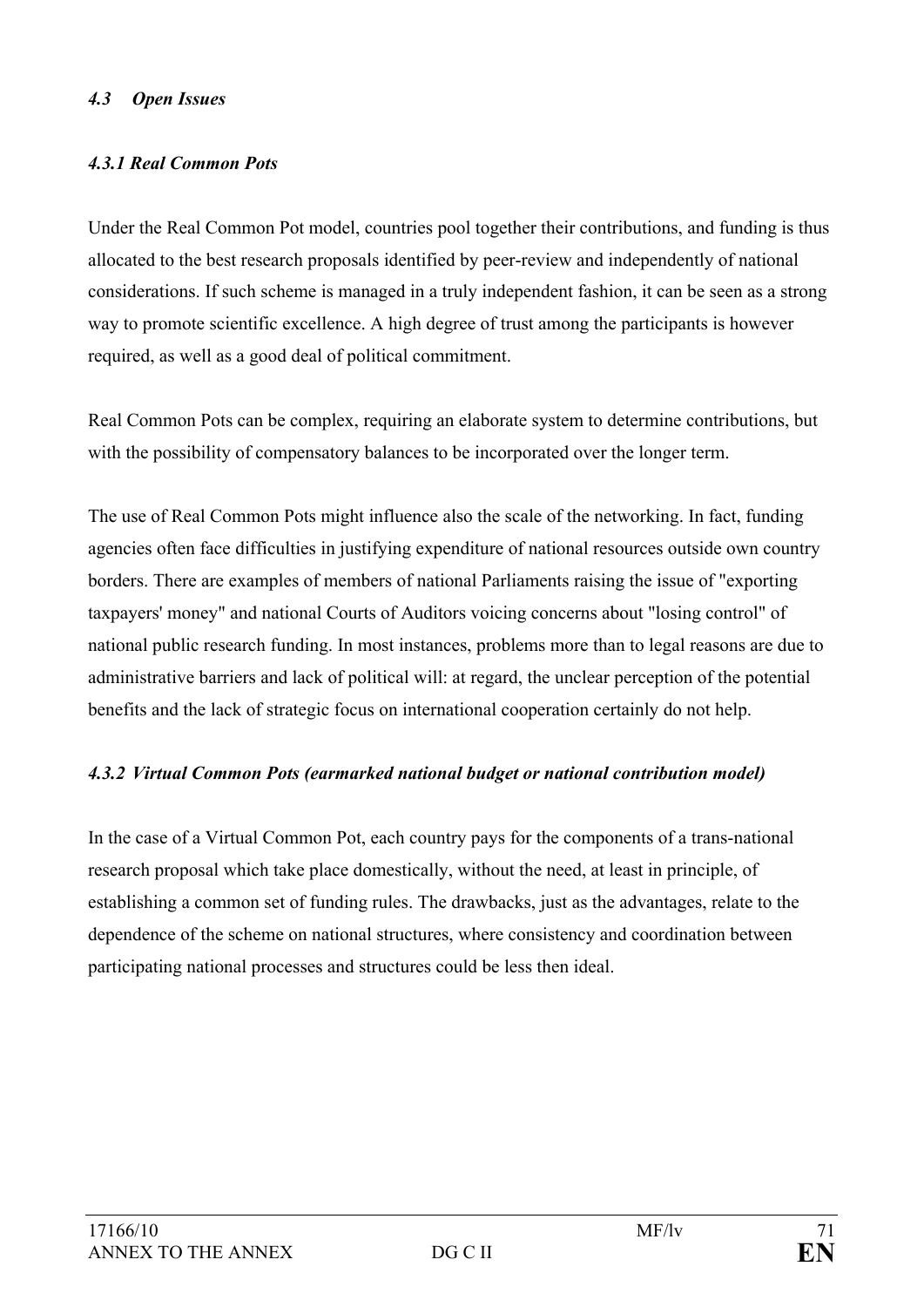More generally, problems still occur whenever the absence of synchronisation of applicable rules, programming cycles and budgets hampers, as in the EUREKA case, efficient co-operation. This might apply, to a certain extent, also to ERA-NETs: in fact, although they follow a common and structured approach, their degree of integration varies.

## *4.3.3 Balanced or mixed-mode Common Pots*

Combining the positive aspects of the two previous models, a balanced common pot (or *a la carte* mixed model) could inspire the most realistic way forward for JPIs, although it would require sufficient political commitment over the long term. In this case proposals could be funded strictly according to ranking, despite the possible limitation in national contributions thanks to a built-in compensatory mechanisms based on a common topping-up fund. ERA-NET plus use a similar approach. A method to avoid distorted exploitation of the system would be also required.

While a mixed-mode common pot might appear a reasonable solution and a flexible enough approach to suit most circumstances, there will still be the need to develop further the overarching principles guiding the precise composition of the mix for the particular circumstances of each JPI.

## *4.3.4 The European Grant Union*

The possible adoption of a Grant Union mechanism in a wide European context is certainly an attractive objective. So far national funding agencies have typically proceeded to formalise mutual agreements only with those countries already involved in bilateral or multilateral projects.

In the case of the D-A-CH countries, where an attempt has been made of creating a more general collaboration framework, the approach followed seems suitable to operate properly only when the individual national systems are close enough in terms of proposal selection criteria and national success rate.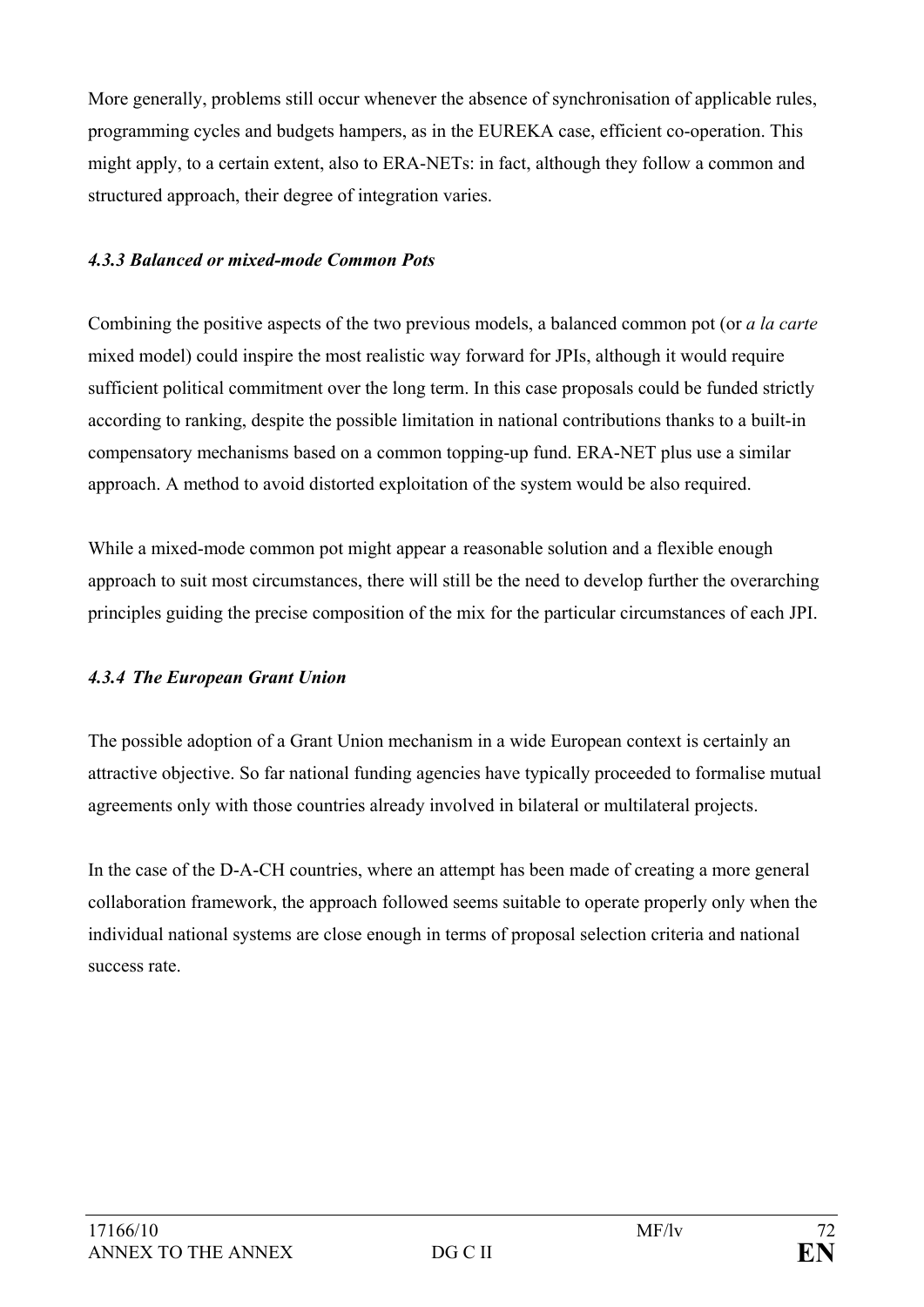Instruments which provide for the mobility of funding, for either projects or researchers, have the clear general advantage of facilitating trans-national cooperation, while building on the established frameworks and associated conditions of the national source financing models. Disadvantages relate to imbalances between source and destination, such as salary differentials.

## *4.4 Recommended Guidelines*

When considering the potential complexity and duration of Joint Programming Initiatives, as well as the number of participating countries, it appears evident that a long-term viable funding approach might depend more on sound pragmatism that on the adoption of a specific funding scheme, and will rely essentially on a few key elements:

- Flexibility, Coherence and Simplicity in defining and implementing conditions and associated measures.
- Commitment: both to the overall process and in securing the required level of funding.
- Trust between participants, which might be improved over time, but that will require from the onset a transparent, honest and respectful approach in all the dealings among the parties involved.

## *4.4.1 JPI Funding Strategy*

The focus of any JPI should be to maximize the return, in terms of S&T development and innovation, of the investment Europe globally makes in the specific domain. In this context, it is likely that a closer pooling of resources could contribute to improve the cost/benefit ratio for each participant organisation. Individual JPIs should be however in condition to choose the funding tool (or combination of tools) considered more appropriate to reach their objectives, in relation to the needs and the particular conditions encountered.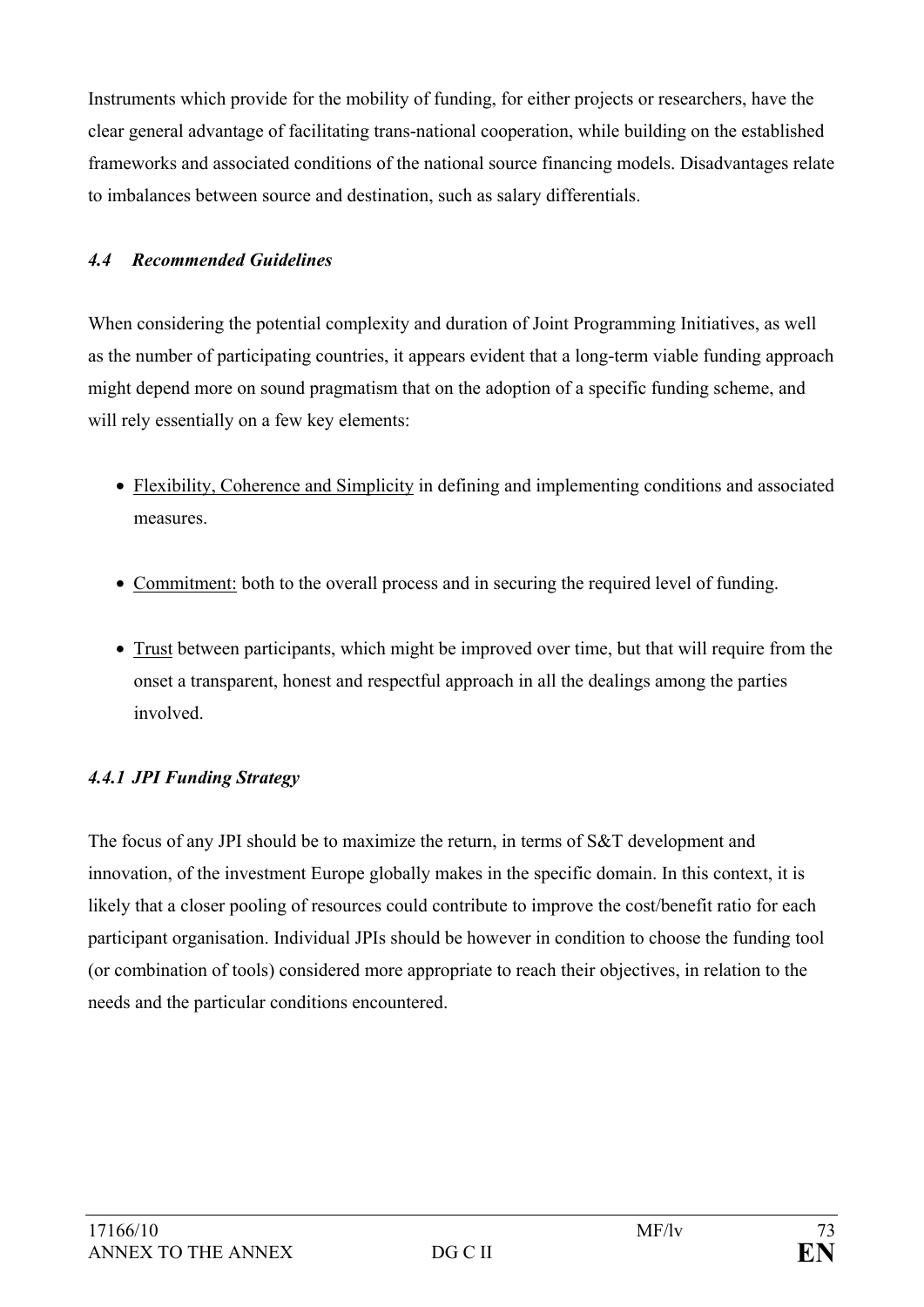• The strict application of the "juste retour" principle should be avoided, but it must be also understood that any method for the funding of cross-border research collaborations, if aimed to be viable in the long term, might allow a net cross-border transfer of national funds only in limited proportions and under well identified conditions.

### *4.4.2 Valorising the Experience of other Cross-Border Research Initiatives*

There is a great deal of experience matured in the funding of other cross-border research initiatives that should be duly valorised for the benefit of JPIs, both regarding the positive as well as the negative lessons that could be learnt.

One important aspect that emerges is that individual funding agencies tend to allocate money to cross-border collaborations according to methods and timescales that mimic what is commonly done at national level. The measure in which this could be tolerated for a JPI should be carefully assessed, taking into account that the difficulties could easily multiply with the size of the partnership, up to a point in which the result would be unworkable.

As a consequence, adequate measures should be put in place to compensate for any possible lack of synchronisms in the release of national contributions, which might otherwise jeopardise a smooth progress of the activities.

## *4.4.3 Financial Issues to be considered by JPI Management Boards*

The following aspects deserve attention:

 $\triangleright$  In case of co-funded calls for proposals, a budget should be formally allocated by each of the funding partners before the actual publication takes place. It should be noted that the alternative approach of allocating the budget only after the proposal evaluation phase might result, at best, in a dramatic increase in the time-to-grant or, at worst, in having selected proposals to be left on hold indefinitely for lack of adequate financial coverage.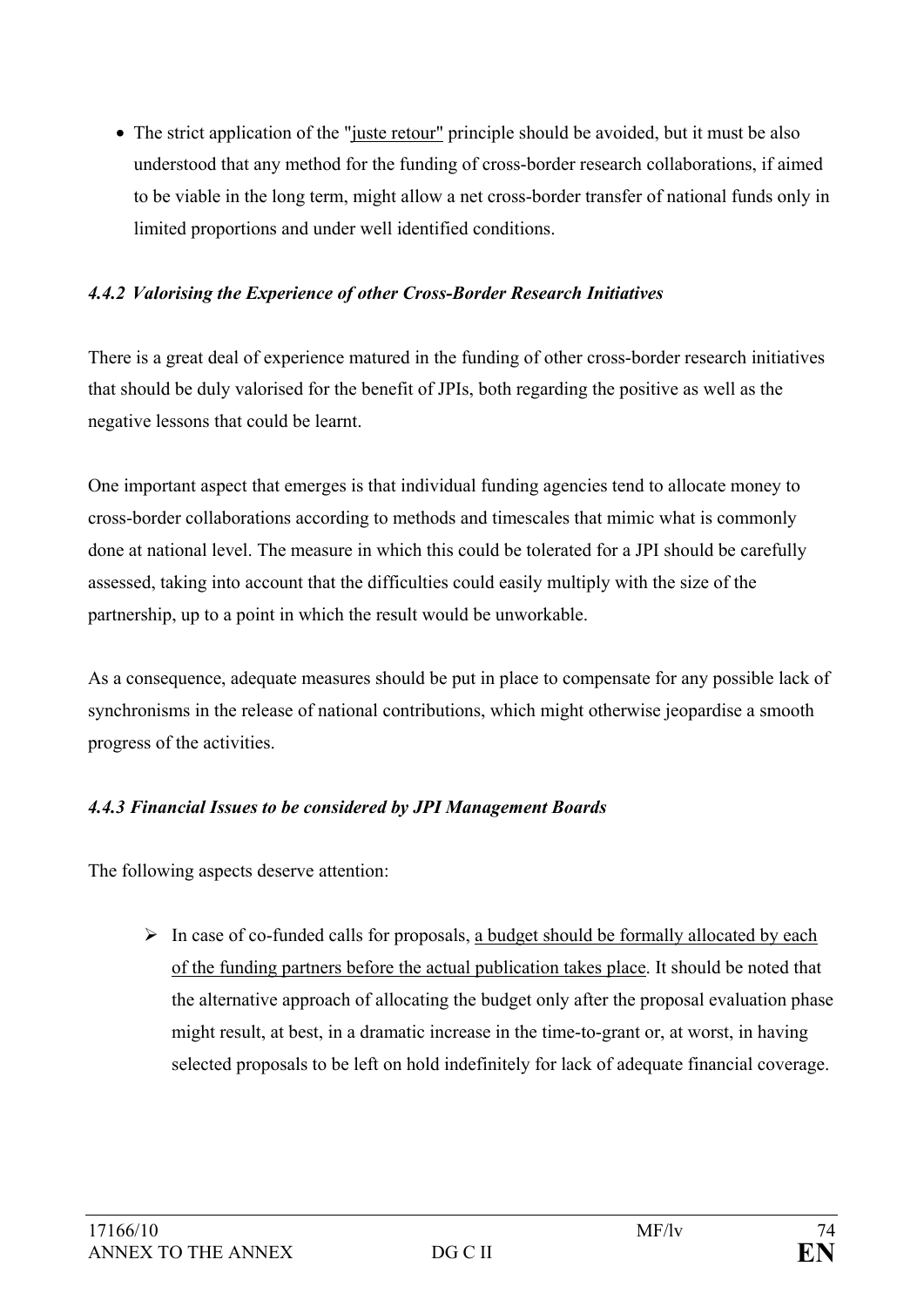- ¾ JPI management boards should consider the creation of a "*reserve fund*", under their own control. This tool should not be confused with a "common pot", as ownership of the money would remain pro-rata with the contributing partners. It would however represent a useful financial buffer, in condition of being used in case of late release of national contributions or when the financial needs of a joint call exceeds the budget pre-allocated by a particular country. In practice, each funding partner could "borrow" from the *reserve fund*, paying a nominal interest fee when it exceeds its own quota. The adhesion to the fund would represent also a way in which commitment to the JPI could be demonstrated.
- ¾ The *terms and the conditions under which in kind contributions would be accepted* need to be established a-priori. This should include also an agreed method for valorising them.
- $\triangleright$  In case national funding schemes are used in the context of a JPI, participants should make nevertheless any possible effort towards rationalising the use of cost models and the homogeneity of reporting.
- $\triangleright$  The value for a JPI to accept possible international funding partners (i.e. from countries non-associated to the EU), as well as the corresponding financial and organisational implications, should be carefully assessed, case by case. The participation of international research organisations to individual projects should be, in any case, possible under conditions similar to those applicable in the EC Framework Programme.

### *4.4.4 Mobility of Researchers*

Provisions should be made for allowing easy mobility of researchers within the countries partaking in a JPI. This should ideally include also harmonised rules for residency and, when necessary, the obtainment of work permits.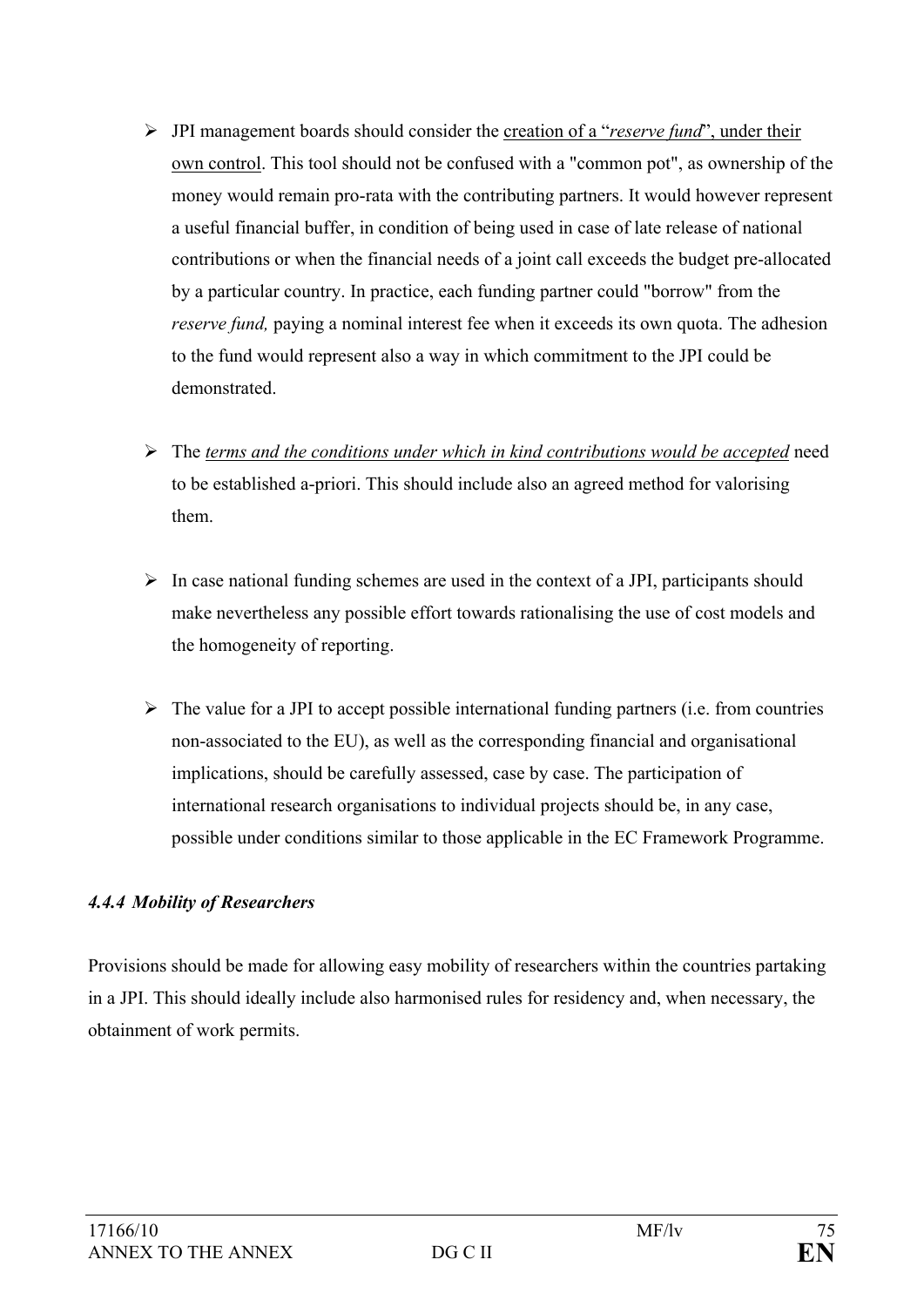Portability of personal grant, issued by national funding agencies, should be ensured. As this might however generate unbalances, with some countries appearing more attractive to researchers than others, the situation should be periodically monitored, to establish the need of measures for stimulating reciprocity.

## *4.4.5 Funding Toolbox*

Each JPI should be free to select the appropriate funding tools that best fit, depending on conditions and circumstances, while avoiding any unnecessary proliferation of approaches.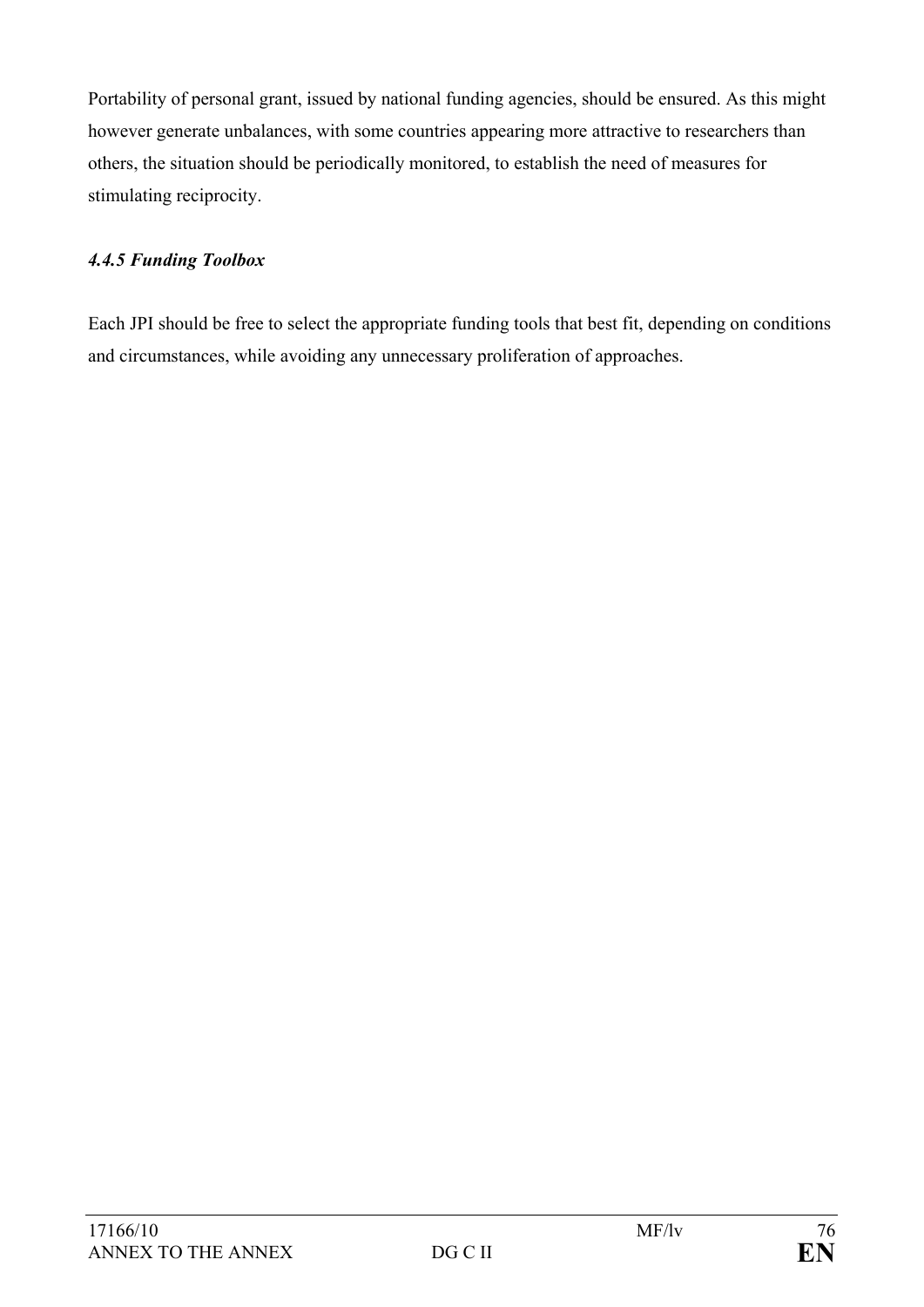|                                                                                        | <b>Advantages</b>                                                                                                                                                                   | <b>Disadvantages/Problems</b>                                                                                                                                                                                                                                                       |
|----------------------------------------------------------------------------------------|-------------------------------------------------------------------------------------------------------------------------------------------------------------------------------------|-------------------------------------------------------------------------------------------------------------------------------------------------------------------------------------------------------------------------------------------------------------------------------------|
| <b>Money follows</b><br><b>Cooperation Line</b><br><b>Money follows</b><br>researchers | - Stimulate cross-border funding<br>- Allow better exploitation of<br>individual expertise                                                                                          | - National legislation or<br>administrative rules might need<br>modification<br>- Salary differentials and imbalances                                                                                                                                                               |
| <b>Virtual Common Pots</b>                                                             | - Compatible with independent<br>financial planning by funding<br>bodies<br>- Funding only within national<br>border simplifies rules                                               | - Some proposals approved to be<br>funded may be declined<br>- Potential conflict between the<br>funding of "Excellence" and the<br>available national contributions                                                                                                                |
| <b>Real Common Pots</b>                                                                | - Proposal selection always<br>follows the ranking list<br>- Simpler selection procedure                                                                                            | - Difficult to set up<br>- Cross-border funding might seem<br>to clash with national interests<br>- Need for an agreed system to<br>determine contributions, eligible<br>costs, overheads etc.<br>- Possible exclusion of some players<br>on the grounds of national<br>legislation |
| <b>Balanced</b><br>Common<br><b>Pots</b>                                               | - Proposal selection might<br>follow ranking list, without the<br>problems of a Real Common Pot<br>- Topping-up money could be<br>made available by EU<br>- ERA-NET Plus experience | - Long term commitment required<br>- Distorted exploitation of the<br>system needs to be avoided                                                                                                                                                                                    |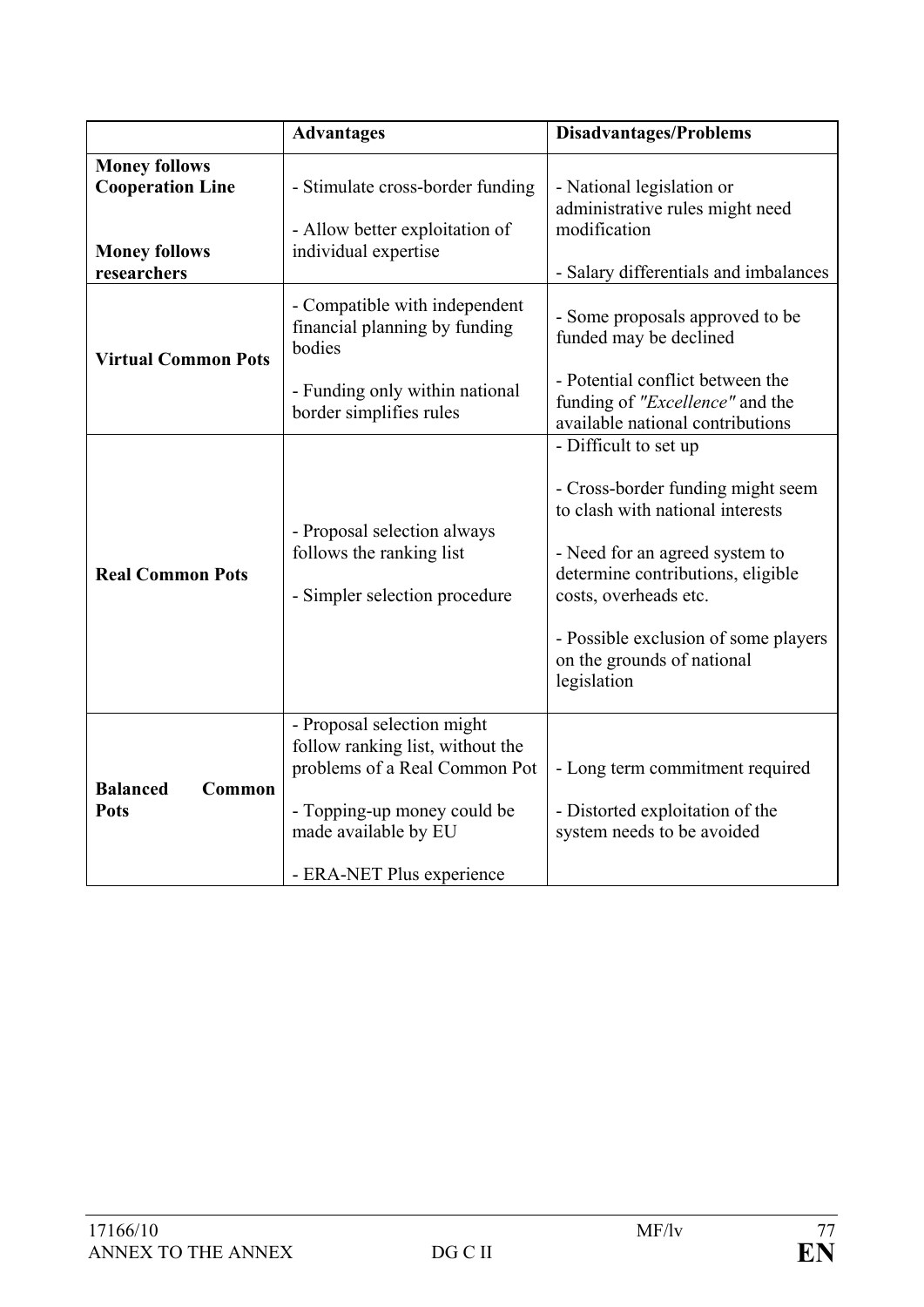#### **5. Optimum Dissemination and Use of Research Findings**

## *5.1 Objective*

It has been recognized for more than a decade that the basis for Europe's future competitiveness, new growth and job creation will mainly derive from research and innovation.

The Commission communication "Europe 2020: a strategy for smart, sustainable and inclusive growth" of March 2010 and, in particular, the therein proposed Flagship initiative "Innovation Union" specifically states that Europe needs improved framework conditions and access to finance for research and innovation so as to ensure that innovative ideas can be turned into products and services that create growth and jobs. Finally, to convince taxpayers that investment in R&D is worthwhile, optimum dissemination of research results, specifically targeted to various strata of the public opinion, is of utmost importance. The more so in the frame of the Joint Programming where the selected themes have been identified as *major societal challenges*.

As all research and innovation builds on earlier achievements, state-of-the-art knowledge is crucial for successful developments in any scientific discipline. An efficient system for broad dissemination of and access to research results is therefore essential to accelerate scientific progress, representing key enabling factors for the progress of European research.

Dissemination is one component in the process of transforming new knowledge into solutions to the challenges we face, fostering the development of new products, processes and services.

Open access, which refers to the practice of granting free access over the internet to research results, is a policy being adopted by a growing number of universities, research centres and funding agencies world-wide, including the European Commission. Open access is a way of improving the exploitation of research results and is particularly appropriate when public funds are involved.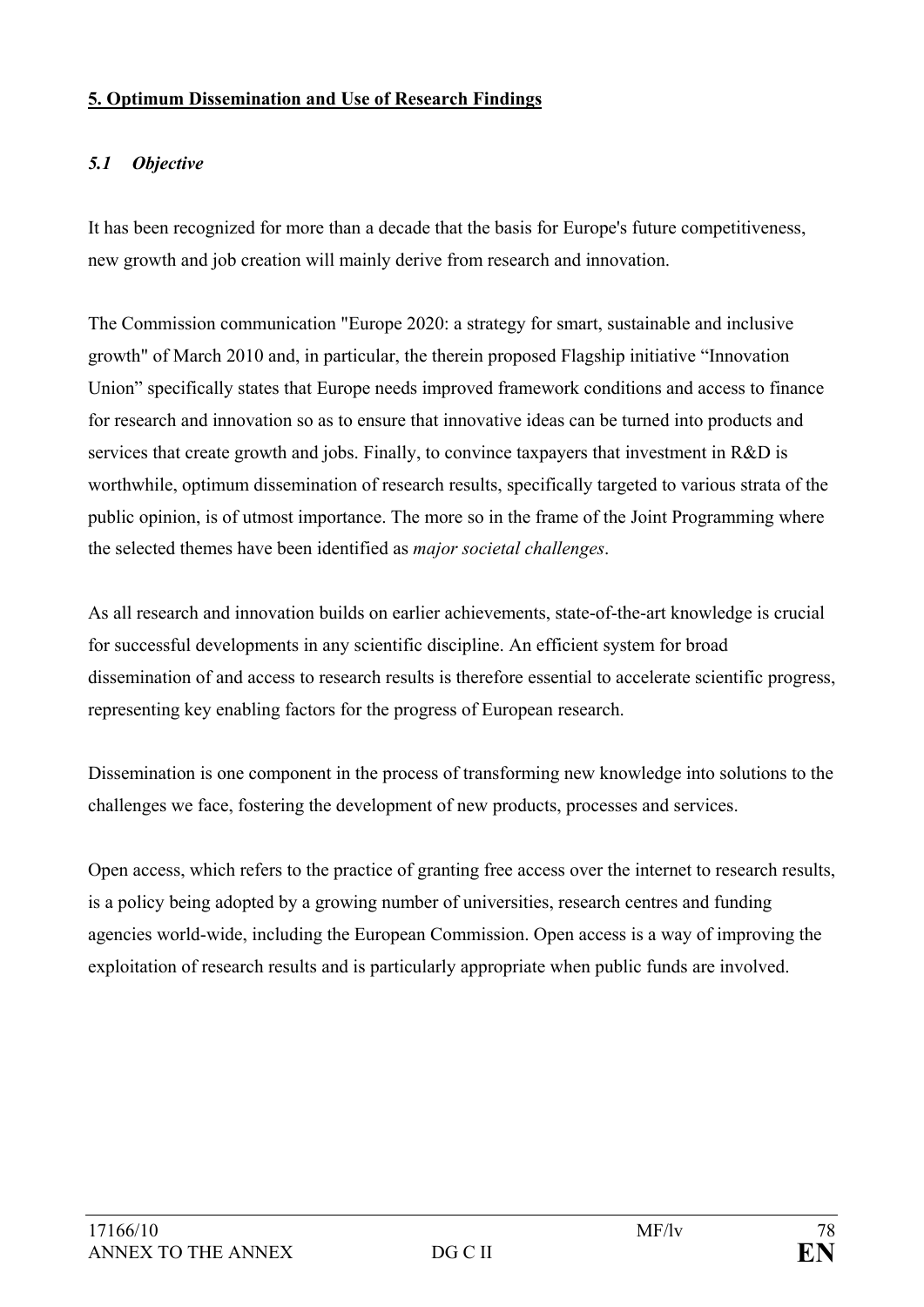#### *5.2 State of Play*

The WEB has changed the way science is communicated, allowing for much faster and wider dissemination of raw data and traditional outputs, such as articles in journals. Fast and reliable access to research results represents, in turn, an extremely important drive for a modern, knowledge-based economy.

The 2003 Berlin declaration<sup>31</sup> on Open Access in the Sciences and Humanities, signed by over 250 research institutions and universities across Europe, aims in particular to promote Internet as a functional instrument for a global scientific knowledge base.

The "OECD Principles and Guidelines on Access to Research data from Public Funding" were developed in 2004, under ministerial mandate, to define commonly agreed principles for facilitating cost-effective access to digital research data from public funding.

In November 2007, the "Council Conclusions on scientific information in the digital age: access, dissemination and preservation"**<sup>32</sup>** invited Member States to reinforce and coordinate relevant national strategies, and asked the Commission to monitor good practices and support co-ordination. Those aspects have been the focus of a dedicated session during the ERA conference "Working together to strengthen European research" which took place in Brussels on 21-23 October 2009.

 $31$ **<sup>31</sup>** Berlin Declaration on Open Access to Knowledge in the Sciences and Humanities (22 October 2003)

<sup>&</sup>lt;sup>32</sup> Conclusions of the 2932<sup>nd</sup> Competitiveness Council, 22-23 November 2007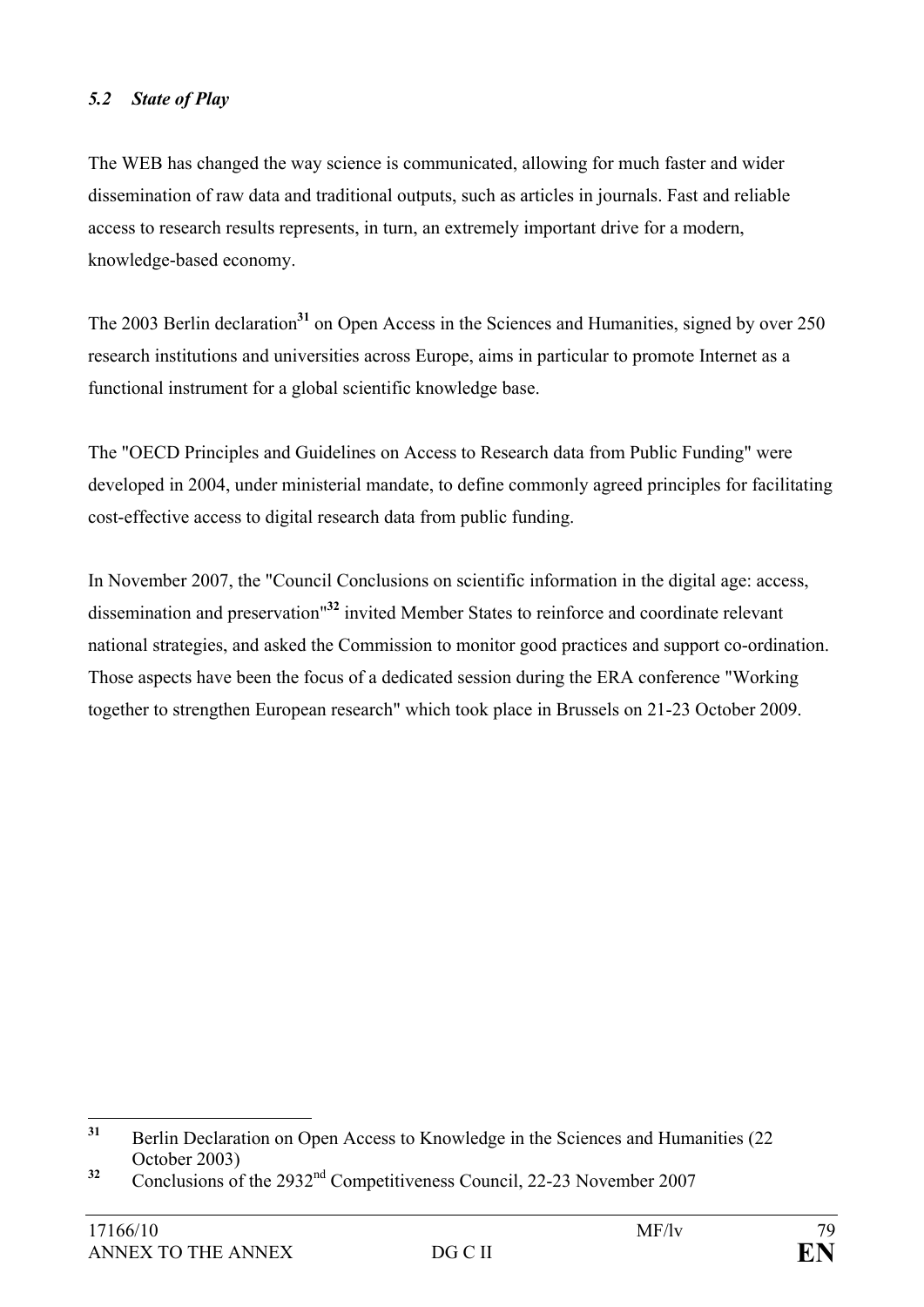In FP7, costs for publishing, including open access publishing ("author pays" fees), are eligible for reimbursement during the whole duration of the grant agreement. In addition, building on the above mentioned Council Conclusions on scientific information in the digital age**<sup>33</sup>**, the European Commission in 2008 launched the Open Access Pilot in FP7**<sup>34</sup>** aiming to provide researchers, the public and enterprises with improved online access to EU-funded research results. The pilot covers approximately 20% of the FP7 budget and will run until the end of FP7. In this context, grant recipients are required to deposit peer-reviewed research articles or final manuscripts resulting from their projects in an online repository. On a best-effort basis, open access to the concerned documents should be granted within either six or twelve months after the original publication, depending on the FP7 research area (the embargo period ensures a return on investment for scientific publishers).

The European Research Council similarly requires that all peer-reviewed publications deriving from its own funding (a further  $\sim$ 17% of the FP7 budget) should be deposited on publication into an appropriate repository and subsequently released for open access within six months from the original publication date.

Both the Open Access Pilot in FP7 and the ERC open access policy are supported and monitored through the Commission's DG INFSO project OpenAIRE**<sup>35</sup>**.

EuroHORCs member organisations (which account among them for over 18 B $\epsilon$  research funding in Europe) also announced their intention to include mandatory open access requirements into all their calls for proposals and grant conditions, supporting the development of a related open access infrastructure**<sup>36</sup>**. To this end they envisage interacting with funding organisations, research institutions, universities, academies as well as with libraries and publishers.

<sup>33</sup> **<sup>33</sup>** COM(2007) 56 final; Council Conclusions 23 November 2007, 14865/07.

**<sup>34</sup>** COMMISSION DECISION on the adoption and a modification of special clauses applicable to the model grant agreement adopted on 10 April 2007 in the context of the implementation of the Seventh Framework Programmes pilot in FP7. (20 August 2008) – C (2008) 4408.

<sup>&</sup>lt;sup>35</sup> http://www.openaire.eu

**<sup>36</sup>** Action 9 of the "Vision on a Globally Competitive ERA and Road Map for Actions"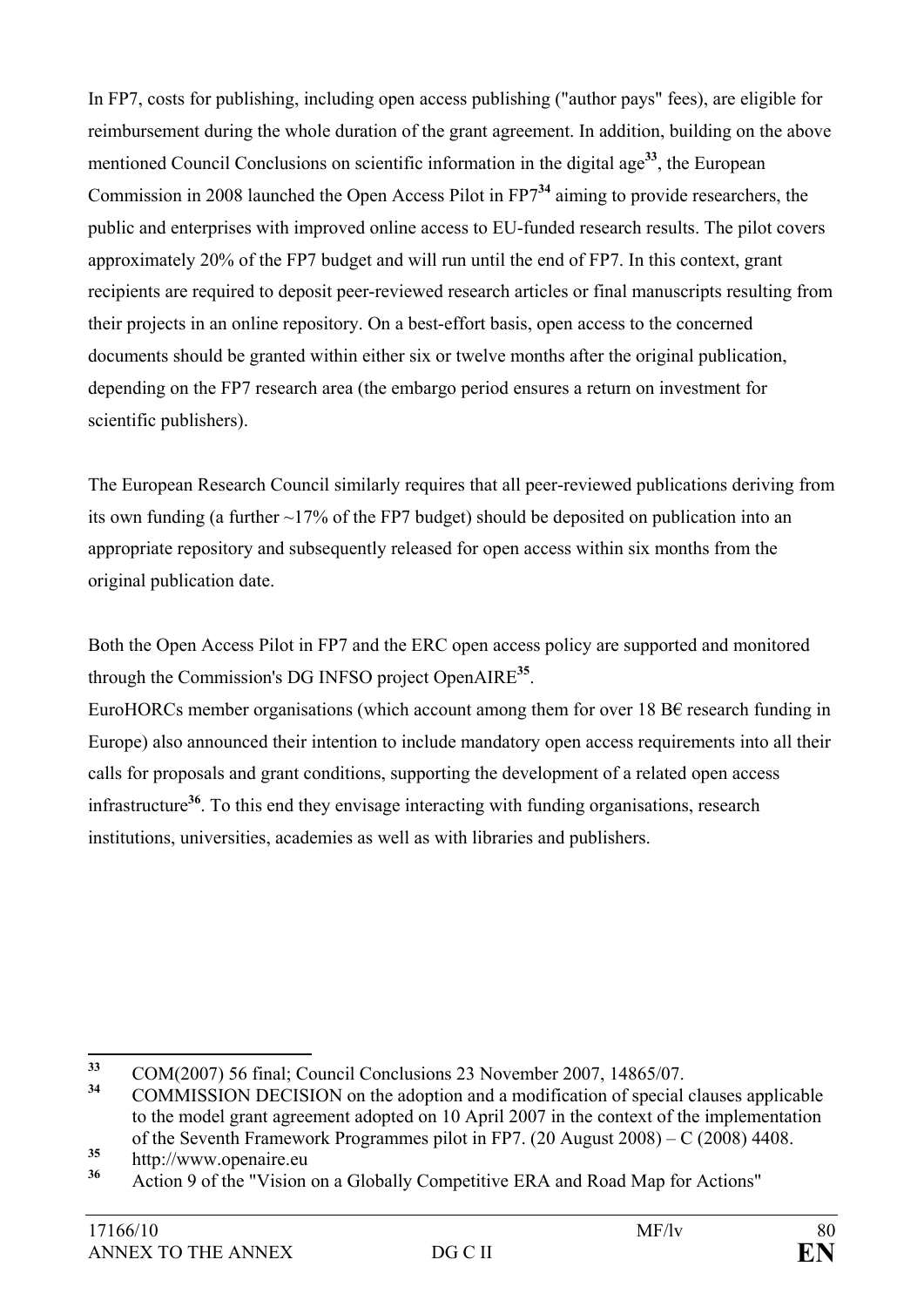### *5.3 Open Issues*

### *5.3.1 Dissemination and Open Access Policies*

The open access principle is not at odds with the commercial exploitation and protection of intellectual property, as patent applications are typically made before a decision is made to publish.

In the case of public funded research, there is, however, the need to evaluate in which measure allowing patenting could influence the optimum use of the findings regarding, in particular, the long-term protection of public interest when considering the transfer of patents to the private sector for commercial exploitation.

One aspect concerns the form an open access policy should take. For example, in the case of the FP7 Pilot it is formulated as a legal clause**<sup>37</sup>**, while in the case of the ERC Guidelines for Open Access**<sup>38</sup>**, there is not (yet) a specific contractual provision.

For Joint Programming Initiatives, due consideration should be given to consistency with similar policies that might be already implemented independently at national level.

The terms of an open access policy should also apply after the grant agreement has expired. In the case of the Open Access Pilot in FP7, the obligation is to deposit the final peer-reviewed manuscripts (or final published articles) in a suitable repository. Besides a mandatory reporting at intermediate and final periods of all produced articles, no routine control of compliance is in place as follow-up is difficult and time-consuming.

 $37$ **<sup>37</sup>** Special clause 39 of the Grant Agreement http://ec.europa.eu/research/press/2008/pdf/annex\_1\_new\_clauses.pdf

<sup>&</sup>lt;sup>38</sup> http://erc.europa.eu/pdf/ScC\_Guidelines\_Open\_Access\_revised\_Dec07\_FINAL.pdf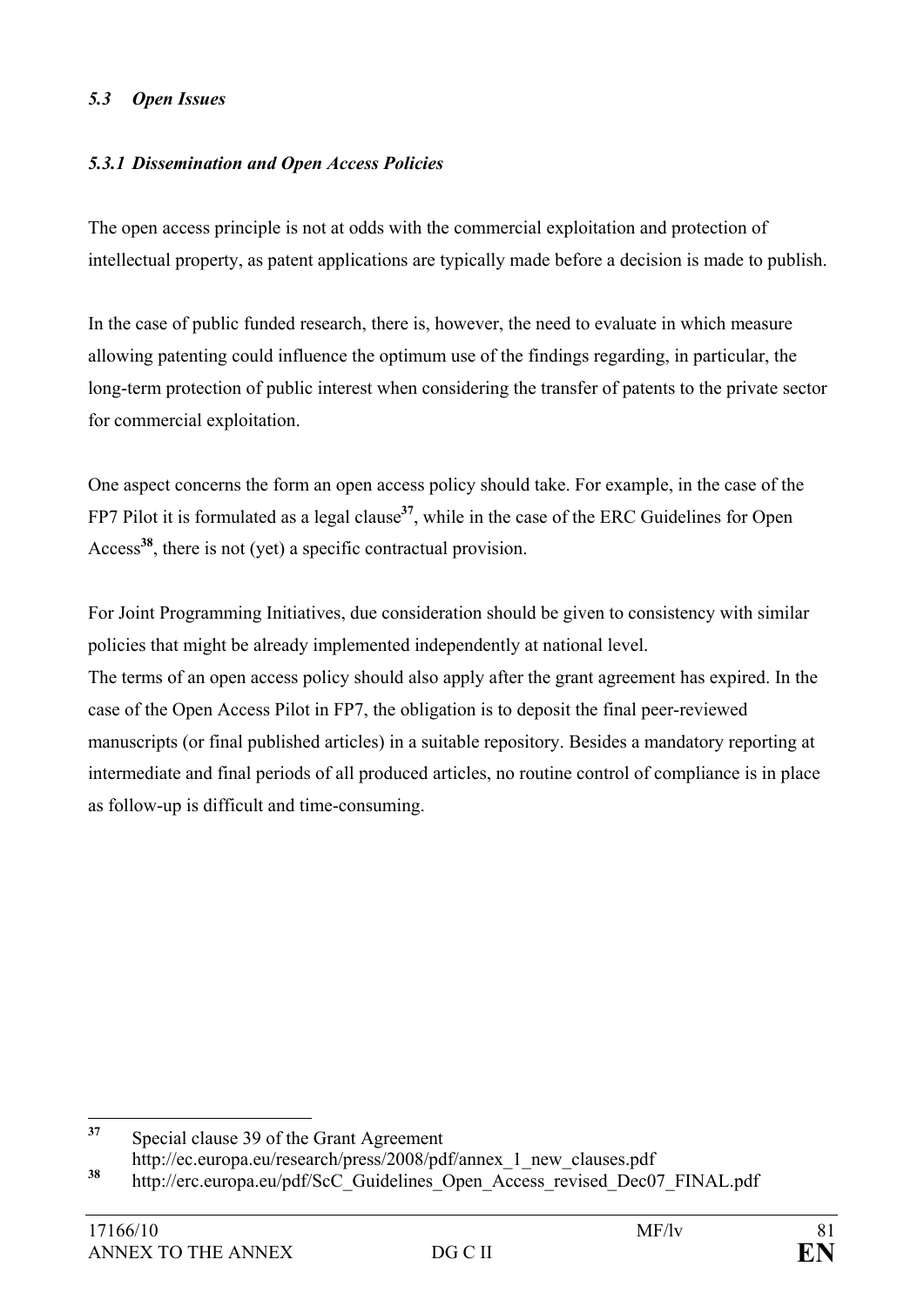#### *5.3.2 Knowledge Transfer in Publicly Funded Research*

The importance of knowledge transfer in boosting competitiveness and contributing to the effectiveness of public research is increasingly recognised by Member States and initiatives are being taken aiming at promoting collaboration between research institutions and businesses. There is however the need to identify, in each case, the optimum way to maximise the socio-economic impact of publicly funded research by choosing among the many available options (such as licensing, spin-off creation, partnering with private companies or investors, other public research institutions, innovations support services or agencies).

In this context, several Member States have taken initiatives to promote and facilitate knowledge transfer. However these initiatives are often designed with a national perspective, and fail to address the transnational dimension of knowledge transfer.

### *5.3.3 Lack of seed finance to close the innovation gap*

In Europe, big obstacles to the rapid transformation of research findings into innovation is represented by the poor availability of seed finance, costly patent arrangements, market fragmentation, outdated regulations and procedures. National and regional research and innovation systems are still essentially disconnected and working along separate tracks with only a marginal European dimension: this is inefficient due to costly duplications and overlaps.

### *5.3.4 Need to develop an evidence-based policy making*

Joint Programming is meant to tackle grand societal challenges and it is therefore crucial that its research results feed directly into the policy making process. There is a need for strengthening the dialogue between policy-makers and researchers in order to maximise the policy-making impact of research projects. Much more effort is needed to ensure that project results inform policy-making in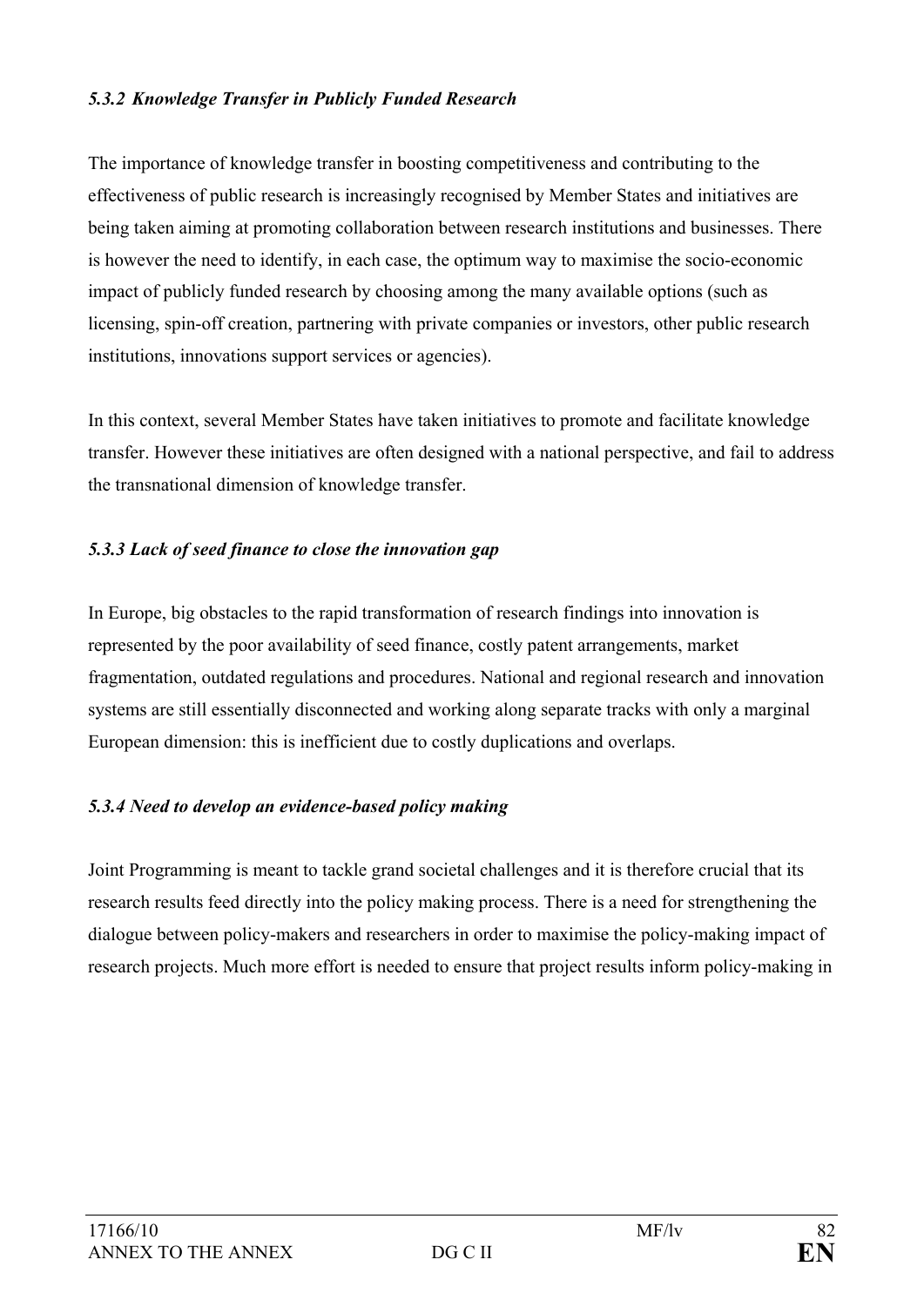a meaningful way**<sup>39</sup>**. Projects in general, but specifically in Joint Programming, should thus place the policy-usefulness of their research findings to the forefront of their objectives and their work programmes.

## *5.4 Recommended Guidelines*

## *5.4.1 Open Access Policy*

- $\triangleright$  Publishing costs, related to scientific results obtained in the context of a JPI, should be considered eligible (as in the case of the FP7 Open Access pilot scheme).
- $\triangleright$  In case of common funding of research, the open dissemination and access policies among those of the participating funding bodies should prevail, unless such openness should be judged to represent a risk for EU global competiveness.
- $\triangleright$  Open access to research outputs developed in the context of a JPI is strongly recommended. In order to harmonise access policies, it is suggested that an 'embargo period' (i.e. a delay between the original publication and the time when the document is released for open access) between six and twelve months should be introduced depending on the research domain, in line with EuroHORCs recommendations and with modalities similar to those adopted in the FP7 pilot scheme.

<sup>39</sup> **<sup>39</sup>** European Commission (2008) Scientific evidence for policy-making (EUR 22982 EN) Luxembourg: Office for Official Publications of the European Communities, 2008 (ISBN 978-92-79-06973-4)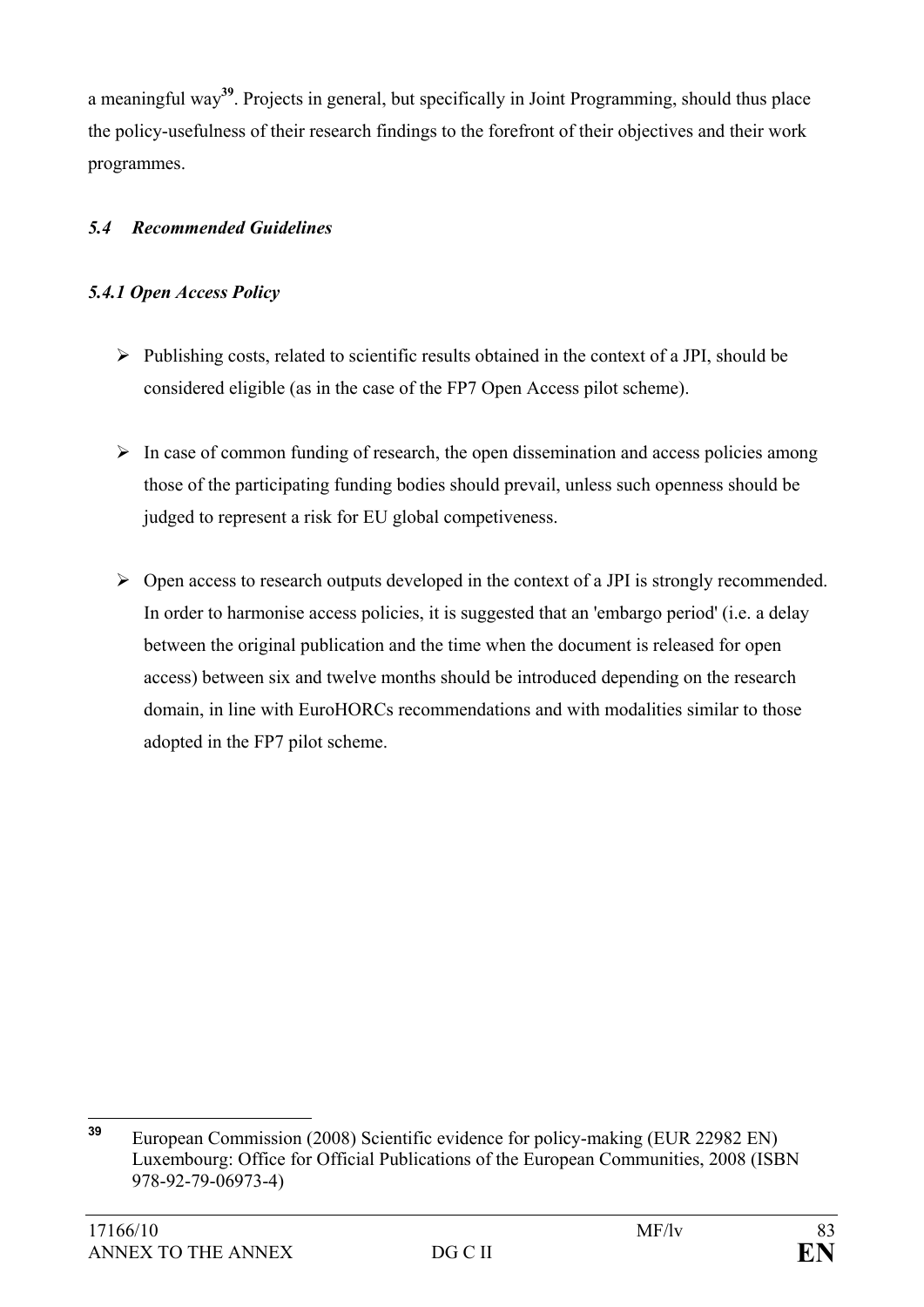- $\triangleright$  Authors are encouraged to retain their copyright or, in case of transfer of copyright to third parties, at least to retain the right to disseminate via open access.
- ¾ Access to underlying raw data or pre-elaborated data sets should be discussed on a case-bycase basis.

## *5.4.2 Dissemination and Take-up of Research Results*

Dissemination and take-up of research results are critical issues to be addressed, so as to ensure transparency, promote good science, engage society and raise public awareness. This is especially important for publicly funded research, for which accountability to the taxpayers is necessary, and consequently Joint Programming Initiatives should put in place appropriate strategies to meet these needs.

JPIs should provide tangible proof that the work they conduct pays dividends in terms of enhanced quality of life for all, environmental sustainability, industrial competitiveness, employment opportunities, and academic excellence. At the same time, the communication of successes and the announcement of exploitable developments are of direct value to project participants. Suitably framed messages should:

- Where appropriate, aid the search for financial backers, licensees or industrial implementers to exploit the results.
- Encourage talented students and scientists to join the partner institutes and enterprises.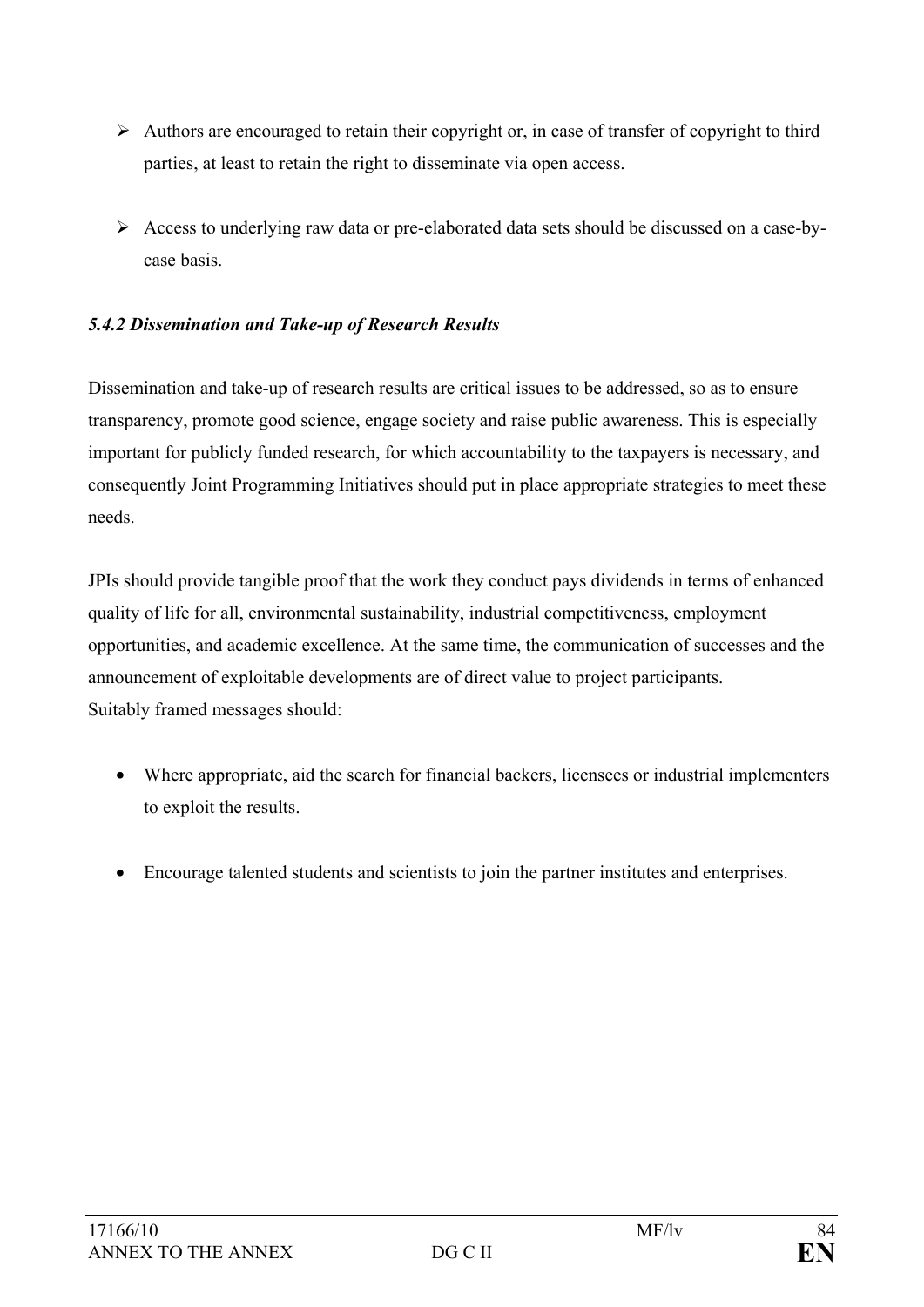- Draw the attention of national governments, regional authorities and other public and private funding sources to the needs and benefits of the research.
- Enhance the reputation of participants, at local, national and international level;

## **6. Protection, Management and Sharing of Intellectual Property Rights**

## **6.1 Objective**

In order for Joint Programming activities to contribute effectively to socio-economic growth, the results of the research activities must be exploited. This requires appropriate identification and protection of the Intellectual Property (IP) being generated and an effective Knowledge Transfer  $(KT)$ .

Ownership and transfer of newly developed IP, as well as access to existing one should be properly managed and any arrangement would need to comply with relevant national and/or European legislation**<sup>40</sup>**.

## **6.2 State of Play**

As a follow-up to the ERA Green Paper, the European Commission issued in 2008 a Recommendation on the management of Intellectual Property in knowledge transfer activities and Code of Practice for universities and other public research organisations (IP Recommendation)<sup>41</sup>, which offers principles for effective management of IPR and knowledge transfer in the context of collaborative and contract research.

<sup>40</sup> **<sup>40</sup>** Community Framework for State Aid for Research and Development and Innovation (30 December 2006) – 2006/C 323/01.

**<sup>41</sup>** Commission Recommendation on the management of intellectual property in knowledge transfer activities and Code of Practice for universities and other public research organisations. (10 April 2008) - C (2008) 1329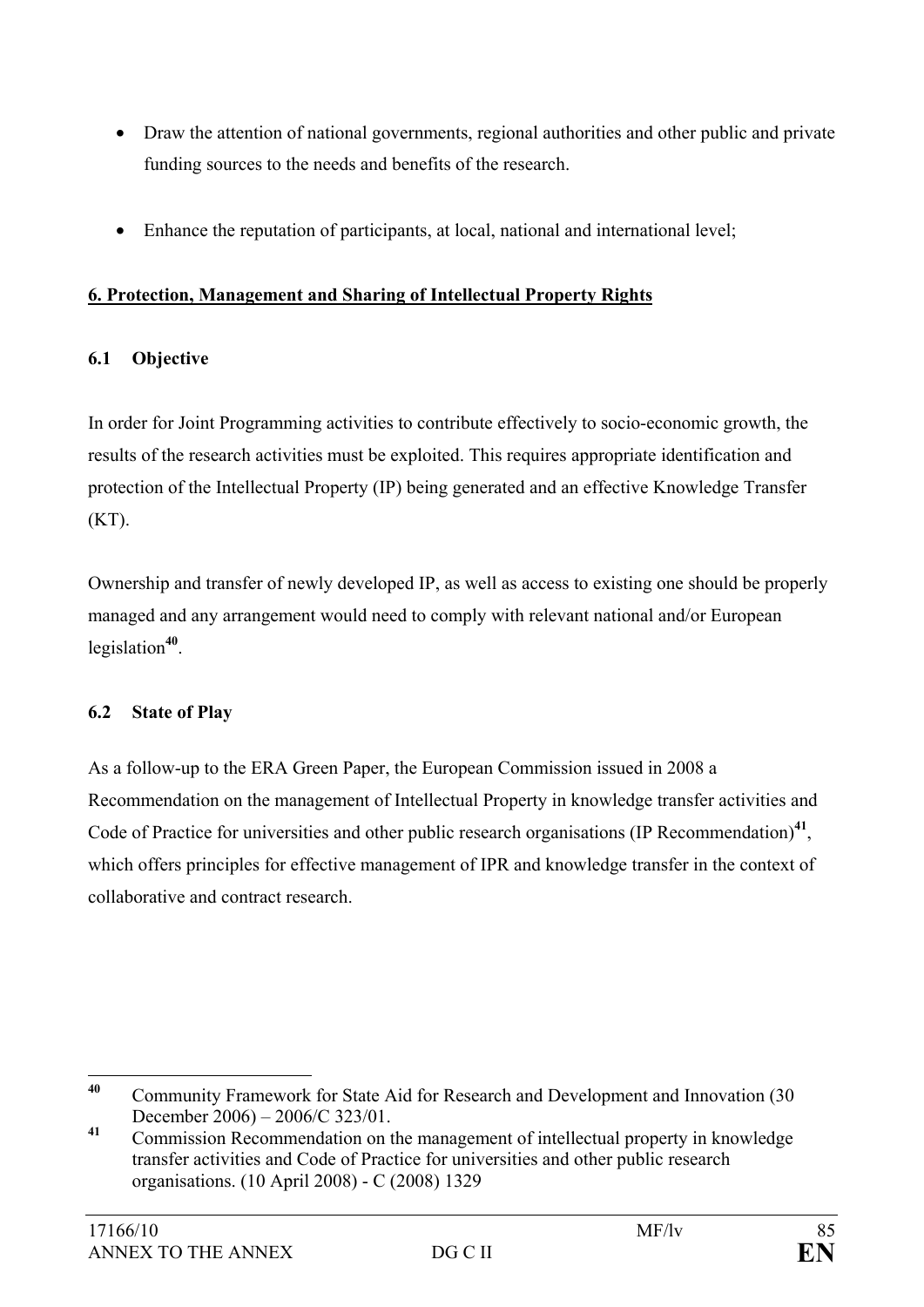The EU Council endorsed the IP Recommendation in May 2008**<sup>42</sup>**, inviting Member States to support it and, in partnership with the Commission, establish appropriate governance. To this aim, the CREST working group on Knowledge Transfer (KT) was created in January 2009 bringing together more than 30 representatives of Member States and Associated countries. This work is supported by an annual stakeholder forum under Commission "University-Business Dialogue" to discuss the implementation of Code of practice and the exchange of best practices.

In parallel, European stakeholders (the European University Association, the European Association of Research and Technology Organizations, the European Industrial Research Management Association and ProTon Europe) through "The Responsible Partnering Initiative", launched in 2004, have worked together to develop a voluntary code of conduct**<sup>43</sup>** for innovative companies and public research institutions to enable them to collaborate more effectively and at the same time contribute to the achievement of their respective missions in a sustainable way.

The FP7 Rules for Participation<sup>44</sup> contain provisions on Intellectual Property Rights (IPR), which are, in turn, the basis for the rules on dissemination and use contained in the FP7 model grant and consortium agreements.

Good IP management is considered also very important for the successful creation of the Knowledge and Innovation Communities, and extensive attention has been paid to this aspect**<sup>45</sup>**.

The development of a single EU patent system which should simplify and reduce costs of IP protection in Europe is an ongoing effort of which the Member States have emphasised the importance.**<sup>46</sup>**

 $42$ **<sup>42</sup>** Council Resolution on the management of intellectual property in knowledge transfer activities and on a Code of Practice for universities and other public research organisations (10323/08)

**<sup>43</sup>** The Handbook "Joining Forces in a World of Open Innovation" http://www.responsiblepartnering.org/

**<sup>44</sup>** Regulation (EC) No 1906/2006 of the European Parliament and of the Council of 18 December 2006 laying down the rules for the participation of undertakings, research centres and universities in actions under the Seventh Framework Programme and for the dissemination of research results (2007-2013).

<sup>&</sup>lt;sup>45</sup> Study on IP guidelines for the European Institute of Innovation and Technology (DRAFT)<br><sup>46</sup> Canalysians of the 2000<sup>th</sup> Cannotitiveness Cauncil, Marsh 2000. (7282/00)

Conclusions of the  $2929^{\text{th}}$  Competitiveness Council, March 2009. (7383/09)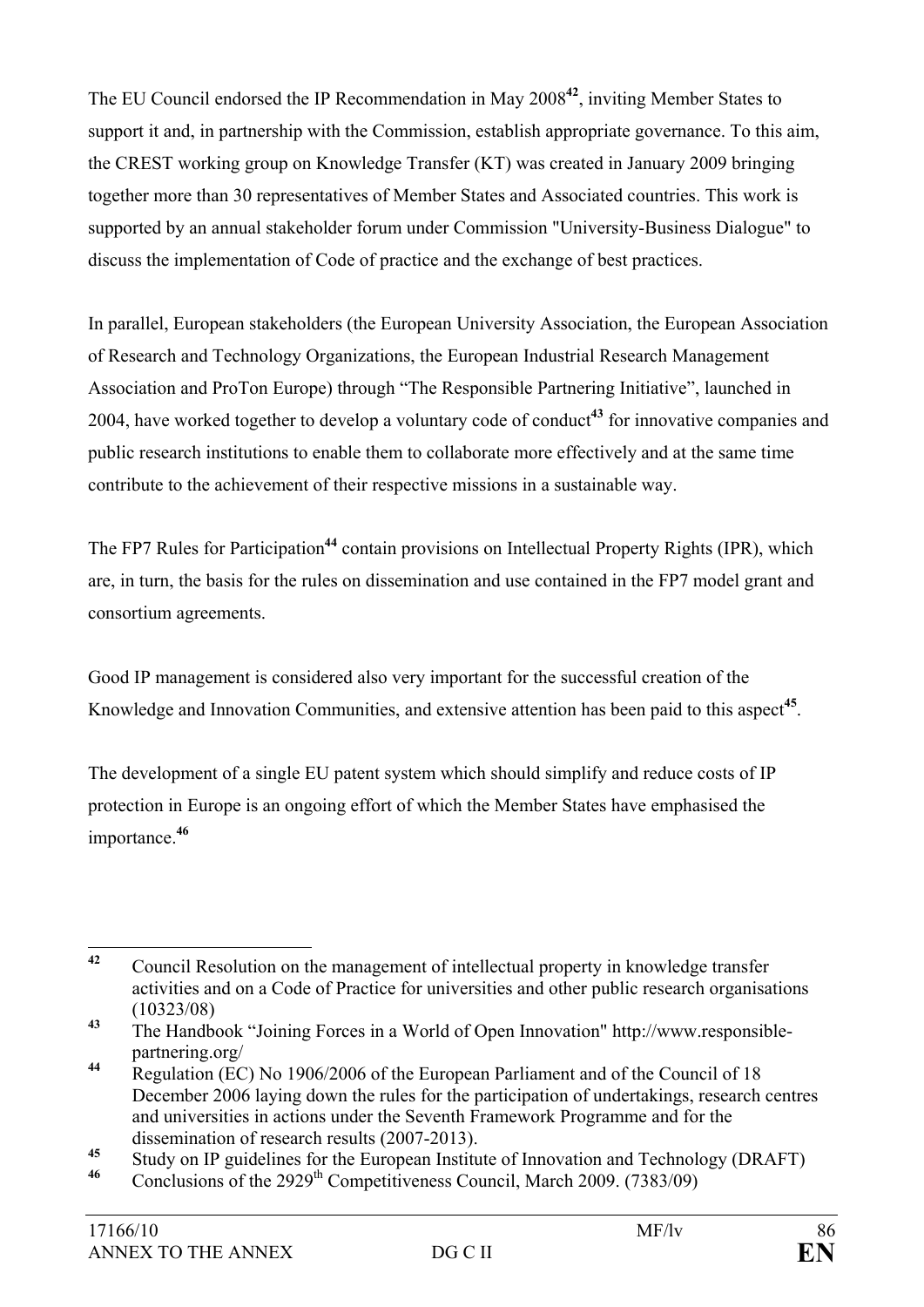There are a number of useful predefined models for bilateral or multilateral research collaborations that can be used as a reference. For instance those provided by the FP7 IPR Helpdesk**<sup>47</sup>** on IPrelated issues in EU projects or by the Lambert Tool kit**<sup>48</sup>**, designed by the UK Intellectual Property Office (IPO) for universities and companies.

## **6.3 Open Issues**

There are currently differences between IPR rules applicable at national level and, sometimes, between different funding agencies within a single state. In some cases, an FP7-like approach is adopted, with very detailed provisions specified at the level of Consortium Agreement; in other cases, only very short guidelines are supplied, leaving to the participants the development of a functional IP plan.

## *6.3.1 Different IP regimes in European countries*

Among European countries, differences in IP regimes concern essentially the definition and/or the rules governing:

**Ownership of results** - While the current trend in Europe is towards ownership by research organisations, some MS (i.e. Italy, Sweden) still adhere to some form of "professor privilege system", which gives ownership of research results to university professors or researchers.

**Co-ownership (licensing)** - In most EU Member States, IP legislation defines a "default regime" in the absence of specific agreements between participants. Such default regimes differ substantially from country to country, in particular as regards the aspects of IP protection and exploitation.

**Experimental use exceptions** - Most MS have implemented an experimental use exception for patented inventions, allowing the use of a patented invention for non-commercial purposes as long as it does not harm the interests of the owners. These rules vary from MS to MS.

 $\overline{47}$ **<sup>47</sup>** http://www.ipr-helpdesk.org/Consortium\_agreement-FP7.html

**<sup>48</sup>** http://www.ipo.gov.uk/lambert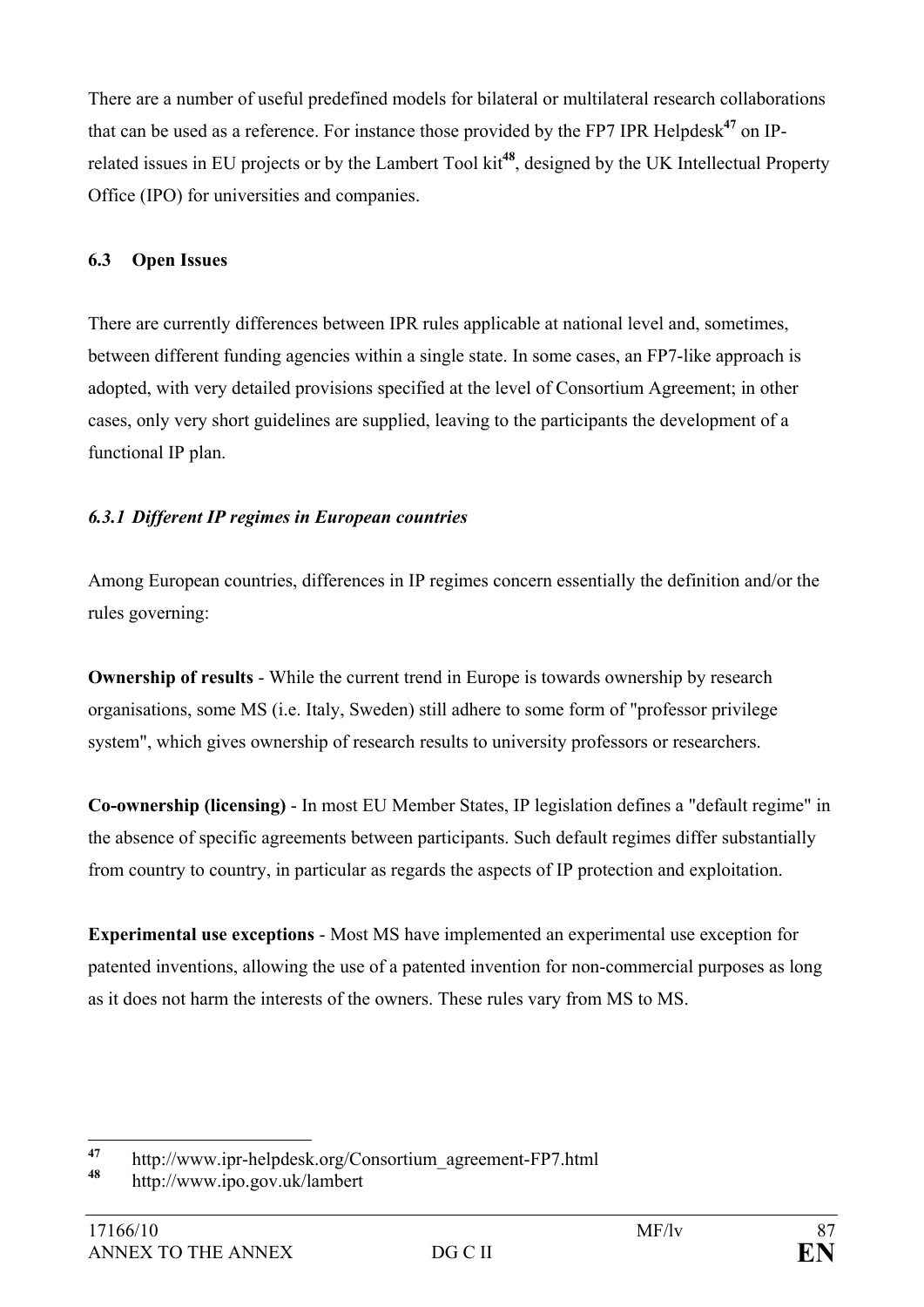**Prior user rights** - Prior user rights are granted to a party that used an invention confidentially prior to its protection by IP: the party is allowed to continue using the invention (patented in the meantime by another party). This issue is addressed differently in EU Member States, with the exceptions of Cyprus and Lithuania where prior user rights are not foreseen. It is likely that prior user rights would not pose a real problem to Joint Programming activities, due to the limited impact it has on IP protection/ utilisation in terms of territory, duration and scope.

### *6.3.2 IP Issues originating from funding agencies*

Funding bodies from different member states apply different rules regarding:

**Definition of terms <b>-** As prerequisite, participants in a joint project should agree on the set of terms to be used in IP provisions of the consortium agreement.

**Ownership of research results** *-* is a key issue in research consortia. Foreground results are usually owned by the party(ies) carrying out the work leading to it. However, the parties are left sufficient autonomy in stating otherwise, allowing them to allocate ownership of foreground in a different way, on the basis of a contractual agreement reflecting the parties' respective interests, tasks and financial or other contributions to the project. When a party is better placed to exploit IP, the parties may agree to allocate the ownership of future IP assets to this party, pending an appropriate retribution of the party waiving its rights on the IP it developed.

**Joint ownership** - In collaborative R&D agreements, research results are usually generated by parties' collective efforts. Joint ownership is applied to jointly developed IP. Joint ownership may be problematic (e.g. difficulties in management, establishing rules for assigning and transferring ownership share).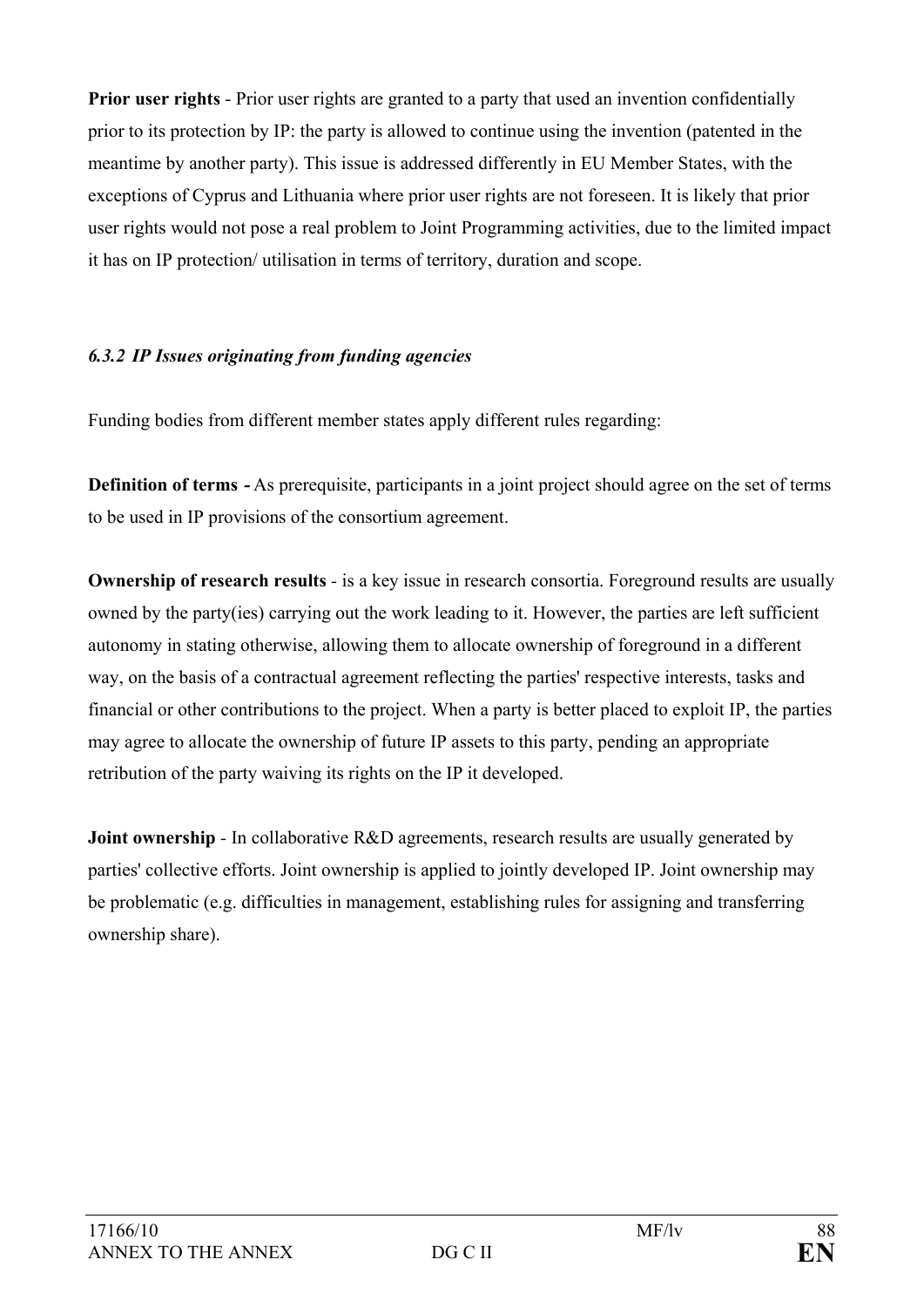**IPR strategy - Protection and exploitation of IP** - Timely protection of research results is needed in order to preserve the value of IPR. There is not a standard way to protect research results. There are cases where formal IPR protection is not the best suited option (publication for fundamental research lacking industrial applicability, public dissemination in the case of free and open source software, trade secret for products with short lifecycles, etc.).

**Dissemination and confidentiality aspects** - Research results will be used by parties in publications, dissertations or other academic works. Before including any data related to the foreground, background or confidential information of a participant in a publication, it should be ensured that this dissemination will not hinder its protection or its use.

**Conditions for IPR licensing / transfer -** The conditions for the granting of rights on research results to third parties should be a central aspect of any collaboration agreement. Issues to be addressed include: licence scope (commercial/non-commercial, exclusive/non-exclusive); granting of rights to non-EU parties; monitoring/reporting of exploitation of research results; financial conditions (conditions for free licensing); right of first refusal; obligations deriving from the transfer of ownership. The involvement of non-EU parties raises additional issues, notably in terms of safeguarding EU countries competitiveness and return on R&D investments.

**Utilisation of the results / Joint commercialisation -** Exploitation of research results can be direct, when this is undertaken by project participants, or indirect when IP is licensed to a third party or when the partners decide to set up a new legal entity to properly exploit research results. In general, each partner is responsible for the exploitation of the foreground it owns, having due care to the interests of the other partners. Commercialisation of a coherent set of results from a project is often more attractive to potential buyers of the results.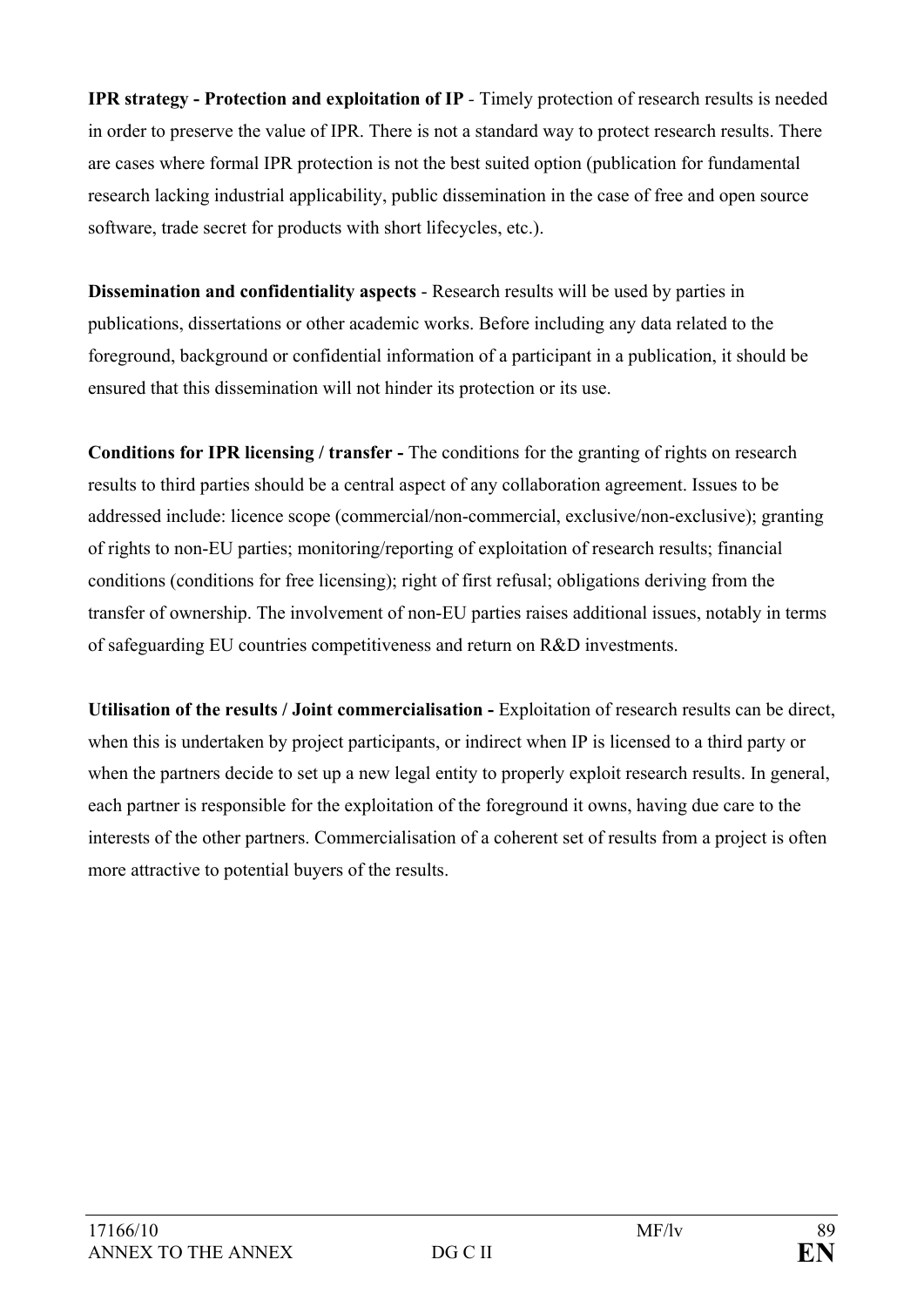#### **Access to foreground, background and side-ground (for research and commercial use)** *-*

Collaboration in R&D requires participants to share their relevant knowledge. Each party has its own background (IPRs, information, know-how, etc.) and may need to access the background knowledge owned by other parties in order to carry out its task within the collaborative framework, or to exploit the results achieved by the collaboration (foreground).

**New parties joining -** It can be important for consortium to allow access of new parties during the course of the project. Results and orientation of R&D activities are not always fully predictable; allowing access of new parties would allow new useful knowledge to be brought in a project if needed.

#### *6.3.2 IP and human resources*

Entitlement to claim rights on IP by employees and non-employees (researchers, students) should not hamper the activities of a JPI. Moreover, the mobility of researchers and students requires appropriate and harmonised provisions governing the relationship with the host organisations (access rights, obligation to disclose IP, confidentiality obligations, ownership of results, etc.).

#### *6.4 Recommended Guidelines*

In a context where Joint Programming involves pooling of money and intellectual resources, it will be necessary for the participating entities to agree on a set of IPR governing rules.

These rules could represent a "*default IP regime*" which, however, might be the object of further negotiations among the parties, depending on specific circumstances and needs. Any particular protection and exploitation strategy must be agreed before the research activities start.

Participants should agree on a common set of definitions for the terms used in contract clauses governing IPR. The FP7 IPR guidelines could represent a useful starting point.

The JPI management board may consider appointing a facilitator, or dedicated helpdesk, to assist parties in negotiating particular IP agreements and monitor compliance with the IP provisions.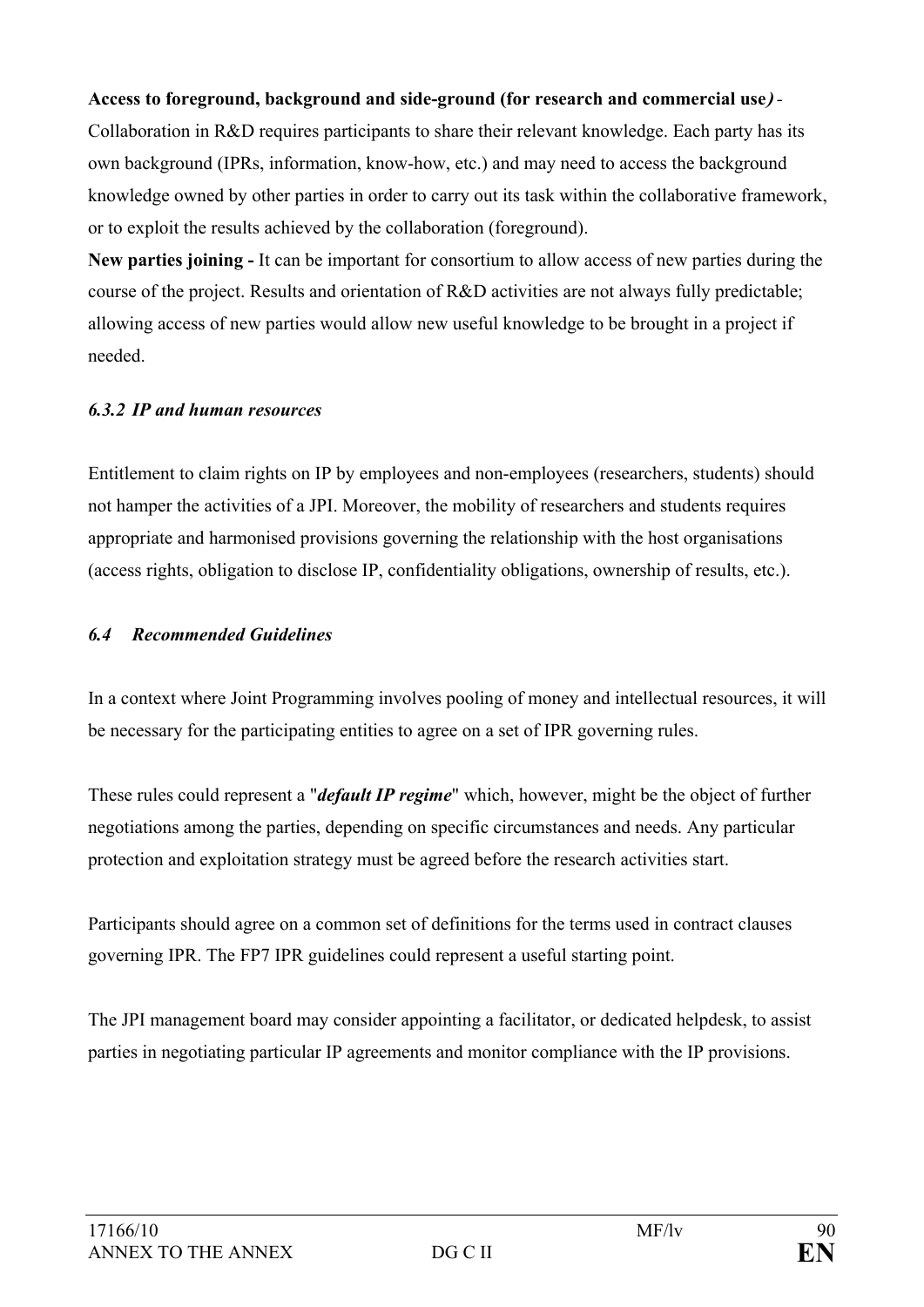### *6.4.1 Ownership of results and inventions*

*Ownership of results and inventions generated in a JPI project should remain with the participants*, whose employee(s) generated them. In case of a joint effort leading to results or inventions, ownership of such results should be shared proportionally to the contributions that were made.

*Each participating organisation should reach an agreement with its personnel,* establishing if the latter is entitled to claim rights to research results. At regard, a common approach is not essential, as long as the issue is addressed by each participant.

IP ownership policy should also cover non-employees (researchers, students), including provisions determining appropriate incentives for researchers to comply with the disclosure obligation.

#### *6.4.2 Protection of IP*

The participants in a JPI should reflect on the best strategy to protect IPR in view of the use of the foreground, both in further research and in the development of commercial products, processes or services.

Parties should carefully consider, case by case, whether filing for protection of foreground IP make economic sense. If some of them decide to waive their rights on jointly developed IP, a fair compensation should be foreseen.

In any circumstance, JPI rules should foresee an "Experimental Use Exception", granting compulsory user rights for internal research purposes to all the participants in a project. In this respect "Experimental Use" needs to be clearly defined at the outset, as it may have different meaning depending on the context: for example it may include "blue skies" research and commercially-directed contract research and development.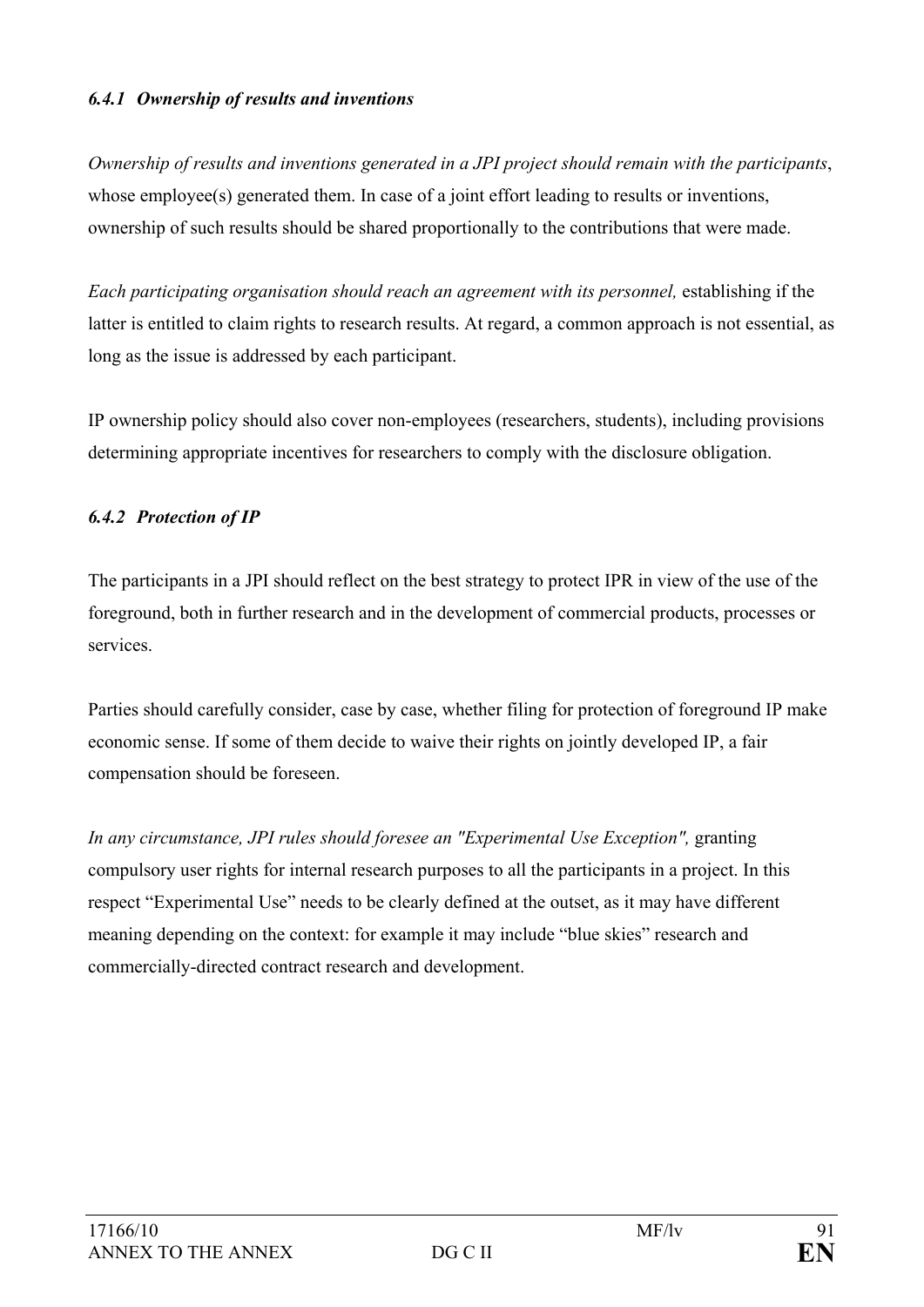#### *6.4.3 Access to background knowledge*

An agreement should be reached among participants indicating the terms and conditions to utilise background of other parties. It is advisable to clearly indicate which component of the background each party intends to contribute for the implementation of the research and for the exploitation of the results. However, no participant can be obliged to grant access to its background knowledge.

Participants should identify the background they are willing to share before starting R&D activities. Two options are suggested: -a) identify in an annex to the consortium agreement the background they wish to share (positive list) or -b) indicate the background they intend to exclude (negative list). The terms and conditions of such access should reflect the purpose for which access to background knowledge is granted (project use/execution or commercial exploitation).

### *6.4.4 Sharing of foreground knowledge within JPIs*

Participants in an individual project should decide also whether to allow access to the generated foreground knowledge by third parties participating in other projects in the context of the same JPI. Although this can occur only on a voluntary base, it is strongly recommended that provision for foreground sharing within a JPI (programme level) are included in order to maximise the benefits that could be derived

### *6.4.5 IP exploitation*

Depending on the nature of the research and on the interests of the different parties, it is recommended that parties should decide in advance on either adopting a common exploitation strategy or leaving exploitation of foreground to the party best placed to commercialise it, with appropriate compensation mechanisms set in place for the other contributing parties.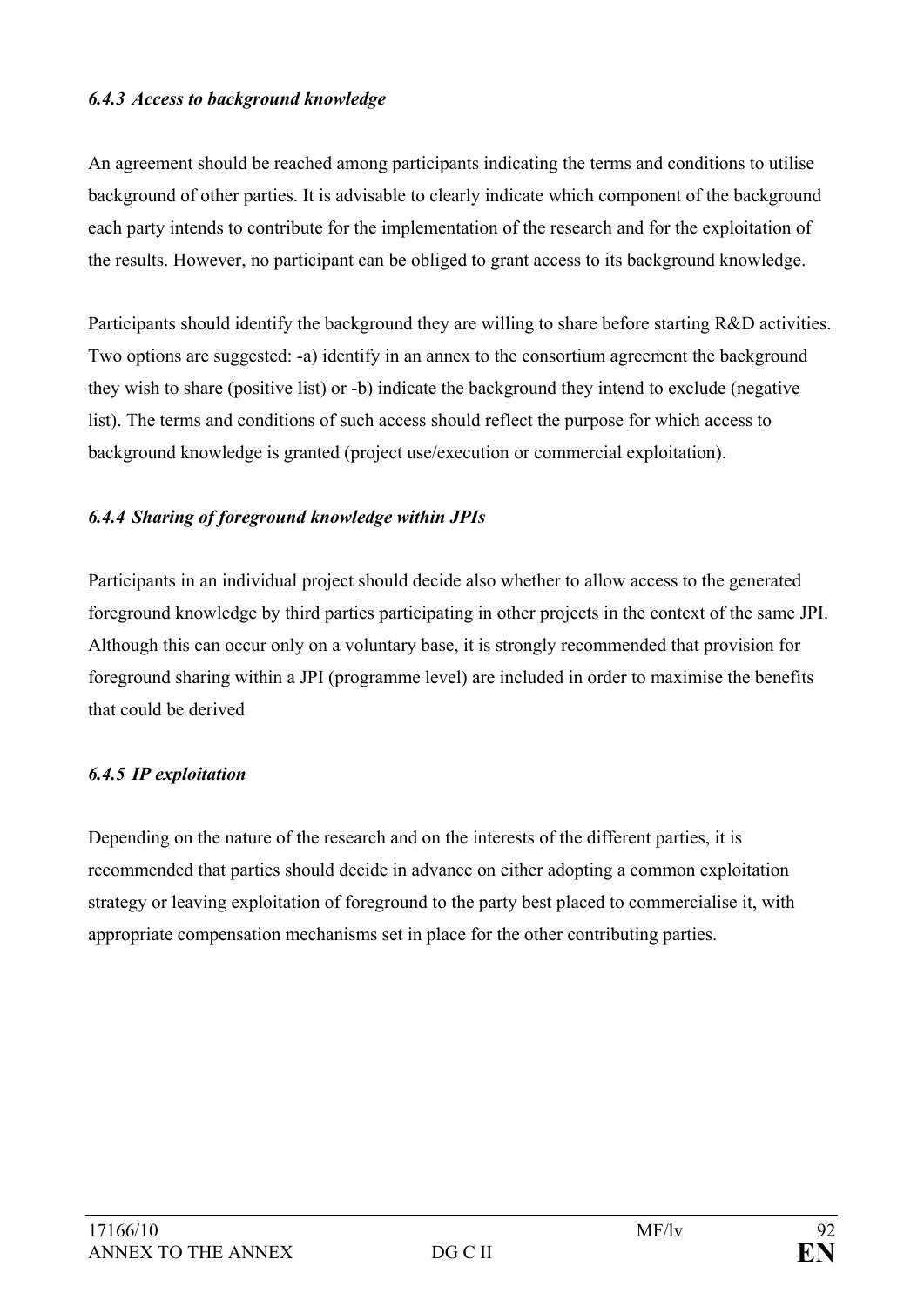In the preparatory phase, project participants should consider appointing a commercial lead, which should maintain focus on the commercial aspects, ensuring that these are considered throughout the duration of the project. The mandate should be agreed between participants and adjusted according to the common interest.

### *6.4.6 IP licensing*

Licensing and transfer of IP must be based on market conditions and be in line with the State aid framework for research and innovation<sup>49</sup> (to avoid pricing that would represent a subsidy to the private party). Non-exclusivity is recommended, but with the possibility to decide otherwise, giving a clear reasoning for each specific case.

**In case of co-ownership of results,** each of the co-owners should be allowed to licence the IP to third parties in a non-exclusive way, pending prior notification to the other co-owners and recognising them a fair and reasonable compensation.

The parties should have clear principles regarding the sharing of financial returns from knowledge transfer revenues between the public research organisation, the department and the inventors.

## *6.4.7 IP provision in case of changes in the partnership composition*

**Suitable** provisions should regulate IP access and rights in case changes in the partnership composition should occur during the course of a project. In line of principle, access of new partners in ongoing projects should be encouraged whenever this brings added value. Measures aiming at unreasonably restricting new parties' rights should be avoided. Equally, due care should be paid in safeguarding the interests of the original partners in the project.

 $\overline{40}$ **<sup>49</sup>** Community Framework for State Aid for Research and Development and Innovation (30 December 2006) – 2006/C 323/01.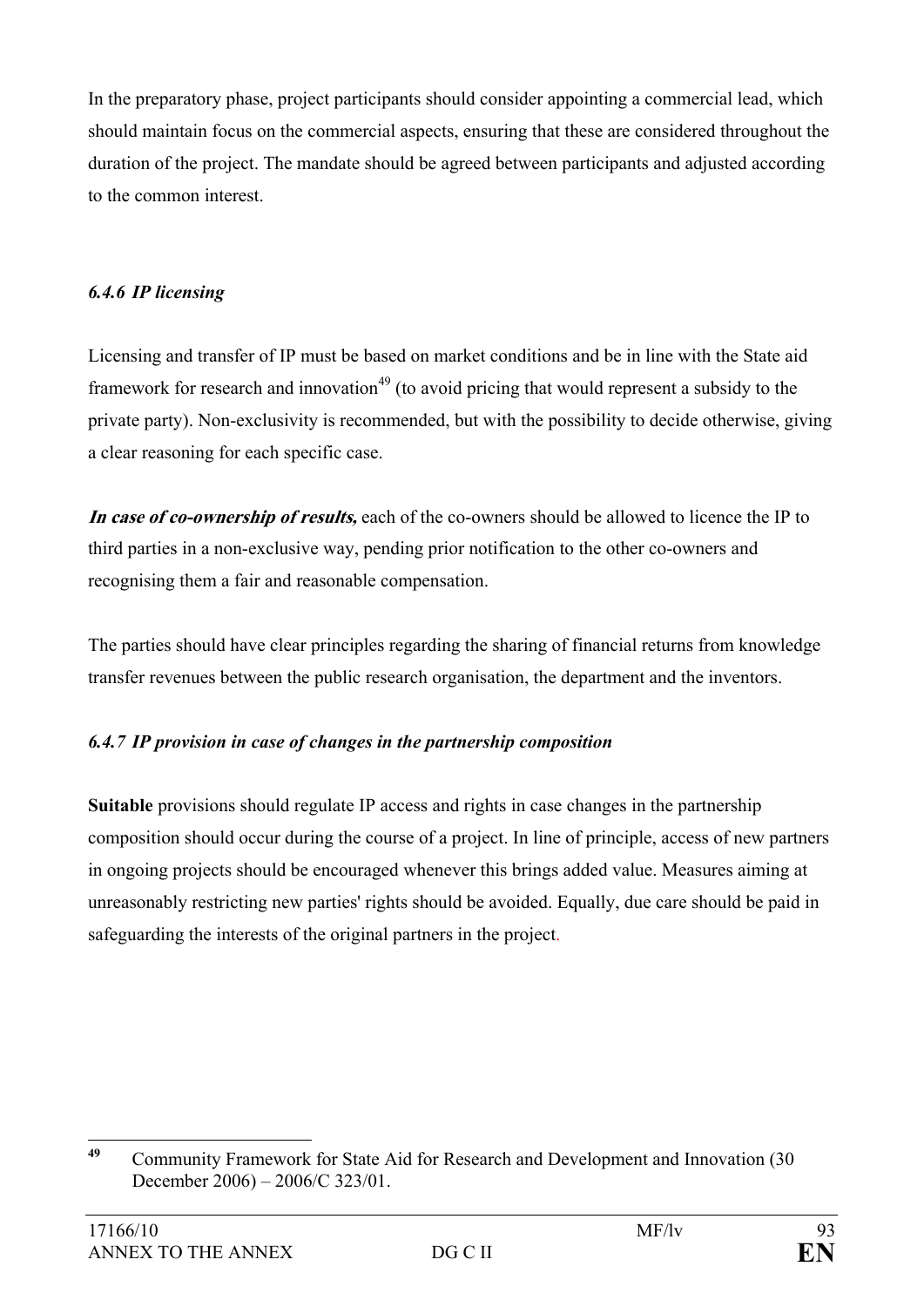### *6.4.8 IP provisions in relation to mobility of researchers*

Mobility of researchers and students requires appropriate IP provisions to govern the relationship with the host organisations, in particular as regards access rights, obligation to disclose IP, confidentiality and ownership of the results. It is recommended that an ad-hoc agreement is signed between the host-organisation and the researcher (or student) concerned*.* 

### *6.4.9 Confidentiality Aspects*

Participants should not disclose confidential information to a third party without the agreement of the partner from whom the confidential material originates. The terms of the confidentiality obligations should be agreed at the beginning of the activity.

In identifying the confidential information, two different approaches could be considered: explicit identification of confidential material or "assumed confidence": in the latter case all information is considered confidential unless otherwise stated or previously known to the receiving party by another route or available in the public domain.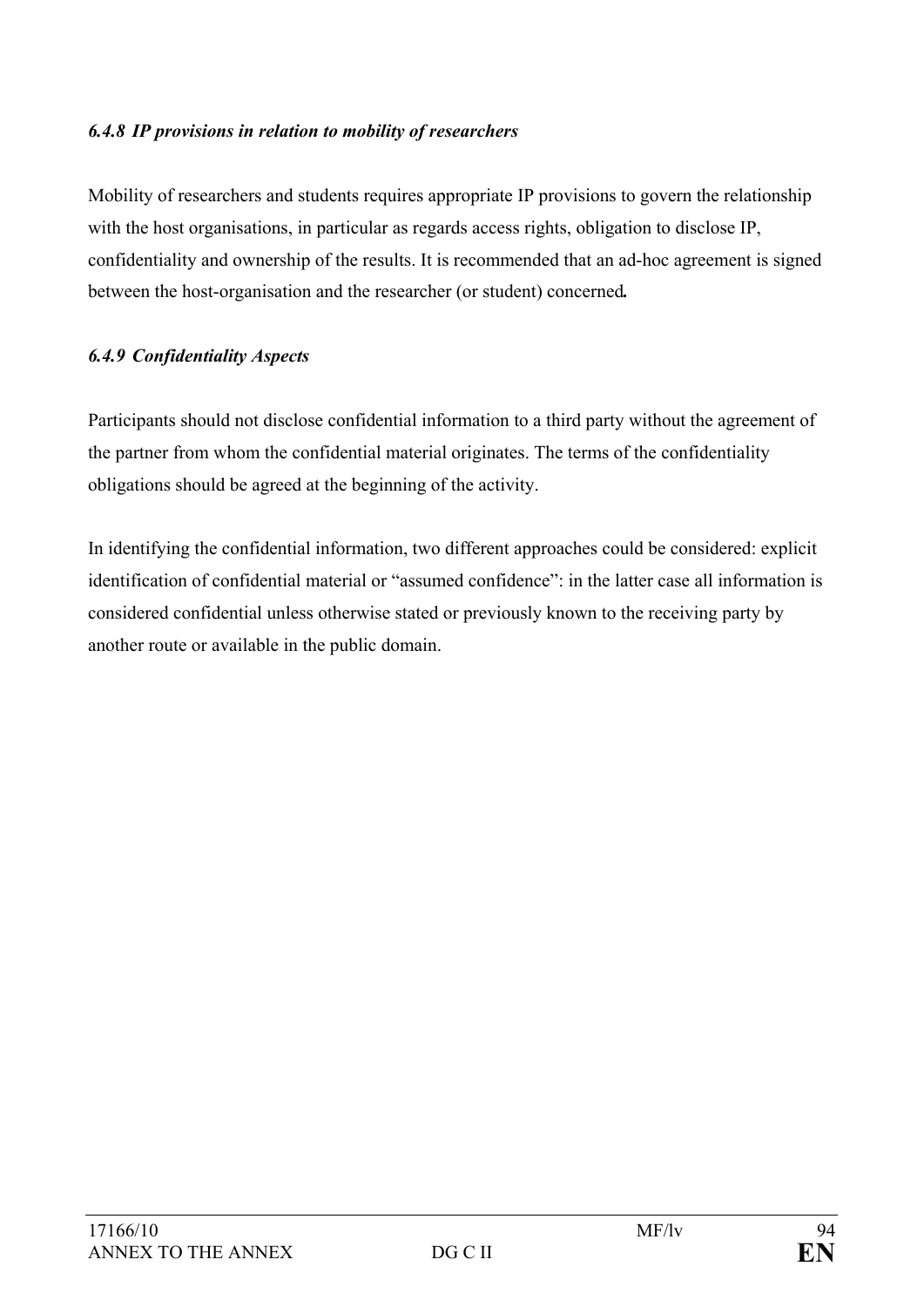# **BIBLIOGRAPHY (NON-EXHAUSTIVE)**

- 1. Conclusions concerning joint programming of research in Europe in response to the major societal challenges (2 December 2008) http://www.consilium.europa.eu/uedocs/cms\_Data/docs/pressdata/en/intm/104458.pdf
- 2. EUROHORCs and ESF Vision on a Globally Competitive ERA and their Road Map for Actions (22 July 2009) http://www.esf.org/publications/corporate-publications.html
- 3. FP7 Rules for submission of proposals, and the related evaluation, selection and award procedures (13 February 2008) ftp://ftp.cordis.europa.eu/pub/fp7/docs/fp7-evrules\_en.pdf
- 4. ERC Rules for submission, evaluation, selection, award (27 September 2007) ftp://ftp.cordis.europa.eu/pub/fp7/docs/erc-evrules\_en.pdf
- 5. COST Action 22 "Foresight Methodologies new ways to explore the future" Final Report (December 2007) http://w3.cost.esf.org/index.php?id=233&action\_number=A22
- 6. Report of the European Foresight Monitoring Network EU 23095 (April 2008) http://ec.europa.eu/research/social-sciences/pdf/efmn-report\_en.pdf
- 7. JRC For Learn Web Site: Support to mutual learning between Foresight managers, practitioners, users and stakeholders of policy-making organisations in Europe http://forlearn.jrc.ec.europa.eu/index.htm
- 8. Council Conclusions on the Evaluation and Impact Assessment of European Research Framework Programmes (FPs) (4 June 2009) http://register.consilium.europa.eu/pdf/en/09/st10/st10610.en09.pdf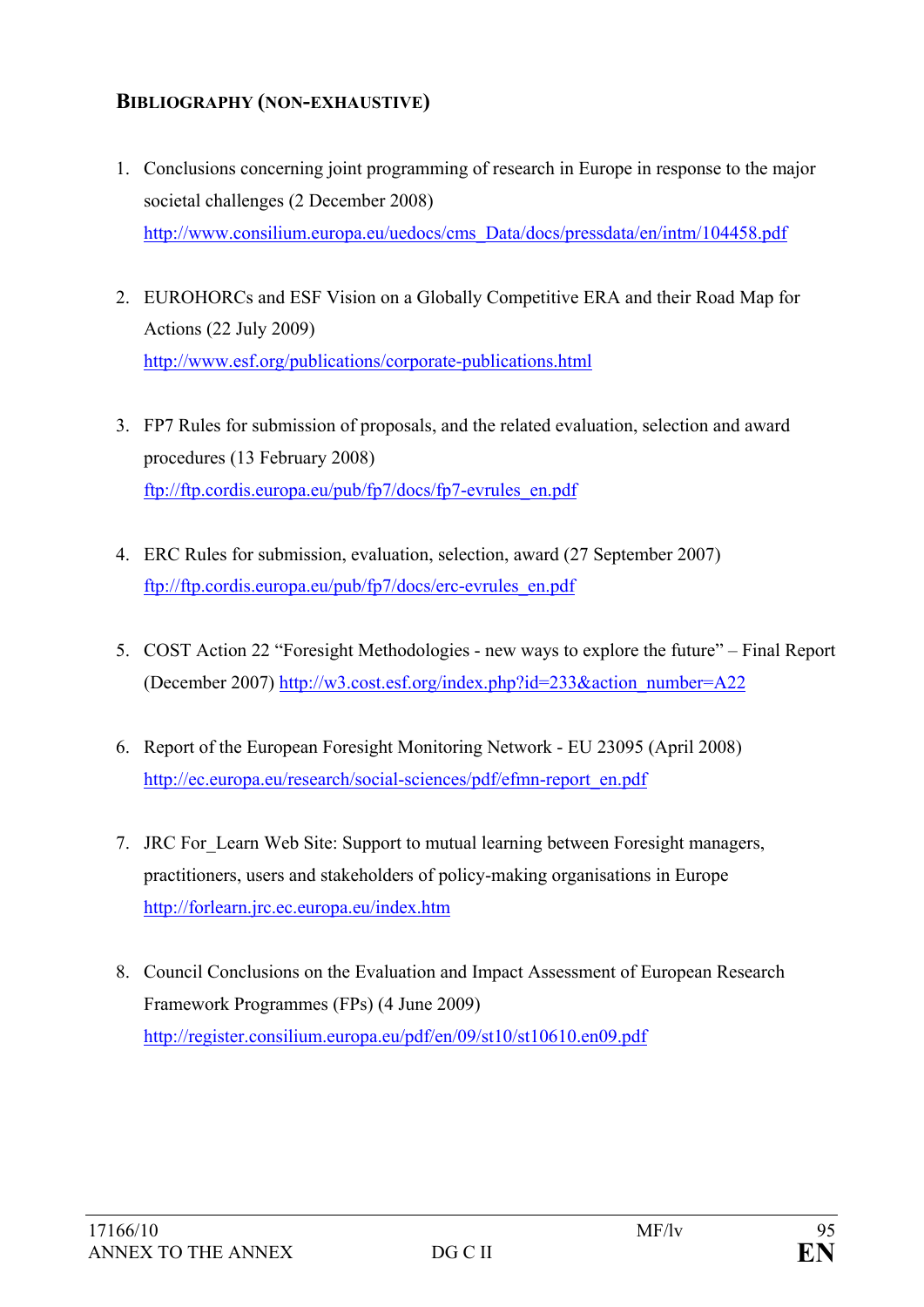- 9. Conclusions on research joint programming: initiative on combating neurodegenerative diseases (Alzheimer's) (3 December 2009) http://www.consilium.europa.eu/ueDocs/cms\_Data/docs/pressData/en/intm/111721.pdf
- 10. ERC Grant Schemes Guide for Applicants (01 August 2007) http://erc.europa.eu/pdf/erc\_guide-for-applicants\_stg.pdf
- 11. Projets transfrontaliers en collaboration avec l'Allemagne et l'Autriche: Lead Agency et Money Follows Co-operation Line (2009) http://www.snf.ch/F/international/europe/Pages/accords.aspx
- 12. FWF page on research funding (in German) http://www.fwf.ac.at/de/internationales/foerderkategorien\_dach.html
- 13. D-A-CH co-operation (30 May 2003) http://www.dfg.de/download/pdf/dfg\_im\_profil/im\_internationalen\_kontext/d\_a\_ch\_vereinb arung.pdf
- 14. D-A-CH Lead Agency-Verfahren (23 May 2008) http://www.dfg.de/download/pdf/dfg\_im\_profil/im\_internationalen\_kontext/lead\_agency.pd f
- 15. REGULATION (EC) No 294/2008 OF THE EUROPEAN PARLIAMENT AND OF THE COUNCIL of 11 March 2008 establishing the European Institute of Innovation and Technology (EIT) (9 April 2008) http://eurlex.europa.eu/LexUriServ/LexUriServ.do?uri=OJ:L:2008:097:0001:0012:EN:PDF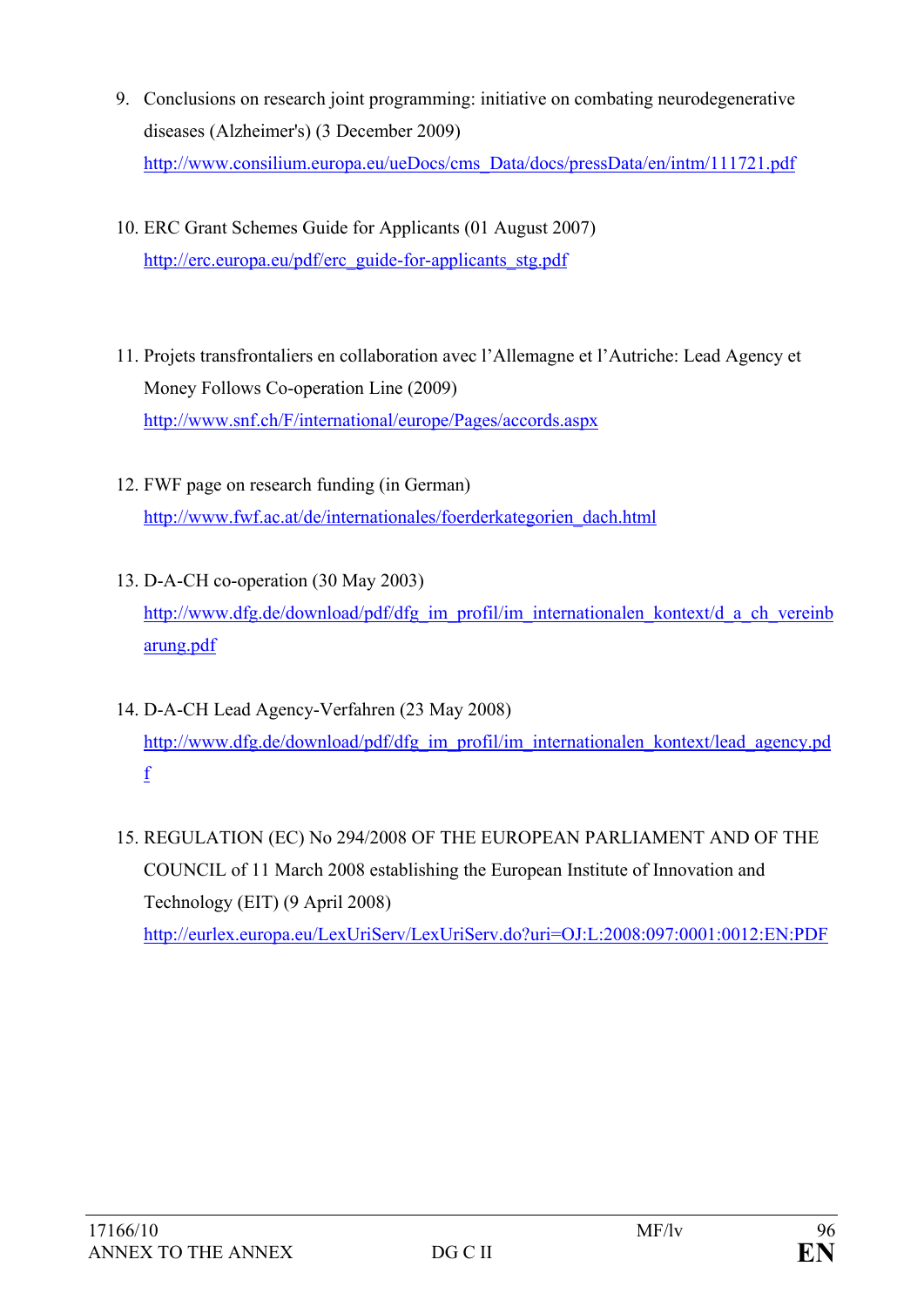- 16. The European Institute of Innovation and Technology (EIT) launches its first three Knowledge and Innovation Communities (KICs) (16 December 2009) http://eit.europa.eu/press/news-archive/single-view/article/the-european-institute-ofinnovation-and-technology-eit-launches-its-first-three-knowledge-and-inn.html
- 17. NordForsk http://www.nordforsk.org/text.cfm?path=2
- 18. ERA-NET Learning Platform *Draft Mandate*  ftp://ftp.cordis.europa.eu/pub/fp7/coordination/docs/draftmandate\_eranet\_learningplatform. pdf
- 19. BMBF call for proposals (30 March 2009) http://www.bmbf.de/en/furtherance/2198.php
- 20. Science, Technology and Innovation in the Netherlands Policies, facts and figures 2006 http://www.minocw.nl/documenten/Science-Technology-Innovation-brochure-2006.pdf
- 21. Berlin Declaration on Open Access to Knowledge in the Sciences and Humanities (22 October 2003) http://oa.mpg.de/openaccess-berlin/berlindeclaration.html
- 22. OECD Principles and Guidelines for Access to Research Data from Public Funding (2007) http://www.oecd.org/dataoecd/9/61/38500813.pdf
- 23. Council Conclusions on scientific information in the digital age: access, dissemination and preservation (22-23 November 2007) http://www.consilium.europa.eu/ueDocs/cms\_Data/docs/pressData/en/intm/97236.pdf
- 24. Scientific Publication: Policy on Open Access (EURAB 06.049) December 2006. http://ec.europa.eu/research/eurab/pdf/eurab\_scipub\_report\_recomm\_dec06\_en.pdf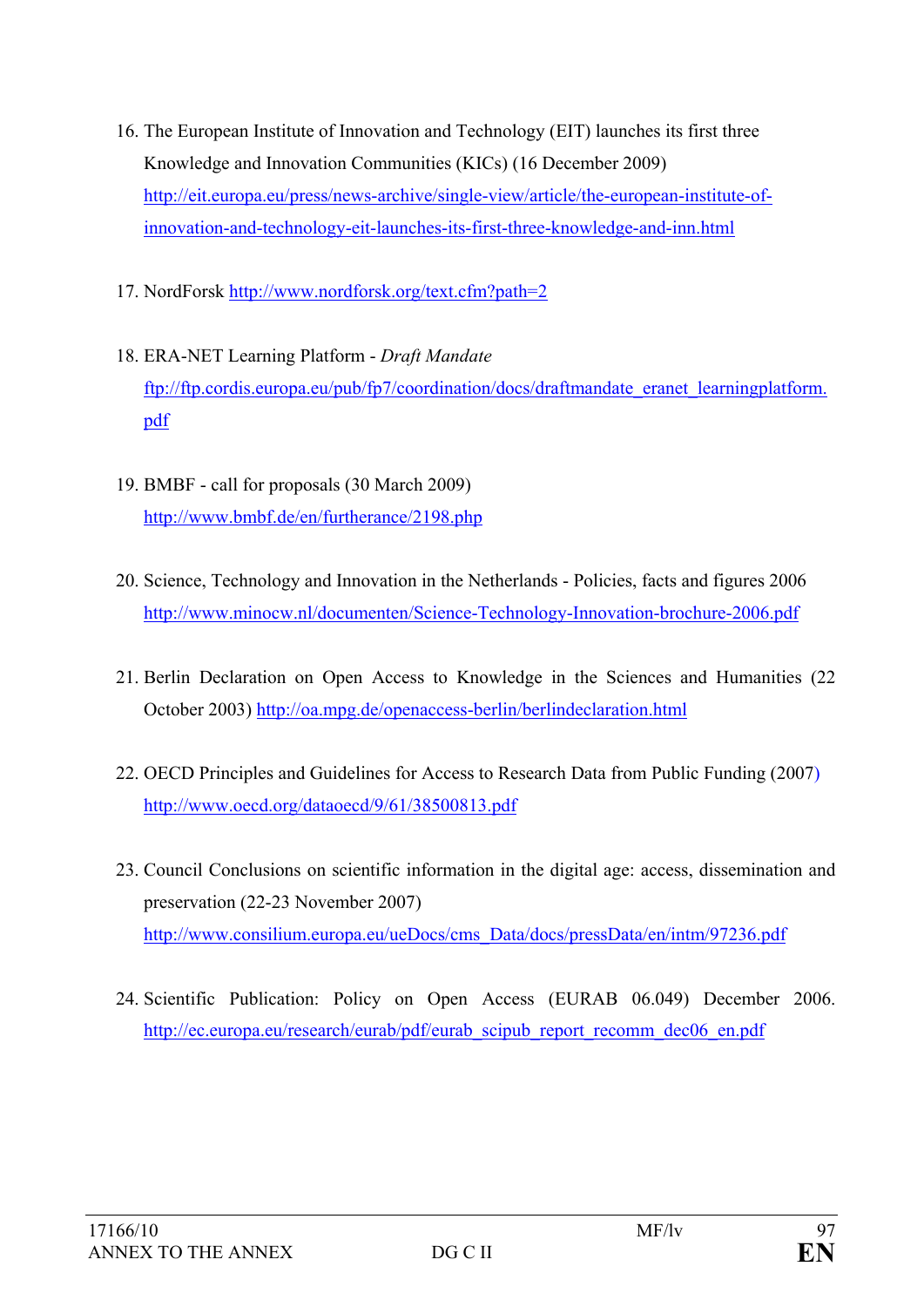- 25. Open access pilot in FP7 (update 29 July 2009) http://ec.europa.eu/research/sciencesociety/index.cfm?fuseaction=public.topic&id=1680
- 26. COMMUNITY FRAMEWORK FOR STATE AID FOR RESEARCH AND DEVELOPMENT AND INNOVATION (2006/C 323/01) (30 December 2006) http://eurlex.europa.eu/LexUriServ/LexUriServ.do?uri=OJ:C:2006:323:0001:0026:EN:PDF
- 27. Green Paper The European Research Area New Perspectives Public Consultation Results (2008) http://ec.europa.eu/research/era/pdf/era-public-consultation-results\_en.pdf
- 28. CREST cross-border collaboration Decision Guide (website) http://ec.europa.eu/invest-in-research/policy/crest\_cross\_en.htm
- 29. REGULATION (EC) No 1906/2006 laying down the rules for the participation of undertakings, research centres and universities in actions under the Seventh Framework Programme and for the dissemination of research results (2007-2013) (18 December 2006) http://eur-lex.europa.eu/JOHtml.do?uri=OJ:L:2006:391:SOM:EN:HTML
- 30. Guide to Intellectual Property Rules for FP7 projects ftp://ftp.cordis.europa.eu/pub/fp7/docs/ipr\_en.pdf
- 31. Communication on improving knowledge transfer between research institutions and industry across Europe: embracing open innovation – Implementing the Lisbon agenda (4 April 2007) http://ec.europa.eu/invest-in-research/pdf/com2007182\_en.pdf
- 32. Commission Recommendation on the management of intellectual property in knowledge transfer activities and Code of Practice for universities and other public research organisations (10 April 2008) http://ec.europa.eu/invest-in-research/pdf/ip\_recommendation\_en.pdf
- 33. Universities and businesses meet at European forum to discuss cooperation (website) http://ec.europa.eu/education/policies/educ/business/forum09\_en.html